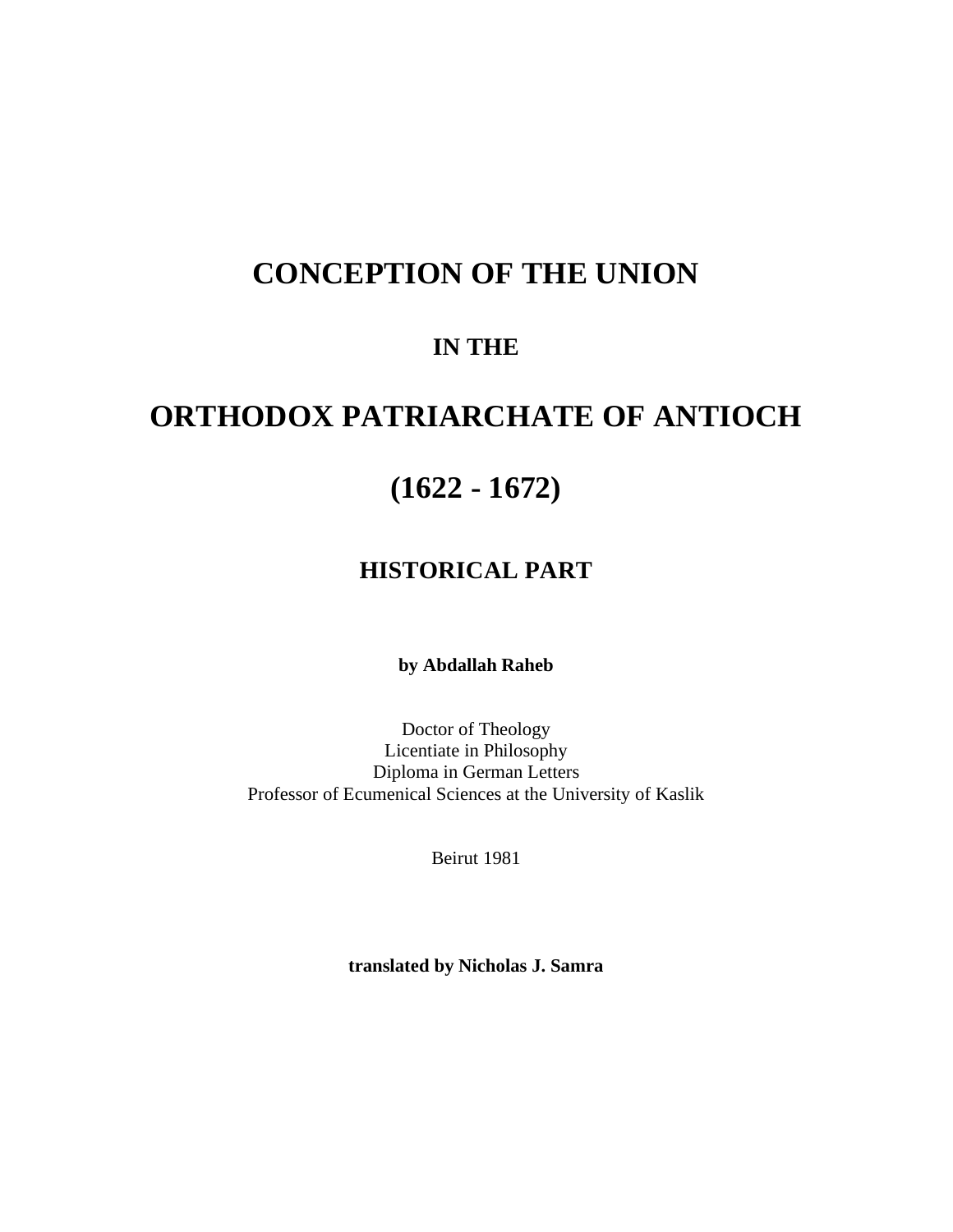To their Beatitudes the five Patriarchs, Orthodox and Catholic, who bear the title of the city of God, Antioch.

In commemoration of the second Ecumenical Council held in 381 in Constantinople, the General Council that inspired a new ecumenical spirit in the universal Church of Christ invigorated by the Holy Spirit who proceeds from the Father.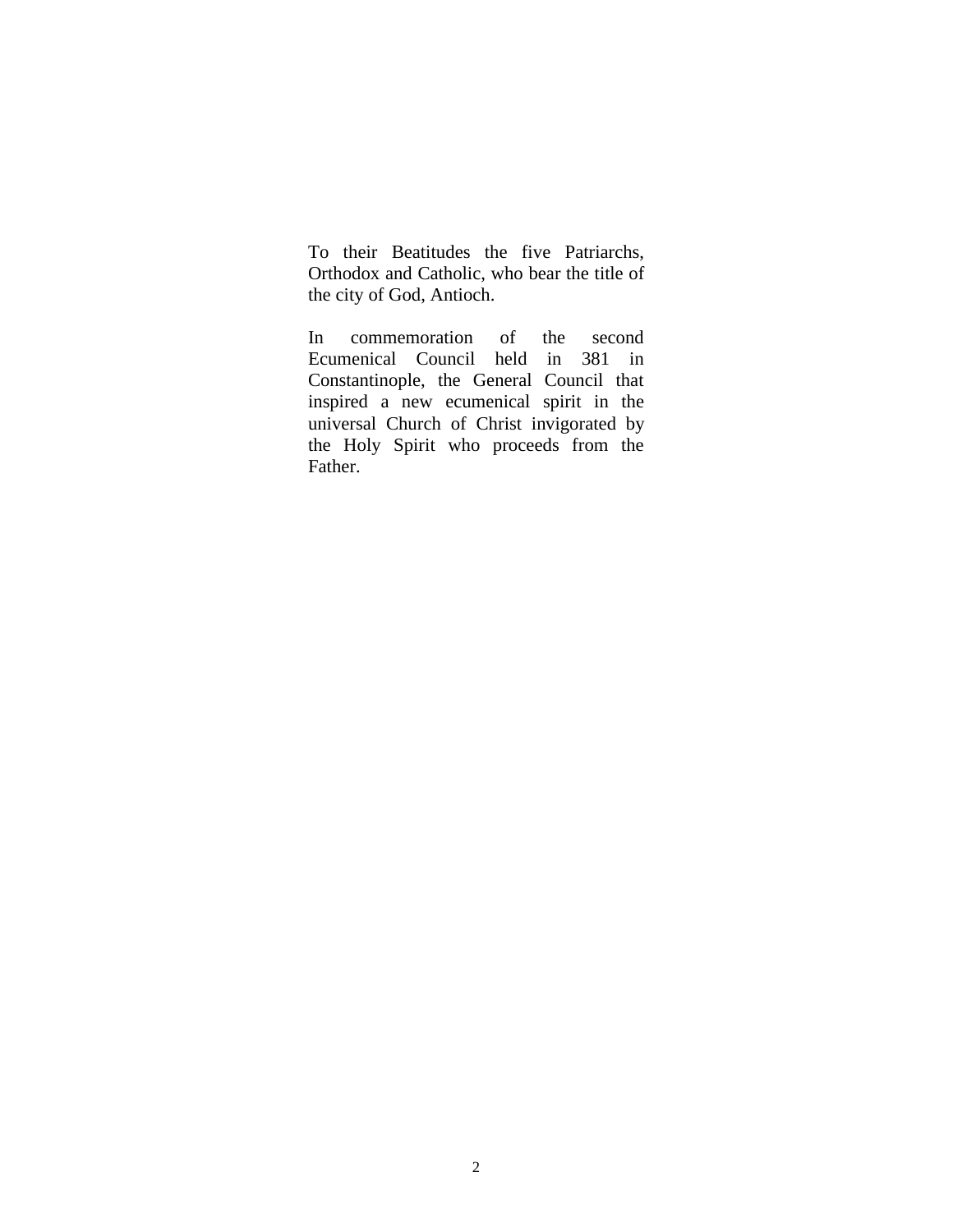Table of Contents

Page

Initials and Abbreviations

Sources and Bibliography: I. Sources:

> 1) Unpublished 2) Published

II. Bibliography

Introduction

Historical Context

Chapter I: A Questionable Patriarch in the Patriarchate of Antioch (1619-1628)

Chapter II: The Patriarchate of Antioch Under Ignatios III Atieh (1682- beginning of 1634)

- 1) Synod of Ras-Baalbek (June 1628)
- 2) Ignatios III and Rome
- 3) Death of patriarch Ignatios III
- 4) Latin Missionaries at Work

Chapter III: From Metropolitan (1612-1634) to Patriarch (8 months) Karmeh First Martyr of the Union of Antioch With Rome

1) Meletios Karmeh: Metropolitan of Aleppo (February 1612-April 1634)

- 2) Euthymios II Karmeh, Orthodox Patriarch of Antioch (May 1, 1634-January 1, 1635)
- 3) Patriarch Karmeh Martyr of the Union
- 4) The Latin Missionaries at Work

Chapter IV: The Patriarchate of Antioch Under Euthymios III, Originally from Chios (1635-1647)

- 1) A Timid Patriarch
- 2) Beginning of a Roman Crusade in the Patriarchate of Antioch

Chapter V: The Patriarchate of Antioch On the Way to Catholicization Under Macarios III Zaim (1647-1672)

- 1) The "Zaim" Macarios III of Aleppo
- 2) Macarios III and the Orthodox World (1647-1660)
- 3) Macarios III and His Ecumenical Mission (1661-1672)
- 4) The Greeks of Antioch on the Way to Catholicization under Macarios III

Chapter VI: Antiochian Conception of the Union According to the Studied Accounts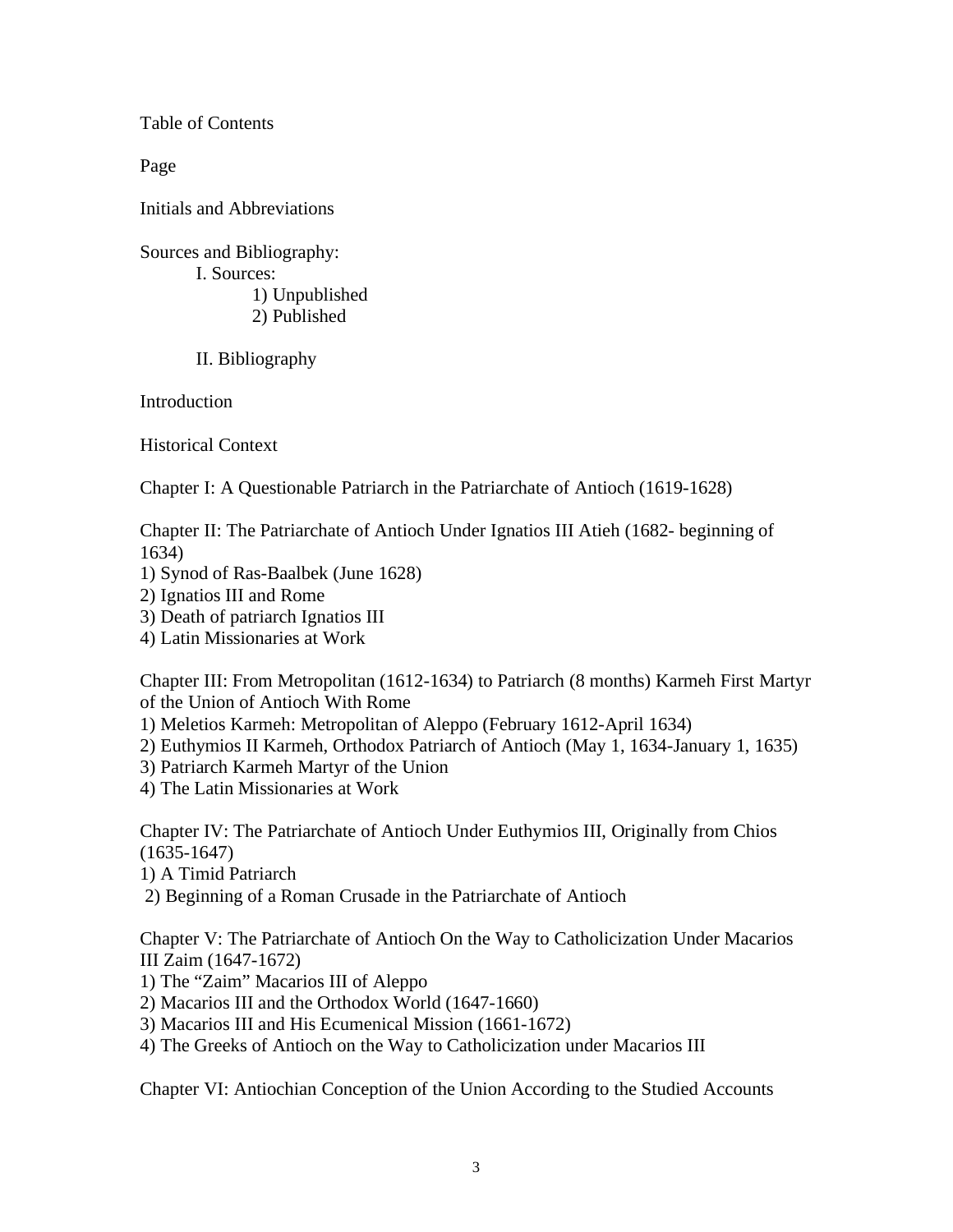(This chapter will be the subject of another part)

1) Place of the Council of Florence in These Transactions

2) Privileged Place of Rome

3) Autonomy of Antioch and Inter-Orthodox Collegiality

4) Living the Union in Collaboration with Local Visibly Separated Churches

5) Possibility of Being in Communion with Rome without Breaking with its Orthodox Brothers

Conclusion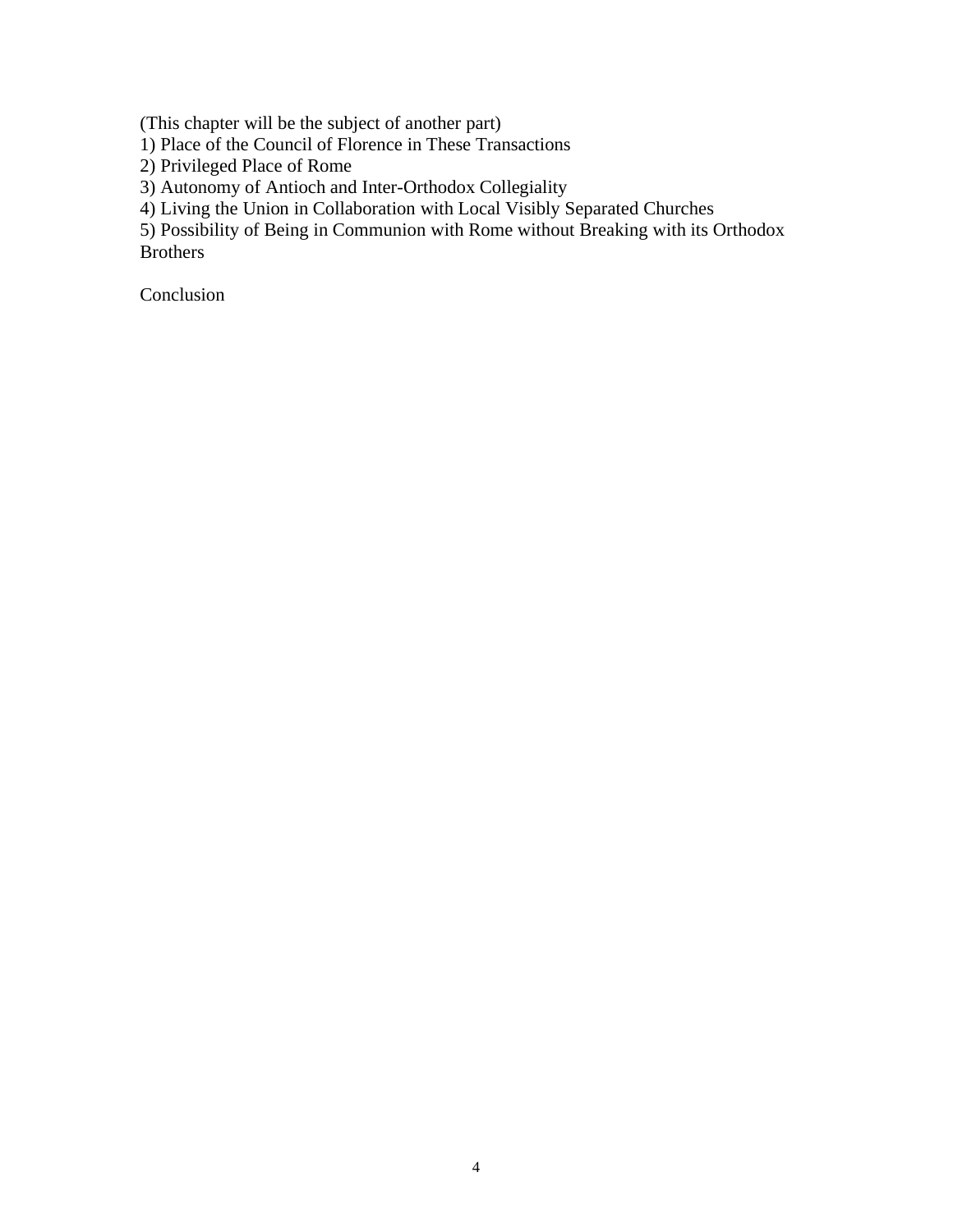#### *INITIALS AND ABBREVIATINS*

- *AAS* = Acta Apostolicae Sedis, Rome 1909 ff.
- *Acta* = Cf. Unpublished Sources.

*Al-Maçarrat* = Arabic Review of the Greek Melkite Catholic Patriarchate, Harissa 1910 ff.

*Al-Machreq* = Arabic Review of the University of St. Joseph in Beirut 1898 ff.

*Bacha, Voyage* = Cf. Published Sources.

*Bessarione* = Bessarione, Rome 1901 – 1923.

- *Besson* = J. Besson, La Syrie et la Terre Sainte au XVII siècle, Poitiers-Paris 1862. (The first edition of 1660 has the title: La Syrie sainte).
- *BZ* = Byzantinische Zeitschrift, Leipzig 1892 ff.

*Collectio Lacensis* = Cf. Published Sources.

*Collectanea* = Cf. Published Sources.

*Congr.* = General Congregation of the Congregation for the Propagation of the Faith.

*CP* = Cf. Unpublished Sources.

*CSCO* = Cf. Published Sources.

*DAFC* = Dictionnaire Apologétique de la Foi Catholique, Paris 1909 – 1931.

*DDC* = Dictionnaire de Droit Canonique, Paris 1935 ff.

*De Martinis* = Published Sources.

*DHGE* = Dictionnaire d'Histoire et de Géographie Ecclésiastique, Paris 192 ff.

*DThC* = Dictionnaire de Théologie Catholique, Paris 1903 – 1950.

*EO* = Echos d'Orient, Kadlikoy-Bucarest-Paris, 1897 – 1942.

*ERM* = Encyclopédie Religieuse et Morale (in Greek), I-XII, Athens 1963 – 1968. *Fondo di Vienna* = Cf. Unpublished Sources.

- *Grumel, Chronologie* = V. Grumel, Traité d'études Byzantines, I (Chronologie), Paris 1958.
- $Kilzi = Cf.$  Published Sources.
- *Kimmel* = Cf. Published Sources.
- *Le Quien* = M. Le Quien, Oriens Christianus, II, Paris 1740 (Nouveau triage anastatique: Ganz 1958).
- *Le Lien* = Bulletin of the Greek-Melkite Catholic Patriarchate beginning in 1968 (before this date it was al-Maçarrat).

*LThK* = Lexikon für Theologie und Kirche ( $2<sup>nd</sup>$  edition), Freiburg, 1957 – 1964.

*Macarios of Aleppo* = Published Sources.

 $Mansi = Cf$ . Published Sources.

*Michalescu* = Published Sources.

- *Musset* = H. Musset, Histoire du Christianisme spécialement en Orient, vol. II, Jerusalem 1948.
- *Nasrallah, Chronologie* = J. Nasrallah, Chronologie des Patriarcats Melchites d'Antioche de 1500 à 1634, Paris 1959.

*Nasrallah, Notes et Documents* = Cf. Published Sources.

- *NRTh* = Nouvelle Revue Théologique, Tournai-Paris.
- *OC* = Orientalia Christiana, Rome 1923 1934.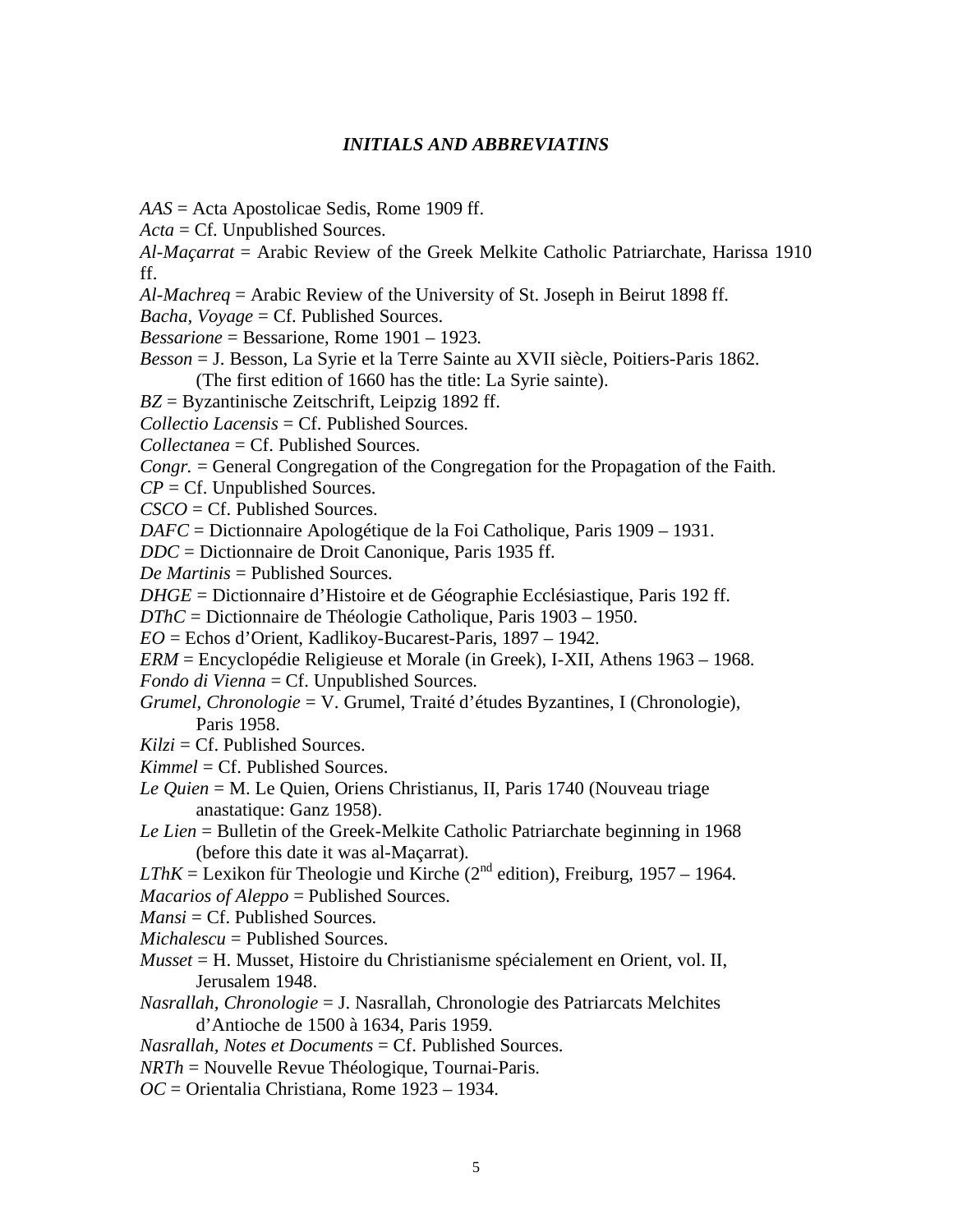*OCA* = Orientalia Christiana Analecta, Rome 1935 ff.

*OCP* = Orientalia Christiana Periodica, Rome 1935 ff.

*PG* = Migne, Patrologiae cursus completes, Greek series, Paris-Montrogne 1856 – 1866.

*PL* = Migne, Patroligiae cursus completes, Latin series, Paris-Montrogne 1844 – 1864.

*PO* = Graffin-Nau, Patrologia Orientalis, Paris 1930 ff.

*POC* = Proche-Orient Chrétien, Jerusalem 1951 ff.

*Rabbath* = Cf. Published Sources.

*Radu* = Cf. Published Sources.

*REB* = Revue des Etudes Byzantines, Paris.

*REG* = Revue des Etudes Grecques, Paris.

*RO* = Roma e l'Oriente, Rome 1910 – 1921.

*ROC* = Revue de l'Orient Chrétien, Paris 1895 – 1946.

*RThL* = Revue Théologique de Louvain, Louvain 1970 ff.

*Rustum* = Rustum, Asad (Historian of the Apostolic Throne of Antioch, died in June1965),The Church of the City of God, Great Antioch (I Arabic), vol. III (1453-1928), Beirut not dated (surely after 1960, cf. p. 378 of this volume).

*SC* = Cf. Unpublished Sources.

*SOCG* = Cf. Unpublished Sources.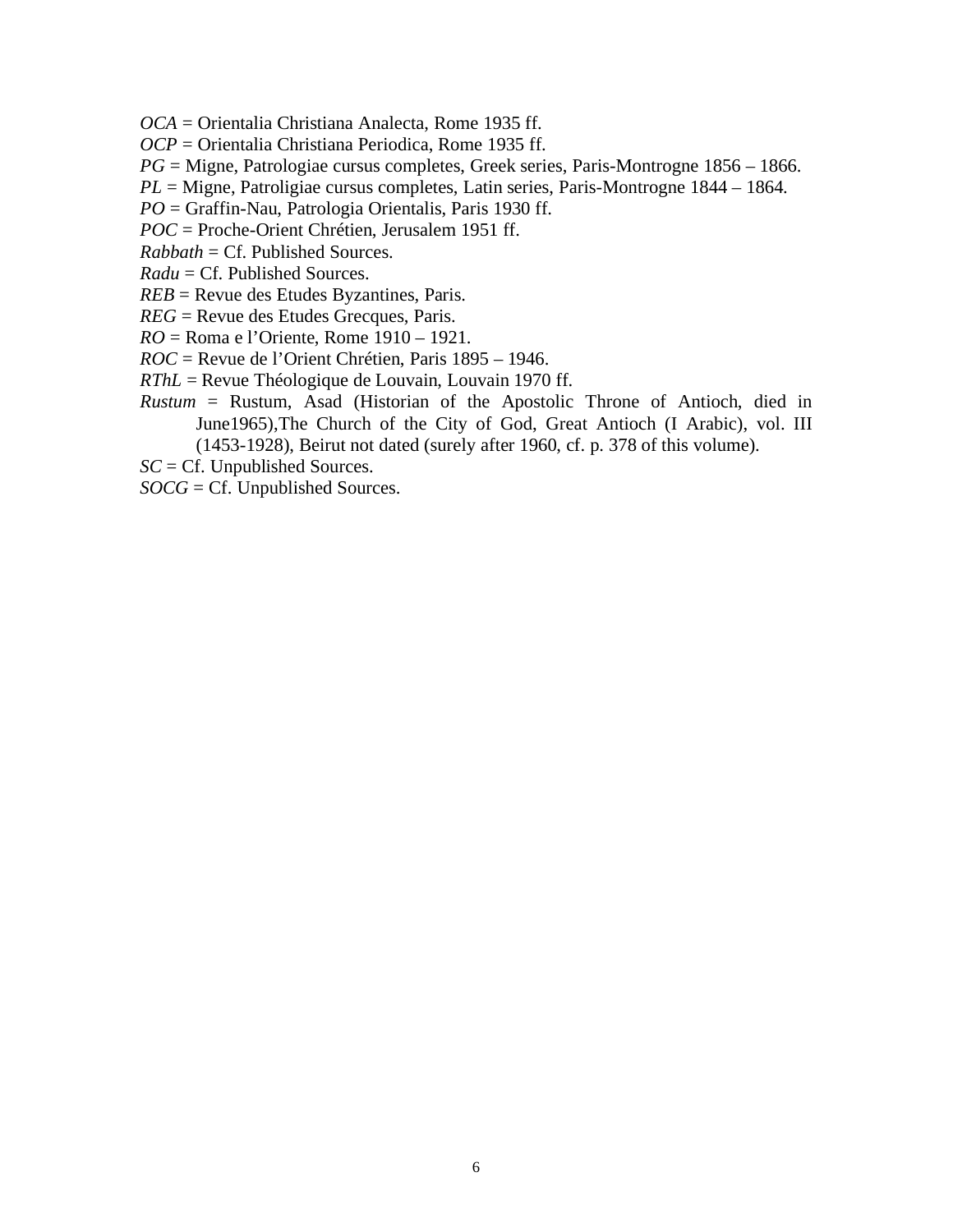#### *SOURCES AND BIBLIOGRAPHY*

#### *I. SOURCES*

- **1) Unpublished**: (What directly or indirectly concerns the Greeks of Antioch in the Archives of the Sacred Congregation for the Propagation of the Faith).
- *Acta* = Acts of the Sacred Congregation for the Propagation of the Faith: volumes: 3, 4, 5, 6, 7, 8, 9, 10, 11, 12, 13, 14, 15, 16, 17, 18, 19, 20, 21, 22, 23, 24, 25, 26, 27, 28, 29, 30, 31, 32, 33, 34, 35, 36, 37, 38, 39, (vol. 40 has two books), 41, 42, 43.
- *CP* = Congregazioni particolari: volumes 20, 21, 30, 48.
- *Fondo di Vienna* = vol. 32 (1661-1679).
- *SC* = Scritture Riferite nei Congressi: Greci Melchiti, 6 Miscellanee; Greci, vol. 1 (1622-1700); vol. 2 (1701-1736); Maroniti, Miscellanea vol. IV.
- *Scritture non riferite* dal 1622 a tutto 1707, Maroniti.
- *SOCG* = Scritture Originali Riferite nelle Congregazioni Generali: volumes 59, 62, 64, 99, 103, 104, 106, 107, 111, 112, 113, 114, 115, 116, 117, 118, 119, 120m 121, 122, 123, 128, 130, 135, 147, 149, 150, 151, 153, 156, 159, 162, 163, 166, 167, 168, 170, 171, 174, 175, 177, 180, 181, 195, 196, 197, 210, 221, 222, 225, 235, 238, 240, 253, 263, 270, 271, 272, 273, 274, 275, 277, 282, 284, 291, 293, 361, 363, 370, 379, 381, 382, 383, 384, 385, 386, 387, 388, 389, 390, 391, 392, 394, 395, 396, 307, 398, 399, 400, 401, 402, 403, 404, 405, 406, 407, 408, 409, 410, 411, 412, 413, 414, 415, 416, 417.

#### **2) Published**:

- *Bacha, Voyage* = C. Bacha, Extract from the Travels of Patriarch Macarios the Aleppian (in Arabic), Harissa 1912.
- *Collectio Lacensis* = Acta et decreta Sancorum Conciliorum Recentiorum, Collectio Lacensis, Frigurgi Br., 1870 ff.
- *Collectanea* = Collectanea Sacrae Congregationis de Propaganda Fide, 2 volumes, Rome 1907.
- *CSCO* = Corpus scriptorium christianorum orientalium, Catholic University of America and Université Catholique, Louvain 1952 ff.
- *De Martinis* = R. De Martinis, Juris Pontificii de Propaganda Fide, Second part, Rome 1909.
- *Golubovich* = Golubovich G., Bibliotheca Bio-Bibliografica della Terra Santa e dell'Oriente Francescano, Series I, vol. II, Quaracchi 1913.
- *Febuve N*. = (Capuchin John Baptist of St. Aignan or was he John Lefebvre who in 1671 transmitted the letters of the Congregation for the Propagation of the Faith to the Capuchins of Aleppo, cf. *Acta*, vol. 41, fol. 28r) Théâtre de la Turquie, Paris 1682. (T. Jock in his book, *Chouérites et Jésuites*, Central falls 1939, p. 9, says that it was Capuchin Father Justinien of Tours).
- *Kilzi* = L. Kilzi, Life of the Patriarch of Antioch Euthymios Karmeh the Hawawite written by his disciple Patriarch Macarios of Aleppo (in Arabic: according to Manuscript No. 24 of Deir esh-Shir, Lebanon) in Al-Maçarrat 1913, pp. 41-47; 81-89; 137-144.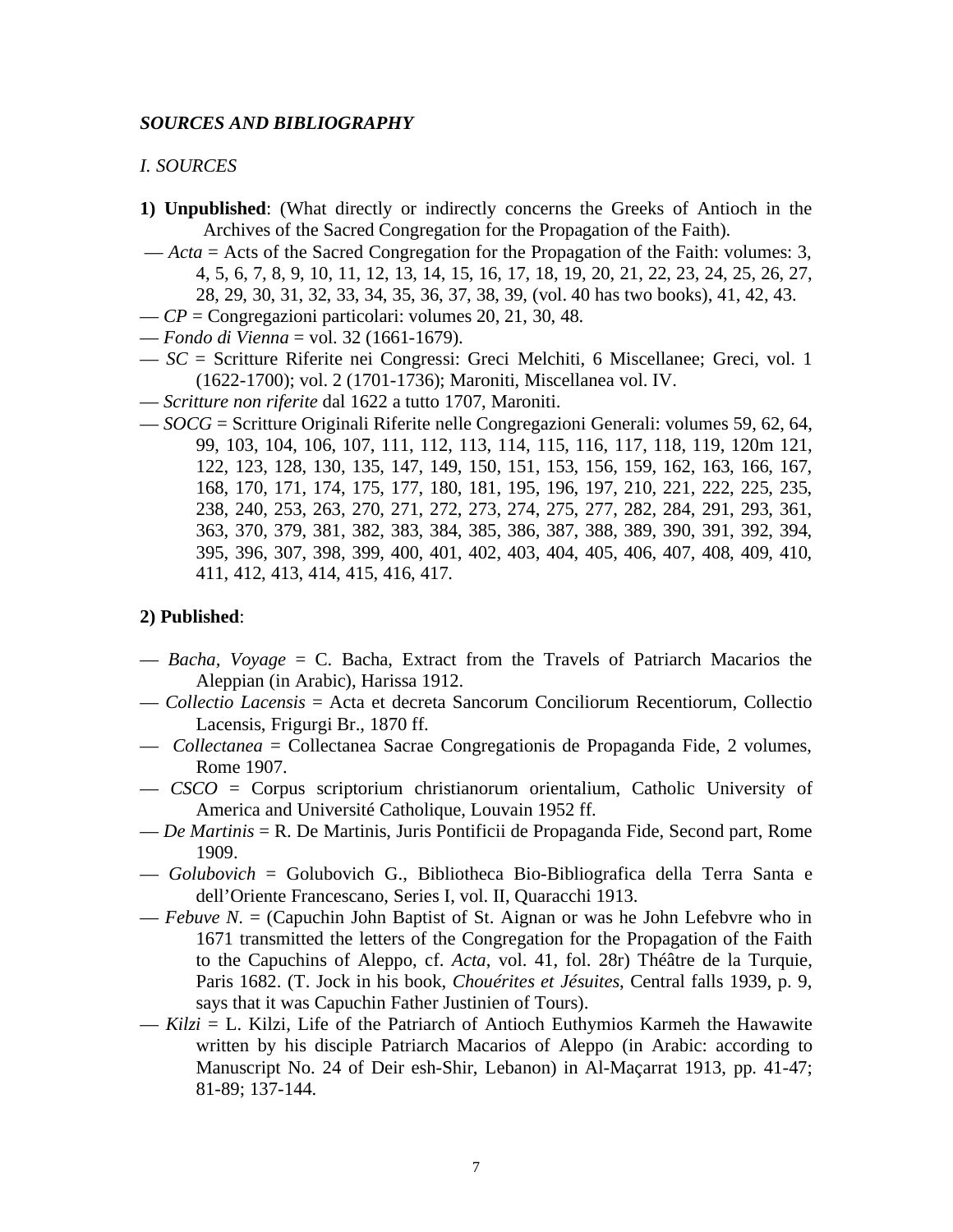— *Kimmel* = E.J. Kimmel, Monumenta Fidei Ecclesiae Orientalis, 2 vols., Jena 1850.

- *Macarios of Aleppo* = Macarios III Zaim (Patriarch of Antioch from 1647 to 1672), *Small Collection* (in Arabic: *Magmu' Latif*), 1637. This is a unique manuscript found at Deir esh-Shir (Lebanon) of which chapter 104 (pp. 619-633) of the manuscript was published by J. Nasrallah in: Chronologie des Patriarches Melchites d'Antioche de 1500 à 1634, Paris 1959, pp. 75-81.
- *Mansi* = J. Mansi, Sacrorum Conciliorum Nova et Amplissima Collectio, vols. 46 and 37.
- *Michalcessu* = J. Michalecscu, Die Bekenntnisse und die wichtigsten Glaubenszeugnisse der griech. — orient. Kirche, Leipzig 1904.
- *Nasrallah, Notes et Documents* = J. Nasrallah, Notes et Documents pour servir à l'histoire du Patriarcat Melchite d'Antioche, Jerusalem 1965.
- *Rabbath* = A. Rabbath, Documents inédits pour servir à l'histoire du christianisme en Orient, 2 vols., Paris 1905-1910.
- *Radu* = B. Radu, Travels of Patriarch Macarios of Antioch, in PO, XXII (1930), pp. 3- 18 (= introduction, Paris December 29, 1926) and pp. 19-200; XXIV (1933), pp. 442-604; XXVI (1945), pp. 603-720.

This Arabic text published with a French translation is that of Manuscript 6016 of the National Library of Paris, collated with that of the British Museum (No. 802- 805) and that of the Asiatic Museum of Leningrad (No. 33) of the year 1700.

- Vat. Arab. 48, 401, 618, 679, 689, 1339 (in part).
- Vat. Lat. 5528 (in part).
- Vat., Epist. ad princip., vol. 64 (in part).

#### *II. BIBLIOGRAPHY*

- ALEXANDROS (Patriarch of Antioch): *Geschichte und gegenwärtige Lage der Kirche von Atiochien*, in *Ekklesia*, Leipzig 1941, Band X (46) 82-91.
- ALONSO C., *Los Mandeos y las Missiones Catolicas en la primera mitad del s. XVII*, in : *OCA* (no. 179), Rome 1967.
- 'ATA Gr., *The Greek Melkite Catholics, Historical Handbook* (in Arabic), Beirut 1848 (published by C. Batlouni by distorting the original work; Cf. Nasrallah, *Notes et Documents*, pp. 7-8, 34.
- BACHA C., *History of the Greek Melkites* (in Arabic), I and II, Saida 1938 and 1959.
- BACHA C., *Extract of the Travels of Patriarch Macarios the Aleppian* (in Arabic), Harissa 1912.
- BACEL P., *A l'origine des Basiliens Chouérites*, in *Echos d'Orient*, VI (1903).
- BALFOUR C., *Travels of Macarios, Patriarch of Antioch*, (English translation from Arabic)), 2 vols., London 1936.
- BARDY G., *L'Eglise d'Antioche*, Paris 1918.
- BAROZZI N. and BERCHET G., *Relazioni degli Stati Europei lette al Senato degli ambasciatori Veneti nel secolo decimosettimo*, Venice 1856-1877.
- BATLOUNI C., *Abrégé de histoire des Roméos-Melkites catholiques* (cf. 'ATA Gr.).
- BESSON J., *La Syrie et la Terre Sainte au XVII siècle*, Poitiers, Paris 1862 (The first edition of 1660 has the title: La Syrie sainte. An Italian translation was made by G. Anturni SJ, censored and approved by the Provincial on March 4, 1661 and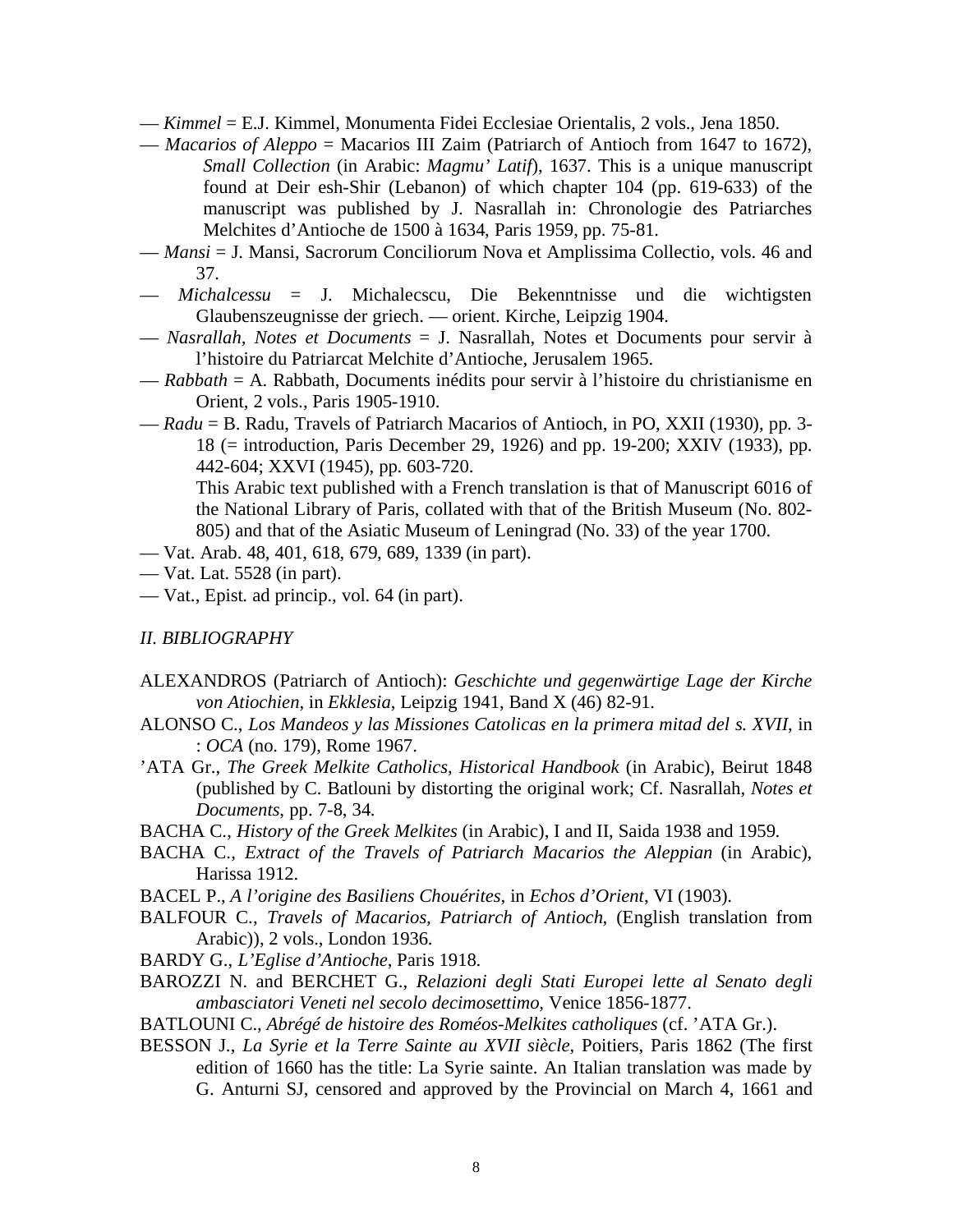published in Rome in 1662: "Soria Santa overo racconto breve di varij avvenimenti curiosi, e pij accaduti do pochi anni in quà in Soria, specialmente in Aleppo, Damasco, Sidone, Tripoli e Monte Libano." This Italian edition contains many variants).

- BOUMAN CA., *Les Eglises de rite byzantin dans l'Empire Ottoman*, in *Nouvelle Histoire de l'Eglise*, III, Paris 1968.
- BRAIK M., *History of the Patriarchate of Antioch* (in Arabic). This book, written around 1767 by BRAIK M., was published in Cairo in 1903 by Salim KAB'IN but with many distortions. Porphyrios OUSPENSKIJ knew of a Greek translation of it that he published in Russian (Troudy Akademia of Kiev 1857).
- CARAYON A., *Relationes inédites des missions de la Compagnie de Jésus à Constantinople et dans le Levant au XVII s*., Paris 1864.
- CHARON C., (= Korolevsky, Korolevskij, Karalevskij) *Histoire de Patriarcats Melkites*, III, Rome 1911. (An English translation edited by +Nicholas J. Samra, *History of the Melkite Patriarchates*, Eastern Christian Publication, ).
- CERRI U., *Etat présent de l'Eglise romaine dans toutes les parties du monde*, Amsterdam 1716. (In 1677, Urbano Cerri presented this account, then a manuscript to Pope Innocent XI, Cf. Statistica, p. 5).
- CHARRIERE E., *Négotiations de la France dans le Levant ou correspondances, mémoires et actes diplomatiques de l'ambassadeur de France à Constantinople*, vol. 4, 1849 -1860.

CHEBLI M., *Une histoire du Liban à l'époque des Emirs* (1635-1841), Beirut 1955.

- COCCOPALMERIO F., *La partecipazione degli acattolici al culto della chiesa cattolica nella pratica e nella dottrina della Santa Sede (di Roma) dall'inzio del secole XVII ai nostri giorni*, Brescia 1969.
- CRIVELLI C., *Protestanti e cristiani orientali*, Rome 1932.
- DARBLADE J.B., *L'Euchologe arabe Melkite de Kyr Mélèce Karmi*, in *POC*, VI (1956) 28-37.
- DA SEGGIANO I., *Documenti inediti sull'Apostolato dei Minori Cappucini nel Vicino Oriente (1623-1683)*, Rome 1954 (extract of "Collectanea Franciscana," 18 (1948) 118-224; 22 (1952) 339-386; 23 (1953) 295-338).

— *L'opera dei Cappucini per l'unione dei Cristiani nel Vicino Oriente durant il secolo XVII*, in *OCA* (no. 163), Rome 1962.

- DA TERZORIO C., *Le missioni dei mniori cappucini. Sunto storico*, III-VII, Rome 1917, 1918, 1919, 1920, 1925.
- D'AVRIL B., *Documents relatifs aux Eglises d'Orient considérées dans leur rapport avec le S. Siège de Rome*, Paris 1862.
- DEDOUVRES L., *Le P. Joseph de Paris, Capucin*, 2 vols., Paris 1932.
- DE GONZAGUE L., *Les anciens missionaries capucins de Syrie et leurs écrits apostoliques* (extract of "Collectanea Franciscana, " Assisi 1931-1932.
- DE LA CROIX, *L'état present des nations et de l'Eglise greque*, Paris 1695.
- DE MONI, *Histoire critique de la créance et des coûtumes des Nations du Levant*, Frankfort 1684.
- DE VRIES W., *Das problem der "Communicatio in Sacris cum dissidentibus" im Nahen Osten zur Zeit der Union (17. und 18. Jahrh)*, in: *Ostkirchliche Studiem*, VI (1957) 81-106.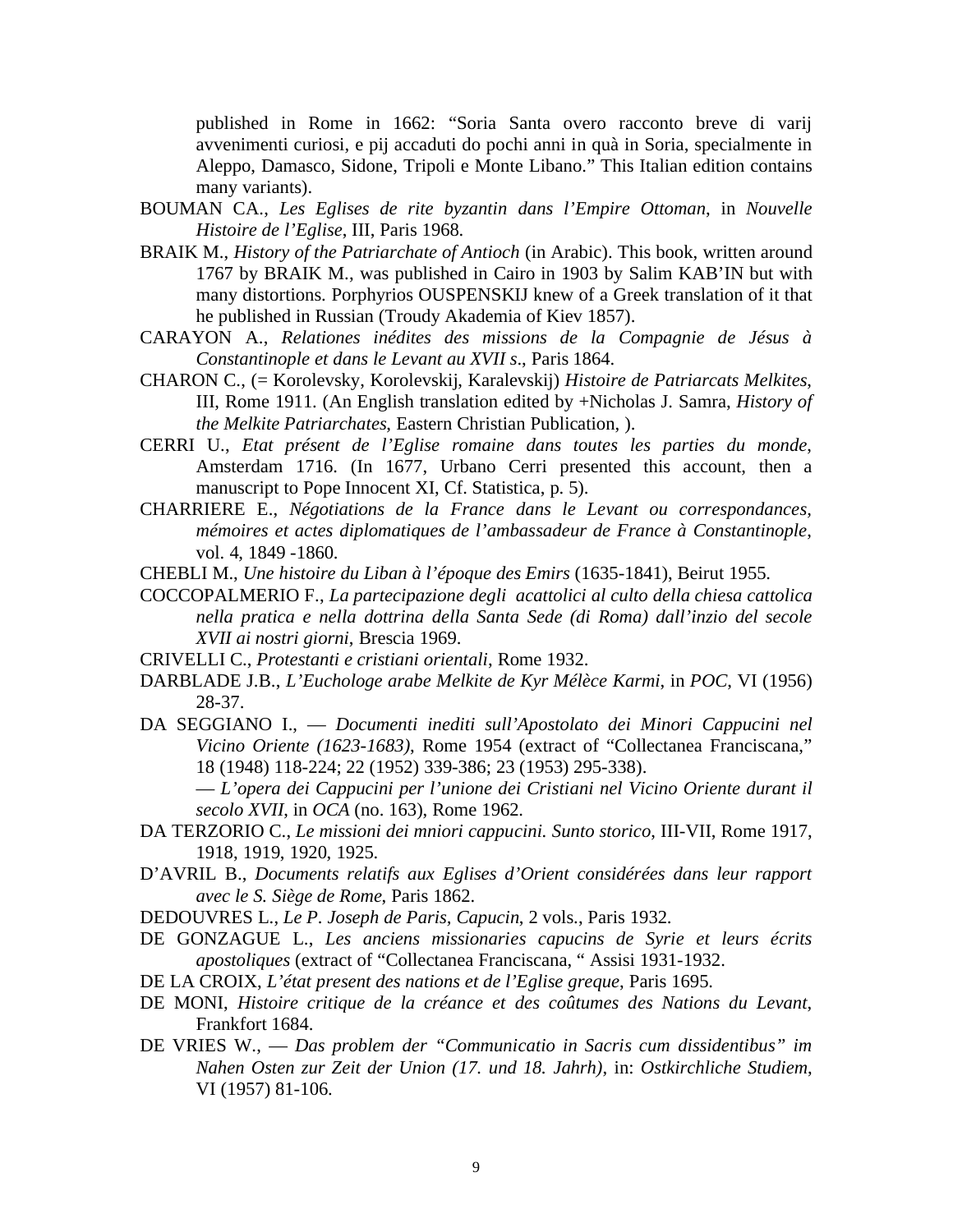— *Rom und die Patriarchate des Ostens*, Freiburg 1963.

— *Communicatio in Sacris*, in *Concilium* I (1965, IV, 23-24) [French edition].

— *Die Haltung des Heiligen Stuhles (von Rom) gegenüber den getrennten Hierarchen im Nahen Osten zur Zeit der Unionem, in Zeitschrift für Kath. Theologie* 80 (1958) 378-409.

— *Il problema ecumenico alla luce delle unioni realizzate in Oriente*, in *OCP*, vol. 27, I (1961) 64-81.

— *La S. Sede (di Roma) ed i Patriarcati cattolici d'Oriente*, in *OCP*, vol. 27 2 (1961) 313-361.

— *Der selige Papst Innozenz XI und die Christen des Nahen Ostens*, in *OCP*, 23 (1957) 33-57.

- EDELBY N., *Les Eglises Orientales Catholiques*, Paris 1970.
- FAMIN C., *Histoire de la rivalité et du protectorat des Eglises chrétiennes en Orient*, Paris 1853.
- FLICHE A. and MARTIN V., *Histoire de l'Eglise depuis les Origines jusqu'à nos jours*, vol. 18-19, Paris 1960 and 1955-1956.
- GEANAKOPOLOS G.I., *Byzantine East and Latin West: Two Worlds of Christendom in Middle Age and Renaissance,* Oxford 1966.
- GENNADIOS A., (Metropolitan of Heliopolis), *The Particular Laws of the Ecumenical Patriarchate and Its Attitude Concerning Other Orthodox Churches* (in Greek), Constantinople 1931.
- GHALEB P., *Le protectorat religieux de la France en Orient, etude historique et politique*, Avignon undated.
- GODEFROY DE Paris P., *Notes et documents pour servir à l'histoire du P. Pacifique de Provins*, *Etudes Fransiscaines* 1933.

— *Un grand missionaire, le P. Pacifique de Provins*, Assise 1935.

GOYAU G., — *Une capitale missionaire du Levant: Alep dans le 1 moitié du XVII siècle*, in: *Revue d'histoire des missions*, Paris 1934, pp. 161-186.

— *Un précurseur, François Picquet, Consul de Louis XIV à Alep et évêque de Babylone*, Paris 1928.

— *François Picquet, Consul de Louis XIV en Alep*, Geuthner 1942; cf. also *Revue d'histoire des missions,* 12 (1635) 161-198.

GRUMEL V., — Macaire, patriarche grec d'Antioche, in Echos d'Orient 27 (1928) 68- 77.

— *Le Patriarcat et les patriarches grec d'Antioche sous la seconde domination Byzantine* in : *Echos d'Orient* 33 (1934) 129-147.

— *Traité d'etudes byzantines*, I, (chronology), Paris 1962.

HAJJAR J., — *Nouvelle histoire de l'Eglise*, vol. 3 (Paris 1968) and vol. 4 (Paris 1966).

— *Les chrétiens uniates du Proche-Orient*, Paris 1962.

— *L'apsotolat des missionaries latins dans le Proche-Orient sous les directives romaine*, Jerusalem 1956.

HERING G., *Oekumenisches Patriarchat und europäische Politik* (1620-1638), Wiesbaden 1968.

HITTI P.K., *History of Syria*, London 1951.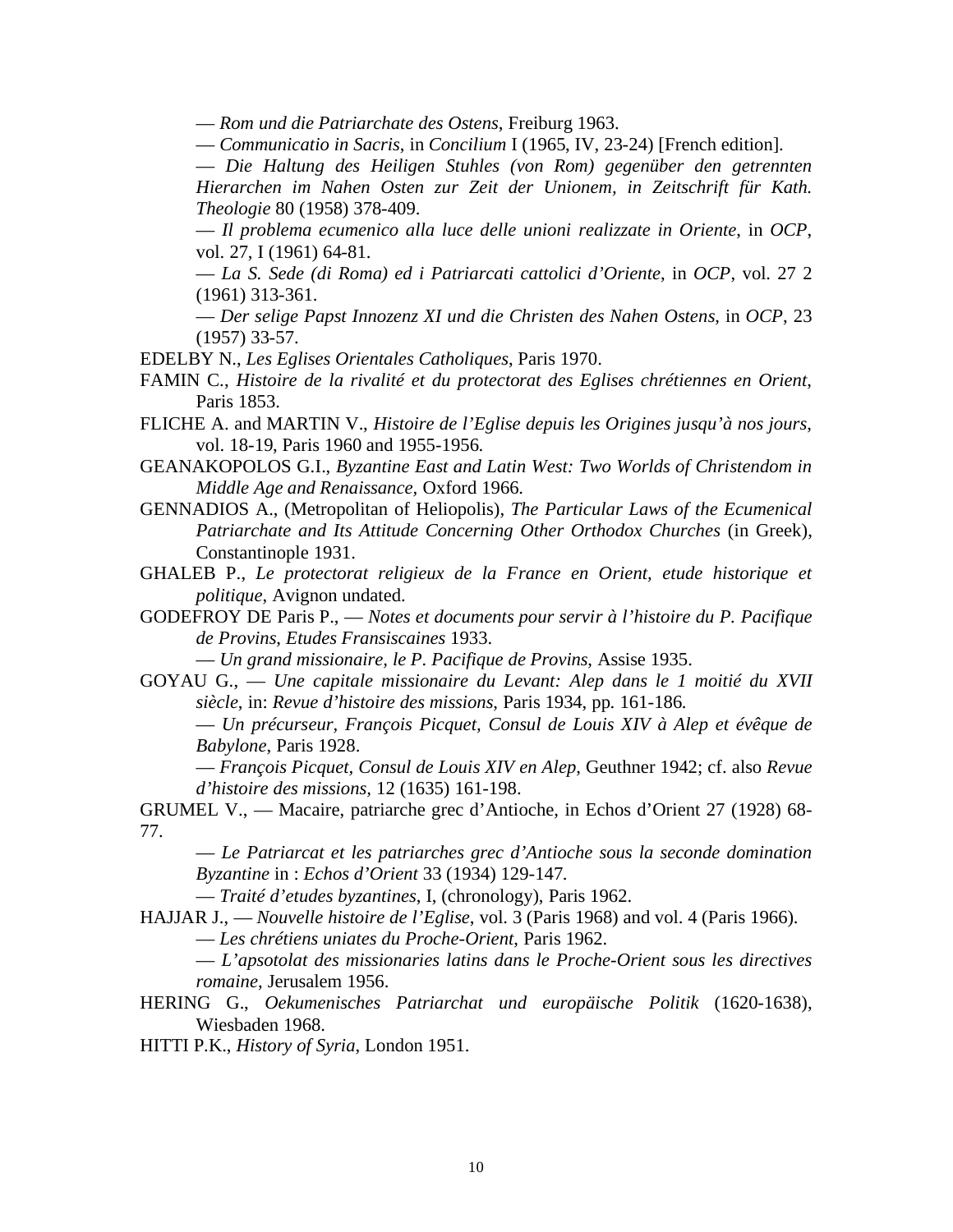HOFMANN G., — *Neue Quellen zur inneren Kirchengeschichte des griechischen Ostens im dritten Jahrzehnt des XVII Jahrhunderts*, in *Revue d'Etudes Byzantines* 1953, 165-174.

- *Il beato Bellarmino e gli Orientali*, in *OCP* (no. 33) Rome 1927.
- *Griechische Patriarchem und Römische Päpste*, in *OC* 13, 15, 19, 20, 25, 30, 26 (1928-193 ).
- *Byzantinische Bischöfe und Rom*, in *OC* 22 (1931) 139-144.
- *Memoriale al Card. Bandini,* in *OC* 30 (1933) 31-32.
- HOMSY B., *Les capitulations et la protection des chrétiens au Proche-Orient aux XVI, XVII, XVIII siècles*, Harissa 1956.
- HOPKO T., *Reflection on Uniatism*, in *Diakonia* 3 (1968) 300-311.
- KAB'IN S., *History of the Birth of the Church Called Greek-Catholic* (in Arabic), Cairo 1902.
- KALOZYMES K., *The Papacy and the Eastern Orthodox Church* (in Greek), Leipzig 1887.
- KARMIRIS J.N., The Schism of the Roman Church, extract of "*Theologia*" vol. 21, Athens 1960.
- KHOURY A.T., *Les théologiens byzantins et l'Islam*, Louvain 1969.
- KOROLEVSKIJ C.,  $(= Charon = Korolevsky = Karalevskij = Haissa Boustani)$  article "*Abel*, " "*Alep*," "*Antioche*" and "*Beyrouth*" in *DHGE*, vol. I, II, III and VIII.

— *Histoire des Patriarcats Melkites*, III, les institutions, Rome 1911. (English translation edited by +Nicholas J. Samra, *History of the Melkite Patriarchates*, III/1 and III/2, Eastern Christian Publications).

— *Le clergé occidental et l'apostolat dans l'Orient Asiatique et greco-slav*, in *Revue Apologétique* 1923.

— *L'uniatisme*, in *Irénikon* 1927, pp. 127-190 (English translation…).

— *Notes sur l'uniatisme*, in *Irénikon* 1928, pp. 233-260.

- KRAJCAR J., *Cardinal Giulio Antonio Santoro and the Christian East*, in *OCA* (no. 177), Rome 1966.
- LAMMENS H., *La Syrie: précis historique*, 2 vol. Beirut 1921.
- LAMY E., *La France du Levant*, Paris 1900.
- LAOUST H., *Les gouverneurs de Damas sous les Mamelouks et les premiers Ottomans (1156-1744)*, 1952.
- LAURENT V., *L'âge d'or des missions latines en Orient (XVII XVIII siècle)*, in *L'unité de l'Eglise* 1934, Paris, pp. 217-224; 251-255; 281-288; 380-384; 411-416; 444- 448; 475-484; 570-576; 637-640; 757-763; 784-789.
- LEGRAND E., *Relation de l'establissement des PP. de la Compagnie de Jésus en Levant*, Paris 1869.

LEMAN A., *Urbain VIII et la rivalité de la France et de la Maison d'Autriche de 1631 à 1635*, Lille-Paris 1919.

LEMMENS L., — *Acta S. Congregations de Propaganda Fide pro Terra-Sancta*, Quaracchi 1921, I.

— *Hierarchia Latina Orientis 1622-1922, mediante S. Congr. De Propaganda Fide instituita, OC*, I-II (1923-1924).

— *Geschichte der Franziskanermissionem*, Munster 1929.

LE QUIEN M., *Oriens Christianus*, II, Paris 1740 (cf. Initials and Abbreviations).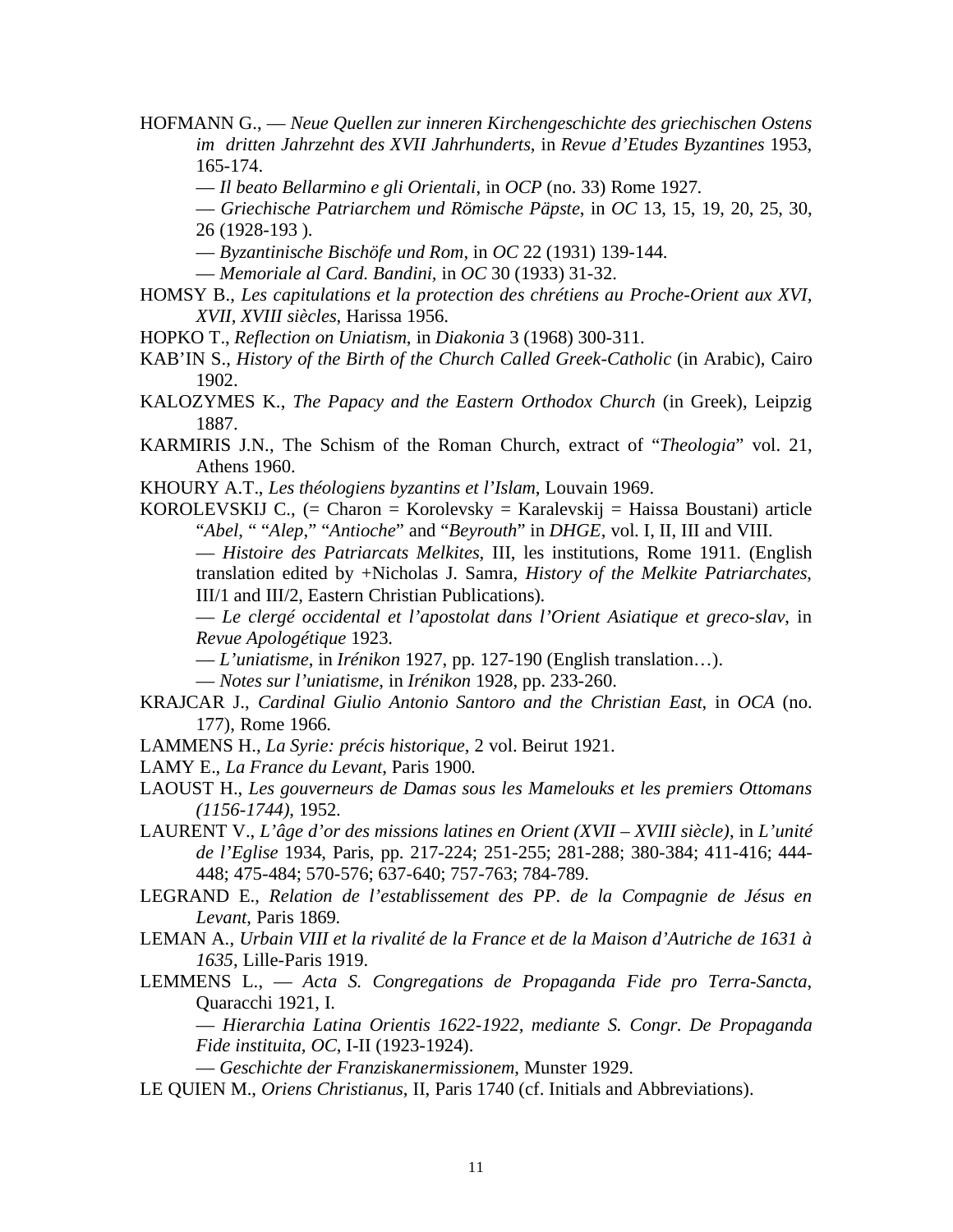LEVENQ G., — *La première mission de la Compagnie de Jésus en Syrie (1625-1774)*, Beirut 1925.

— *Athanase III d'Antioche* in *DHGE*, IV (repeats the same errors committed by Korolevsky in his article "Antioche," III, by adding others).

MOURAVIEV A.M., *Relations de la Russie avec l'Orient au sujet des affaires ecclésiastiques*, Petrograd 1858.

MUSSET H., *Histoire du Christianisme, spécialement en Orient*, 3 volumes: vol. III, Jerusalem 1948; vol. I – II, Harissa 1948-1949.

NACCHI, *Lettres édifiantes et curieuses écrits des missions étrangères*, I, Toulouse 1810.

NASRALLAH J. — *Catalogue raisonné des manuscripts de la BIBL. Or. De l'U.S.J*., in *POC*, 1958, pp. 130-136; and in: *Oriental Library*, Leiden 1968, pp. 308-309.

— "*Euthyme Saifi*," "*Euthyne II Karme*," "*Euthyme III de Chio*," in *DHGE,* XVI (1967).

— *Notes et Documents poir servir à l'histoire du Patriarcat Melchite d'Antioche*, Jerusalem 1965.

— *Chronologie des Patriarches Melchites d'Antioche de 1500 à 1634*, Paris 1959.

— *Les imprimeries melchites jusqu'à la fin du XVIII siècle*, in *Al-Maçarrat* 1948, pp. 438-440.

— *Histoire du Mouvement littéraire dans l'Eglise Melchite du V au XX siècle*, vol. 4, *Période ottomane 1516-1900*, Book 1 (1516-1724), Louvain-Paris 1979.

— *Euthyme II Karme, patriarche Melkite: son oeuvre littéraire et liturgique*, in *POC* 1959, pp. 24-30.

- NECTARIOS (Patriarch of Jerusalem) *About the Primacy of the Pope* (in Greek), Jassy 1682.
- NOURADOUGHIAN G., *Recueil d'actes internationaux de l'empire Ottoman*, Paris 1897.

ORIENTE CATTOLICO, Vatican City 1962 (a cura della S. Congr. Delle chiese Orientali).

PAPADOPOULOS C., — *Notices about the Church of Antioch* (in Greek) Athens 1938. — *The History of the Church of Antioch* (in Greek), Alexandria 1951. (V. LAURENT in "le corps des sceaux de l'empire byzantin," Paris 1965, vol. V/2, p. 350 judges this book very critically).

PAPADOPOULOS K.A., *Library of Jerusalem* (in Greek), 5 volumes, Petersburg 1891- 1915.

PAPADOPOULOS T.H., *Studies and Documents Relating to the History of Greek Church and People under Turkish Domination*, 2 volumes, London 1952.

PARTHENIOS, *Parthenii Patriarchae Constantinopolitani decretum synodale super Calvinistis dogmatibus, quae in epistola Cyrilli nomine ante annos aliquot edita, falso Graecorum et Orientalium consensa recepta ferebantur*. Quae omnia damnantur ab iisdem et anathemate notantur, Paris-S. Cramoisy 1643.

PATACSI G., *Anciennes et nouvelles concernant les Eglises Orientales et unies à Rome*, in *Irénikon*, np. 1, 1968.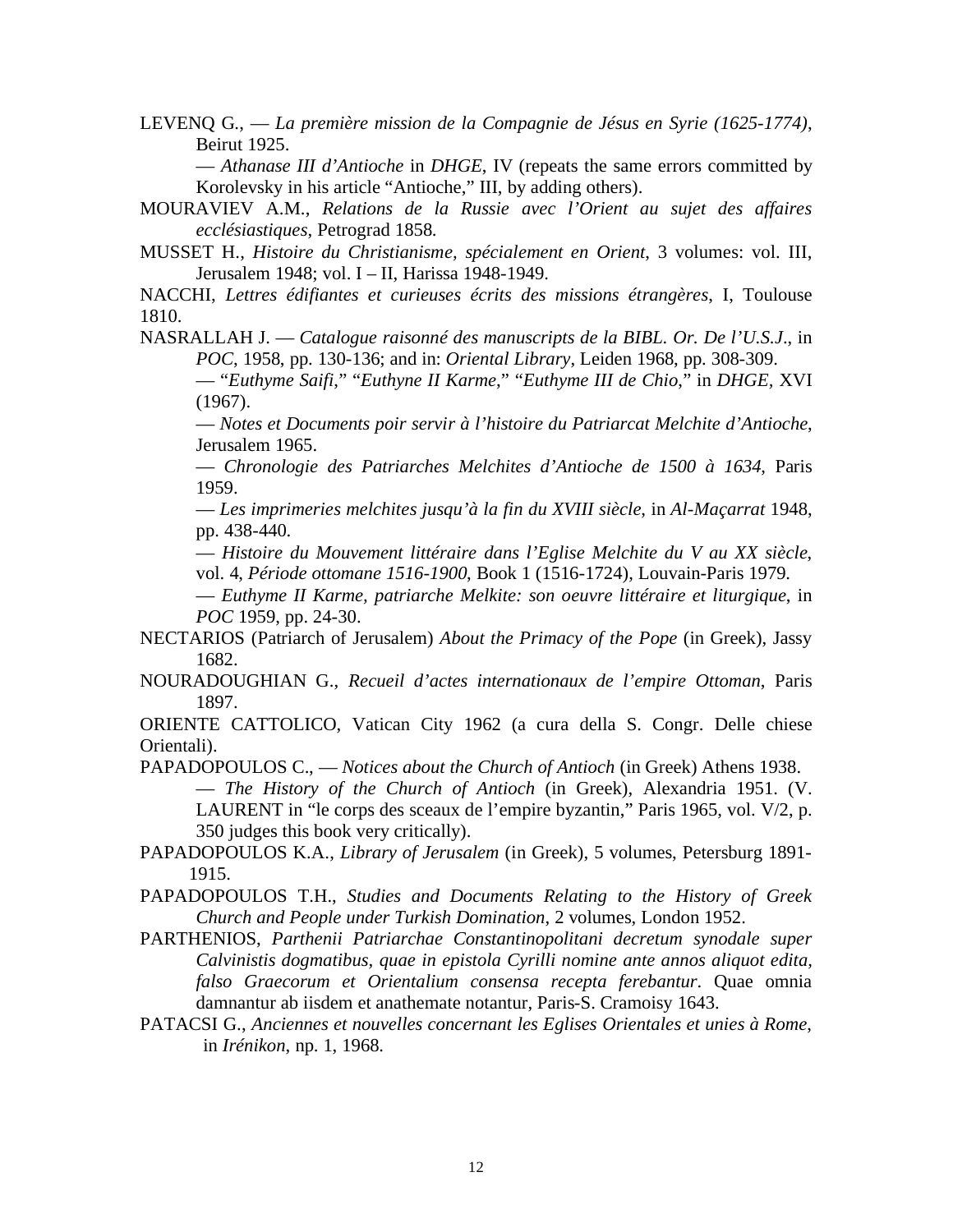- PATRIARCAT GREC-MELKITE-CATHOLIQUE d'Antioche et de tout l'Orient, d'Alexandrie et de Jerusalem: *Catholicisme ou Latinisme? A propos du patriarcat latin de Jerusalem*, Harissa 1961.
- PAUL OF ALEPPO, *Pontechestivie Antiokhijskago Patriarhka Makaria v Rossiou*, 3 vols. Moscow 1898 (translated from Arabic by MARKOS). Cf. the French translation of B. RADU in PO, XVII, 3-200; XVIV, 443-604; XXVI, 603-720.
- PASTOR L.V., *Storia dei Papi dalla fine del Medio Evo*, vol. 13 and 14, Rome 1931- 1932.

POULET, *Les nouvelles relations de Levant*, 2 vol., Paris 1667-1668.

- PRECLIN E. JARRY E., *Les lutes politiques et doctrinales aux XVII et XVIII siècles*, in: FLICHE-MARTIN, *Histoire de l'Eglise*, vol. 19/2, 539-563, (Paris 1956).
- RAPHAEL P., *Le role du college maronite dans l'Orientalisme aux XVII et XVIII siècles*, Beirut 1950.

— *Le role des Maronites dans le retour des Eglises Orientales*, Beirut 1935.

- REY F., *La protection diplomatique et consulaire dans les échelles du Levant et de Barbarie*, Paris 1899.
- RICAULT, *Histoire de l'Eglise Greque et de l'Eglise Arménienne*, Amsterdam 1710.
- RISTELHUEBER R., *L'établissement des missionaries français au Liban*, in: *Etudes* 138 (1917)., pp. 703-718.
- RONCAGLIA M., *Les franciscains et les grecs catholiques (1625-1805)*, in *Studia Orientalia Miscellanea*, 2, Cairo 1957. (It concerns a compilation copied by C. KOROLEVSKY, cf. J. Nasrallah, Notes et Documents, pp. 125-127).
- ROUSSEAU F., *L'idée missionaire au XVI et XVII siècles. Les doctrines, les méthods, les conceptions d'organisation*, Paris 1930.
- RUSTUM A., *The Church of the City of God* (in Arabic), (cf. Initials and Abbreviations).
- RYCAUT P., *The History of the Turkish Empire from the Year 1623 to the Year 1677*, London 1687.
- SABBAGH A., *Resume of the History of the Greek-Melkites of Aleppo* (in Arabic), in *Al-Fihris* np. 78 (manuscript of the  $17<sup>th</sup>$  century which is found with the heirs of Rizquallah BASILE at Aleppo).
- *Sacrae Congregationis de Propaganda Fide Memoria rerum: 350 ans au service de Missions*, vol. I/1 (1622-1700), Ed. Herder 1972.

SAMNE G. *La Syrie*, Paris 1920.

- SAVRAMIS D., *Oekumenische Probleme in der neugriechischen Theologie*, Leiden 1964.
- SBATH, *Al-Fihris*, 1939.
- SIDAROUSS S., *Les patriarches dans l'Empire Ottoman et spéialement en Egypte*, Paris 1906.

SMURLO A., *Le Siège (de Rome) et l'Orient Orthodoxe*, Prague 1923.

- STATISTICA *con cenni storici della Gerarchia e dei Fedeli di rito orientale*, Vatican City 1931 (a cura della S. Congr. per le Chiese Orientali).
- TAOUTEL F., *Historical Documents about Aleppo* (in Arabic), I (1606-1827), Beirut 1958.
- THEODOLOU N., *Ek tes historias tes ekklesias Antiochias*, in *Ekklesiastikos Pharos*, Alexandria 1927, pp. 218-233, 344-352, 463-469.
- TERZI B., *Siria Sacra*, Rome 1695.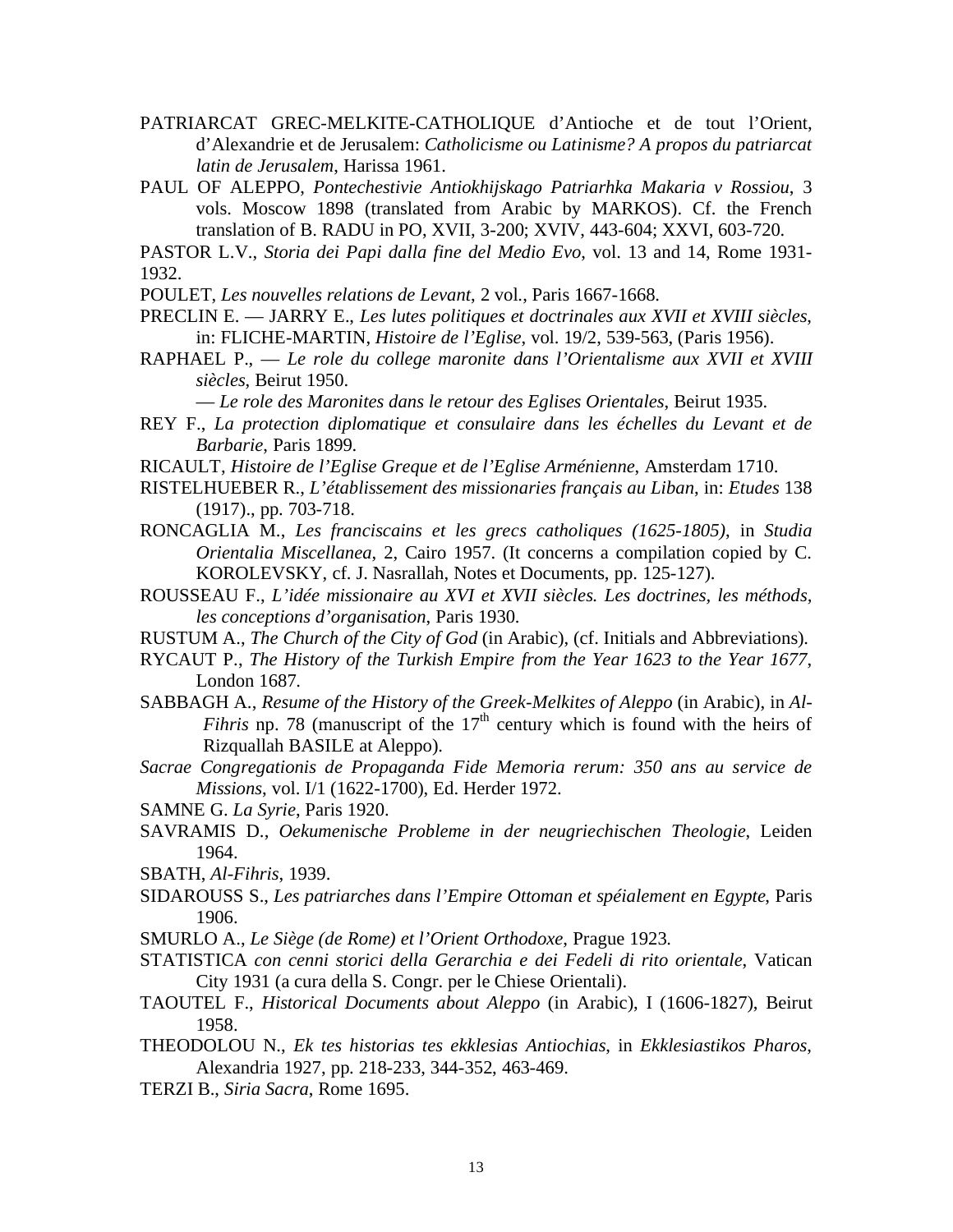TOURNEBIZE F., *Le catholicisme à Alep au XVII siècle*, in *Etudes* 134 (1913), I, p. 351 ff.

TSOURKAS C., — *Les premières influences occidentales dans l'Orient orthodoxe*, in *Balkania*, V vol., Bucarest 1944.

— *L'enseignement philosophique et la libre pensée dans les Balkans. La vie et l'oeuvre de Theophile Corydalée (1570-1646)*, Thessalonica 1967.

TUTUNJIAN T., *Du pacte politique entre l'Etat Ottoman et les nations non musulmanes de la Turquie,* Lausanne 1904.

'UJJAIMI Y., *Taktikon* (in Arabic), Paris 1748.

VAILHE S., *Constantinople (l'Eglise de*) in *DThC* 3/2, 1307-1519.

VAN DEN STEEN DE JEHAY F., *De la situation des sujets ottomans non musulmans*, Brussels 1902.

VON SACHSEN J. G., *Monumentale Reste frühen Christentums in Syrien*, Aachen 1920. ZANANIRI G., *Pape et Patriarche*, Paris 1962.

ZAYAT H., — *The Greek-Melkites in Islam* (in Arabic), Harissa 1953.

— *Was Patriarch Macarios Catholic?* (in Arabic) in *Al Machreq* 1932, pp. 881 892.

— *Libraries of Damascus and Surrounding Area* (in Arabic), Cairo 1902.

— *History of Saidnaya*, Harissa 1932.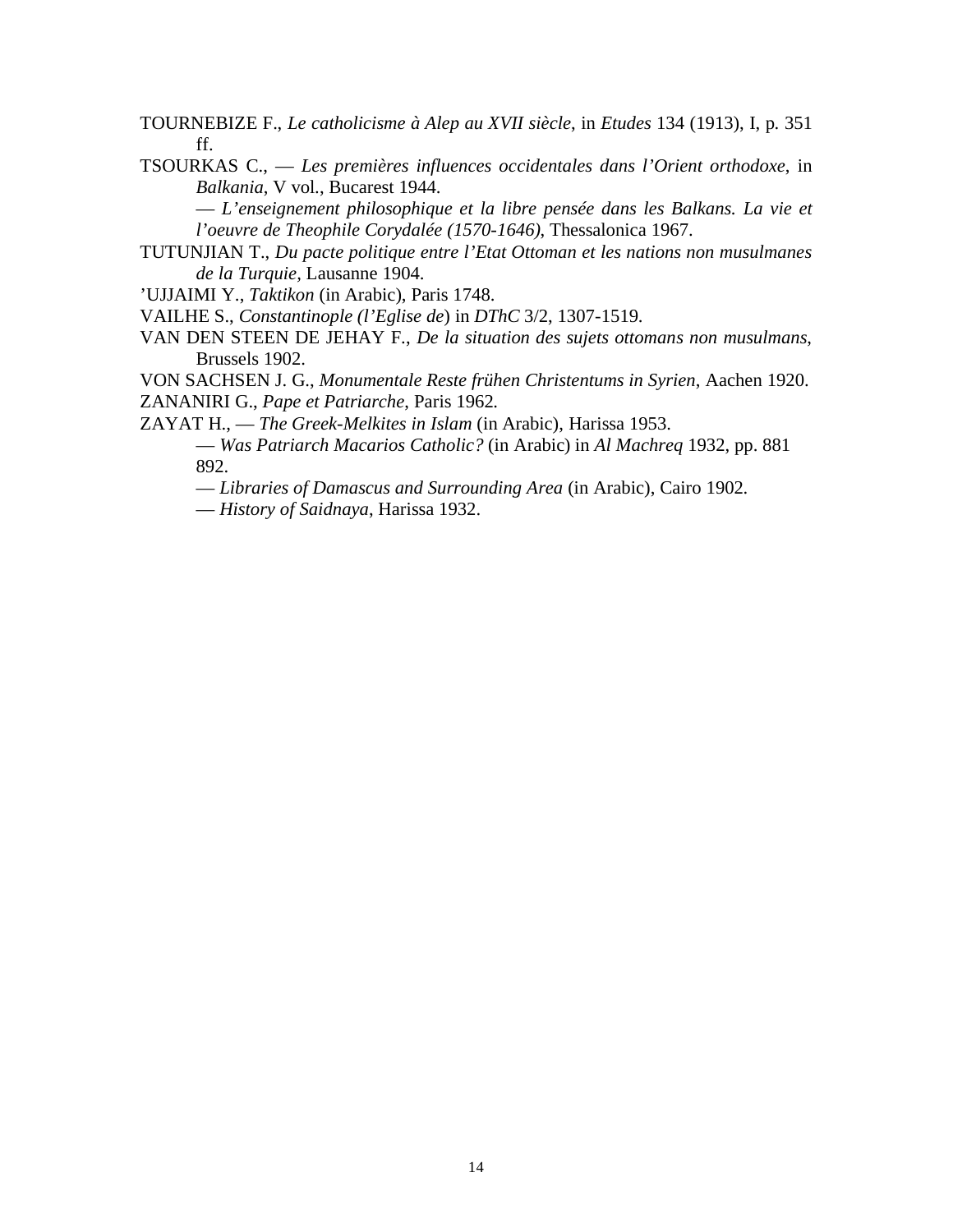#### **INTRODUCTION**

 After the Great Schism of 1054, the Patriarchate of Antioch was the only one of the strictly speaking Orthodox patriarchates<sup>1</sup> that entered into communion with the See of Rome, a communion remaining until today.<sup>2</sup> However, the entire patriarchate did not accept the union movement, and a sorrowful division took place within it;<sup>3</sup> this division had painful consequences and these remain until now. Moreover, even those who accepted the union always had problems with the See of Rome for most of the time Rome was skeptical about the purity of their Catholicism and even treated them as Gallicans and "half schismatics."4 This dissertation, which does not pretend to be exhaustive, could shed some light on the reasons for this mutual misunderstanding throughout the more than 250 years of union. This study is limited to a very important period in the upheaval of religious ideas in the Near East. This period began in the  $17<sup>th</sup>$  century when all the successive partial unions had fermented.<sup>5</sup> More precisely it began with the exposure to

<sup>&</sup>lt;sup>1</sup> These patriarchates officially kept ecclesiastical communion with the see of Rome until 1054; they are four in number: Constantinople, Alexandria, Antioch and Jerusalem after that of Rome. Cf. Council of Nicea I, canon 6; Council of Constantinople I, canons 2 and 3; Council of Chalcedon, canon 28. The other Orthodox patriarchs are later and were part of the Patriarchate of Constantinople during the first millennium. Do not confuse these Orthodox patriarchates properly speaking with those born after the Christological heresies, Monophysism, Nestorianism and Monothelism. Properly understood these patriarchates were not in ecclesiastical communion with the five patriarchal sees of the first millennium, that is, neither with the see of Rome nor with the four Orthodox Eastern sees. Very significant on this subject are the last studies of W. DeVries on the structure of the Church after the Ecumenical Councils of the first millennium: "Die Struktur der Kirche gemäss dem III. Konzil von Konstantinopel (680-681)," in *Volk Gottes*, Freiburg Br. 1967, pp. 262-285; "Die Struktur der Kirche gemäss dem II, Konzil von Nicäa (787)," in *OCP*, 33 (1967) 47-71; "Die Struktur der Kirche gemäss dem IV, Konzil von Konsrantinopel (869-870)," in *Archivium Historiae Pontificiae* 6 (1968) 7-24; Die Struktur der Kirche gemäss dem Konzil von Chalkedon (451)," in *OCP*, 35 (1969) 63-122.

 $2$  This was the election of a "fully" Catholic patriarch, Cyril Tanas in 1724. Rome's confirmation arrived in 1729 after long deliberations. The pallium was only granted in March 1744. Rome's hesitation was due precisely to the less canonical or less evangelical manner in which the election and consecration was done. Cf. *SC, Greci Melchiti, Miscellanea*, "Causa dei Greci Melchiti 1743." Compare with the futile controversy (little informed on the question) between P. Bacel and C. Bacha. Basel considered the election of this patriarch as "anticanonical" and Bacha on the other hand affirmed its canonicity, in EO 9 (1906) 283 and 10 (1907) 206.

<sup>&</sup>lt;sup>3</sup> A week after the consecration of Cyril Tanas, this was the definitely Orthodox candidate who was consecrated at Constantinople on September 27, 1724: its was Sylvester the Cypriot who was juridically recognized by the Sublime Porte by obtaining the firman. Cf. *Rustum*, pp. 143-151; *Rabbath*, II, pp. 415- 420; C. Bacha, *Histoire des Grecs Melkites* (in Arabic), II, pp. 152-154. 4

<sup>&</sup>lt;sup>4</sup> Cf. for example the sentiments of Rome on the subject of Metropolitan Germanos of Aleppo (1776-1809), Patriarch Maximos III Mazloom (1833-1855) and Patriarch Gregory Yousof (Sayour) (1864-1897). Maximos Mazloom had to accept a forced residence in Rome from 1823 until 1831, and Gregory Yousof had the privilege of his head "shaded" by the foot of Pius IX because he had resisted the promulgation of papal infallibility in 1870. Moreover Patriarchs Maximos IV and Maximos V suffered for it. Cf. *Le Lien* (Bulletin of the Greek-Melkite Catholic Patriarchate) 1969, Nos 3-4, 5-6; *Voix de l'Eglise en Orient*, Freiburg 1962; *L'Eglise grecque-melkite au Concile*, Beirut 1967; Y. Congar, in *Les Eglises Orientales Catholiques*, Paris 1970, p. 14 (of preface); O. Rousseau, "Rome et l'Orient àVatican I," in *Irenikon* 43

<sup>(1970) 430-431.&</sup>lt;br><sup>5</sup> Cf. for example W. De Vries, "Dei Haltung des Heiligen Stuhes (von Rom) gegenüber den getrennten Hierarchen im Nahen Osten zur Zeit des Unionem" in *Zeitschrift für kath Theologie*, 80 (1958) 378-409.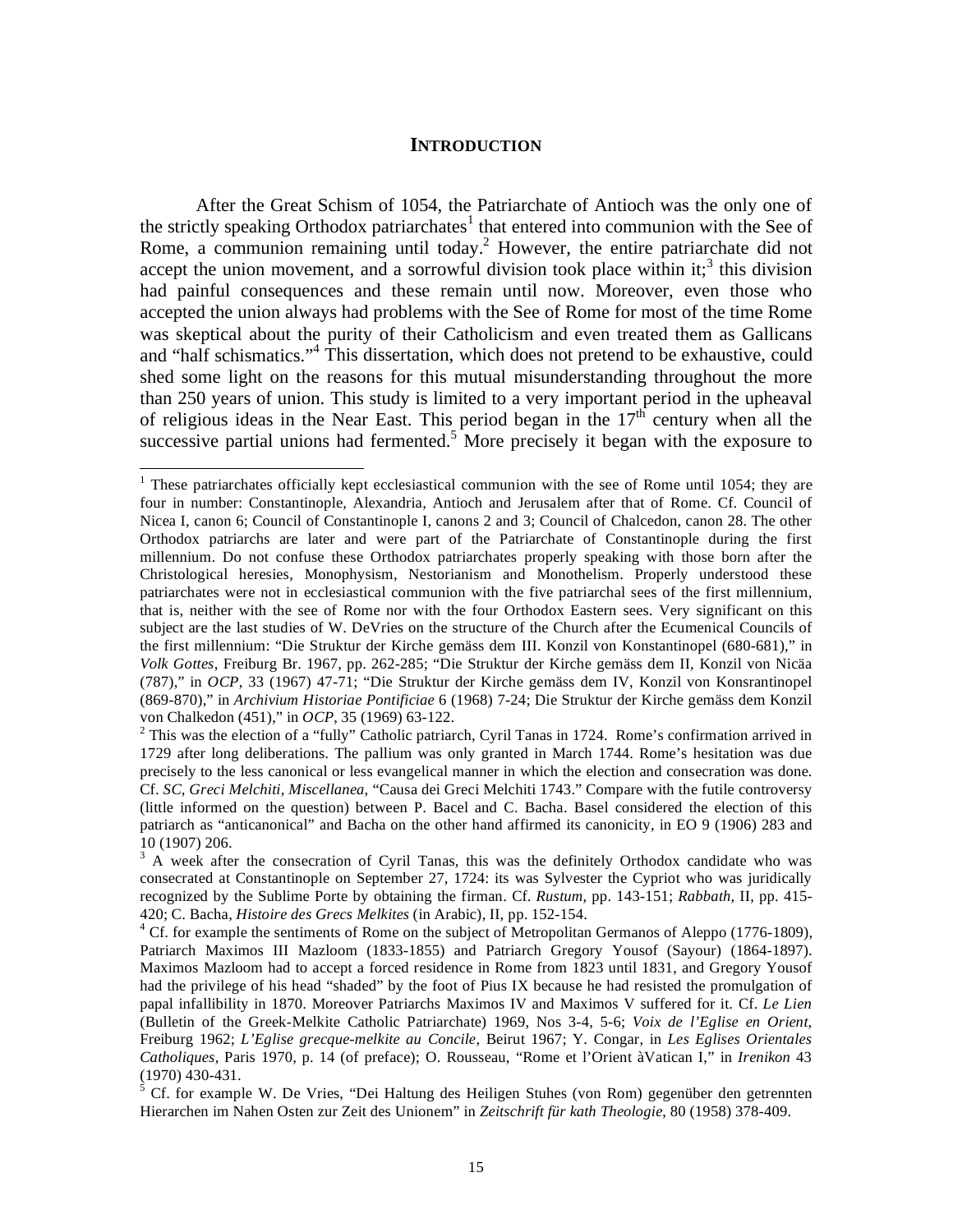the Latin missionaries in the East after the foundation of the Roman Congregation for the Propagation of the Faith.<sup>6</sup> From the reports that the missionaries addressed to it, this Roman Congregation noticed that the Patriarchate of Antioch happened to be in a unique situation in comparison to the other Churches of the East. It was not very hostile to the Holy See of Rome and its separation with this see had never been sanctioned by a formal act of excommunication, although it had followed the capital of the Byzantine Empire and later the Ottoman Empire in its Eastern stance in the second millennium. The conciliatory attitude of this Orthodox patriarchate was very clear in 1054, when Patriarch Peter III of Antioch (1053-1056) wished to assume the role of arbitrator between Rome and Constantinople.<sup>7</sup> When an occasion of dialogue presented itself, the Patriarchate of Antioch did not give a deaf ear. Patriarch Theodosius IV Villehardouin (1275-1283/1284) consented to the union proclaimed at the Council of Lyons (1274).<sup>8</sup> Patriarch Dorotheos I  $(1434-1451)$  seemed to have welcomed the decisions of Florence,<sup>9</sup> and the retired Patriarch Michael Sabbagh (1577-1580 died in 1592) sent a profession of Catholic faith with a letter of submission to Pope Sixtus V and another letter to Cardinal Giulio Antonio Santoro di Santa Severina (May 1586).<sup>10</sup>

 Despite its conciliatory attitude, the Patriarchate of Antioch had not accepted to bend before the western theological "bombardment" which lasted nearly one century of the missions, either Roman or Protestant.<sup>11</sup> In fact, the result was the splitting of the

<sup>&</sup>lt;sup>6</sup> Pope Gregory XV founded this Congregation at the beginning of 1622; its principal goal was determined in the Encyclical of January 15, 1622 and the Constitution of June 22, 1622: To keep the Catholic faith of the faithful, to convert heretics, schismatics and infidels, and finally to prevent the progress of heretical preachers. Cf. Collectanea I (a. 1622-1866), pp. 1-2. 7

Cf. *DThC*, X, col. 1698 fol.; Musset I, pp. 270 fol.; Will C., *Acta et scripta quae de controversies ecclesiae graecae et latinae saeculo XI composite exsrant*, Leipzig 1861, pp. 168-178; Cf. also Fortescue A., *The Orthodox Eastern Church*, London 1929, pp. 188-192. 8

 $8$  According to Le Quien (Vol. II, p. 764) this patriarch of Antioch was Theodore V; compare with the article "Antioche" in *DHGE* III (1924) col. 699 and 620-621.

Cf. J. Nasrallah, *Chronologie des Patriarches melchites d'Antioche de 1250 à 1500*, Jerusalem 1968, pp. 28-31. The author affirms (p. 47): "it does not seem possible for us to doubt the catholicism of the patriarchs of Antioch and Alexandria from the  $13<sup>th</sup>$  century to the  $16<sup>th</sup>$  century since H. Zayat published a series of texts coming from the Mamluke chancery." These texts appear in a book *Les grecs-melkites dans l'Islam* (in Arabic), Harissa 1953. But is it possible to make such an affirmation without examining the kind of catholicism professed by these patriarchs? If this issue was so simple, why then did the missionaries have to work so long in the  $17<sup>th</sup>$  century to be successful to a partial union of the patriarchate of Antioch and a fleeting union of the patriarchate of Alexandria? If it concerned the orthodox catholicism of the first millennium, the issue would be easier to prove. But if it concerns the Roman Catholicism of the second millennium, the Latin missionaries of the  $17<sup>th</sup>$  century tell us about the resistance of these patriarchates to this kind of catholicism. Cf. *OCA*, No. 181: "I patriarcati orientali nel primo millenion," Rome 1968.

<sup>&</sup>lt;sup>10</sup> Cf. Vat. Arab. 48, fol. 68r-69r and 66r where we find 2 original letters, and Vat. Arab 1482, fol. 1r-2v where we find the profession of faith. Cf. also *Oriente Cattolico*, Vatican 1962, p, 251. For the role of L. Abel in this affair, cf. Nasrallah, *Chronologie des Patriarcats Melchites d'Antioche de 1500 à 1634*, Paris 1959, pp. 43-44. Cf., also *DHGE*, article "Abel" col. 70-71. On the subject of the role of Cardinal G. Antonio Santoro, cf. J. Krajcar, "Cardinal Giulio Antonio Santoro and the Christian East," *OCA*, No. 177, Rome 1966.

 $11$  It concerns the dynamic period of 1625, the date when the first Capuchin and Jesuit missionaries arrived at Aleppo until 1724 when Cyril Tanas began the juridically Catholic series of patriarchs of Antioch. Cf. De Vries, *Rom und die Patriarchate des Ostens*, Freiburg 1963, pp. 82 ff.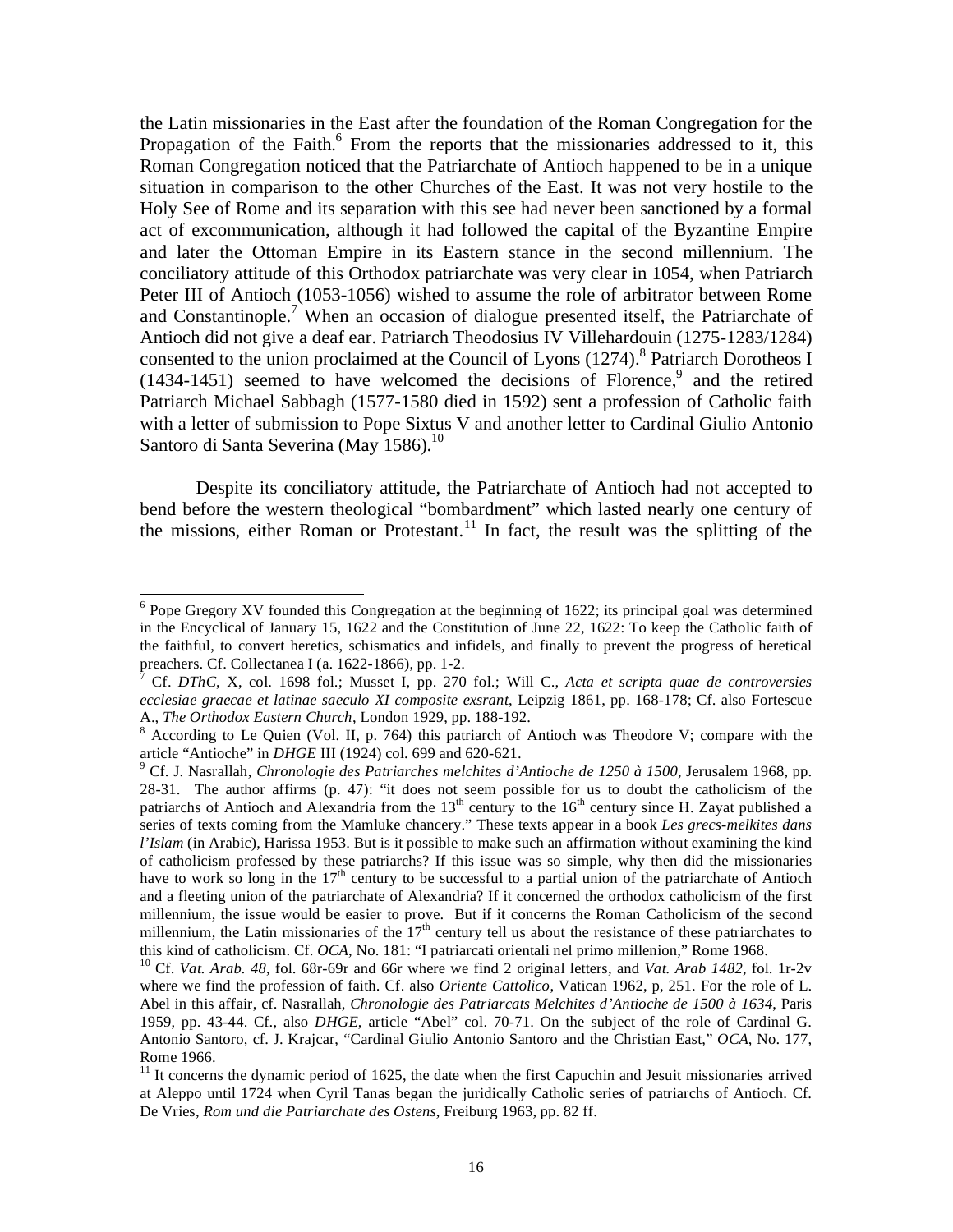patriarchate into Catholic and Orthodox branches (1724), while leaving some followers to the Protestants.

 Our study is limited to the first fifty years of the life of the Congregation for the Propagation of the Faith to better understand the concept of union in this patriarchate before the deep rooting of the ideas of primacy and union that the missionaries brought with them. This first fifty year period coincides with the death of the great Patriarch of Antioch, Macarios III of Aleppo (1647-1672), who certainly was aware of the new conceptions mentioned, but was also from the pre-missionary generation. He was the disciple of Karmeh and later his successor in the episcopate of Aleppo in  $1635$ .<sup>12</sup> Beginning with the successor of Macarios of Aleppo we observe the presence of numerous students from Capuchin and Jesuit<sup>13</sup> missionaries and even students of the Roman College for the Propagation of the Faith<sup> $14$ </sup> who were bearers of a new conception of Catholicism that was foreign to traditional Orthodox ecclesiology. This brought about the collision between these two ecclesiological conceptions that inevitably caused the dismemberment and division of the patriarchate, and which also caused uneasiness in the juridically Catholic branch.

 Our research will consist of an exposé of the life of this patriarchate and its relations with other Christians at that time in order to trace the conception that it had for union with Rome, a conception which could perhaps better regulate the relations between the Roman Church and the Eastern Churches today.

 $12$  Cf. Kilzi, "Life of Patriarch of Antioch Euthymios Karmeh the Hamawite written by his disciple Patriarch Macarios of Aleppo" (in Arabic), in *Al-Maçarrat*, 1913, p. 41-42. Compare with *Rustum*, p. 49. <sup>13</sup> Of which was the future founder of the Missionaries of Holy Savior Euthymios Saifi, who had a decisive role in the ritual innovations and the propagation of new ecclesiastical ideas on the patriarchate of Antioch. Cf. the letter published by C. Bacha, *Histoire des Grecs-Melkites*, I, Saida 1938, pp, 466 ff. Compare with

<sup>&</sup>lt;sup>14</sup> Of which was the first juricically Catholic patriarch of Antioch, Cyril Tanas, nephew of Euthymios Saifi. Cf. *Musset* II, p. 174' article "Antioche" in *DHGE*, 3 (1924) col. 647; C. Bacha in *EO*, 10 (1907) 200-206.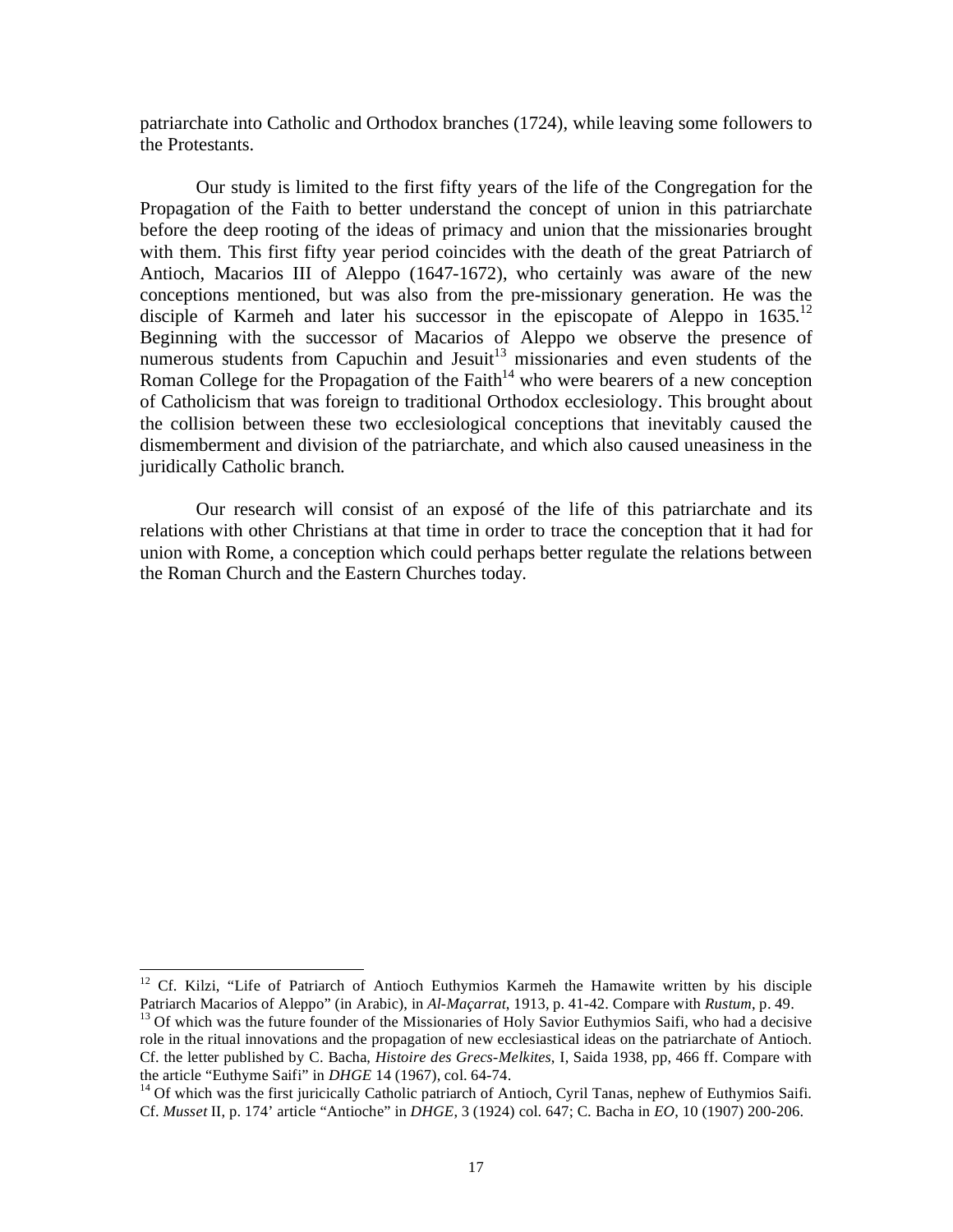#### **HISTORICAL CONTEXT**

 While the Christian West was torn apart by the Thirty Years War for already four years,<sup>15</sup> the East was suffering from a regime of absolute power<sup>16</sup> and did not know how to rid itself of the overwhelming yoke of the Ottomans, who had conquered Syria (1516) and Egypt (1517) after the conquest of Constantinople (1453).

 It is true that a certain tolerance existed at the beginning of this conquest but the conquerors' thirst for money became more and more fiery. This thirst was quenched only by exactions and deliberate rebuffs imposed on the destitute Christians.<sup>17</sup> The painful situation of Christians was complicated by the interplay of western rivalries, imported in all its acuteness in the center of the Ottoman Empire, Constantinople, in order to develop political and commercial influences on one hand, and to find support in Eastern Orthodoxy on the other hand. The first deposition of Patriarch Cyril I Lucaris in 1623 was a very eloquent sign of these political-religious rivalries which the western ambassadors brought to Constantinople.<sup>18</sup> These rivalries and divisions were very favorable to the interests of the Ottomans: they allowed them a free field.

 The deposition and enthroning of prelates procured good sums of money for the Ottomans. Speaking only about the patriarchs of Constantinople, there were thirty-two patriarchs enthroned during the fifty years we are studying.<sup>19</sup> Christianity under the Ottoman yoke slowly became more impoverished and consequently tried to survive its extermination while waiting for its liberation. This oppression forced many eastern prelates to turn themselves toward the Christian West or Russia and request help from the

<sup>15</sup> Cf. especially M. Ritter, *Deutsche Geschichte im Zeitalter der Gegenreformayion und de Dreissigjährigen Krieges*, 3 vols., Stuttgart 1889-1907. One can get a very condensed general idea of it in *Nouvelle Histoire de l'Eglise*, Vol. 3, Paris 1968, pp. 256-272 (by H. Tüchle). Cf. also E. W. Zeeden, "Grundlagen der Konfessionsbildung im Zeitalter der Glaubenskämpfle," in *Historische Zeitschrift*, 185 (1958) 249-299.<br><sup>16</sup> Cf. the glance on the political history of the 17<sup>th</sup> century in *Musset*, II, pp. 94-97.

<sup>&</sup>lt;sup>17</sup>Cf. Nasrallah, "Vie de la Chrétienté melkite sous la domination turque," in *Revue des Etudes Islamiques*, 80 (1948) 95-98. Also C. A. Bouman, "Les Eglises de rite byzantin dans l'Empire Ottoman," in *Nouvelle* 

<sup>&</sup>lt;sup>18</sup> Cf. G. Hering, *Oekumenesisches Patriarchat und europäische Politik* (1620-1638), Weisbaden 1968. While the author is content with the texts of the Archives of the Congregation for the Propagation of the Faith (Propaganda) published by G. Hofmann (in *O.C*. 7 (1929) 55-72), this book shows a notable scientific progress in the knowledge of this very complicated period of religious and political history. Cf. on the subject of this deposition the succinct relationship made by the secretary of the Congregation for the Propagation of the Faith Ingoli in *SOCG*, vol. 20, fol. 71r (cf. also fol. 41r-47r); "Euthimio Archimandrita di Constantinipoli da Roma con lettere generali dirette all'Ambasciator di Francia, se n'andò à quella Città per procurare la depositione di Cirillo (Lucar), ove assistendo al sudetto Ambasciatore, e cooperando à Hieracudio Greco rinegato, e nermico di Cirillo et al Sboraschi Residente di Polonia, ch'era dal medesimo Cirillo offeso; perche procurava di disturber la pace trà turchi, e polachi. Si venne alla depositione di esso Cirillo (12 April 1623) per mezzo di Marechusin primo Visir, e si passava anche più inanzi sin à levarli la vita, se l'Archimandrita, che non voleva che si introducesse tal costume d'uccidere li patriarchi, non s'opponeva…"

<sup>&</sup>lt;sup>19</sup> Cf. in *Grumel* (*Chronologie*, p. 438) a list of the patriarchs of Constantinople very precise for this period (1622-1672). Cyril I Lucaris, who attained the patriarchal throne of New Rome 6 times, had to pay very dearly at each new enthronement.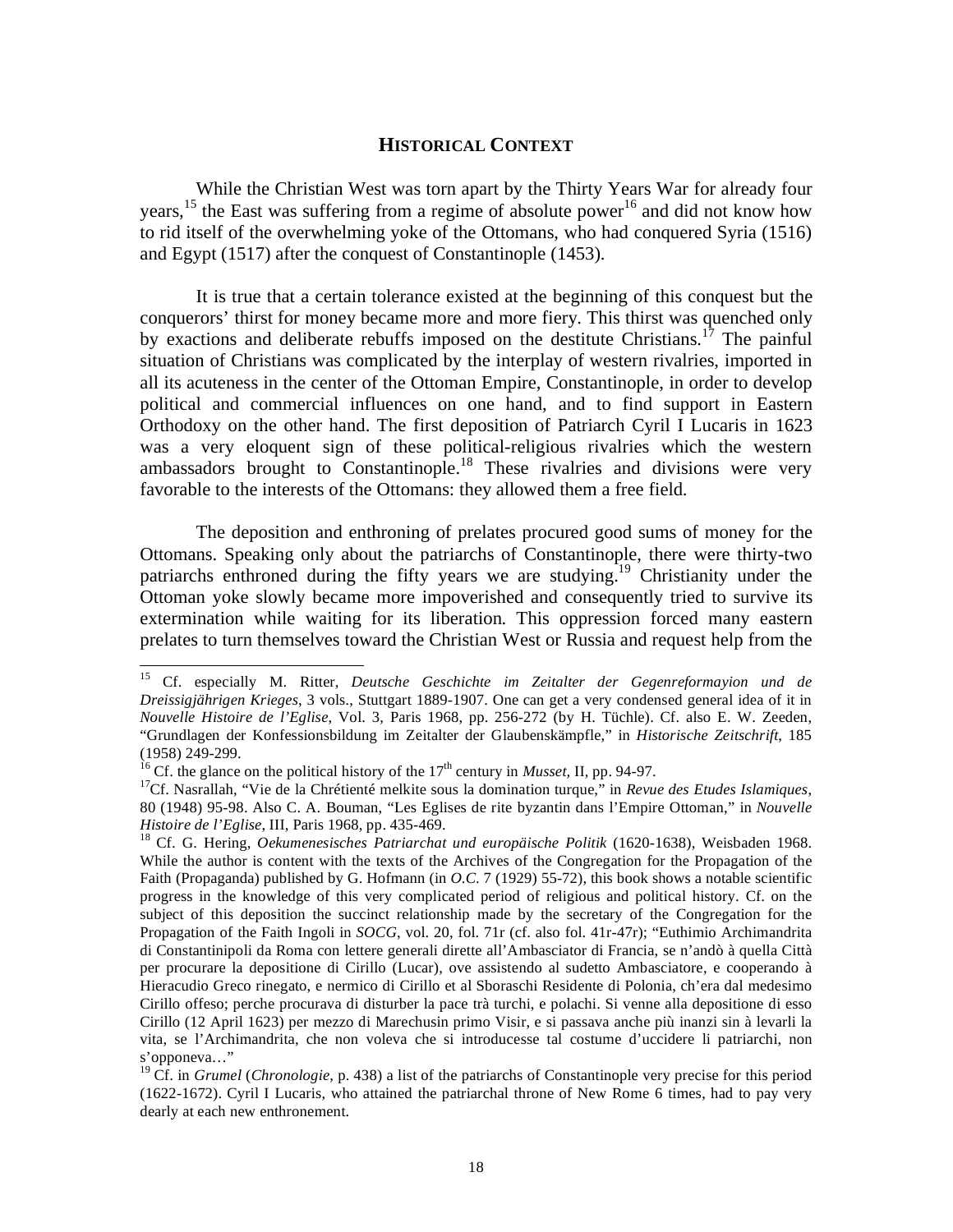tsar and Christian princes.<sup>20</sup> Others had relied heavily on the influence of semiautonomous princes such as those of Mount Lebanon at that time, $21$  but this sometimes cost them a blind obedience. The assistance brought by the missionaries after the foundation of the Roman Congregation for the Propagation of the Faith<sup>22</sup> could only have been applauded by Eastern Christians. As priests of the Church of Christ, these missionaries were sent to them by the Lord to be liberators of the oppressed.

<sup>20</sup> To give only an example of voyages to Russia, cf. *Nasrallah, Chronologie*, pp. 46-50. We remark that the voyages of Joachim Daou, Patriarch of Antioch (1580-Nov. 1592) and of Jeremiah, Patriarch of Constantinople (then third time on this throne) resulted in the creation of the Patriarchate of Moscow on January 26, 1589. These patriarchs had to be included to the ambitions of their benefactor! Compare with the article "Antioche," in *DHGE*, III (1924), col. 637-638.

<sup>&</sup>lt;sup>21</sup> The popes themselves sometimes recommended to the Maronite patriarchs to ask for aide from these princes. Paul V, for example, in 1610 exhorted Patriarch John Makhlouf (1609-1634) to ask for help from Emir Fakhr-ed-Din II, to whom the same patriarch had already addressed himself at his election in 1609. Cf. E. Douaihy, *History of the Times*, 1095-1699 (in Arabic) Beirut 1951, p. 201. Also the Greek Patriarch Ignatios III Atieh (1619-1634) was the protégé of this Druze emir. Cf. Chapter I of this study.

<sup>22</sup> A first attempt of the foundation of this Congregation took place at the time of Pope Clement VIII (1592- 1605). This is why the Congregation for the Propagation of the Faith, founded definitively in 1622 (cf. note 6 of the introduction), decided in its first gathering on January 6 of this year: "quod scibatur Archiepiscopo Cosentino ut scripturas tempore Clementis 8 confectas circa Propagationem fidei in simili Congregatione tunc temporis erecta, et apud ipsum existents Secretario consignaret" (Acta, vol. 3, fol. 2r). Also this first volume of the Acts of this new Congregation begins with number 3, by attaching the Acts of the times of Clement VIII in order to make the first 2 volumes. But it has nothing.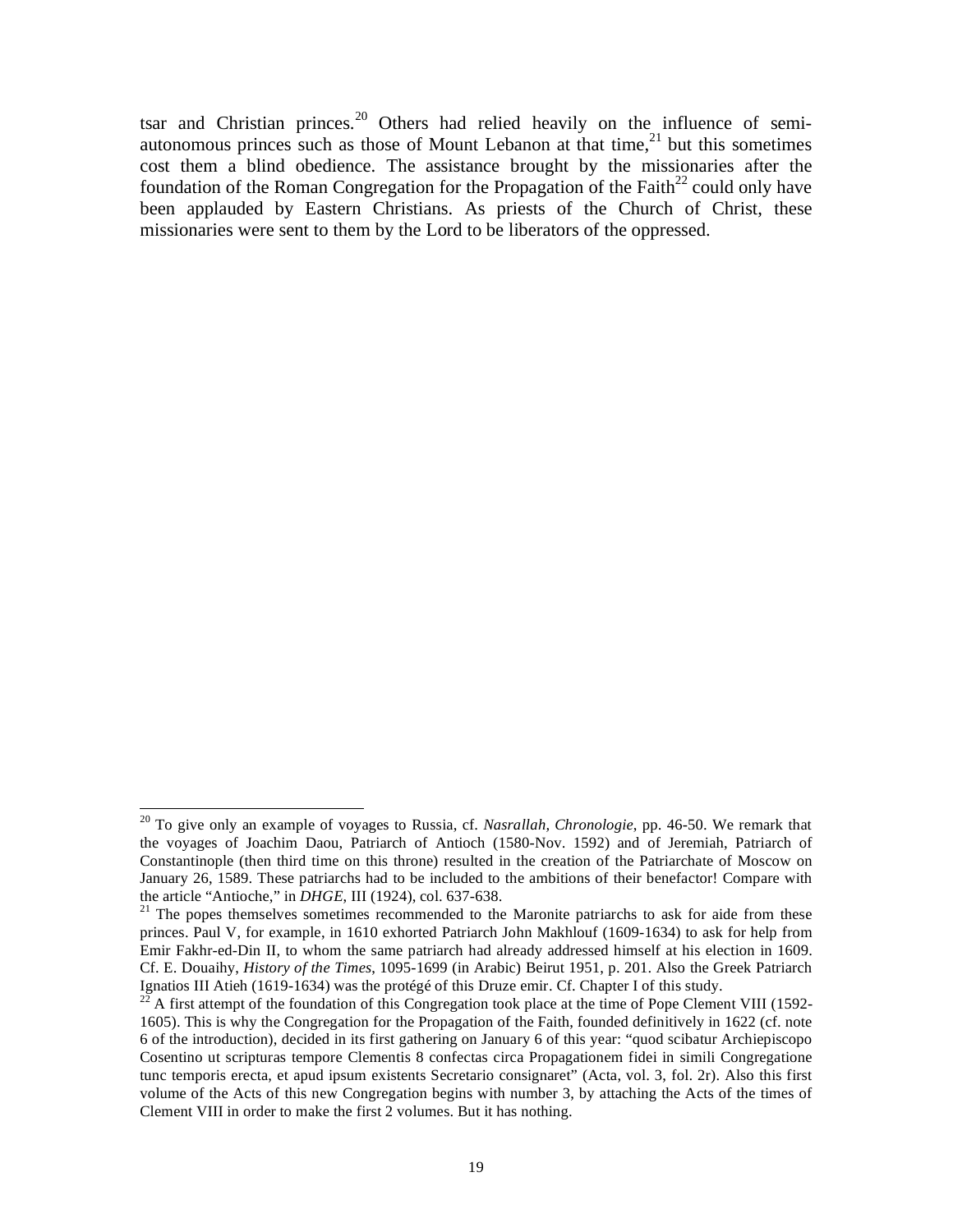#### **CHAPTER I**

### **A QUESTIONABLE PATRIARCH IN THE PATRIARCHATE OF ANTIOCH (1619-1628)**

 In 1622 the Patriarchate of Antioch had two canonically consecrated hierarchs: Ignatios III Atieh and Cyril IV Dabbas. Both had been consecrated patriarchs of Antioch on the same day, Sunday of the Samaritan Woman, April 24,  $1619<sup>23</sup>$  Atieh was consecrated in Constantinople and Dabbas in Amioun, near Tripoli, Syria [present day Lebanon].

 This division of the patriarchate of Antioch was caused by the pretensions of the preceding patriarch, Athanasios II Dabbas. He had promised that once he was elected patriarch he would pay what was lacking of the kharage tax for the Greeks of Damascus.<sup>24</sup> His election took place in September  $1611^{25}$  but the promise was never upheld. Then the tragedy began. Athanasios II traveled across the country and arrived in Constantinople in1614. He demanded that the Ecumenical Patriarch, Timothy II, depose Meletios Karmeh whom the same Athanasios had consecrated on February 12, 1612 as Archbishop of Aleppo.26 Meletios joined him in Constantinople and with his remarkable wisdom reconciled himself with his patriarch and returned to Aleppo three months later.<sup>27</sup> Patriarch Athanasios was not able to complete the unpaid kharage tax for the year 1619. He was brought before the pasha of Damascus who imprisoned him<sup>28</sup> until he paid a large ransom; he was then permitted to travel to Tripoli where he died.<sup>29</sup>

<sup>&</sup>lt;sup>23</sup> Cf. Kilzi, pp. 89 and 135; Macarios of Aleppo, p. 626; Vat. Arab. 689, fol. 129; Radu, p. 38.

 $^{24}$  Macarios of Aleppo, pp. 626-627. It appears that the candidates to the patriarchate were very numerous. The Damascenes preferred the one who would promise to pay annually the deficit of the tax required of the Christians by the Turks.

<sup>&</sup>lt;sup>25</sup> *Macarios of Aleppo*, p. 627: "7119 of the creation of the world." Compare with the article "Athanase II" in *DHGE*, vol. IV-V, col. 1369, where G. Levenq follows Korolevsky in his article "Antioche" in the same *DHGE* III, col. 640, but without checking documents. Korolevsky also put 1612 by making a mistake in the calculation, but he indicates the year 7119. Levenq indicates very simply 1612. We know that the year 7119 of the creation of the world would not correspond at all to the Christian year 1611 and never to 1612.<br>Besides a colophon of *Vat. Arab* 401, fol. 172*v* gives us this date: mid-September 1020 H (=1611 AD).

 $^{26}$  Kilzi, pp. 46 and 84. Macarios of Aleppo p. 627. It happened in the "third year" of the episcopacy of Karmeh and not after 3 years of episcopacy. We do not see why *Musset* (II, p. 159) puts 1615 as the date of this event. The dismissal of Karmeh whom Patriarch Athanasios II had wished to detain at Constantinople seemed to have had financial reasons or even because of his first contacts with the Franciscans of Aleppo. Likewise Cyril IV, brother of Athanasios II, also had his quarrels with Karmeh, as we will see.

<sup>&</sup>lt;sup>27</sup> *Kilzi*, p. 84. This is the first official contact between Karmeh and the patriarch of Constantinople, which we know about from his biographer Macarios of Aleppo, who added for this occasion that "all the people of Constantinople) marveled at his wisdom and intelligence."

<sup>28</sup> *Macarios of Aleppo*, p. 627; *Kilzi*, pp, 88-89; article "Antioche" in *DHGE* vol. 3, col. 640; *Rustum*, p. 37. Levenq in "Athanase II" cited above, has this take place in 1620. Even so he cites Le Quien, *Oriens Christianus*, 1740, II, p. 771 (rather col. 772), in which we read: "Athanasius III vir, si Jacobo Gualterio in chronologia ipsius credimus, apprimè catholicus, qui quum *anno 1618* Antiochenae ecclesiae praeesset, *anno insequenti* (i.e. 1619) *vivere desiit*." Concerning the Catholicism of this patriarch, cf. C. Charon, "L'Eglise grecque Melkite Catholique," *EO* 4 (1900-1901), p. 274; Gr.'Ata, *The Greek Melkite Catholics, Historical Handbook* (in Arabic), Beirut 1884, p. 19, where the author adds the existence of a pro-Catholic synod in 1617. All this is based on a narrative of J. Gaulthier, (*Tables chronologiques de l'estat du*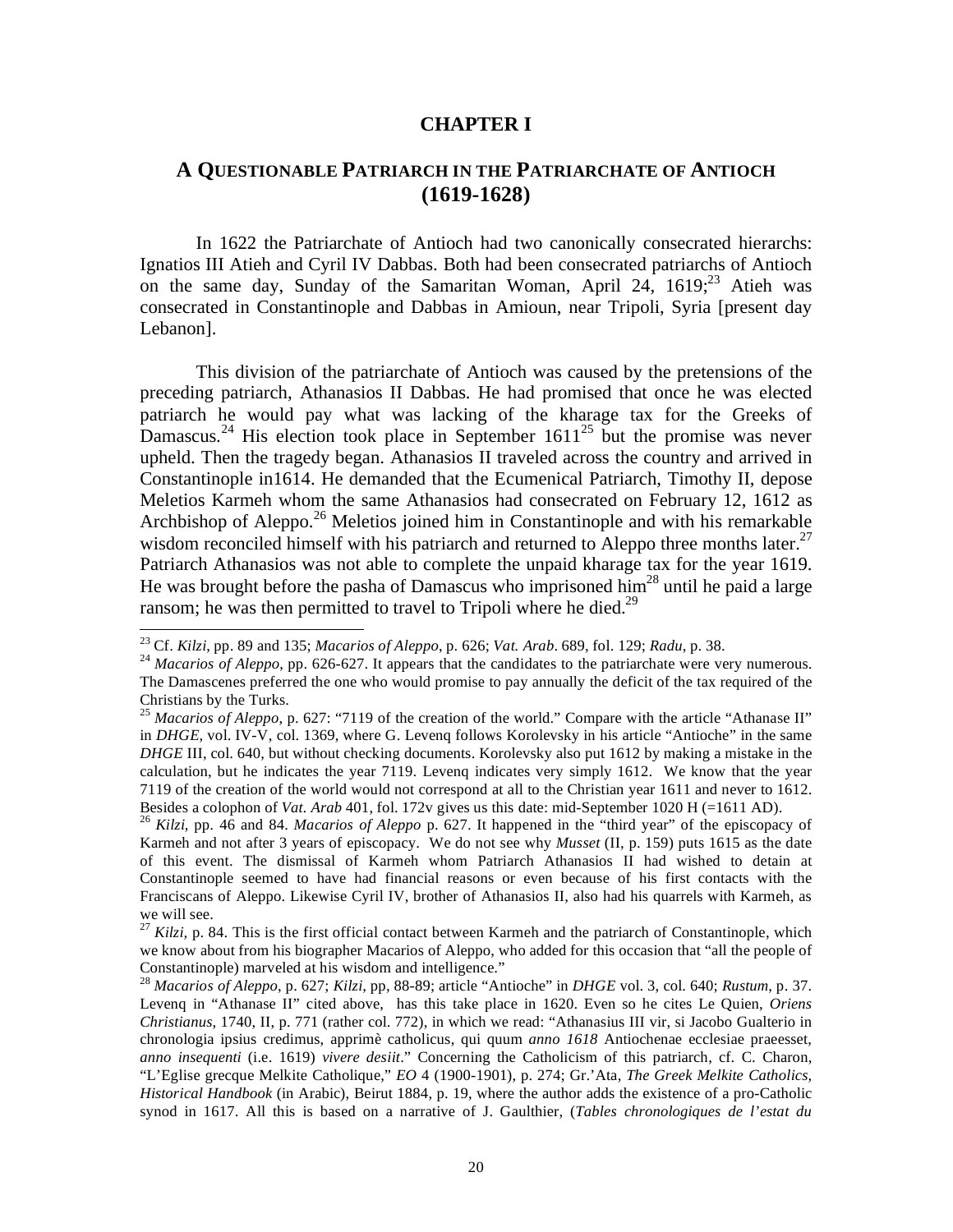Meanwhile, the Damascenes, unhappy with their shepherd, sent the Metropolitan of Saida, Ignatios Atieh to Constantinople to have him consecrated Patriarch of Antioch by the hands of Timothy  $II^{30}$ . The consecration took place on the same day that Athanasios II's brother, Cyril IV Dabbas, Metropolitan of Bosra,  $31$  had himself consecrated at Amioun.

 Since Ignatios III Atieh had Timothy II of Constantinople on his side, Cyril IV Dabbas requested the support of another patriarch, Cyril Lucaris of Alexandria, who was then very influential. In fact, Dabbas returned to Alexandria around the end of 1619 and concelebrated there with the Alexandrian patriarch. This patriarch exhorted the Damascenes to receive Cyril IV Dabbas as their patriarch but the response of the faithful only irritated Lucaris.<sup>32</sup>

*christianisme*, Paris 1621, p. 848), that Le Quien cites unreservedly. The authentic documents tell us only that Patriarch Athanasios II wanted to depose Metropolitan Karmeh in 1614, most probably because of Karmeh's philo-catholic tendencies. Moreover in the same year (April 4, 1614) he had imprisoned in Damascus by Hafez Ahmad Pasha two priests and three laity, all Maronites because they had followed the Gregorian calendar adopted by their patriarchs since 1606. Athanasios II had also suffered imprisonment. When released he went to Constantinople. Cf. *Nasrallah, Chronologie*, p. 55. We can even compare these two facts to see more clearly the reason of the complaint that he took to Constantinople against Karmeh: Karmeh was not only in contact with the Franciscans who were in Aleppo since 1571, but he was also the friend of the Maronites. On this last point we could say that Karmeh collaborated with them. Perhaps here there was a change with Athanasios II after his reconciliation with Karmeh! But from there until the Roman conception of Catholicism in the  $17<sup>th</sup>$  century there was a greater difference!

<sup>29</sup> *Kilzi,* p. 89; *Macarios of Aleppo*, p. 627; *Vat. Arab*, 689, fol. 129r. Death came during Lent of 1629. Athanasios II was buried in the Monastery of Our Lady of Kiftin near Tripoli (Syria). Cf. also C. Bacha, *Extract of the Voyage of Macarios the Aleppian*, (in Arabic) Harissa 1912, p. 36. He notes that Patriarch Athanasios II is called "Athanasios III" by *Le Quien* (col. 772). C. Charon (= Korolevsky) follows it in his article mentioned in *EO* as well as *Rustum* much later (p. 37). But Charon corrected this in his article "Antioche" in *DHGE* III, col. 640 where we nevertheless find the wrong designation of Kaftoun instead of Kaftin.

<sup>30</sup> *Vat. Arab*. 689, fol.129v; *Kilzi*, p. 89; *Macarios of Aleppo*, p, 627; *Rustum*, p. 38; Ignatios Atieh was the secretary of Emir Fakr-ed-Din II before becoming Metropolitan of Saida in 1605. This also explains the protection that he had always found with this former patron. Cf. C. Bacha, *History of the Greek Melkites* (Arabic) I, Saida 1938, pp. 87-95; *Nasrallah, Chronologie*, pp. 56-67. We see that the law of appeal to the Patriarch of New Rome was not a legend, for the Damascenes no more.

<sup>&</sup>lt;sup>31</sup>For the consecration Cyril IV, the Pasha of Tripoli, Ibn Sifa, forced Metropolitans Simeon of Hama, Lazaros of Homs and Dionysios of Hosn to come, all three finding themselves under his obedience. His bursar, the Greek Melkite Salomon added a great role in this affair. Cf. *Macarios of Aleppo*, p. 627; *Kilzi*, p. 135; *Vat. Arab*. 689, fol. 129rv. For the date of consecration we see that the year 1620, held to by Korolevsky in his article "Antioche" of *DHGE*, has no foundation (it is the continuation of false calculation, cf. previous footnote 25).

<sup>&</sup>lt;sup>32</sup> Cyril IV wanted to make the Damascenes obey by having his cousin George buy the firman at Constantinople, and a decree of banishment to Cyprus for his competitor Ignatios III. But the Damascenes did everything possible to support Ignatios. Then Cyril IV addressed himself to the Patriarch of Alexandria, Cyril Lucaris (around the end of 1619), who wanted to reprimand the Damascenes by exhorting them to accept Cyril IV as their patriarch. But the response of the Damascenes only exasperated Cyril Lucaris: "we do not want Cyril IV," they wrote to him, "and we will not accept him as our patriarch. As for you, occupy yourself in your own affairs. You do not have to oblige us or judge us in anything." Cyril Lucaris then recognized Cyril IV as Patriarch of Antioch by concelebrating with him. Cf. *Macarios of Aleppo*, p. 629; *Kilzi*, p. 136; *Rustum* p. 38.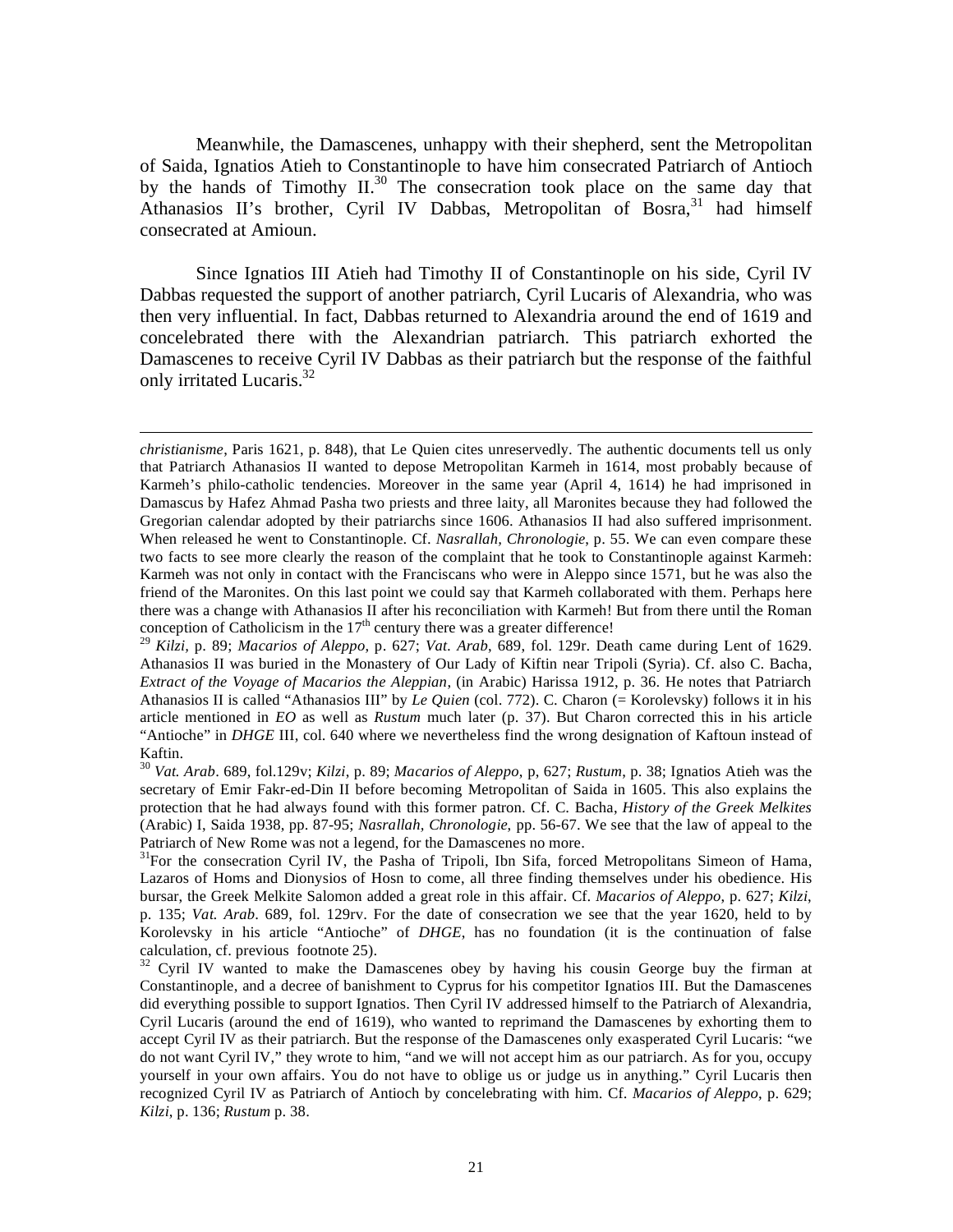The Patriarchate of Antioch thus found itself between two equally powerful and equally legitimate obediences. On one side, Ignatios III was supported by the Patriarch of Constantinople and the Emir of Mount Lebanon, Fakhr ed-Din II Maanide; on the other side, Cyril IV was supported by the Patriarch of Alexandria and the pasha of Tripoli, Ibn-Sifa.<sup>33</sup> The baraat of the sultan would be successively accorded to the highest bidder, and the Greek-Melkite faithful of Antioch had to pay the expenses of it.<sup>34</sup> This is exactly what happened a little later for the patriarchs of Constantinople, the only difference being that support did not come much from non-Christian governors, but from Christian ambassadors themselves who had disputed the Calvinization or Romanization of the Ecumenical Patriarchate.<sup>35</sup>

 Ignatios III was less ambitious than his competitor. He remained close to his protector, Fakhr ed-Din and always occupied himself with his works which were under the domination of this emir, whereas Cyril IV on several occasions had recourse to secular hands in an attempt to obtain obedience from all the bishops who had not approved him.36 The typical case was the Eparchy of Aleppo which at the first remained far from all this dissention.<sup>37</sup> But the archbishop of this city, Meletios Karmeh, who had previously been on bad terms with Athanasios II Dabbas, was not satisfied with the situation of the divided patriarchate or with Cyril IV Dabbas, brother of his predecessor.<sup>38</sup> He expressed his dissatisfaction by refusing to be in communion with Cyril IV who spent forty-two days in Aleppo without being able to concelebrate with the local bishop.<sup>39</sup> From Aleppo, Cyril IV returned to Constantinople. There he again met his old colleague of Alexandria, Cyril Lucaris, who had become ecumenical patriarch on November 4, 1620 and who had returned to be enthroned in Constantinople after his first deposition.<sup>40</sup>

1

<sup>33</sup> Macarios of Aleppo notes that the diocese of Aleppo was neutral before these rivalries (*Kilzi*, p. 136). This is why Karmeh, then Metropolitan of Aleppo, did not commemorate in his Divine Liturgy either of the two competitors until the solution of the problem at the Synod of Ras-Baalbek (June 1628). And it was only beginning August 6, 1629 that the diocese of Aleppo began to insert the name of Ignatios III in its diptychs.<br>Cf. Kilzi p. 141.

<sup>&</sup>lt;sup>34</sup> George, the cousin of Cyril IV, took the road to Constantinople several times to get the secular arms of the Turks to accept the rights of his cousin at Damascus. The Damascenes had to pay so much (as did the Aleppians from 1624 to 1627) that they could no longer resist the pretensions of Cyril IV in 1627. Cf. *Kilzi*,

<sup>&</sup>lt;sup>35</sup> Cf. on this subject the precious work of G. Hering, *Oekumenisches Patriarchat und europäische Politik* (1620-1638), Wiesbaden 1968. Cf. also *SOCG*, vol. 270, fol. 71r, fol. 139r, fol. 237rv and 240r; vol. 115, fol. 82r; vol. 117, fol. 5r; vol. 389, fol.274rv and 28er; vol.195, fol. 135r, fol. 448 and fol. 496r-497r. We find here very eloquent testimonies of what took place at Constantinople in order to have philo-Calvinists or philo-Roman patriarchs.

<sup>&</sup>lt;sup>36</sup> This explains the attitude of the bishops of the Patriarchate of Antioch who were unanimously in favor of Ignatios III in June 1628.

Cf. footnote 33 above. In fact Aleppo began to be harassed by the pretensions of Cyril IV only beginning August 28, 1624, as we will see.

<sup>38</sup> Cf. *Nasrallah, Chronolgie*, pp. 57 ff; *Kilzi*, p. 84.

<sup>&</sup>lt;sup>39</sup> Karmeh did not hesitate to say why he did not want to concelebrate with Cyril IV; there were "two patriarchs" for the same patriarchate. *Kilzi*, p. 136.<br><sup>40</sup> After the deposition of Cyril Lucaris on April 12, 1623, two patriarchs succeeded on the throne of

Constantinople, Gregory IV of Amasia (April 12-June 18, 1623) and Anthimos II of Adrinople (June 18- September 22, 1623). Supported above all by the Ambassador of Holland to Constantinople, Lucaris occupied the ecumenical throne again by pushing aside his competitors. Cf. *Grumel, Chronologie*, p. 438;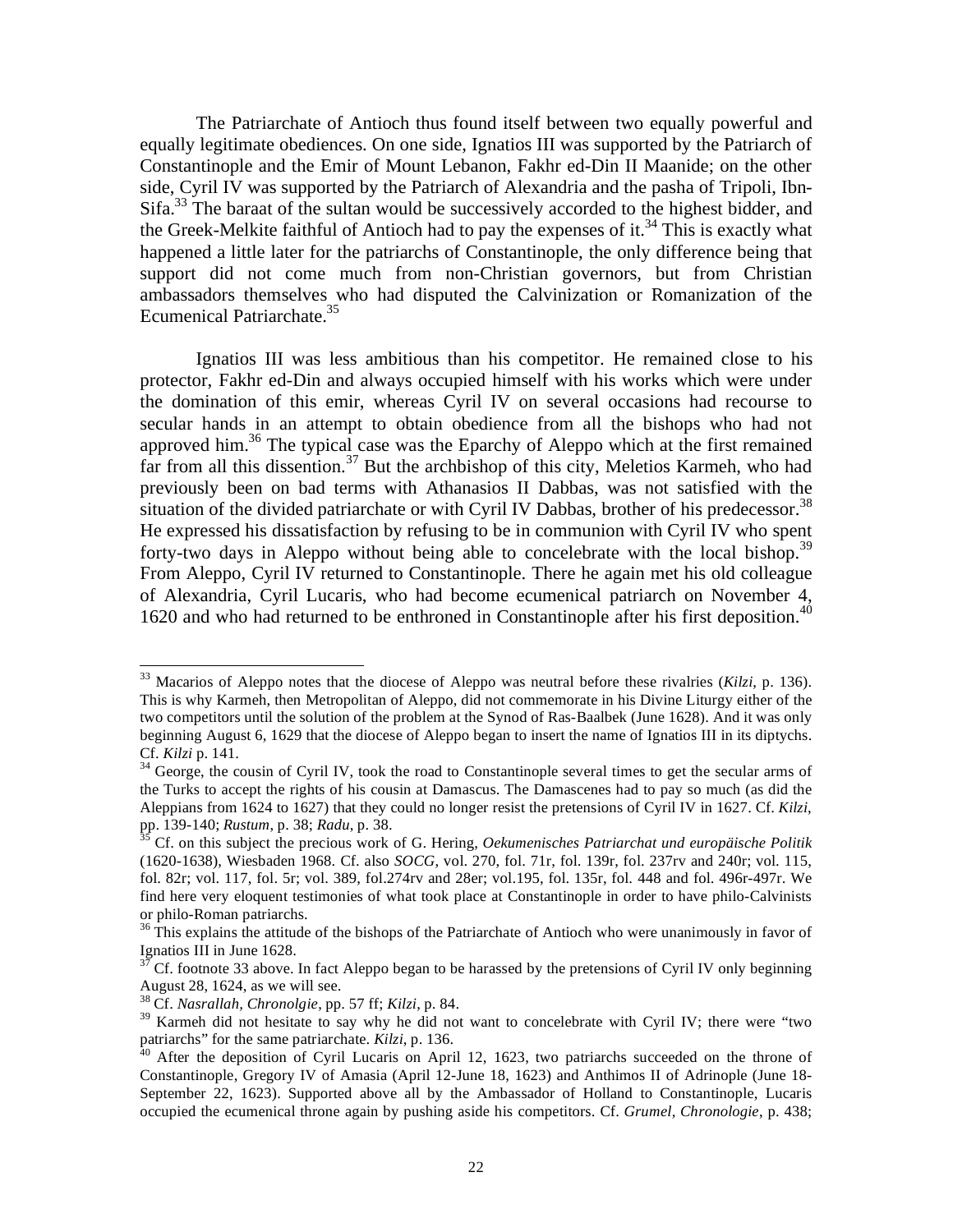Cyril IV went to Valachia and Moldavia to collect money for his patriarchate with letters of recommendation from Cyril I Lucaris.<sup>41</sup> This collection permitted him to pay for a new order to have his competitor Ignatios III deposed,  $42$  while drawing from the new moral force by concelebrating with his old friend Cyril I Lucaris in Constantinople.<sup>43</sup>

Cyril IV returned to Aleppo on August 28,  $1624<sup>44</sup>$  He asked the bishop of the city to concelebrate with him even though he had refused to accommodate him in the Greek Melkite archiepiscopal residence.<sup>45</sup> But Meletios Karmeh refused to concelebrate with him because of the divisions he created in the Patriarchate of Antioch and because he had even appealed to Turkish authorities to affirm his authority.<sup>46</sup> Some Greek faithful who were dissatisfied with their bishop regrouped around Cyril IV and the diocese of Aleppo was divided in two: part for the local bishop, Meletios Karmeh, and part for Patriarch of Antioch, Cyril IV.<sup>47</sup> Cyril, supported by the rebels and some favorable elements of the other Christian communities of Aleppo, usurped all the rights of the local bishop.<sup>48</sup> He even hosted a great banquet gathering the notables of all the rites and all the religious communities of Aleppo in the presence of the Armenian and Jacobite patriarchs and some official representatives of European countries. He forced the archbishop of Aleppo to come to the dinner that night (14 November 1624) and intimidated him in front

1

him and by the acceptance of his ecclesiastical communion, despite the manifest opposition of the Damascenes and most of the bishops of Antioch: the first time around the end of 1619 when he was Patriarch of Alexandria, the second time in 1624 as Patriarch of Constantinople. Cf. *Kilzi*, p. 136; *Macarios* 

G. Hering, *Op. Cit*., pp.433 and 425; W. De Vries, *Rom und die Patriarchate des Ostens*, Freiburg 1963, p.

<sup>&</sup>lt;sup>41</sup> Macarios of Aleppo, p. 629, specifies that Lucaris had shown joy on the arrival of Cyril IV of Antioch and that in Moldavia and Valachia he was well received.

 $42$  This commandment of the sultan not only exasperated the clergy and faithful of Damascus, already exhausted by the exactions that the Ottomans submitted them to in order to allow Ignatios III as patriarch. Often all the clergy of Damascus were hiding, so much so that no priest could be found to administer the last sacraments to the dying (*Macarios of Aleppo*, p. 629). Thus Patriarch Ignatios III preferred to remain near his protector Emir Fakr-ed-Din at Beirut o r Saida (*Macarios of Aleppo*, p. 629; *Kilzi*, p. 136).<br><sup>43</sup> Cyril Lucaris twice recognized the legitimacy of Patriarch Cyril IV of Antioch by concelebrating with

<sup>&</sup>lt;sup>44</sup> This was the eve of the feast of the Finding of the Head of John the Baptist. *Kilzi*, p. 136; *Macarios of Aleppo*, p. 630.

<sup>&</sup>lt;sup>45</sup> Macarios of Aleppo adds that the accommodations had been refused because the episcopal residence was not yet finished (*Kilzi*, p. 137). But it is necessary to note that Karmeh wanted to know nothing of Cyril IV who remained for him always a usurper of patriarchal rights. Cyril VI resided with an notable of the

Armenian Orthodox (*Macarios of Aleppo*, p. 630).<br><sup>46</sup> We understand by this the profound sense of the participation at the same table of the Lord: to concelebrate was to recognize each other reciprocally as members of the same ecclesial body with all the prerogatives that each appropriated. We remark that Karmeh never solicited communion with Cyril IV, while Cyril IV used all his means to have it with the local bishop of Aleppo.

<sup>47</sup> The same expression is used in *Kilzi* (p. 137) and *Macarios of Aleppo* (p. 630): "All those who hate Meletios are lined up (literally go: dhahaba) with Cyril." Knowing that Meletios Karmeh was a holy man conscious of his episcopal duties, this hatred can be attributed to jealousy that provoked the goodness of this bishop who worked day and night to translate and compose books of piety to correct his faithful (cf. *Kilzi*, pp. 46-47 and 81-88) and to lead a life of prayer and fasting as Fr. Besson, S.J. also describes (pp. 23- 24): "a very Catholic man and a very austere life…," perhaps even because of his relations with the Franciscans of Aleppo (for the other missionaries were not there before 1625) as we will see.

<sup>&</sup>lt;sup>48</sup> Macarios of Aleppo specifies that Cyril IV "seized the Church of Aleppo with his revenue by doing all that he wanted" (*Kilzi*, p. 137).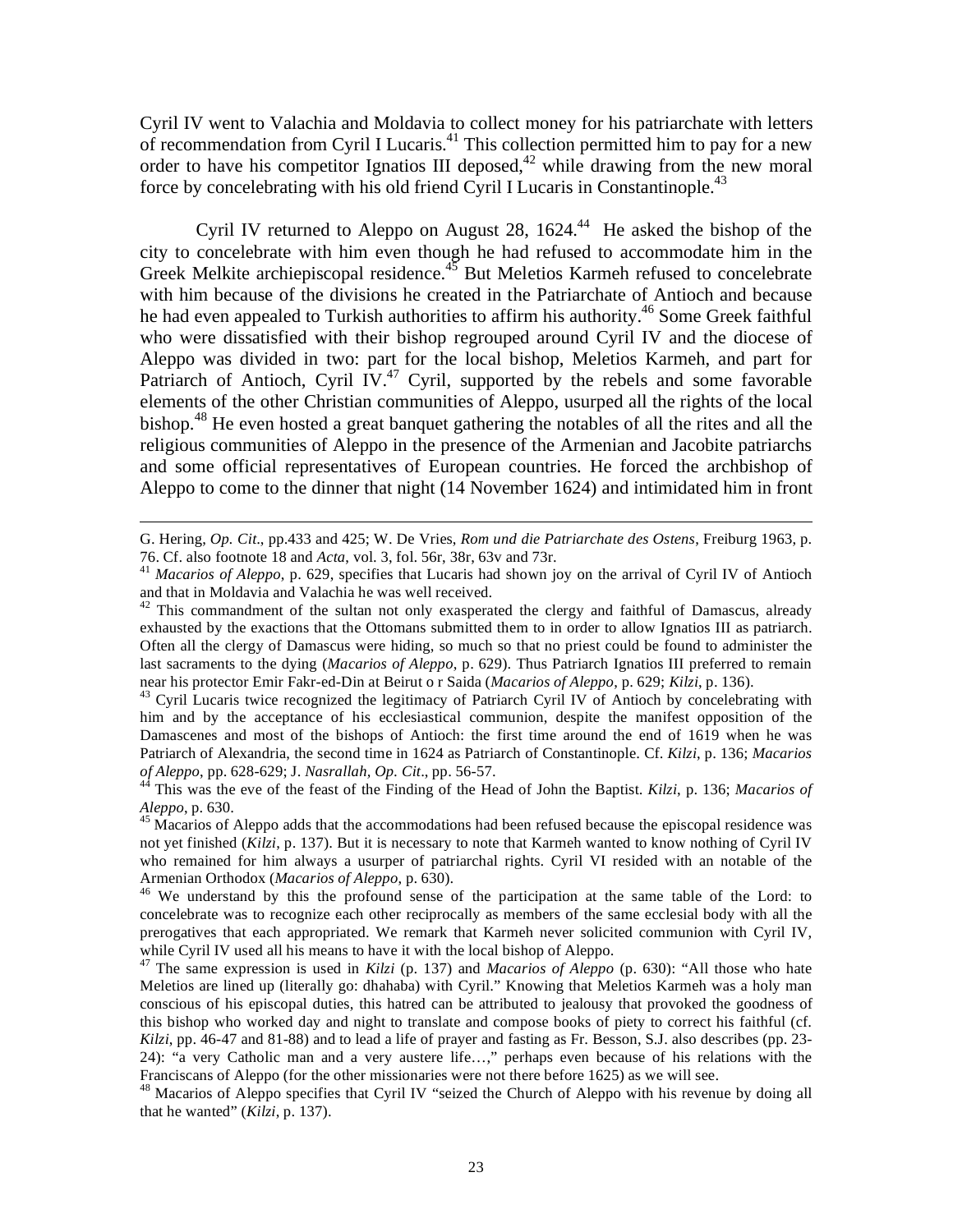of the whole assembly in order to make him concelebrate with him. However, the archbishop, on the pretext of being ill, excused himself and left the dinner.<sup>49</sup> The patriarch did everything possible to gain the favor of the local bishop, but Karmeh left the diocese to the patriarch by permitting his priests to concelebrate with him.<sup>50</sup>

 On the feast of Pascha 1625, the bishops of Hama, Homs and Paneas concelebrated with Patriarch Cyril IV in the cathedral of Aleppo.<sup>51</sup> The next day the four met together and signed a document which the Greek Melkite priests of Aleppo were forced to sign with some lay people. This document solicited the patriarchal tax of twelve years from Meletios Karmeh.<sup>52</sup> This took place on May 11, 1625 before the Pasha of Damascus, Mustafa, who went to seize Aleppo.<sup>53</sup> The archbishop received eighty lashes and spent twelve days in prison until the faithful paid two thousand ecus, and until he himself would sign a document in which he declared his willingness to concelebrate with Cyril IV.<sup>54</sup> But Karmeh would not do it: he took refuge in the home of a notable Muslim and only a few people knew of his refuge.<sup>55</sup>

1

<sup>49</sup> Kilzi, *Ibid*., and *Macarios of Aleppo*, p. 630. Since November 15, 1624, Karmeh no longer went to celebrate the Divine Liturgy at the Greek Church of Aleppo. He only returned there on March 31, 1627 after his trip to Constantinople. Cf. *Kilzi,* pp. 137-139. Between August 29 and November 14, 1624, while Cyril IV was in Aleppo at the home of a notable Armenian, Karmeh went to celebrate the Divine Liturgy during the week and Cyril IV on Sundays and feasts, *Kilzi*, pp. 136-137.

<sup>&</sup>lt;sup>50</sup> *Kilzi*, p. 137. We can note that the concelebration of Cyril IV with the priests of Aleppo did not represent a true problem for Karmeh, eparchial bishop of the place. The true problem was recognizing Cyril IV not only as one of the bishops of the patriarchate, but also as Patriarch of Antioch. And Karmeh never wanted to recognize such.

<sup>51</sup> Simeon of Hama, Lazaros of Homs and Ignatios of Paneas. Cf. Kilzi, *Ibid*. By this act Patriarch Cyril IV wanted to show the Aleppians that he was recognized as such by the other bishops of the Patriarchate of Antioch. The first two bishops participated in the consecration of Cyril IV in 1619 at Amioun. This is what makes us think that these two at least were not forced by Ibn Sifa to consecrate him, since they came freely then to Aleppo to concelebrate with him. Cf. footnote 31.

<sup>52</sup> With *Macarios of Aleppo* (p. 631) and *Kilzi* (p. 138) there is no trace of the work "kharaje" that Nasrallah (*Chronologie*, p. 58) uses in a French translation of a passage from *Magmu' latif* (A small collection). These 2 manuscripts literally say "the money of twelve years" which we can consider as the patriarchal rights on each diocese of the patriarchate. Besides, it was Cyril IV who exacted the money and not the pasha!

<sup>53</sup> Cf. H. Laoust, *Les Gouverneurs de Damas sous les Mamelouks and les premiers Ottomans* (1156-1744), Damascus 1952, pp. 199 ff.

<sup>54</sup> *Kilzi*, p. 138; *Macarios of Aleppo*, p. 631; *Radu*, p. 41. The first manuscript specifies that Karmeh was forced to sign a document in which he would have been in accord to concelebrate as we read in the same manuscript.

<sup>55</sup> Kilzi, *Ibid*.; Macarios of Aleppo, *Ibid*. A letter of Maronite Gaspar surnamed "Pellegrino," who was in Nicosia at this time, left us a very significant letter that relates these facts. It is dated April 30, 1626 and is found in *SOCG*, Vol. 112, fol. 415r: "Alli 22 di Marzo (1626) ho ricevuta una scritta da Roma alli 8 d'Ottobre 1625 per conto del Arcivescovo d'Aleppo (Meletios Karmeh), il quale secondo che ho inteso non si sà dove si trova perche un certo Greco prima Patriarca (Cyril IV Dabbas), ma dopoi non so perche deposto, ha fatto tanto per mezzo de Turchi con li denari ch'ha rihavuto il Patriarcato di Soria o come vogliono Antiocheno et senza andar prima à pigliar il possesso in Damasco dove ordinariamente risedono li patriarchi Grechi et rimover l'altro Patriarca (Ignatios III Atieh, who was not then at Damascus but rather at Beirut!) che ivi risiede et comanda a tutte le Chiese Greche do Soria; ha cominciato ad esercitar la iurisdittione in Aleppo, dove gli hà costato piu mille reali oltre le battiture et depositione et gli conviene andar nascosto fuggendo dove puo meglio declinare il furor del detto Patriarca (;) pero penso ch'habbi il detto Arcivescovo carestia di vivere, non che di pensar a me che poco so, e posso…" Even if this letter lacks precise information, nevertheless it proves the facts related in the Manuscript of Deir esh-Shir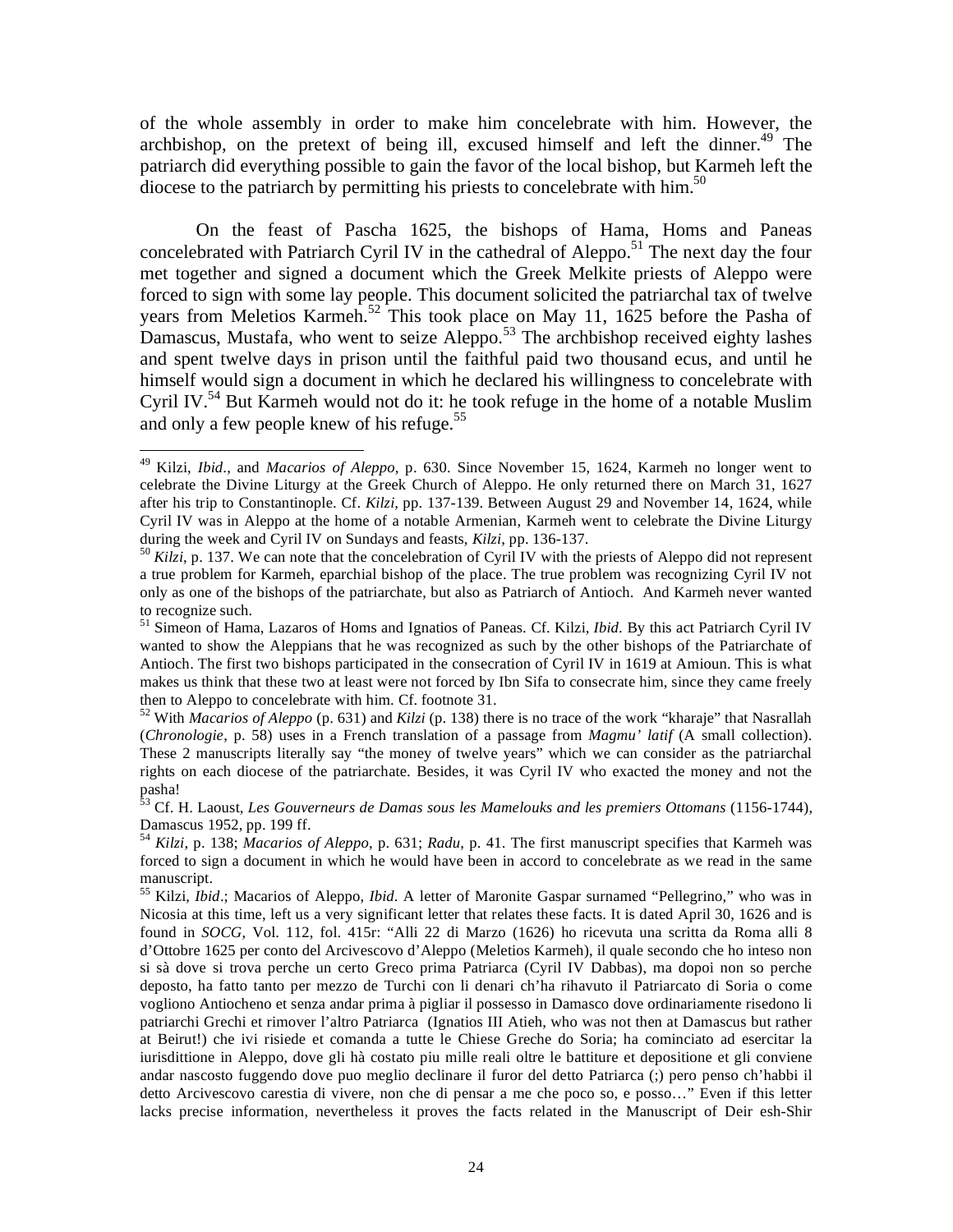On March 31, 1626 there was a large assembly of the notables of all the Christian communities of Aleppo. Cyril IV invited Karmeh to concelebrate with him but the archbishop refused a second time. The next day, which was Palm Sunday, Karmeh went to the cathedral where he cried before the people and the patriarch himself.<sup>56</sup> Immediately he left and settled himself in the home of a great functionary of the Ottoman Empire in order to return to Constantinople on April 10. Some time later, Cyril IV followed him to the home of the Ecumenical Patriarch, Cyril I Lucaris; both presented their complaints to him. After some never-ending discussion, Lucaris and his synod agreed with the wise Archbishop of Aleppo.<sup>57</sup>

 Karmeh returned to Aleppo by way of the sea and passed through Cyprus and Tripoli. On March 30, 1627 he was in Aleppo where he celebrated Pascha the next day to the joy of all the faithful of the city.<sup>58</sup> But the drama did not end there. For on October 3, Cyril IV Dabbas also arrived in Aleppo armed with new orders from Constantinople and put Karmeh, with twenty-seven persons, priests and laity, in the prison of Moutassellem. The case was taken before Moutassellem in the absence of the pasha of Aleppo who was in Mosul.<sup>59</sup> Again the Aleppians paid the ransom for the prisoners and Cyril IV lived on, abandoned and hated by the Christians of Aleppo. He even sensed that he would be assassinated. He fled at night to Damascus where the faithful received him only after he paid a considerable amount to free himself from the exactions and the deliberate rebuffs which the cousin of the patriarch made him submit to.<sup>60</sup> He remained there until the feast of Pascha (13 April 1628) after which he presented himself to Emir Maanide, Fakhr-ed-Din II, insisting on the necessity of convoking a synod of all the bishops of the patriarchate to settle once and for all the question of the legitimate patriarch, in dispute

<sup>58</sup> Kilzi, p. 139. The fact that Karmeh returned to Aleppo by sea and passed by Cyprus makes us suspect that he paid a visit to his friend, the Maronite priest Gaspar Pellegrino, who was at Nicosia during that time and to where the letters of the Congregation for the Propagation of the Faith to the Greek Metropolitan of Aleppo were sent. Cf. footnote 55.<br><sup>59</sup> Kilzi, Ibid.; Macarios of Aleppo, p. 631; Rustum, p. 39.

1

<sup>60</sup> *Kilzi*, pp. 139-14; *Macarios of Aleppo*, p. 631. In these two manuscripts we find the same Arabic expression to describe the faithful of Damascus: "Idmahalla Haluhom." Exhausted, they could no longer resist the pretensions of Cyril IV.

published by Kilzi and of which we have taken many of the details. On Gaspar Pellegrino one should go to Chapter III of this study where they will find the question of the relations of Karmeh with the Roman Congregation for the Propagation of the Faith.

<sup>56</sup> *Kilzi,* pp. 138-139. For a bishop 54 years old to cry before the assembly of the faithful at the same cathedral, it is necessary to presuppose that the vexations and the injustices overwhelmed him so much that he could not control himself at all before the impartial judge who is the people of God.

<sup>57</sup> *Kilzi*, p. 139; *Macarios of Aleppo*, p. 631; *Radu*, p. 41; *Rustum* (p. 39) places these events in 1628 while the first cited manuscript clearly says that Karmeh left for Constantinople on March 10, 1626 and returned to Aleppo March 30 7135 of the creation of the world (=1627 AD). Cyril I Lucaris, who appeared twice in favor of Cyril IV of Antioch (end of 1619 at Alexandria and 1624 at Constantinople), now proved to be in favor of Karmeh. Cf. footnote 43. As the note of the Kilzi manuscript (p. 139)says, this was due in support of "presents" there and to their disapproval of the conduct of Cyril IV of Antioch. A testimony of Archimandrite Euthymios of Constantinople reveals to us Lucaris' attitude before 1626 toward this patriarch of Antioch: "Cyrillus Patriarcha Constantinopolitanus…quendam alium *Cyrillum* nomine haereticum, haereticum iam ac vitae dissolutissimae, instructum prius magis, quam erat haeresibus pluribus, eiectoque legitimo Pariarcha (=Ignatios III Atieh) Antiochenae Ecclesiae praefecit et confirmavit.<br>Unde ad paesens duos Antiochenos Patriarchos una Ecclesia habet..." (SOCG, vol. 270, fol. 97r-98r).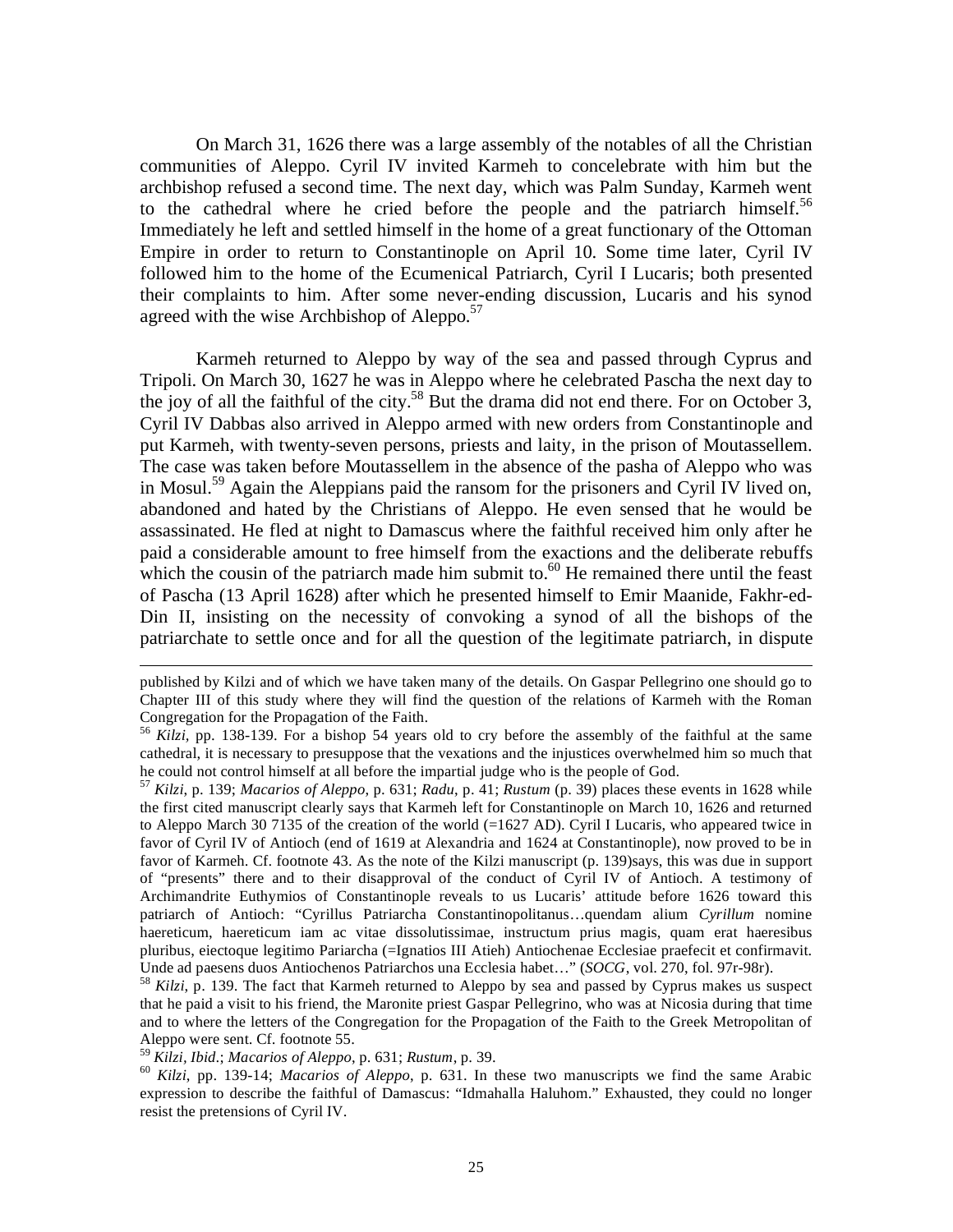since  $1619$ <sup> $61$ </sup> He soon regretted making this request because he knew very well that the majority of bishops were already tired of this dispute between the two patriarchs. More importantly he knew they were tired of the deliberate rebuffs of the Turks that Cyril IV and his cousin aroused each time a diocese did not want to receive him. Moreover, he had not forgotten that his competitor, Ignatios III Atieh was the protégé of the Emir and the candidate of the Damascenes.<sup>62</sup>

 The Synod gathered on June 1, 1628 at Ras Baalbek where the Druze Emir Fakhred-Din was then living. All the bishops of the patriarchate were present with Ignatios III himself; only Cyril IV Dabbas was not present because he sensed his end.<sup>63</sup> Dabbas was chained and taken by force from Damascus to Ras-Baalbek, but a decision had already been made: Ignatios III Atieh was proclaimed the only legitimate patriarch and Cyril had to disappear. When Dabbas arrived he was assassinated by the soldiers of the Druze emir and thrown into Ain-ar-Raheb near Hermel.<sup>64</sup> Ignatios III Atieh and the clergy who were faithful to him were accomplices in this wrongdoing; their involvement remained concealed.<sup>65</sup>

#### **CHAPTER II**

### **THE PATRIARCHATE UNDER IGNATIOS III ATIEH (1628 – BEGINNING 1634)**

#### **1) Synod of Ras-Baalbek (June 1628)**

<sup>&</sup>lt;sup>61</sup> Cyril IV lost his best friend Cyril Lucaris, who was very powerful at Constantinople. Losing him and the civil support (after the death of Ibn Sifa in 1624) and ecclesiastical support (after the attitude change of Lucaris in 1627), Cyril IV had only one solution: the legitimate voice of the synod. He even proposed to the Druze emir that the one who would be deposed would only have an eparchy, of which he could live. *Kilzi*, p. 140; *Macarios of Aleppo*, p. 631, *Radu*, pp. 38-39; *Vat. Arab*, 689, fol. 129v.

 $\frac{62}{1}$  Kilzi, pp. 140-141; *Macarios of Aleppo*, p. 631; *Radu*, p. 39.<br><sup>63</sup> The date, June 1, 1628 is given to us by a manuscript, extracts of which H. Zayat had published in his book: *Histoire de Saidnaya*, pp. 240 and 258. This date is proved by the manuscript published by *Kilzi*, (pp. 139-141) and by the second manuscript of *Macarios of Aleppo* (p. 631) where it is said that in October 7136 of the creation of the world (=1627), Cyril IV was then at Aleppo. According to *Kilzi* (p. 140) we know that soon after he ran away "to Damascus where he remained until Pascha" in the year 1628. The bishops who met were eleven, without counting Ignatios III Atieh. Cf. the names of these bishops in Nasrallah, *Chronologie*, pp. 58-60.<br><sup>64</sup> *Kilzi*, p. 141; *Macarios of Aleppo*, p. 632; *Radu*, p. 39; *Rustum*, p. 39. It is necessary to note that *Radu* (p.

<sup>38)</sup> only repeats without verification the error of *DHGE*, vol. III, col. 640 and 700, by simply reporting: "Cyril Dabbas, anti-patriarch, May 10/24, 1620 -1627." No one can find any note on the date 7135 of the world (=1627 AD) that the manuscript of Paul of Aleppo has, and which is manifestly false. Besides, for this general part of the history of the Patriarchate of Antioch Paul only copies his father, Patriarch Macarios of Aleppo. Cf. preceding note. Also *Vat. Arab*. 689, fol. 129v also has the date 7136 of the world and not 7135.

Cyril IV was deposed for two main reasons: he was consecrated patriarch without the consent of his eparchy Damascus; he caused much damage and evil in the entire Patriarchate of Antioch. Cyril IV was executed before the end of the synod that condemned him.

<sup>&</sup>lt;sup>65</sup> This is not revealed to us by any of the manuscripts mentioned above. But it comes only from an account given by Capuchin Andrien of Brousse, missionary at Beirut, to the Congregation for the Propagation of the Faith, an account which we will study later.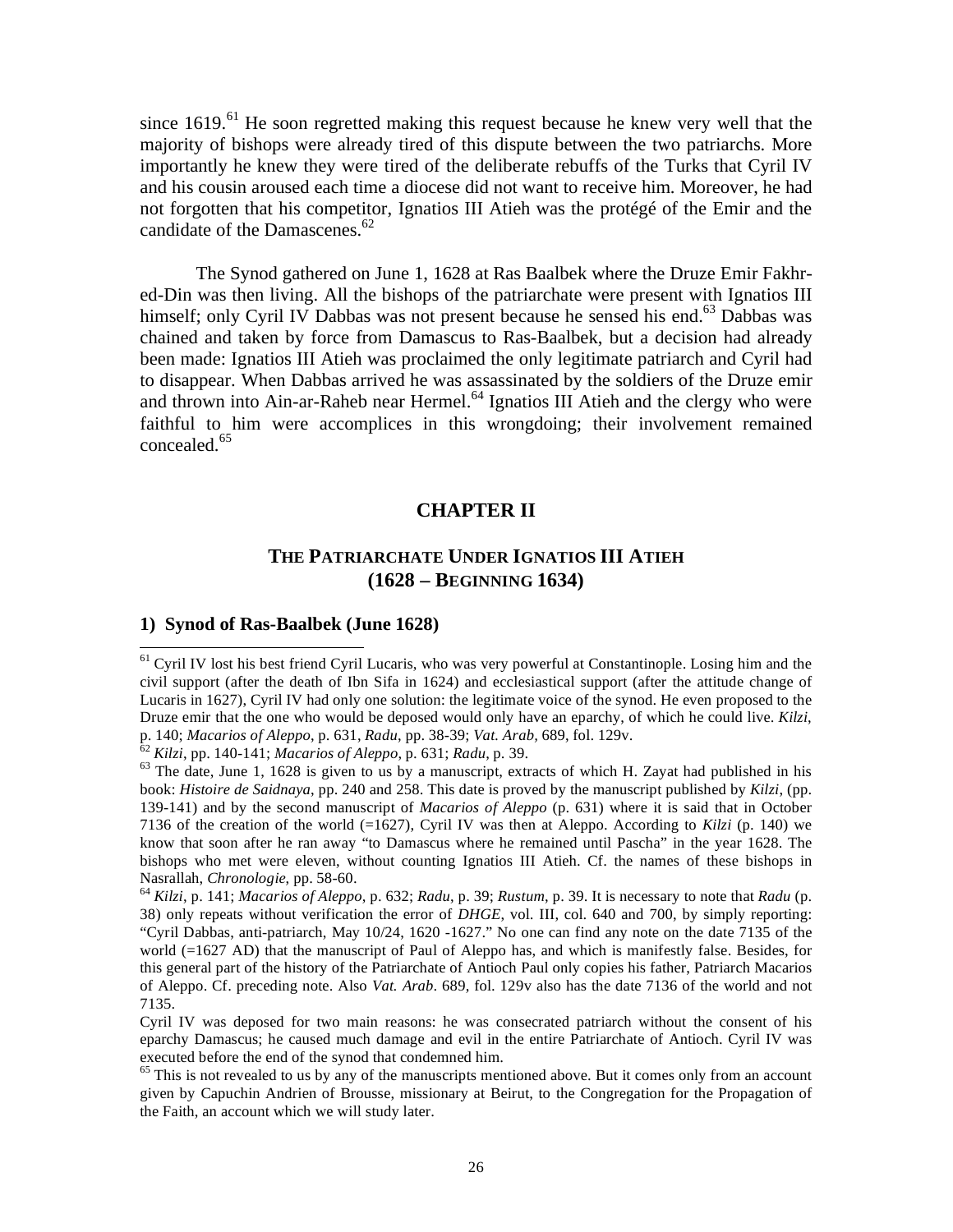The extraordinary Synod of Ras-Baalbek in June 1628 which deposed Cyril IV Dabbas by recognizing Ignatios III Atieh as the only legitimate patriarch occupied itself with several other urgent questions of the patriarchate. It promulgated twenty canons reproving bad habits which had been slowly introduced among the clergy and laity.<sup>66</sup>

 The first six canons related to the election and enthroning of the patriarch. This synod of bishops established the inalienable law of electing three candidates with the consent of the people. All the gathered bishops would have to draw lots for one of these three candidates without the laity interfering in it. When the candidate was chosen he would be consecrated patriarch by the gathered bishops and then civil confirmation would be procured. Recourse to the governor to have the patriarch named without the consent of the synod of bishops was categorically reproved, and all those who did not follow these norms were excommunicated.<sup>67</sup>

 The seventh canon treated the question of simony which was very wide spread among all the hierarchs mainly because of the enormous sums of money the Ottomans exacted on the occasion of each new patriarchal election.<sup>68</sup>

 The patriarch obtained his money from his bishops, they from their pastors, pastors from the faithful. The best occasion for this was certainly that of the administration of the sacraments.<sup>69</sup>

 The other thirteen canons relate mainly to bad customs which had infiltrated among the Christians from contact with non-Christians who surrounded them.<sup>70</sup> All this

1

<sup>66</sup> According to Paul of Aleppo (*Radu* p. 38), the minutes of this synod are found in the patriarchal library and also with him. Nasrallah (*Chronologie*, p. 60) implies that these documents were lost in 1860 when the churches of Damascus were ransacked. *Rustum* (pp. 40-43) had published the 20 canons, a manuscript of which H. Zayat said he possessed (cf. his work: *Histoire de Saidnaya*, Harissa 1932, pp. 240 and 258; and Bacha, *Voyage*, p. 38). Another example of the year 1839 is mentioned by C. Bacha, *History of the Greek Melkites* (in Arabic), I, Saida 1938, p. 88.<br><sup>67</sup> *Rustum*, pp. 40-41. We see that these canons were inspired by the recent events in which Cyril IV Dabbas

had relied on Ibn Sifa of Tripoli in order to be consecrated patriarch. Compare with the election and consecration of the first definitely "Catholic" patriarch in 1724. Cf. on this subject J. Hajjar, *Nouvelle Histoire de l'Eglise* IV, Paris 1966, p. 247; C. Bacha, *History of the Greek Melkites* (in Arabic) I, pp. 6-7 and 23; J. Nasrallah, *S. B. Maximos IV et la succession apostolique de siege d'Antioche*, Paris 1963, pp. 57 ff; article "Antioche" in *DHGE*, III, col. 647; *Musset,* II, pp. 174-175; Bacha, *Voyage*, p. 48; *S.C. Greci* 

<sup>&</sup>lt;sup>68</sup> *Rustum*, p. 41. In this canon appears simony that the patriarch and bishops practiced in order to confer major orders on clerics. This simony is considered by the fathers of the synod a sacrilege worse than the treason of Judas Iscariot and the heresies of Apollinarius and of Macedonius.

 $69$  This was practiced everywhere else at that time, but with more or less regularity according to the needs and honesty of those who did it. For example, besides the heresies attributed to Cyril I Lucaris, he was also held as a simoniac. Cf. *SOCG*, vol. 270, fol. 139v: "et anche vien tenuto per Simoniaco conferendo li vescovati e Beneficij ecclesiastici e concendendo Brevi d'Indulgenze massime in Articolo Mortis per denari..." In 1664 Maronite Patriarch George Bseb'eli (1657-1670) conferred priestly ordination to a bigamist after having touched a sum of money. Cf. *SOCG*, vol. 240, fol. 35r and 110v.

 $\frac{70}{10}$  *Rustum*, pp. 41-43. The 8<sup>th</sup> canon determined the qualities of the candidate for priesthood, the 9<sup>th</sup> prohibited illegitimate marriage, the 10<sup>th</sup> ordered the simplify of festivities after baptism, the 11<sup>th</sup> determined the dowry in marriages, the  $12<sup>th</sup>$  prohibited priests getting drunk at wedding receptions, the  $13<sup>th</sup>$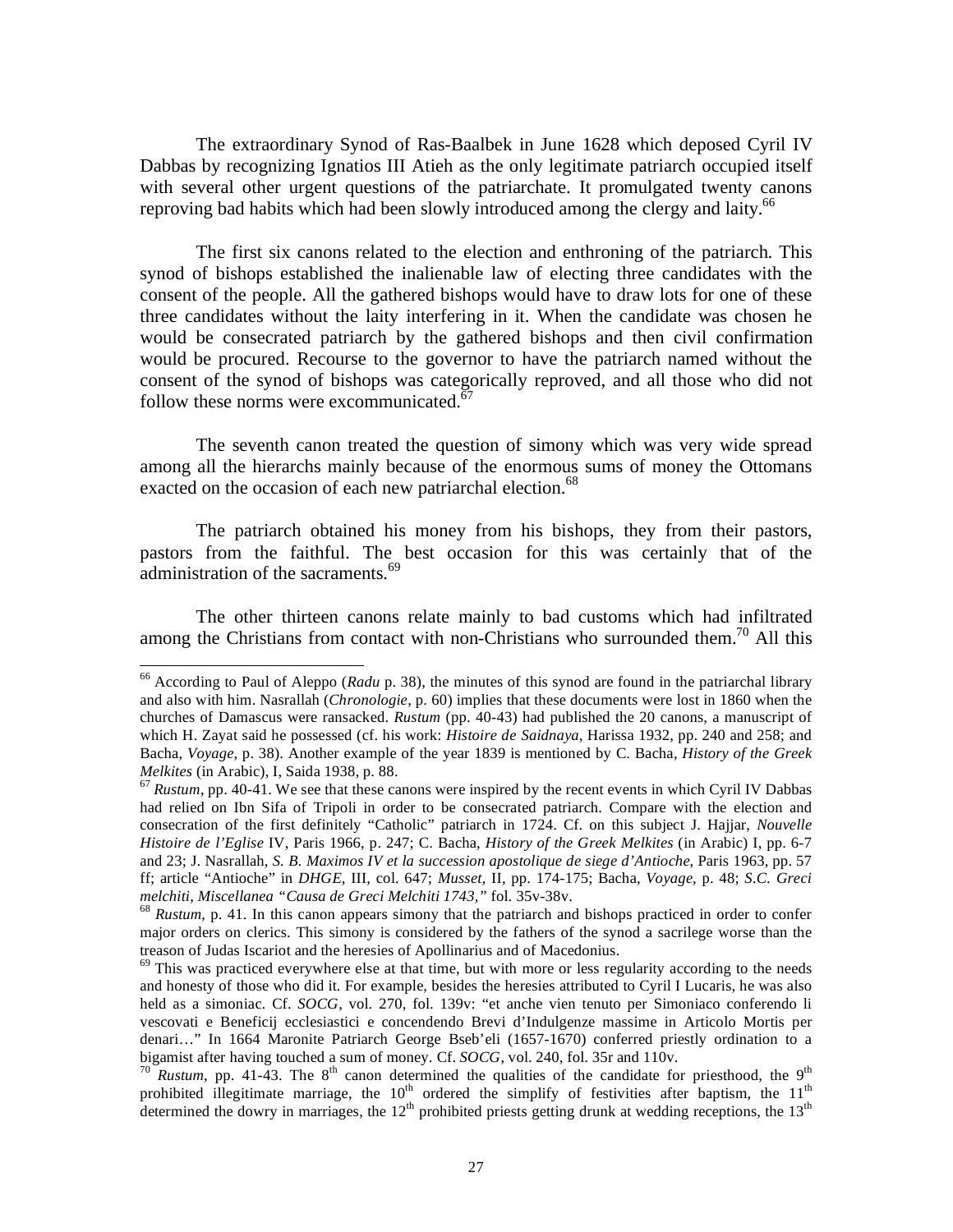seems to give us more or less a clear view on the life of the Christian in the Ottoman Empire, conveyed by the relationship between laity and clergy, clergy and government.<sup>71</sup>

 The reason for all these decisions was certainly the continuous repetition of abuses committed by the clergy and the exactions which the Christians suffered because of the Ottomans.<sup>72</sup> But what seems most decisive in these resolutions is the new pressure exerted by the Latin missionaries since 1625. Touraine Capuchins arrived in Aleppo (Syria) in  $1625^{73}$  and founded a monastery there.<sup>74</sup> The Jesuits and Carmelites also established houses in  $1627^{75}$  although two Jesuits were unsuccessful in the first

 $\overline{a}$ 

*Revue d'histoire des Missions*, XI, Paris 1934, pp. 161-186; C. De Terzorio, *Le Missioni dei Minori Capuccini, Sunto storico*, V, pp. 16 and 48; H. de Barenton, *La France Catholique en Orient Durant les* 

prescribed that the ceremony of marriage only take place inside the church, the 14<sup>th</sup> excommunicated those who practiced magic, the  $15<sup>th</sup>$  prohibited "mixed" monasteries, the  $16<sup>th</sup>$  banished heretical books, the  $17<sup>th</sup>$ rejected demanding money as penance under the pretext of giving this money to the poor, the  $18<sup>th</sup>$ prohibited wandering priests seeking money without the authorization of the patriarch, the  $19<sup>th</sup>$  prescribed dimissorial letters to ordinands and the  $20<sup>th</sup>$  rejected the so-called patriarchal vicars who were from the laity.

 $71$  It is necessary to admit that many of these usages rejected by the synod are still in practice today in the Near East. The secular neighborhood with non-Christians could not have influence on Christian life just as it has on the lives of the non-Christians.

<sup>72</sup> Cf. J. Nasrallah, "Vie de la Chrétienté Melkite sous la domination Turque" in *Revue des Etudes* 

<sup>&</sup>lt;sup>73</sup> It concerns the Capuchins of the old ecclesiastical Province of Touraine of which Tours was the episcopal residence. It was Fr. Pacific of Provins who prepared this mission. Cf. De Vries, *Rom und die Patriarchate des Ostens*, Freiburg 1963, p. 82. The secretary Francesco Ingoli wrote: "cum proposuissem Relationem, datam à Patre Pacifico à Scala (also called "Scaligero") cappuccino Gallo circa populos Orientales, per quos transivit in itinere suo Hierosollymitano, Sanctissiums (the pope), et Patres decreverunt, ut infrà: primo quod sex capuccini mittantur ad Urbem Aleppi..." (*Acta*, vol. 3, fol. 27r).<br><sup>74</sup> Cf. G. Goyau, "Une capitale missionnaire du Levant, Alep, dans la première moitié du XVII siècle" in

<sup>&</sup>lt;sup>75</sup> De Vries, *op. cit.*, p. 82. The entire house of the Carmelites served mainly as a hospice for their missionaries who went to Bassora in Persia. Cf. *Acta*, vol. 3, fol. 15r: "equatuor Patres… una cum alio viro optimo à Civitate Venetiarum cito discessuri errant, navigaturi in Aleppum, et inde transituri in Persiam ad fidem catholicam propagandam." The stable mission of the Carmelites at Aleppo was not yet founded. Cf. the decree of foundation in *Acts*, vol. 3, fol. 233v: "ut facilius, et commodius missionarij *Persiae,* et Bassorae ad loca eis destinata se transferre possint, S. Congregatio censuit constituendum esse in Aleppo Syriae hospitium pro Carmelitis discalceatis, in quo semper duo fraters degerent, qui missionnarios praedictos euntes et redeuntes in eo reciperent." The Congregation for the Propagation of the Faith recommended the Carmelites to the French and Venetian Consuls at Aleppo.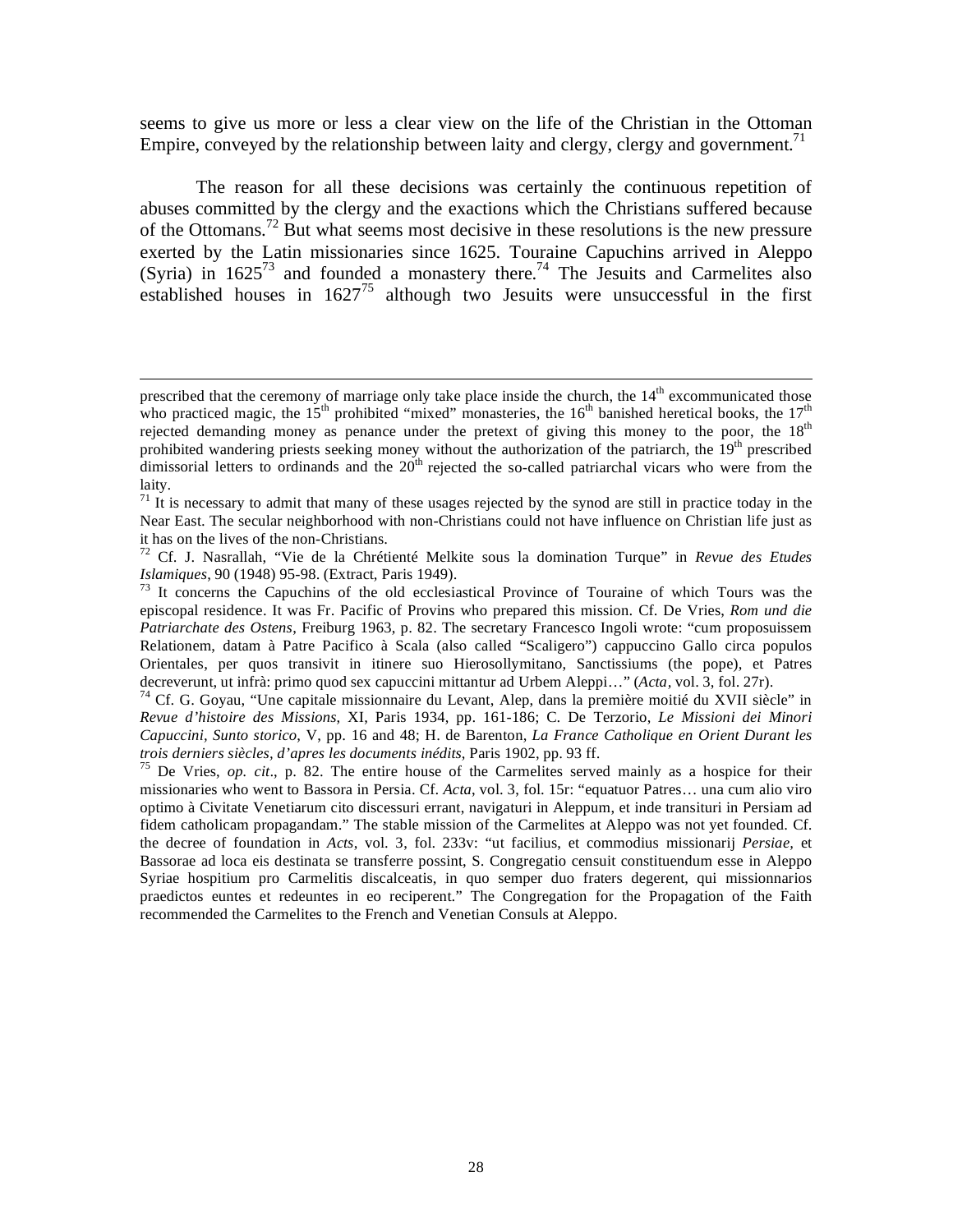foundation in  $1625<sup>76</sup>$  The British Capuchins already had residences in Saida (1625) and Beirut (1628) and were attempting to influence the local hierarchy there.<sup>77</sup>

### **2) Ignatios III and Rome**

1

 The influence of the Latin missionaries is revealed to us above all by the solicitation made by the Capuchin, Adrian of Brosse, missionary in Beirut, in favor of Patriarch Ignatios III Atieh and his clergy.<sup>78</sup> This missionary requested the Roman

<sup>&</sup>lt;sup>76</sup> The first two Jesuits, Gaspar Manilier and John Stella, arrived in Aleppo around the end of July 1625 (on July 16 they were at Alexandretta). But the Franciscans, installed there since 1571, prohibited them to administer the sacraments and even to say Mass in the chapel of the French Consul or in the Maronite church. It was especially Franciscan Father Adrian of Barbantia who waged war with them by accusing them to the Ottomans as "nemici del gran Turco, perturbatori degli stati, venuti da paesi nemici." The qadi of Aleppo ordered them to leave Aleppo in 3 days. The two Jesuits left to Alexandretta after spending more than 3 months in Aleppo. There they were incarcerated. When released they had to leave to Malta from where they took the route to Constantinople to get authorization from the sultan. On April 21, 1627 they were definitely installed at Aleppo. Cf. SOCG, vol. 195, fol. 159r-167r: "Relatione della missione d'Aleppo della compagnia di Giesù. Sall'anno 1625, insino al fine dell'anno 1629." This account was made by J. Queyrot on December 26, 1629.

<sup>77</sup> Cf. *SOCG*, vol. 196, fol. 76r-77v: letter of Fra Egide de Loches, superior of the Capuchins at Saida (October 7, 1627); vol. 197, fol. 55r-57v: "Brevis descriptio locorum Missionis Capucinorum provinciae Britannicae in paribus Syriae et Palestinae." After the foundation of a residence in Saida and another in Beirut, these British Capuchins also founded a third in Tripoli (1634), a fourth in Damascus (1637) and a fifth in Abbay (1645). G. Hering (Oekumenisches Patriarchat…, Wiesbaden 1968, pp. 153-154) confused Touraine Capuchins and British Capuchins. Those of Toruraine only had a residence in Aleppo Syria. Cf.

*SOCG*, vol. 196, fol. 109v.<br><sup>78</sup> *Acta*, vol. 7, fol. 90v: "Referente eodem Emin. D. Card. Ubaldino instantiam, quam per Missionarios capuccinos Aleppi faciebant Patriacha Antiochenus Graecus, eiusque complices episcopi sacerdotes, diaconi pro absolutione à Censuris et dispensatione ab irregularitate incursis ob assassinium mediantibus percunijs per Turcas commissum in Personam Patriarchae itidem Antiocheni (Cyril IV Dabbas) in Patriarchatu Antiocheno graeco competitoris: Sac Congregatio censuit, non esse petitioni *oratorum* annuendum, nisi prius cum Sancta Romana Ecclesia *uniantur* iuxta praescriptum Sac. Conc. Florentini et postea Sanctitati Suae supplicent." Note that the "Oratores" were not the Greeks but the Capuchins, and the Congregation for the Propagation of Faith understood that they were the Greeks themselves! Cf. the content of the account of Capuchin Adrian of Brosse in: *SOCG*, vol. 195, fol. 266v. Also it did not concern the Capuchins of Aleppo who had never know Patriarch Ignatios III Atieh because he was always in or around Beirut near his protector Fakhr-ed-Din II (cf. *Kilzi*, p. 142; *SOCG*, vol. 195, fol. 266r). We must certainly excuse the confusion of the Congregation for the Propagation of the Faith on this subject, for Aleppo was the center of all the missions in the Near East and all that was done in other small villages of Syria could be easily attributed to Aleppo! This is why we believe necessary the control of what came to be reported in the Acts from the "*Scritture Originali*" which were often more precise. But this confusion persisted in an inexcusable manner among some of our specialists in this matter who were content nearly always with the Acts of the Congregation for the Propagation of the Faith without any control with the original documents. In fact C. Korolevsky made a typewritten directory (of which the first owner is J. Nasrallah) titled: *Index des documents concernant l'histoire des Patriarcats Melkites renfermés dans les Archives de la Sacrée Congrégation de la Propagande*. M. Roncaglia made a copy of the part concerning "the Franciscans and the Greek-Melkite Catholics" and published it under his name in *Studia Orientalia Christiana*, Collect. No. 2, Cairo 1957, pp. 121 ff. The only historical confusion that Korolevsky committed in his cited Index (not in his article "Antioche" DHGE, col.640) was taken by Roncaglia who seems to have not known either Cyril IV Dabbas or Ignatios III Atieh. In fact he wrote: "the Melkite Patriarch Cyril IV Dabbas, having put to death by the Turks his competitor Igantios III Atieh, requests absolution from Rome… These facts are reported by a letter from the Capuchins of Aleppo." We see that these 3 lines continue 4 historical mistakes: it was Ignatios III who had his competitor put to death and not the contrary; by the soldiers of the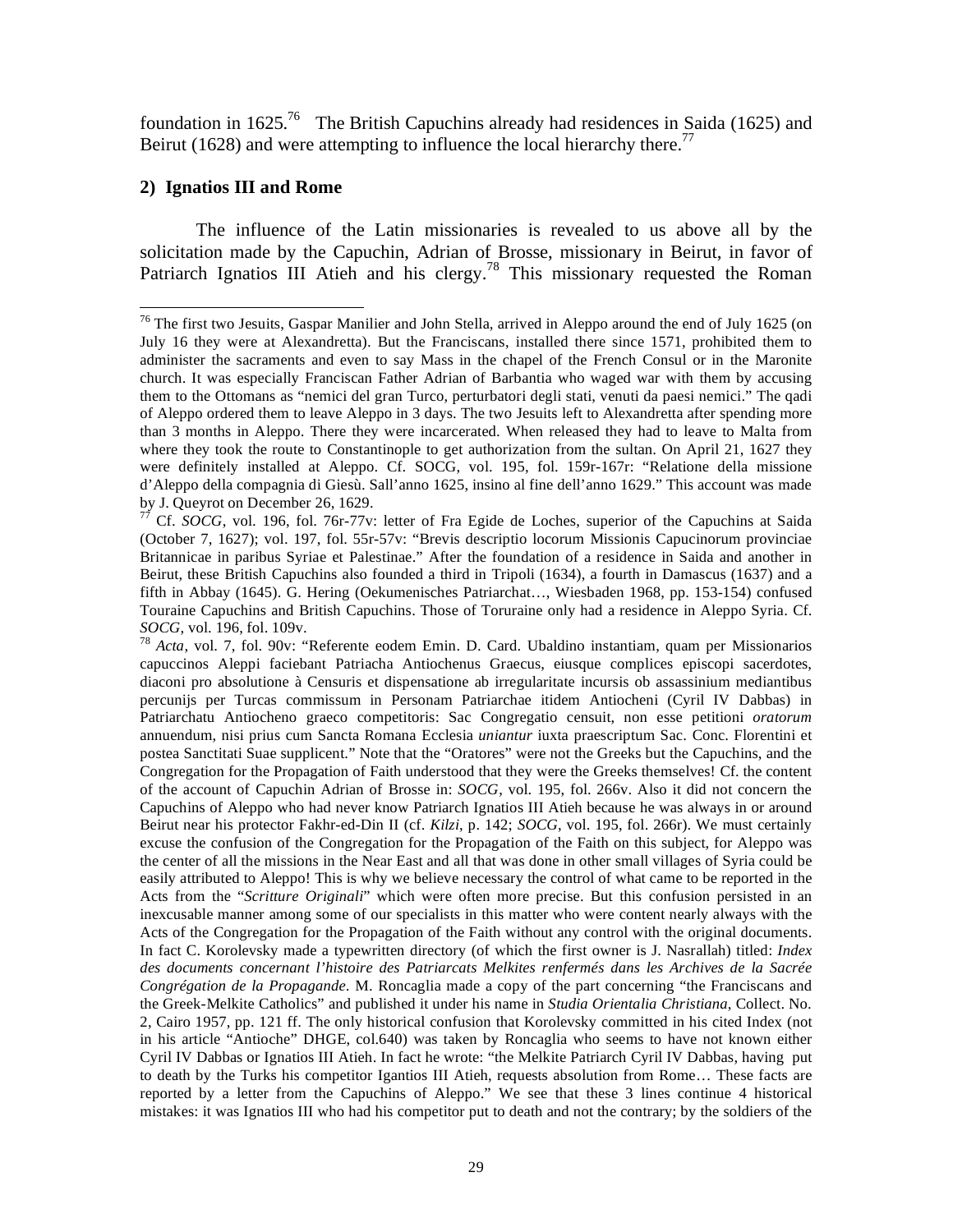Congregation for the Propagation of the Faith for the faculty to absolve the patriarch and his accomplices for the assassination of Cyril IV Dabbas.<sup>79</sup> He also solicited grants for the Greek patriarch of Antioch to deal with the irregularities of simony among the Greeks, in case they wished to unite to the Roman Church<sup>80</sup> for Patriarch Ignatios III with his accomplices had shown a certain disposition to "conversion."<sup>81</sup>

 This request of the Capuchin Adrian of Brosse was misunderstood at the Congregation for the Propagation of the Faith and surprised the Roman cardinals who naturally posed the union of the whole Greek Melkite Patriarchate of Antioch as a precondition<sup>82</sup> since no member of the patriarchal clergy had officially requested this absolution. Truly it was the initiative of the British Capuchins of Beirut who wanted to

 $\overline{a}$ 

<sup>80</sup> Cf. *SOCG*, Vol. 195, fol. 268: "Considerata circa simoniam Graecorum" that the Capuchin Adrian of Brosse wrote to the Congregation for the Propagation of the Faith to show how the Greeks bought the patriarchal charge from the infidels. The Congregation meeting 144 (in presence of the pope) of July 5, 1631 also had a word to say on this point: "referente eodem Em. D. Card. Ubaldino Instantiam Missionariorum Capuccinorum Aleppi (rather Capuchin Adrian of Brosse, missionary in Beirut), ut aliqua provisio fieret in Patriarchatu Antiocheno Greco (and not of the Greek "Nation!") ne ecclesiastici ob solvendas Turcarum angarias cogantur vendere Sacramenta, et dignitates ecclesiasticas. Sac. Congregatio

dixit prius agendum esse de eorum unione" (*Acta*, vol. 7, fol. 91r).<br><sup>81</sup> Cf. footnote 79. We can clearly see that it only related to "arrangement" that the Capuchin Adrian had sounded out with the prelates. But it would be better to be covered with the personal arrangement for the request of absolution of Rome!

 $82$  Fr. Ingoli, Secretary of the Congregation for the Propagation of the Faith commented on this request in writing: "Di due case consulta il Padre Andriano la Sac. Congregazione per potere senza errori provedere alla salute di molte anime. Il primo è del patriarcha d'Antiochia de Greci… Parendoli (i.e. to Fr. Adrian) che quando voglia unirsi colla Sede Apostolica (of Rome) colli vescovi partecipi in quel fatto, si possa con esso lui e colli detti vescovi et altri ecclesiastici dispensare, essendovi probabile speranza che per mezzo logo s'uniranno li popoli al detto patriarcha e vescovi soggetti; essendo li popoli soliti di seguitar li loro prelati (this is the impression of Ingoli and not the post-Florentine experience!), comme le pecore il pastore… Non videtur concedenda gratia nisi totus patriarchatus redeatur ad unionem cum Sta. Romana Ecclesia, et hoc quoad forum externum et internum. Quoad vero ad iternum tantum non videtur deneganda, si ei uniantur cum Santa Romana Ecclesia, et velint recipere paenitentias salutares, easque graves attenta delicti gravissimi qualitate" (*SOCG*, vol. 195, fol. 268v).

Druze Emir Fakhr-ed-Din and not by the Turks; it was the missionaries who asked for the authorization to absolve while the patriarch made no official request, and these facts are reported by a Capuchin of Beirut, Adrian of Brosse, and not by the Capuchins of Aleppo. J. Nasrallah (*Notes et documents*, pp. 125-126) denounces the plagiarism and corrects only the first of the 4 mistakes.

<sup>79</sup> Adrian of Brosse wrote to the Congregation (without date): "Essendo duoi Competitori per rispetto del Patriarcato d'Antiochia, liquali havesserono dato dinari per il detto patriarcato, secondo l'usanza dè Greci, si litigano il spazzo d'un anno (rather 7 years, cf. Radu, p. 38) con scisma grande in quella natione, alcuni vescovi, Sacerdoti ed altri d'una parte ed altri dell'altra, vedendo il presente patriarca (i. e. Ignatios III Atieh) che non poteva surmontare ne vincere il suo competitore per rispetto dè amici potentissimi che teneva, procura col i suoi dal far amassare, e diederono diece mille ducati al principe di Syria (i.e. Fakhred-Din II) il quale lo mando chiamar in Damasco, ed il detto competitore (mortuo) (sic) dubitando dell'intentione del detto principe, non volse andare, ma il principe mando al Bascia di Damasco che li mandasse o per amore o per forze, e fu fatto come ordinava, ed il detto competitor caminando per strada per venir trovare il principe, *gli soldati del detto principe* l'amassarono; e questo fu dopo havere tentato ogni maniera del far'amassare come io ho visto per lettere scritte di quello chi tiene hogie la Sedia patriarcale; fato conosciuto da tutte natione, e per l'estessa ragione il detto patriarca non po habitare piu in Damasco come soleva, per che la sorella del mortuo s'e fatta Turcha e maritata con uno potente di Damasco il quale voglie amassare questo e vindicarsi della sudetta morte. Ed hogie si é *qualche dispositione alla conversione* del detto patriarca e sono molti vescovi e sacerdoti liquali sono in la stessa dispositione liquali hanno stati<br>compagni nella procuratione della morte del sudetto competitore" (SOCG, vol. 195, fol. 266r).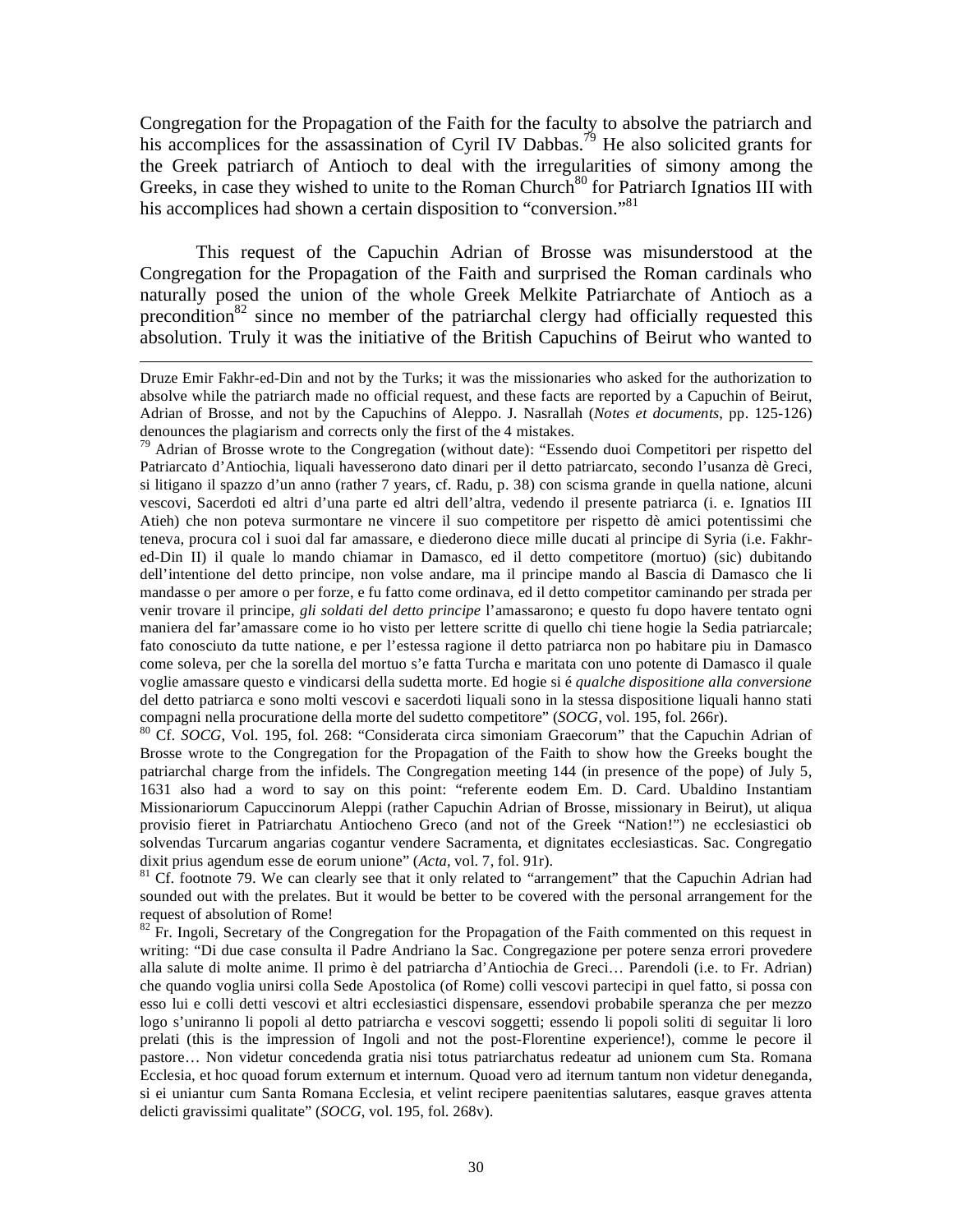hasten the global union of this patriarchate with Rome.<sup>83</sup> After speaking about it on 5 July 1631, neither the missionaries nor the Roman Congregation for the Propagation of the Faith mentioned it again. $84$  For such a grave question, everyone wanted to do everything possible to bring it to good terms; in all seriousness we see that the request was very pretentious on the part of the Capuchins.<sup>85</sup>

#### **3) Death of Patriarch Ignatios III**

1

 Despite this whole question, agitated by the Capuchin Adrian of Brosse, the name of Patriarch Ignatios III began to be commemorated in the diptychs of the Eparchy of Aleppo on August 6, 1629.<sup>86</sup> The patriarch did not dare return to Damascus where the family of the deceased Patriarch, Cyril IV Dabbas, was very influential.<sup>87</sup> He remained in Beirut and its surrounding area until the beginning of the Ottoman war against Emir Fakhr ed-Din II in  $1633$ <sup>88</sup> With the defeat and capture of the emir, Ignatios III Atieh was deprived of his powerful protector and had to flee from the Ottoman authorities.<sup>89</sup>

<sup>87</sup> Cf. the account of Fr. Adrian of Brosse, footnote 79.

<sup>&</sup>lt;sup>83</sup> Adrian pf Brosse also gave very interesting considerations on this subject: "Considerata, circa illa quae possunt opponi, ne concedatur authoritas dispensandi super Irregularitate in casu particulari proposito:

<sup>1)</sup> Ad id quod potest dici, quod sit homicidium voluntarium. R.: verum esse, licet non manu propria, aliena, tamen mediante pecunia turcis data, perpetratum.

<sup>2)</sup> Quod sit manifestum et publicum. R.: primo respectu patriarchae Graecorum (i.e. Ignatios III Atieh) talem rumorem in partibus illis universalem esse; neminem tamen de hoc testificare posse certo. Secundo respectu Episcoporum, Sacerdotum, diaconorum etc esse occultum; qui, enim tale homicidium procuraverint, et cum dicto Patriarcha convenerint ignorantur; quosdam vero tantum suspicari non est dubium.

<sup>3)</sup> Quamvis in detrimentum Sanctae Ecclesiae Romanae verti videatur si tales homicidae acceptentur. R.: potius gloriae illi fore; si consideretur quod a Schismaticis extra ipsam Ecclesiam tale homicidium perpetratum fuerit, et cum, veniam talis praediciti, in sua Ecclesia non esse arbitrati sint, ad S. Pontificem tamquam Vicarium Christi, et ad matrem, Ecclesiam recurrunt, ut illos culpam agnoscentes et veré poenitentes recipiat, et ob seclus commissum, misericorditer indulgeat. Si dicatur quod tantum ad Missionarios recurrant. R.: illos nihil aliud in persona Missionariorum, quam S. Pont. considerare, et ad salutem suarum animarum procurandam misso arbitrantes, omnrm authoritatem a S. Pont. ipsis concessam, ad id peragendum, credunt.

<sup>4)</sup> Bonum et utilitas indé proveniens attendatur; quia licet reunio totalis ob id non fiat; cum illa ijs diebus tam cito non possit fieri, tamen, inde successione temporis, labore Missionariorum, auxiliantibus Episcopis et conversis, et Deo iuvante, speratur. Quod si talis authoritas non concedatur, erit dictae reunioni impedimento" (*SOCG*, vol. 195, fol. 267r). We see that the entire question revolves around "authority" which the Capuchins wanted to have beside the local ecclesiastical authority!

<sup>&</sup>lt;sup>84</sup> In fact we see no trace of this question in the Archives of the Congregation for the Propagation of the Faith after that date!

<sup>&</sup>lt;sup>85</sup> It goes without saying that it was often the missionaries who went before the desires of the non-Catholic prelates to attract to the union by permitting them books printed in Rome, subsidies, etc… and even absolutions! In fact in everything that Adrian of Brosse wrote to the Congregation for the Propagation of the Faith we see nowhere that Patriarch Ignatios III Atieh or one of his prelates requesting an absolution from Rome!

<sup>&</sup>lt;sup>86</sup> *Kilzi*, p. 141. It was the day after the re-entry of Karmeh to Aleppo after the Synod of Ras-Baalbek. Since 1619 neither of the 2 competitors were commemorated officially in the eparchy of Aleppo.

<sup>88</sup> Fakhr-ed-Din II was put to death at Constantinople in 1635. Cf. A. Ismaïl, *Histoire du Liban du XVII siècle à nos jours,* I, Paris 1955, pp. 5 ff; A. Al-Khalidi, *Lebanon at the Time of Fakhr-ed-Din II Maanide* (in Arabic), Beirut 1936, pp. 32ff; E. Douaïhy, *History of the Times: 1095-1699* (in Arabic), Beirut 1951, pp. 201-229.

<sup>89</sup> *Kilzi*, p. 142; *Radu*, p. 40; *Macarios of Aleppo*, p. 632; *Vat. Arab*. 689, fol. 129v.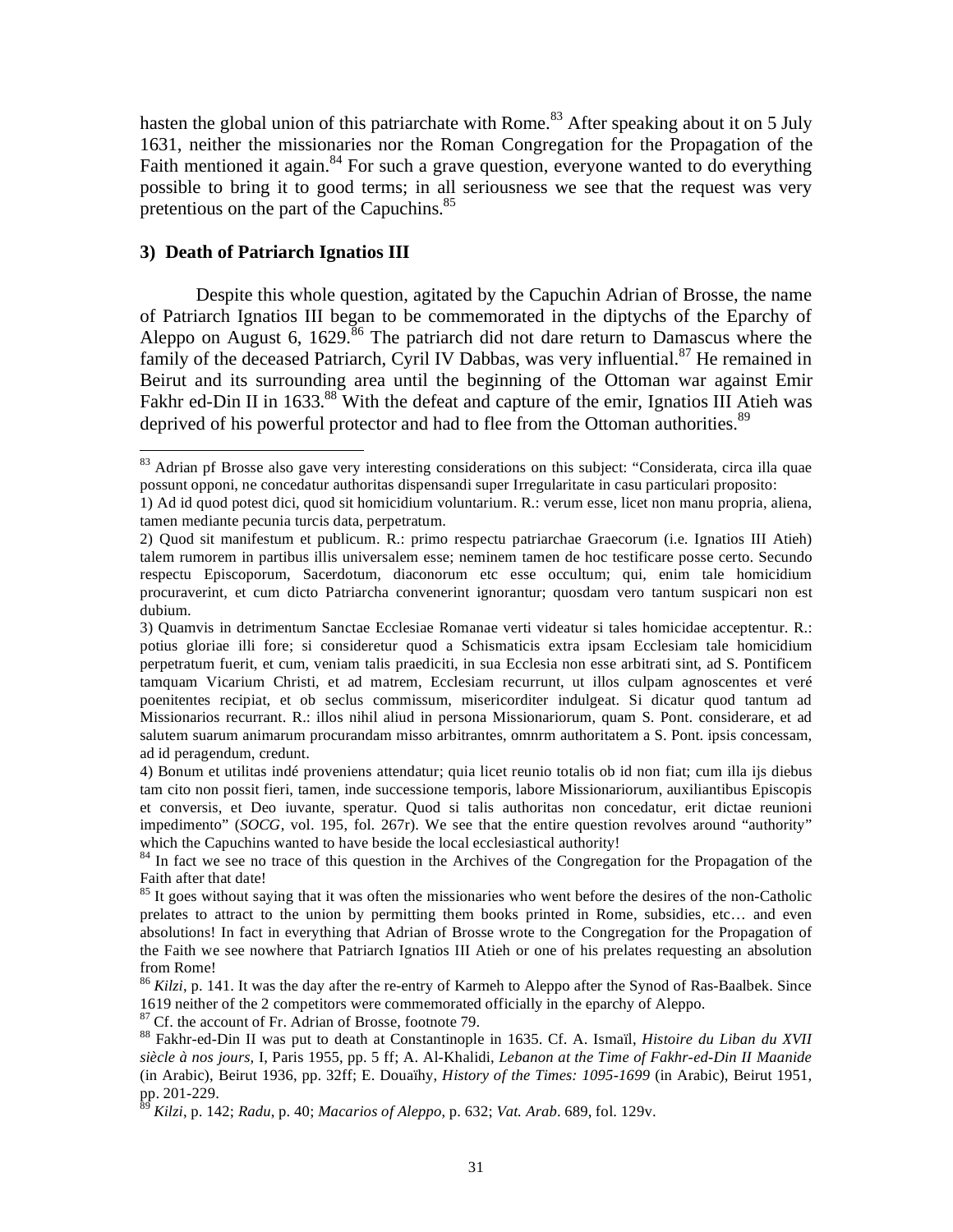Atieh happened to be in Saida assisting at the death and burial of the local bishop, Mark; he attempted to return to Beirut at night in a military disguise. On the way he was ambushed by the Druze who mistook him for a soldier and struck him down from his horse and killed him. He was buried in a church near the Damour River near Choueifat.<sup>90</sup> This was probably in January  $1634.<sup>91</sup>$ 

<sup>90</sup> Nasrallah (*Chronologie*, p. 62) gives a poetic description of it: "which was the astonishment of the partisans of Fakhr-ed-Din by recognizing in their victim the former secretary and protégé of their master! Some among them who were Christians recognized their patriarch." In *Macarios of Aleppo* (p. 632), *Kilzi* (p. 142), it concerns a not specified "certain people" who killed Ignatios III. In *Vat. Arab*. 689 (fol. 129v) and Radu (p. 40), it was the Druze who did it.

<sup>&</sup>lt;sup>91</sup> *Vat. Arab*. 689 (fol. 130v) gives 7142 of the creation of the world for the date of his death and counts 7 years of the patriarchate (since the Synod of Ras-Baalbek in June 1628), thus it is the year 1634 AD. *Radu* (p. 40) gives 7143 of the creation of the world as the date of death (according to *Manuscript 6016 of the National Library of Paris*) and 7142 (according to *Manuscript 33 of the Asiatic Museum of Leningrad*). We clearly see that 7143 is without doubt wrong because it corresponds to the period from September 14, 1634 to September 13, 1635. We know that on May 1, 1634 Karmeh had already been consecrated Patriarch of Antioch *after* the death of Ignatios III Atieh (*Kilzi*, p. 142). *Macarios of Aleppo* (p. 632) speaks of a 14 year patriarchate and of 7141 as the date of death for Ignatios, which corresponds to 1633 AD. Moreover, we know that the successor of Ignatios, the Metropolitan of Aleppo, Karmeh, was already at Damascus for consecration on April 23, 1634 (*Kilzi,* p. 142). We have to remember the distances and the manner of communications in that era: news of the death had to arrive from Beirut to Damascus; the Damascenes had to decide on the candidate: they had to reach Aleppo to convince Karmeh to come with them; then again go from Aleppo to Damascus. Considering all these factors we see that the date of the death of Patriarch Ignatios III could only have been after January 1634. Compare with Nasrallah (*Chronologie,* p. 62) who puts it in April 1634and Korolevsky (article "Antioche" of *DHGE*, col. 640) "around April 1634!"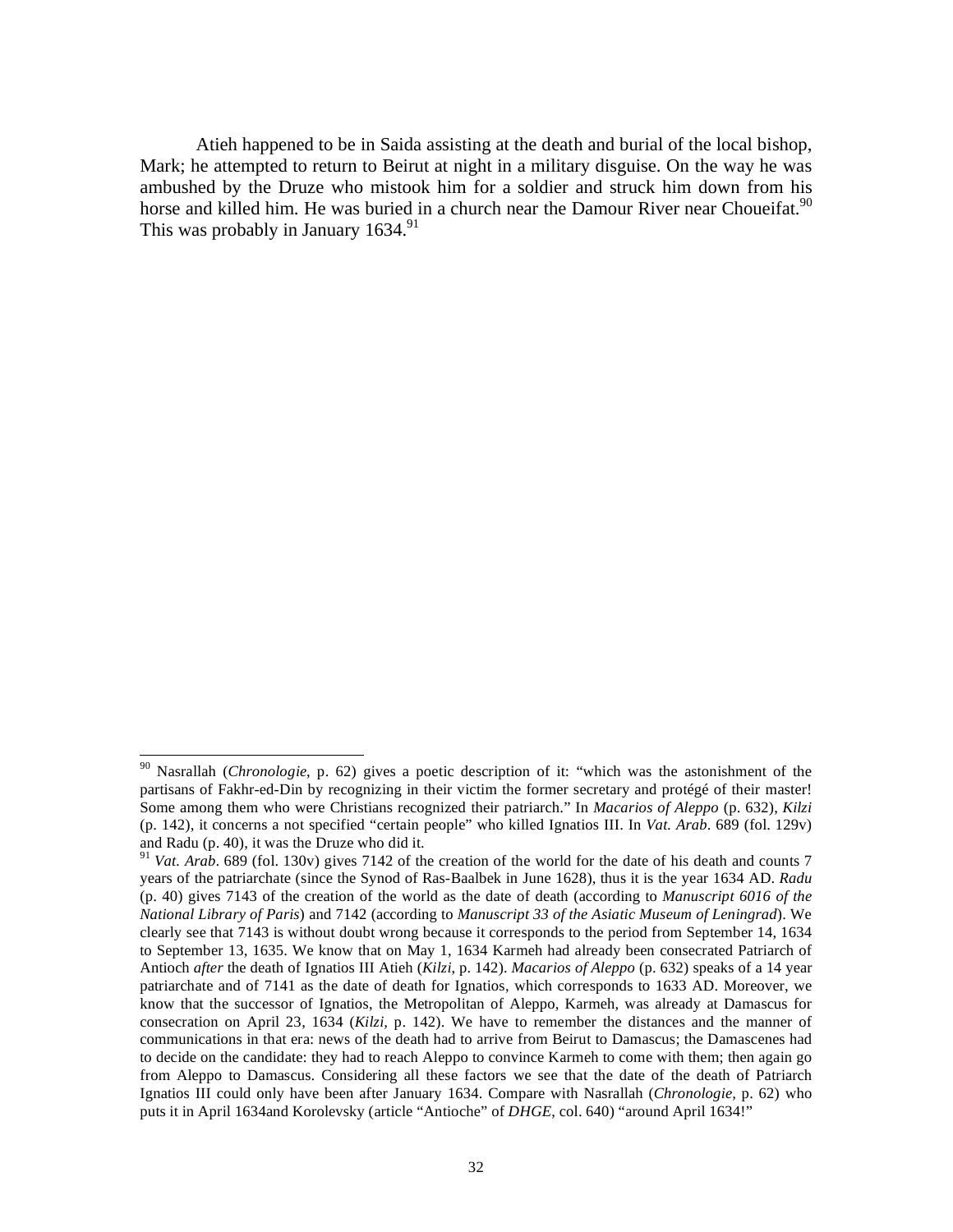#### **4) Latin Missionaries at Work**

 $\overline{a}$ 

 According to the directives of the recently established Roman Congregation for the Propagation of the Faith, the Latin missionaries had two distinct purposes, both conducted for the edification of the kingdom of God. On one hand they were obliged to affirm the Catholics and preserve them from the dangers of schism, heresy and apostasy; on the other hand to convert the schismatics, heretics and infidels.<sup>92</sup> The Catholics of Syria at that time were the Maronites who had been totally united to Rome since the Crusades<sup>93</sup> but were no less suspect of errors and heresies.<sup>94</sup> Along with these united Easterners, there were a good number of Latins mainly in the large cities such as Aleppo, Saida, Tripoli and Damascus. Most of them were there for business reasons or for diplomatic functions, thus only temporary.<sup>95</sup> The work of the Latin missionaries was geared more toward conversion by combating Calvinist infiltrations which were already made in the north of the Ottoman empire and especially in Constantinople.<sup>96</sup>

<sup>92</sup> Cf. *Collectanea* I (a. 1622-1866), pp. 1-2: "la cura della fede cattolica, essendo intorno ad essa due opere necessaire, l'una di conservarla né fedeli constringendoli etiandio con pene a ritenerla fermamente, l'altra di spargerla e propagarla negl'infedeli… hora che per divina misericordia pare, che si aprano pet tutta la christianità di ampie porte alla conversione degli eretici et infedli… consideri attentamente tutto quello, che potesse utilmente farsi, cosi per la conversione degli heretici, o scismatici, o di altri infideli, come per ritenere i popoli che maggiormente non s'infettassero, et insieme per impedire i progressi ai ministri e predicatori heretici…" (*Litterae Encyclicae S.C. de Prop. Fide 15 Ianuraii 1622, ad omnes Nutios Apostolicos*).

<sup>93</sup> Cf. K. As-Salibi, "The Maronites" (in Arabic) in *Documents An-Nahar*, Beirut 1970, pp. 15-16. The union of the Maronites with Rome, according to this Lebanese author, took place around 1180 after intermittent connections since 1099. *De Vries* (p. 76) gives 1180 as the date for the formal union of the Maronites with Rome (cf. Migne, *Patrologia Latina*, 201, 855-856). With precision K. As-Salibi describes the dissentions between the two partisans of this union: one pro-unionistic part and another anti-unionistic, at least between 1180 and 1283 (*op. cit*., pp. 18-22). Compare with Dib, *Histoire de l'Eglise Maronite*, Beirut 1962, pp. 19-58. Cf. also K. As-Salibi, "The Maronite Church in the Middle Ages and Its Union with Rome," *Oriens Christianus* 42 (1958) 92-104. According to these writings we see that it was not only westerners who only spoke about the late union of the Maronites with Rome!

<sup>&</sup>lt;sup>94</sup> Cf. the account of the Milanese priest Leonard, sent by Pope Gregory XV August 2, 1622 with a bull to the Maronite Patriarch John Makhlouf (1609-1634), in: *SOCG*, vol. 196, fol. 56v. The patriarch complains "de Gesuiti, che habbino contro ogni verità in voce et nelle stampe chimata la natione de Maroniti Heretica." In 1629 Capuchin Adrian of Brosse, missionary in Beirut, in a letter dated November 10, 1629 to the Congregation for the Propagation of the Faith, enumerated the "depraved" rites of the Maronites of which he had not written "senza il comandamento della Congregazione) (*SOCG,* vol. 115, fol. 281r). Also on July 14, 1683 the complaints of the Maronite Victor Accurensis were examined at the Congregation's general meeting 179 (in presence of Pope Urban VII): "Vittorio Accorense Maronita espone humilmente à Vostra Santità com'alcuni Auttori latini han scritto, e srampato, che I Maroniti sono heretici Dioscoriani, Montoliti (for "Monoteliti"), et anco Nestoriani; è stato forzato comporre un libro, de duabus in Christo naturis…: *SOCG*, vol. 393, fol.187r).

 $95$  Soon the missionaries began to for a bishop for the Latins especially in Aleppo. In 1645 we find a residential Latin bishop designated for this city "ob mercatores in ea degentes, vel ad illam confluentes!" Cf. *SOCG*, vol. 196, fol. 89r; vol. 197, fol. 47r.<br><sup>96</sup> G. Strinopoulos, "Die Beziehungen der Orthodoxen Kirche zu den anderen Kirchen" in *Ekklesia*, Leipzig

<sup>1939,</sup> Band X (45) 114-159. Cf. particularly the chapter "Calvinismu als Orthodoxie" in G. Hering, Oekumenisches Patriarchat und europäische Politik (1620-1638), Wiesbaden 1968, pp. 176-206. Compare with *SOCG*, vol. 270, fol. 237rv, and vol. 398, fol. 274rv.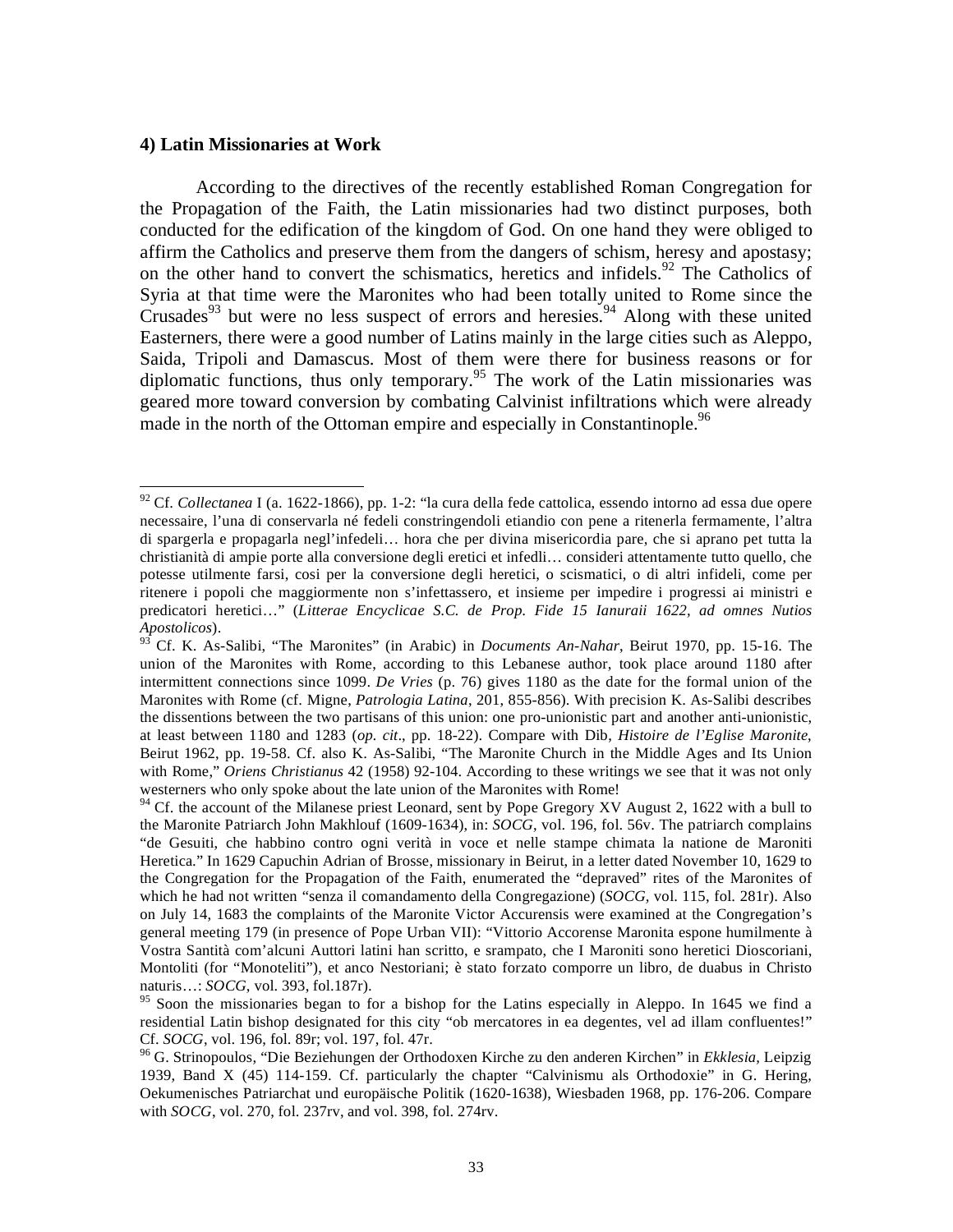The springboard from which these missionaries had to throw themselves into the Greek-Melkite, Jacobite, Armenian and Nestorian communities had to be the chapels of the consuls and particularly the Maronite churches. $\frac{97}{9}$  But the work was not so easy because these Christians were linguistically and ethnologically different than the Latins.<sup>9</sup> There were also spiritual, intellectual and national rivalries among the workers themselves.<sup>99</sup>

 The Franciscans could in no way tolerate that intruders would gather what they had sowed for centuries.<sup>100</sup> In fact, the affair of the first two Jesuits who arrived in Aleppo in 1625 was only the prelude to so many other episodes requiring the repeated intervention of the Roman Congregation by the intermediary of the superior generals and the consuls.<sup>101</sup> There were many who wanted to divide the Eastern Christian communities among the different Latin orders who had sent their missionaries there.<sup>102</sup> Quarrels were sometimes so violent that they scandalized the non-Latin Christians and even the

 $97$  This is what Capuchin John Chrysostom of Angers reported to Cardinal Borgia in a letter written at Aleppo on December 28, 1629: "Quello ch'o io gia scritto alla Sacra Congregazione che quasi l'unica strada di ridurre gli scimatichi è di *predicar ai Maroniti*, petche il piu grand errore di questo paese è l'ignoranza laquale cacciata sarebbono convertiti, e quando si predica in una chiesa di Christiani o Maroniti o Grechi o Armeni o Suriani concorrono gli altri anco alla predica… e pian piano *insinuare* ne i loro animi la salutare dottrina della S. Chiesa" (*SOCG*, vol. 115, fol. 325v.

<sup>&</sup>lt;sup>98</sup> It is true that most of the Christians of Syria understand Arabic. But among the Armenians there are those who only know Armenian (even today!), among the Greek Melkites those who only know Greek, among the Nestorians those who only know Chaldean… Besides, even if the Syrians, Maronites and Greek Melkites are of the same race, it is also necessary to take account of the Armenian nation, the Nestorian nation and the Hellenic colony who each have its own particular customs and mentality. For what concern the Greek Melkites, cf. C. Karalevskji (Korolevsky), "L'origine ethologique des Melkites" in *EO*, 11

<sup>&</sup>lt;sup>99</sup> Besides the spiritualities and devotions proper to each religious order represented by these missionaries, do not forget the difference of intellectual preparation proper to each order and the rivalries particularly between the missionaries of French and Spanish origin. For the majority among them see the affirmation of De Vries, *op. cit*., p. 83: "Die Missionare kamen durchweg ohme jede spezielle Vorbereitung in den Nahen Osten" without forgetting those who followed the course of the controversy at Rome.

 $100$  In fact they were in the Holy Land and in Beirut since the  $13<sup>th</sup>$  century and in Aleppo since 1571. Cf. article "Beyrouth" of *DHGE*, 9, col. 1324-1325; Goluboviteh, series I, vol. II, Quaracchi 1913, p. 264; compare with *DThC*, vol. X, col. 1881 and 1973. At Saida they were intermittently the chaplains of the French consuls until 1626 when the Capuchins replaced them: cf. *SOCG*, vol. 196, fol. 76r-77v. In Tripoli they claimed their former rights usurped by the Capuchins who founded a residence there in 1634: cf. *Acta*, Congregation meeting 127 of March 13, 1668, fol. 35rv.

<sup>&</sup>lt;sup>101</sup> Concerning the Jesuits see footnote 76. A quarrel between the Capuchins and the Franciscans was also set off on the occasion of a sermon by Capuchin Father Agathange at the Maronite Church of Aleppo where the faithful were dismissed by the Franciscans and the preacher remained all alone in the church! Cf. *SOCG*, vol. 15, fol. 273r, 278v 313rv. Another quarrel began between the 2 branches of this same order of St. Francis on the subject of the chapel of the French consul in Saida (cf. *SOCG*, vol. 196, fol. 122r-123r), and on the subject of the administration of the sacraments at Tripoli (cf. *Acta* of the year 1668, fol. 35rv, cited in the previous footnote).

<sup>&</sup>lt;sup>102</sup> For example the doctor of the Venetian consul at Aleppo, Louis Ramiro, who was at the same time "consultor" (responsalis) of the Congregation for the Propagation of the Faith for the missions of Syria, wrote to this Congregation in April 1629: "per mantenere questa concordia (among the missionaries of Aleppo) sarebbe bene di dar la cura della Nation Greca alli padri Gesuiti, dell'Armenia alli capucini, delli Nestoriani à Minori Osservanti e de Giacobiti et altre nationi alli Carmelitani Scalzi…" (*SOCG,* vol. 196, fol. 5r), also the meeting of the Congregation itself (cf. *Acta*, general meeting of November 30, 1629, fol. 360v-361v).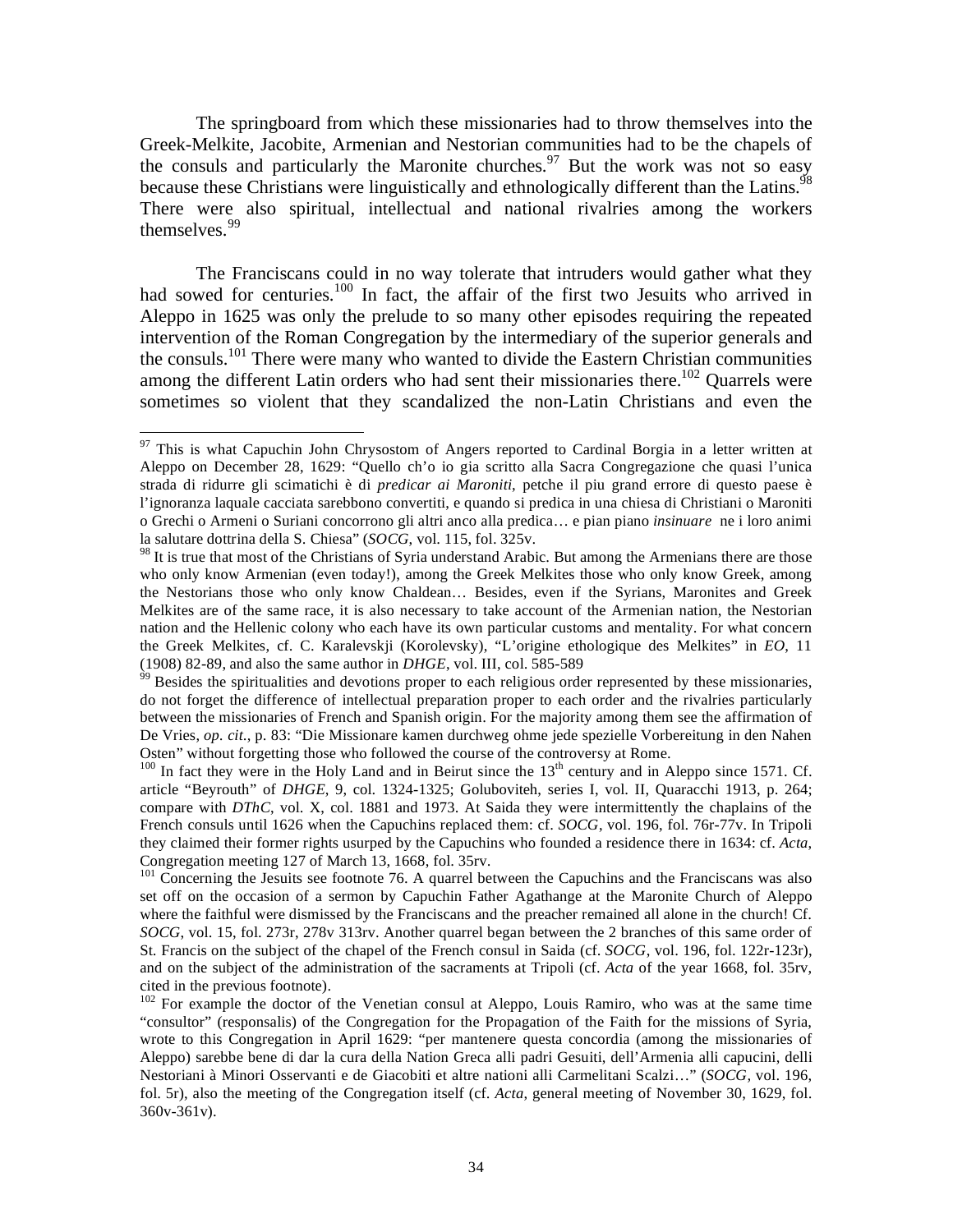Muslims.<sup>103</sup> Yet little by little their presence became necessary, either for the instruction of the people or for the moral and spiritual support of these Christians.<sup>104</sup> The Greek-Melkite clergy and people of Antioch gained the sympathy of the Jesuits and Capuchins while, before the arrival of the new wave of missionaries in 1625, the Franciscans had already won some recruits in Aleppo including their bishop Meletios Karmeh.<sup>105</sup> The work of missionaries began to take root in Syria mainly through this Greek Melkite metropolitan of Aleppo because he never wanted to distinguish between Jesuits, Capuchins or Franciscans. Essential for him was the spiritual good of these Christians who were suffocating because of Ottoman oppression and total ignorance.<sup>106</sup>

1

<sup>103</sup> Cf. *SOCG*, vol. 115, fol. 289r, 299v. Capuchin John Chrysostom of Angers wrote from Aleppo on November 12, 1629: "che diranno gli Scismatichi e Infedeli, qual essempio a loro se veddano esser gelosia tra gli religiosi!" (*Ibid.*, fol. 276r).<br><sup>104</sup> Metropolitan of Aleppo Meletios Karmeh himself asked the Congregation for the Propagation of the

Faith, sending Fr. Thomas Obicini de Novare, as well as other experts in the Greek and Arabic languages (*SOCG*, vol. 181, fol. 35r). Even Patriarch of Antioch Euthymios III the Chiot called Fr. Jerome Queyrot to Damascus for the teaching of the Greek language (*SOCG*, vol. 196, fol. 44r).

<sup>&</sup>lt;sup>105</sup> The Franciscans, who were in Aleppo since 1571, had a lot of relations with Metropolitan Karmeh since his accession to the episcopate in 1612. And it was with the custodian of the Holy Land who was visiting Aleppo that he sent his delegate, Protosyncellos Absalon to Rome in 1621, as we will see in the next chapter.

<sup>&</sup>lt;sup>106</sup> This could be noted in most of the letters that this metropolitan sent to Rome. See, for example, the letters contained in *SOCG*, vol. 180, fol. 35v and 43 v; vol. 181, fol. 35r and 36r.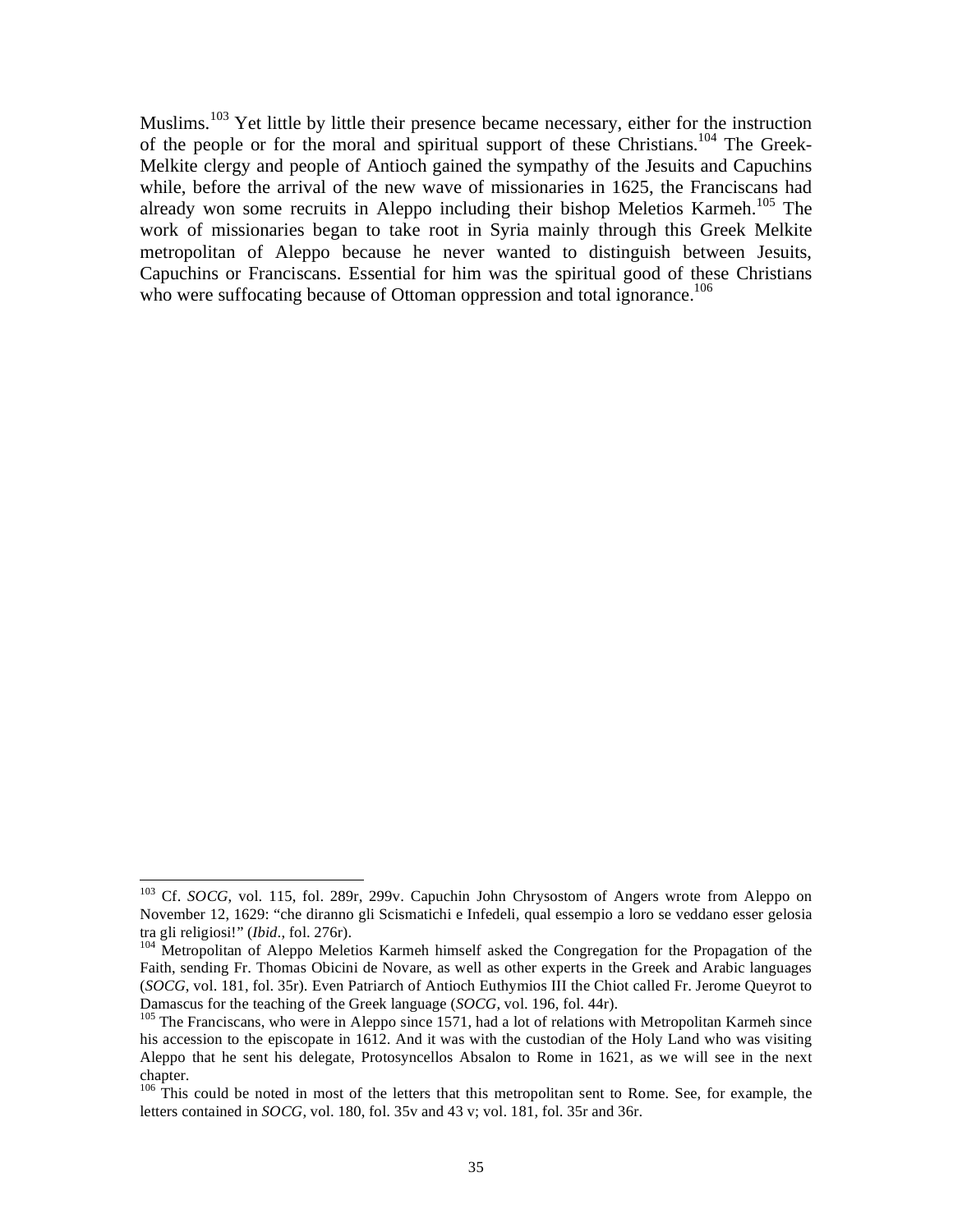## **CHAPTER III FROM METROPOLITAN (1612-1634) TO PATRIARCH (8 MONTHS) KARMEH, FIRST MARTYR OF THE UNION OF ANTIOCH WITH ROME**

#### **1) Meletios Karmeh: Metropolitan of Aleppo (February 1612 - April 1634).**

Born in Hama (Syria) in 1572,<sup>107</sup> the young Abdel-Karim Karmeh received religious education from his father, Houran, a priest, and his mother Saadat who kept herself busy with him after the assassination of his father.<sup>108</sup> At an adult age he made a pilgrimage to the Holy Places with his friend Barlaam<sup>109</sup> and became a monk in a monastery in Jerusalem where he remained two years.<sup>110</sup> Upon the request of his fellow citizens he returned to Hama and placed himself in the service of the local bishop. Simeon ordained him deacon<sup>111</sup> and then much later priest<sup>112</sup> and kept him in his service in Hama.<sup>113</sup> This young priest, a flower of the Hamawites, was directed by Providence to

<sup>107</sup> *Kilzi*, p. 42 and p. 144; *Vat. Arab*. 689, fol. 130v; *Radu*, p. 40. Karmeh was not Aleppian as Korolevsky (Korolevskij) says in his article "Antioche" in *DHGE*, III, col. 639-640. This error was corrected by J. Nasrallah in his article "Euthyme II Karmé" in the same *DHGE* col. 53. *Rustum* (p. 44) puts the date of Karmeh's birth in 1586! This has no foundation.

<sup>108</sup> *Kilzi*, pp. 42-43. His biographer and disciple, *Macarios of Aleppo*, adds that Karmeh "was elected for God from the womb of his mother." His father was killed by thieves when he was traveling from Tripoli to Hama.

<sup>&</sup>lt;sup>109</sup> *Ibid*. This Barlaam became a monk of St. Sabas in Jerusalem and then later from St. Sabas to Jassy that Macarios of Aleppo visited on January 25, 1653, cf. Radu, p. 4, p. 160 ff.

<sup>&</sup>lt;sup>110</sup> The date of Karmeh's entrance to the monastery is also unknown. We only know that he entered there "when he attained the height of his youth." Moreover the *Vat. Arab*. 401, fol. 172v has a colophon by the hand of Abdel-Karim Ibn al-Khouri al-Hamawi that ends the transcription of the book "Spiritual Paradise" (in Arabic) on February 17, 7112 (1604) in the Monastery of St. Michael in Jerusalem. This shows us the imprecision of the data of Macarios of Aleppo for the first period of the life of Karmeh. In fact, according to the biographer of Karmeh, he had been ordained a deacon at the age of 29 (which corresponds to the year 1601) after having spent two years at St. Sabas Monastery! (*Kilzi*, pp. 43-44). The presence of Abdel-Karim Karmeh at St. Michael Monastery in Jerusalem in February 1604 leads us to think that it was his entrance to the monastery that took place when he was 29 and not his diaconate. Besides, Macarios of Aleppo had only known his teacher Karmeh from Aleppo where Macarios became a priest in the first decade of the  $17<sup>th</sup>$  century. It is from the accounts of his teacher that he wrote this biography after his accession to the patriarchate in 1647 (cf. *Kilzi*, p. 144). Thus some confusion could well have slipped in particularly in the period when Macarios of Aleppo did not live near his teacher. Cf. *DHGE*, 14 (1967), col. 35. St. Michael Monastery was an annex to the great Monastery of St. Sabas described by Paul of Aleppo!

<sup>(</sup>*Radu*, p. 49).<br><sup>111</sup> This is Archbishop Simeon ibn al-Qalla, who in 1619 was one of the three bishop consecrators of Cyril IV Dabbas as Patriarch of Antioch, and one of the bishops who went to Aleppo in 1625 to celebrate Pascha with this same patriarch whom Karmeh had never recognized as the true patriarch. Cf. *Kilzi*, pp. 135 and 137; *Vat. Arab*. 689, fol. 129r; *Macarios of Aleppo*, p. 628. He was also present at the Synod of Ras-Baalbek which condemned his friend Cyril IV. Cf. the preceding chapter.

<sup>&</sup>lt;sup>112</sup> Macarios of Aleppo does not specify but he says that Karmeh served his bishop "many years" ("muddat kathirat") after his diaconate (*Kilzi*, p. 44).<br><sup>113</sup> We see that Karmeh had been at Hama at least until 1605, as well as the 2 years he spent in Jerusalem.

Thus the "very sure" suppositions of Korolevsky on his accounts of Karmeh in Aleppo with the representative of Pope Gregory XIII, Leonard Abel, have no historical foundation. Cf. his article "Antioche" in *DHGE,* III, col. 439-441; and Gatti-Korolevskij, *I riti e la chiese Orientali*, I, Genova 1942,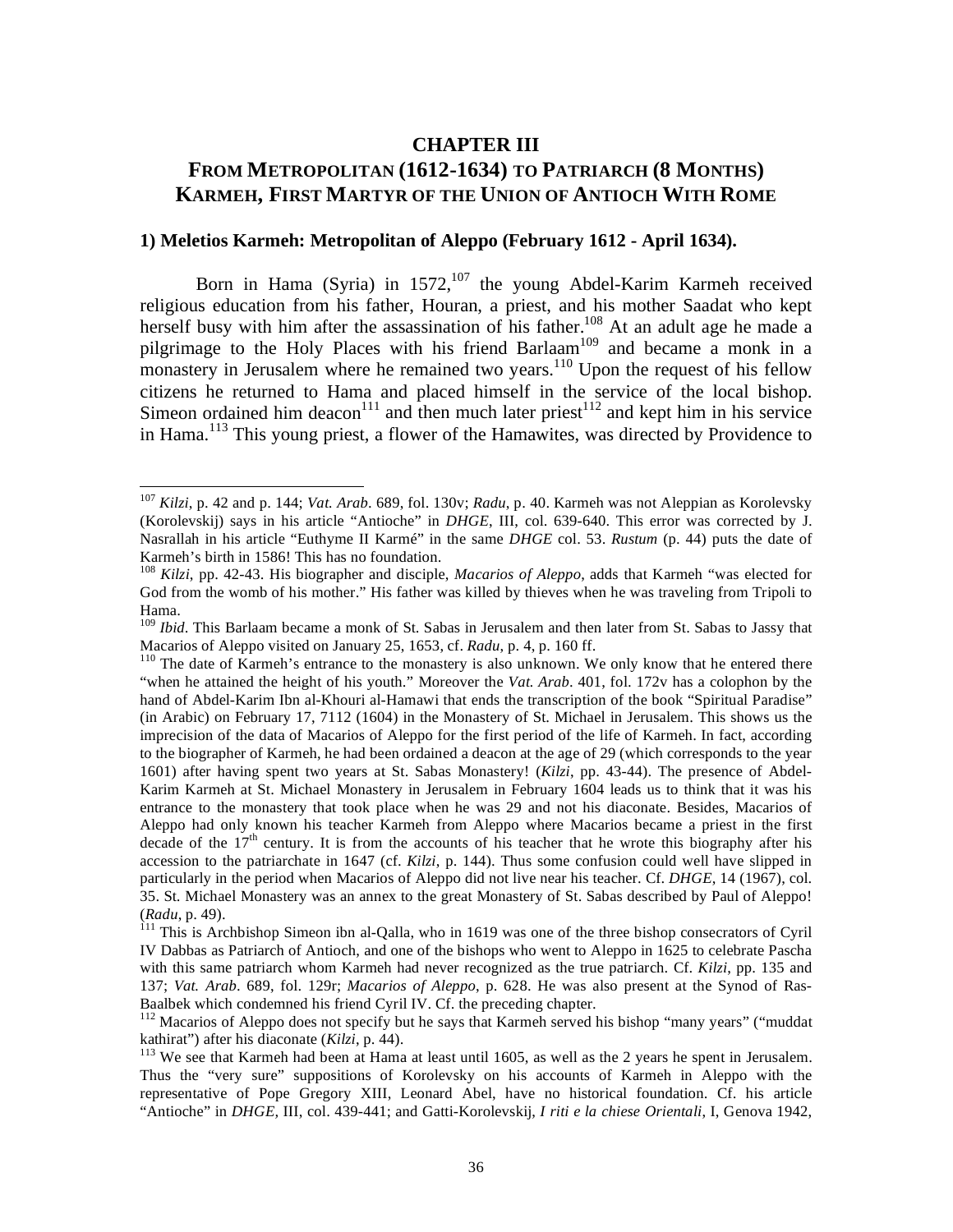Aleppo to regulate some civil formalities on behalf of his fellow citizens whose esteem and confidence he had earned.<sup>114</sup> The Aleppians were very perceptive of the eloquence of the young priest and his virtue and begged him to remain with them as their shepherd after fifteen years of widowhood.<sup>115</sup> Thus he was consecrated Metropolitan of Aleppo on February 12, 1612 by the imposition of the hands of Patriarch Athanasios II Dabbas in Damascus.<sup>116</sup> Immediately he went to work; he contacted the Franciscans in Aleppo to find the means to instruct the ignorant people and to print liturgical books in Arabic. The only language the majority of the Greeks of the Patriarchate of Antioch understood at that time was Arabic.<sup>117</sup> In 1585 the Greek-Melkites of Aleppo witnessed negotiations between the Latin Bishop Leonard Abel and their retired Patriarch Michael Sabbagh who had made his profession of faith.<sup>118</sup> The faithful were already suspected of "Roman" sympathies more than the hierarchy of the Patriarchate of Antioch and even those of other Orthodox patriarchates.<sup>119</sup> The establishment of cordial relations between Metropolitan Karmeh and the Franciscan commissioner in Aleppo only confirmed these suspicions. This motivated Patriarch Athanasios II to go to Constantinople in  $1614^{120}$  to obtain the deposition of Karmeh.<sup>121</sup> But the metropolitan was able to defend himself before Patriarch Timothy II and his counselors and returned three months later to Aleppo;<sup>122</sup> there he continued his reforms in all the areas ordered by the Synod of Ras-Baalbek in  $1628$ <sup>123</sup> Besides this he continued the translation of liturgical books, which he had begun when he became bishop. In September 1612 the Typicon of Saint Sabas had already been

pp. 430-440. Moreover Karmeh was only 13 years old in 1585, date of the visit of L. Abel to Aleppo! Cf. article "Euthyme II Karmé" in *DHGE*, 14 (1967) 55.<br><sup>114</sup> Macarios of Aleppo recounts that "this year a vizier went to Aleppo to fight the Persians" (*Kilzi*, p. 45).

This vague note does not allow us to find the exact date of the coming of Karmeh to Aleppo.

<sup>&</sup>lt;sup>115</sup> Since 1597 Aleppo only had a patriarchal administrator in the person of the bishop of Marmarita, Simeon. Cf. *Kilzi*, p. 45. Nasrallah in "Euthyme II Karmé" (*DHGE*, 14, col. 53) affirms: "after the death of Simeon, former bishop of Marmarita, transferred around 1590 to the see of Aleppo, Aleppo was without its pastor." This appears to us as an erroneous fact because the Archbishop of Aleppo, Macarios Ibn Khalaf, only died in 7104 of the creation of the world (i.e. 1596 AD) and Simeon the bishop of Marmarita was named patriarchal vicar of Aleppo by Patriarch Joachim Ibn Ziade (1593-1603) in 1597 (and not 1590!). Simeon remained at Aleppo 15 years and at the election of Karmeh he retired in his own eparchy where he died. Cf. *Kilzi*, *Ibid.*; *Macarios of Aleppo*, p. 625.<br><sup>116</sup> *Kilzi*, p. 46; *Rustum*, p. 44; *Vat. Arab.* 689, fol. 130v; *Radu*, p. 40. Karmeh, whose name was Abdel-

Karim, took the name Meletios, the name of the saint of the day.

<sup>&</sup>lt;sup>117</sup> This is what Fr Jerome Queyrot reported several years later when he arrived in Aleppo. He knew Greek very well but he could no longer preach there in this language as he had done in Smyrna. Karmeh himself wrote to the Congregation for the Propagation of the Faith in October 1631: "we have translated the Euchologion from Greek into Arabic because there are among us priests who do not understand Greek…" (*SOCG*, vol. 180, fol. 75r). What to say at that time for the people. 118 Cf. article "Abel;" in *DHGE*, I, col. 70-71; "Euthyme II Karmé," *art. cit*., col. 55; *Oriente Cattolico*,

Vatican 1962, p. 251; Nasrallah, *Chronologie*, pp. 43-44; *Rustum*, pp. 27-30; Bacha, *Voyage*, pp. 33-35; *Rabbath,* I, pp. 183-186.

<sup>&</sup>lt;sup>119</sup> The profession of faith of Michael Sabbagh, made at Aleppo in May 1585, constituted also a persuasive argument for Jesuit Father Possevino, delegate of Pope Gregory XIII to Tsar Ivan III, cf. *Musset*, II, p. 48. <sup>120</sup> Cf. Chapter 1 of this study; *Kilzi*, p. 84; *Macarios of Aleppo*, p. 627.<br><sup>121</sup> This was not realized as we saw previously.<br><sup>122</sup> Kilzi, *ibid.*<br><sup>123</sup> Cf. Chapter II of this study. Comparing the reforms made by Kar

and the decisions of the Synod of Ras-Baalbek (*Rustum*, pp. 39-43), we could not affirm that it was Karmeh who was the first promoter of these reforms in the Patriarchate of Antioch.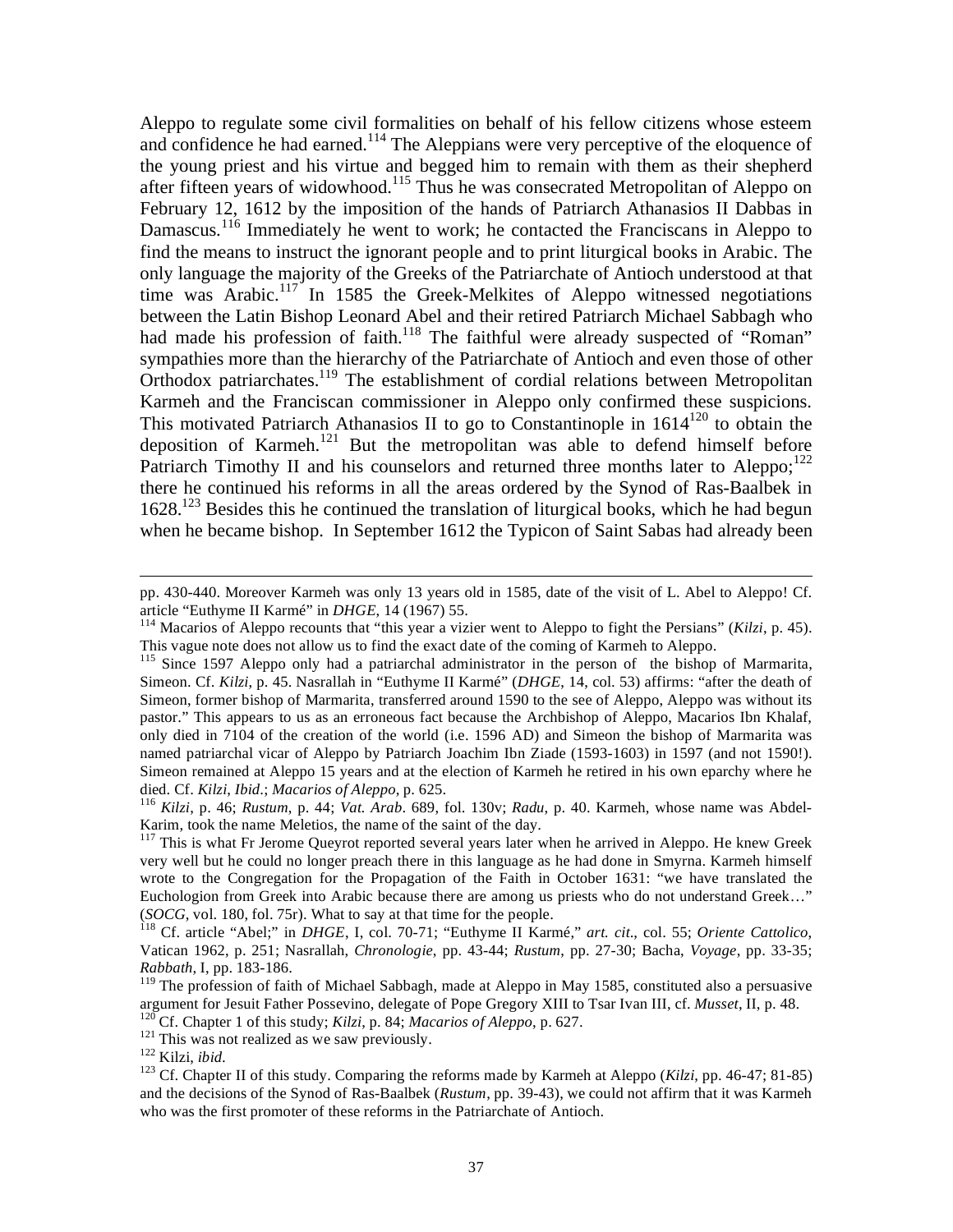translated into Arabic as well as the Sticherarion and a Liturgicon.<sup>124</sup> The other liturgical books followed but there were few copyists and little money. Karmeh then resolved to ask assistance from the Franciscans of Aleppo,<sup>125</sup> whose commissioner wrote a letter to Rome in 1617. In this letter the commissioner congratulated the dispositions of the Greek-Melkite Metropolitan of Aleppo for union with Rome.<sup>126</sup> Around 1619 the metropolitan himself wrote directly to Pope Paul V (1605-1621) informing him of the situation of the Christians under the Ottoman yoke, of their ignorance and the lack of professors and books. He asked for specialists in the Arabic and Greek languages to instruct the Christian children and to help him with his translations from Greek into Arabic.<sup>127</sup> The pope responded very favorably by stimulating the teaching of Arabic in Europe which had been instituted by Pope Clement V in 1311 in the universities of Rome, Paris, Oxford, Salamanica and Bologne.<sup>128</sup> The metropolitan of Aleppo considered the response of the pope like the dove, which announced the end of the flood to Noah; this was the end of ignorance and the destruction of its tyranny.<sup>129</sup> Since he foresaw the financial difficulties which would follow, in 1621 he sent his Protosyncellos Absalon to Rome with a letter addressed to Pope Paul V to obtain his grants.<sup>130</sup> Absalon was

 $\overline{a}$  $124$  A manuscript of this Typicon of St. Sabas is found in the Library of Deir esh-Shir (without a number), described by *Kilzi* (pp. 87-88). Cf. *Rustum*, pp. 44-45. For the other liturgical books see Charon (Korolevsky), *Histoire des Patriarcats Melkites*, III, Rome 1911, pp. 47-54; J. Nasrallah, "Euthyme II Karmé (1572-1635), patriarche melchite. Son oeuvre littéraire et liturgique" in *POC,* 9 (1959), pp. 25-30; L. Cheikho, *Catalogue of Manuscripts of Arab Christian Authors since Islam* (in Arabic), Beirut 1924, pp. 34-35; *al-Maschreq*, p. 683 and 1936, p. 374; P. Sbath, *Al-Fihris*, II, Cairo 1939, manuscripts 1733-1744; G. Graf, *Geschichte der christlichen arabischen Literatur*, II, Vatican 1947, pp. 496 and 631-633; as well as III, Vatican 1949, pp. 91-93. On the original compositions of Karmeh see article cited "Euthyme II Karmé" in *DHGE*, col 54, as well as the same author, *Histoire de Movement littéraire dans l'Eglise Melchite du V au XX siècle*, vol. 4, Ottoman Period 1516-1900, Bk. 1 (1516-1724), Louvain-Paris 1979, pp. 70-86.<br><sup>125</sup> They were there since 1571. Cf. "Alep" in *DHGE*, II, col. 104.

<sup>&</sup>lt;sup>126</sup> Archives Vat., Fonds Borghèse, series II, vol. 403, fol. 173-174. Cf. cited article "Antioche" of *DHGE*, col. 639.

 $127$  This is revealed to us in the letter of Karmeh which Protosyncellos Absalon carried to Pope Paul V in 1621: "We have sent a letter to Your merciful "part" in which we give you the situation of the Christians in the Arab countries as well as their manner of instruction, professors and books. And we have informed Your Lord that we need professors who know Arabic and Greek to teach science to the children of the Christians and to assist us in the translation of books from Greek to Arabic so that we follow the religion according to the Orthodox books" (translated verbatim from the original Arabic letter in *SOCG*, vol. 181, fol. 35r).

<sup>128</sup> Cf. *Collectanea*, I, pp. 5-6. There even was a bull of Pope Paul V relative to this teaching, *op. cit., Ibid*., *Acta*, 3 Congregation meeting 8 of June 3, 1622, fol. 11r.

<sup>&</sup>lt;sup>129</sup> "Your letter of mercy has reached us, in which it is said that you will accomplish our desire, and we thank the almighty God for your goodness and piety, by comparing your letter to the dove who announced to Noah in former times in the ark; in fact it announces the end of the deluge and this is the end of ignorance and of tyranny" (translation of Arabic:  $SOCG$ , vol. 181, fol. 35r).

<sup>&</sup>lt;sup>130</sup> Thomas Obicini de Novare (1585-1632) was sent to the Holy Land in 1612. He then worked among the Nestorians and was elected guardian of Jerusalem in March 1620. In June 1621 he was in Aleppo where he knew Metropolitan Karmeh and from where he left immediately for Rome with Karmeh's delegate. Cf. S. Raimondo, "L'Unione della Chiesa Caldeea nell'opera del P. Tommaso Obicini da Novara," in *Studia Orientalia Christiana, collectanea* no. 5, Cairo 1960, p. 367; *art. cit*. "Euthyme II Karmé" in *DHGE*, col. 55 (where this Franciscan is called: "Tomaso Obicini da Novaro"). The letter addressed to Pope Paul V (who was no longer alive at the time of the arrival of its bearer in Rome in March 1622) was written in Arabic and bore the signature of Meletios Karmeh, Metropolitan of Aleppo (cf. The first part of this letter in footnotes 127 and 129): "…But you understand some expenses are necessary for professors whom you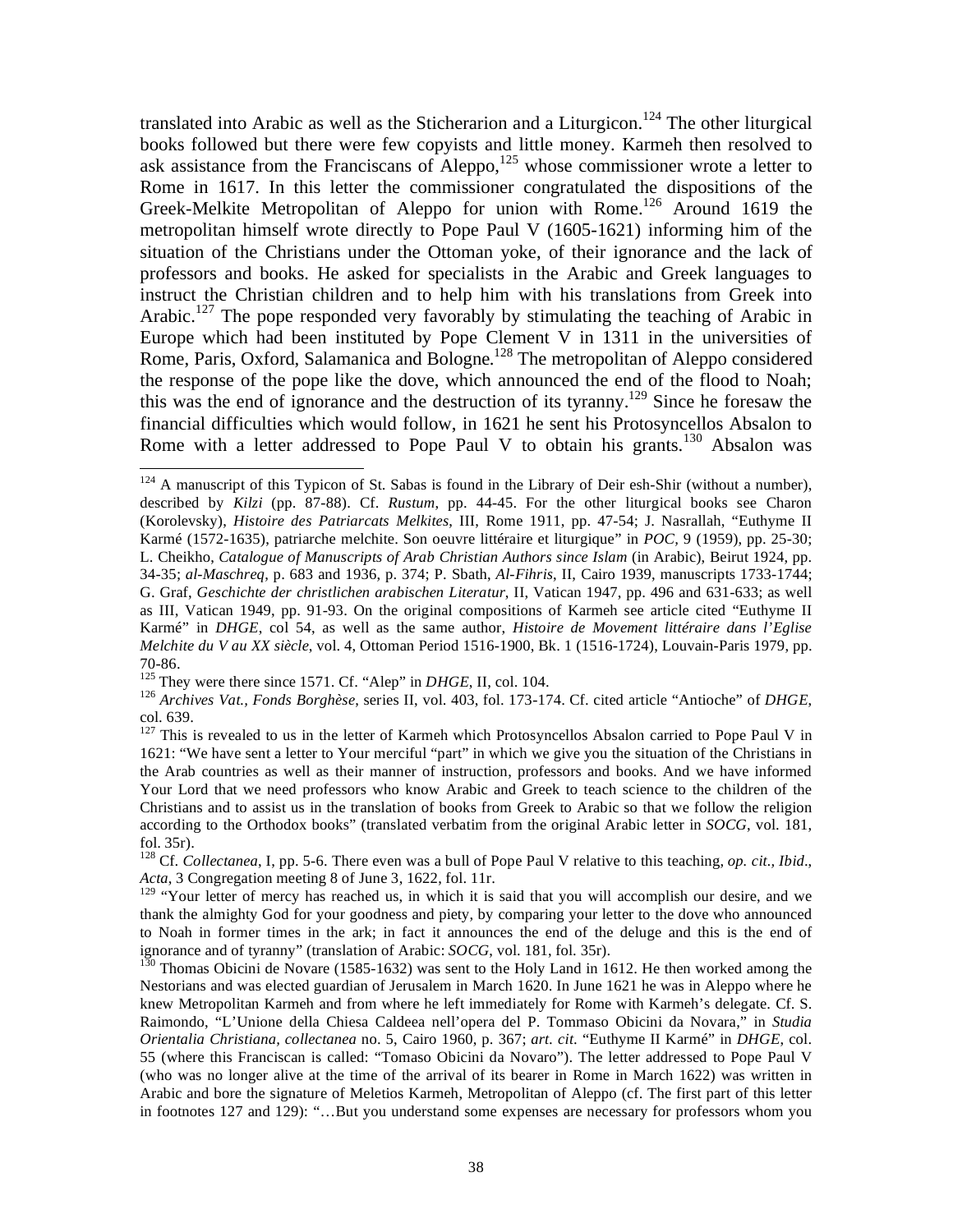accompanied by the Franciscan Father Thomas Obicini de Novare, Guardian of Jerusalem. Absalon was well received and well heard. The Congregation for the Propagation of the Faith assigned him twenty five ecus on his arrival to Rome and fifty ecus for the journey, and prescribed that he purchase three collections of the Greek general councils and some books of the Greek Fathers<sup>131</sup> with fifty copies of the Bellarmine's Catechism printed in Arabic.<sup>132</sup> The grants that Karmeh had solicited from Rome were not mentioned. The Congregation for the Propagation of the Faith had reservations about translating the Bible into Arabic since the fourth rule of the Index prohibited its translation into vulgar languages.<sup>133</sup> However, the Congregation had

 $\overline{a}$ 

doctrinis christianis arabicè impressis habitis ab illmo Bibliothecario" (*Ibid.*, fol. 11r).<br><sup>132</sup> Bellarmine's catechism was published in Arabic the first time in 1613, A second edition was made by the printing press of the Congregation for the Propagation of the Faith in 1627, one year after its foundation: this was the first Arabic book produced by this press. Cf. P. Raphael, *La Rôle du college* 

*Maronite romain dans l'Orientalisme aux XVII et XVIII siècles*, Beirut 1950, pp. 65-69.<br><sup>133</sup> Besides the letter addressed to the pope, Absalon also carried an oral message for the printing of some Arabic books and especially the Bible, the translation of which Karmeh wanted to unify because partial versions were found in the east here and there. On this subject a letter addressed to the cardinals of the Congregation for the Propagation of the Faith had to be written by Absalon himself with the assistance of Thomas Obicini de Novare who accompanied him. It was thus that the request of Karmeh was examined at the Congregation meeting 7 of May 13, 1622 (cf. *SOCG*, vol. 382, fol. 52r and 59v). It was Cardinal Ubaldini, prefect of the province of Syria  $(12<sup>th</sup>$  province of the earth, according to the divisions of the Congregation for the Propagation of the Faith of March 8, 1622: cf. *Acta*, vol. 3 fol. 3r-5v), who exposed it: In ea (=Congregation of May 13, 1622) fuit primo proposita per Card. Ubaldium necessitas et utilitas impressionis Bibliae in lingua Arabica pro Christianis Orientalibus et pro Infidelibus videl. Gentilibus et Maumetanis, nam Orientales Christiani aut non habent biblia ob ompressoriae artis defectum in illus partibus, aut si habent, cprrupta sunt et heresibus scatent. Gentiles autem et Maumetani, si Biblia impressa haberent, ea legendo non mediocriter ad Dei veri cultum, et christianae fidei susceptionem disponerentur.

Sed aliqui Card. moverunt difficultatem, quod qua ratione prohibuit regula quarta Indicis in Ecclesia Occidentali Biblia Sacra in Vulgari lingua ne ignari lectores per eorum lecturam pervertantur potius quam instruantur, eadem ratione non debent Biblia Sacra in Arabica aedi lingua maximè cum Orientales sint Occidentalibus rudiores (good compliment!). Verum replicatum fuit quod illa Ecclesia quae linguam latinam non callet, non debet carere Bibliis Sacris maximè in idiomate ultissimo, ut est Arabicum. Quod omnes fere Orientales loquuntur et intelligunt. Quamobrem cum patres non convenirent, et multi dicerent difficultatem propositam gravissimam esse, communi consensu decretum fuit ut formaretur dubium super hoc, an videl. liceat edere Biblia Sacra in Arabica lingua, et si liceat, an expediat, et quod dubium transmitteretur per manus in alia Congregatione maturius discutiendum" (*Acta,* vol. 3, fol. 10v).

will send and for the cost of Arabic books as well as for copyists who would transcribe the Arabic and Greek because everything needs money. And we have sent to Your generous part our brother the monk ("raheb") Thomas the Guardian and our brother the hieromonk Protosyncellos Absalon. If you accept him, deign to give your servants annual alms… which would be transmitted by our brother Thomas the Guardian by creating him steward in this charitable affair, so that he would receive the money and pay it (to the copyists), because he is a good and active man, knowledgeable in Arabic literature and intelligent: he sows love in the hearts of the Christians and everyone loves him... Thus be the head and he will be "the hands" and your servant the dust on the feet, and also we will be a perfect person in Christ" (*SOCG*, vol. 181, fol. 35r).

<sup>&</sup>lt;sup>131</sup> Congregation meeting 5 of April 11, 1622 was occupied with the mission of Absalon. The rescript foresaw two points: "1. quod dentur quidam libri arabici, qui impressi reperiuntur in Bibliotheca Vaticana, et quod de re huiusmodi agatur cum illmo Bibliothecario. 2. Quod pro nunc eidem Oratori dentur scuta 25, et postea viaticum cum dono Imaginum pro Archiepiscopo" (*Acta*, vol. 3, fol. 7). Congregation meeting 7 of May 13, 1622 has for result: "fuit expeditus Pater Absalon Orator Archiepiscopi Aleppi (Karmeh), eique fuerunt decreta 50 scuta pro viatico, et loco imaginum fuit dictum ut emerentur tria corpora Conciliorum Generalium Graecorum et aliqui patrum Graecorum codices ut posset secum ferre hos libros simul cum 50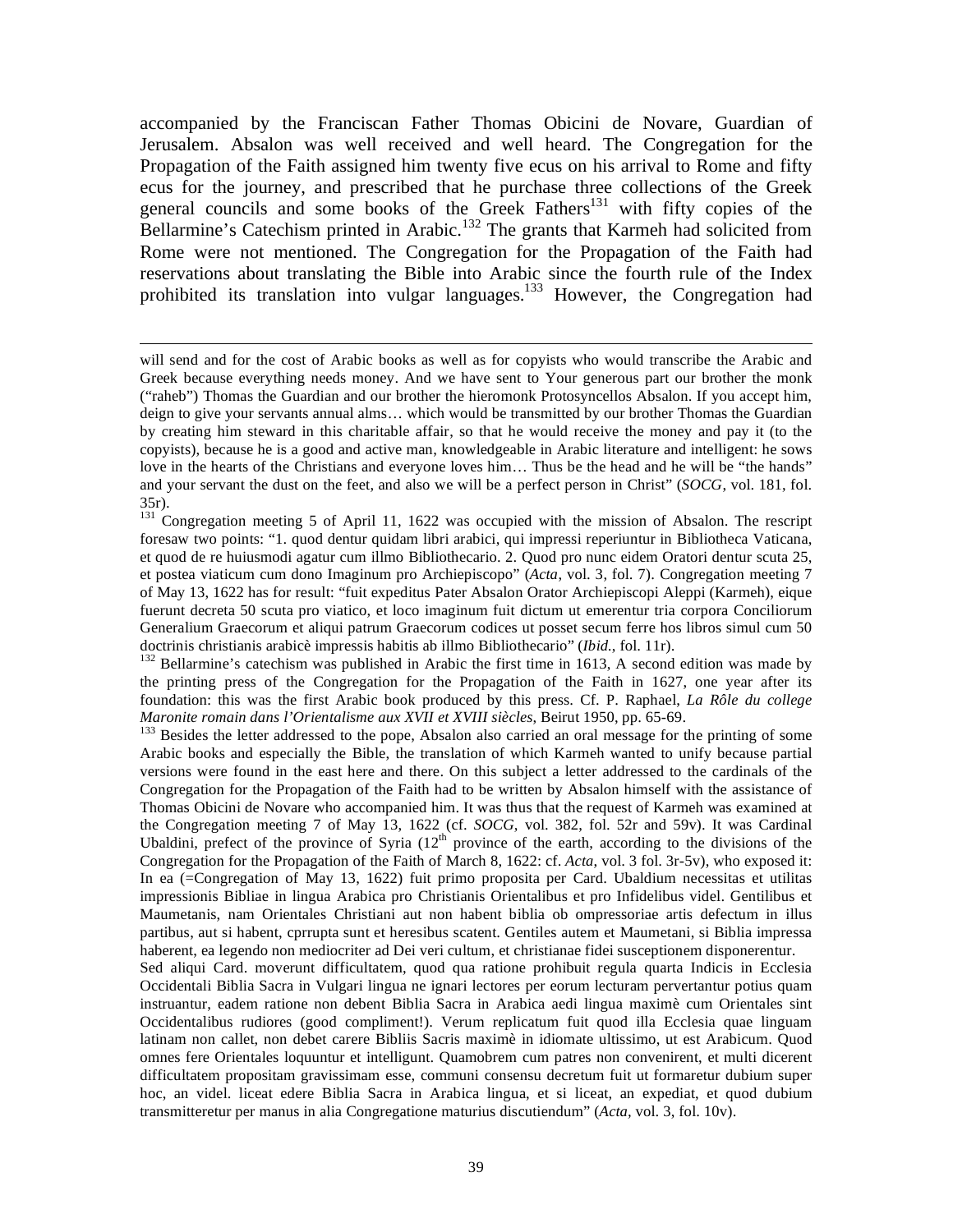reassured Father Absalon that the Bible would be translated into Arabic and printed.<sup>134</sup> In a later letter addressed to the Congregation for the Propagation of the Faith, $^{135}$ Metropolitan Karmeh proposed five conditions for the success of this translation: 1) to send the Maronite priest, Gaspar al-Gharib of Nicosia to Aleppo;<sup>136</sup> 2) to also send Fr. Thomas Obicini de Novare, Guardian of Jerusalem; $^{137}$  3) to teach the missionaries that Rome intended to send him, Arabic as well as Greek books;<sup>138</sup> 4) to finish the translation

 $\overline{a}$ 

translations that Karmeh intended to make from Greek to Arabic, and for some Greek speakers who were also there to supervise the Arabic speaking Orthodox who would be more flexible to understanding with the "Franks!"

<sup>&</sup>lt;sup>134</sup> This was the message that Protosyncellos Absalon had to take to his bishop Karmeh as well as the decisions of the Congregation meeting 8 of June 3, 1622: "Circa dubium de editione Bibliorum Arabicorum, quod similiter per manus fuerat transmissum ex varjis resolutioibus Congregationum Inquisitionis, et Indicis, quas retulit Ill.mus Millinus S. Con. decrevit *posse, et debere Biblia Sacra* benè correcta *pro Ecclesijs Orientalibus imprimi*.

Quia fuit relatum huiusmodi Biblia iam impressa fuisse in Leida à Thomas Erpenio, S. Congregationi placuit literas ad Nuncium Belgij dare, quibus ei praeciperetur, ut aliquos codices Romam mitteret ad eos conferendos cum Vaticano; et ut curaret, ne venderentur, usquequo codices praedicti per deputatos à S. Congregatione probarentur. Et insuper fuit R.mo Vives iniunctum, ut idem Serenissimae Infantae Belgij scriberet.

Circa studium linguae Arabicae facta relatione per ill.um Ulbaldinum, S. Cong. decrevit, quod Guardianus Hierosolim (Th. Obicini de Novare) in Montis Aurei Monasterio linguam Arabicam doceret Theologos suae Religionis per Generalem seligendos, et per S. Cong. approbandos iuxta ordinationem Conc. Viennenis et Bullae fel. dec. Pauli Papae V.

Decretum etiam fuit quod omnibus Generalibus Religionum intimetur, vel scribatur, ut Vienesi Concilio et Bullae f. P. Pauli Papae V de studijs linguarum in suis monasterijs erigendis pareant saltem in Monasterijs, seu conventibus Romae constitutis, idque efficiant, perficiantque per totum mensem Octobris presentis anni 1622. Quod Card. Zoller scribat Haebipolim (= Würzburg in Germany) pro Iuvene calente varias linguas, et praesertim Arabicam, ut Romam veniant (sic for "veniat"), suosque libros secum deferat, cui assignabuntur scura 10 pro quolibet mense, et scuta centum pro Viatico" (*Acta*, vol. 3, fol. 11v-12r). We can only say that Karmeh's delegate had the power to throw a bomb as part of the Congregation to assign everywhere the promotion of the teaching of the Arabic language and particularly the printing of the Arabic Bible.

<sup>&</sup>lt;sup>135</sup> This letter was addressed to "seven responsible columns of the Religion and the seven stars of the Congregation of the Faith, the Lord Cardinals Salui, Ludovisi, Ubaldini, Barberini, di Santa Susanna, Bardini and Millini, as well as to other stars Lord Cardinals of the Congregation of the faith, responsible for the Christian Churches" (*SOCG,* vol. 181, fol. 36r). Karmeh emphasized to them the reception of the message that Protosyncellos Absalon gave with the Greek and Arabic books sent by the Congregation for the Propagation of the Faith *(Ibid.)*.<br><sup>136</sup> Gaspar al-Gharib was known in Rome by the name "Gasparo Pellegrino" (a "figurative" translation of

his name!) when he was a student at the Maronite College. He even signed his letters "Gasparo Pellegrino Maronita" (*SOCG*, vol. 112, fol. 415r). In the catalogue of students of this college he was known by the name (Perregrinus) (cf. *Vat. Lat*. 5528, fol. 31v). He was one of the first 2 students of the Maronite College in Rome when not officially erected. He arrived in Rome June 8, 1579 and the college itself was only founded March 12, 1584. At his arrival he already knew Greek and Syriac which he had learned in Cyprus where he was born. In Rome he learned Latin, Italian and Arabic. Cf. P. Raphaël, *op. cit*., pp. 55-58.

<sup>&</sup>lt;sup>137</sup> The one who accompanied Karmeh's delegate to Rome in 1622. Cf. footnote 130. On April 25, 1622 he was already named professor of Arabic in Rome "ad docendam linguam arabicam Patribus Theologis suae Religionis, et alijs Regularibus volentibus eam addiscere" (*Acta,* vol. 3, fol 9r). Compare with P. Raphaël, *op. cit*., p. 65 where he was named as such only in 1623! The nomination was reconfirmed June 3, 1622 (*Acta*, vol. 3, fol. 11v). Karmeh asked the Congregation for him in these words: "We ask you to send (in the company of Fr. Gaspar) our brother and dear father, the monk Thomas, Guardian of Jerusalem, because he is a good man, perfect and loved by all the Christians (of Aleppo)" (*SOCG*, vol. 181, fol. 36r). <sup>138</sup> Since Greek was no longer used in practice in Syria in the 17<sup>th</sup> century, it was however necessary for the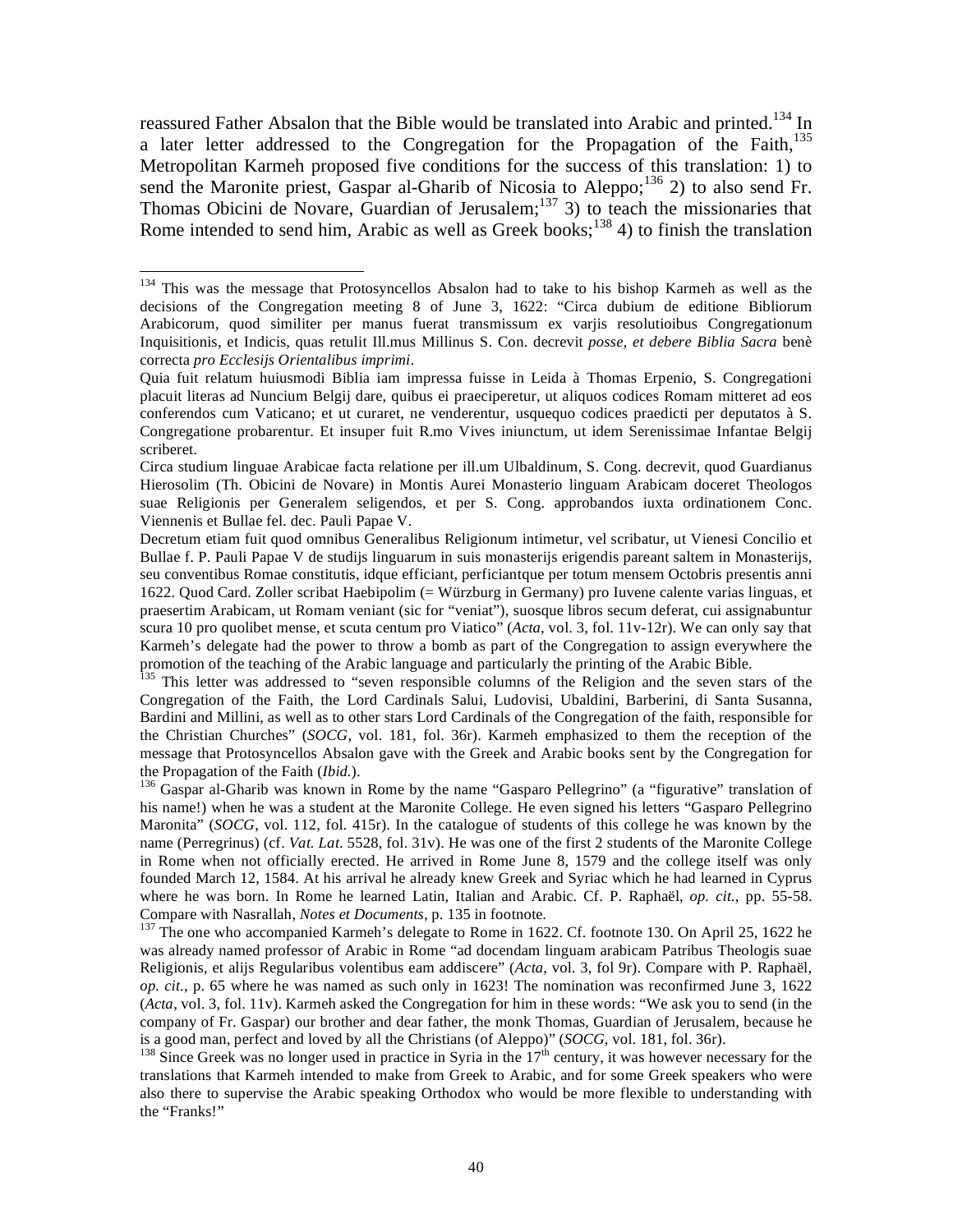before his death and the death of the old Fr. Gaspar; $139$  and finally 5) that the work of translation would be done in Aleppo and then sent to Rome; there it could be compared with other manuscripts and then printed. Karmeh also asked for the printing of seven liturgical Greek books.<sup>140</sup>

 On September 4, 1623, the Congregation for the Propagation of the Faith examined Karmeh's requests in its first gathering under the new Pope Urban VIII and accepted to send him Fr. Gaspar while creating a commission in Rome for the Arabic Bible.<sup>141</sup> It communicated its desire to Father Gaspar of Nicosia who excused himself in a letter of 1625, stating that he was not able to go to Aleppo because of his infirmities, his advanced age and the little harmony that existed between Greeks and Maronites. The Roman Congregation accepted his regrets<sup>142</sup> but pursued the correspondence with Karmeh through its intermediary.<sup>143</sup>

Meanwhile the Capuchins and the Jesuits arrived in Aleppo.<sup>144</sup> Karmeh, who never recognized Cyril IV Dabbas as Patriarch of Antioch,<sup>145</sup> was unable to iron out the differences which had arisen with Cyril IV. On May 11, 1625 he had to appear before Pasha Mustapha at the request of Cyril IV.<sup>146</sup> He was beaten, thrown in prison and was not released until the May  $23^{147}$  On April 10, 1626, he went to Constantinople to appeal to Patriarch Cyril I Lucaris who agreed with him this time despite the sympathies Lucaris

<sup>&</sup>lt;sup>139</sup> At that time Karmeh was 51 years old (he wrote in 1623) and Gaspar al-Gharib was over 60. In fact Gaspar arrived at Rome in 1579 at the age of 17. Cf. *Vat. Lat.* 5528, fol. 31v, and footnote 136 above.<br><sup>140</sup> *SOCG*, vol. 181, fol. 36r.<br><sup>141</sup> The Congregation for the Propagation of the Faith had purchased the Greek boo

Metropolitan Karmeh to send to him and "Gasparo Maronitae scribi mandavit, ut ad eundem Archiepiscopum se transferret, fratem autem Thomam Romae detinendum pro studijs Arabicis censuit, Biblia vero arabica *melius Romae* expurgari posse dixit per Archiepiscopum Damascenum Maronitam, et alios à Congrgatione iam deputatos, quam per Archiepiscopum Aleppi, et dominum Gasparum, et fratrem Thomam" (*Acta*, vol. 3, fol. 57r). The commission for the Arabic translation of the Bible was composed of the titular Archbishop of Damascus, Serge Rizzi (remained in Rome from 1606 until his death in 1638): cf. P. Raphaël, *op. cit*., p. 95), with Fr. Thomas Obicini de Novare, Fr. Hilarion Rancati and Maronite Victor Accurensis (cf. *Acta*, vol. 3, Congregation meeting 18 of November 5, 1622, in presence of Pope Gregory XV). The Congregation for the Propagation of the Faith decided on September 4, 1623 to have another Maronite, Gabriel Sionite, come from Paris to assist them in this work (cf. *Acta*, vol. 3, fol. 54v). The commission began to meet twice a week at the beginning of December 1624 but without Gabriel Sionite who remained in Paris (*Ibid.*, fol. 164v).<br><sup>142</sup> It was Congregation meeting 44 of October 3, 1625 (and not of October 30 as Nasrallah states in *Notes* 

*et Documents*, p. 135), that examined this question by urging the discalced Carmelite Fathers who went to found a hospice in Aleppo "ut dicto Archiepiscopo praesto essent, eumque in catholicis dogmatibus instruerent iuxta illius petitionem" (Acta, vol. 3, fol. 269r), what Karmeh had never requested for himself, one who was very learned in "Orthodox-Catholic" doctrines!

<sup>&</sup>lt;sup>143</sup> The Congregation for the Propagation of the Faith communicated its new decisions of the Congregation meeting of October 3, 1625 to Fr. Gaspar of Nicosia and to Metropolitan Karmeh by the letters written on the following October 8. It sent everything to Fr. Gaspar, who on April 30, 1626, responded to the Congregation informing it of the painful situation between Karmeh and Patriarch Cyril IV Dabbas who was in Aleppo. Cf. *SOCG*, vol. 112, fol. 415r; see the first chapter of this study.

<sup>&</sup>lt;sup>144</sup> As we saw in chapter II, this was in 1625. Driven out 3 months after their arrival, the Jesuits returned here permanently on April 21, 1627.<br><sup>145</sup> Cf. all of Chapter I of this study. Cyril IV was killed in June 1628.

<sup>&</sup>lt;sup>146</sup> Cf. Kilzi, p. 138; Macarios of Aleppo, p. 631.<br><sup>147</sup> Kilzi, *ibid.*; Macarios of Aleppo, *ibid.*, *Radu*, p. 41; *SOCG*, vol. 112, fol. 415r.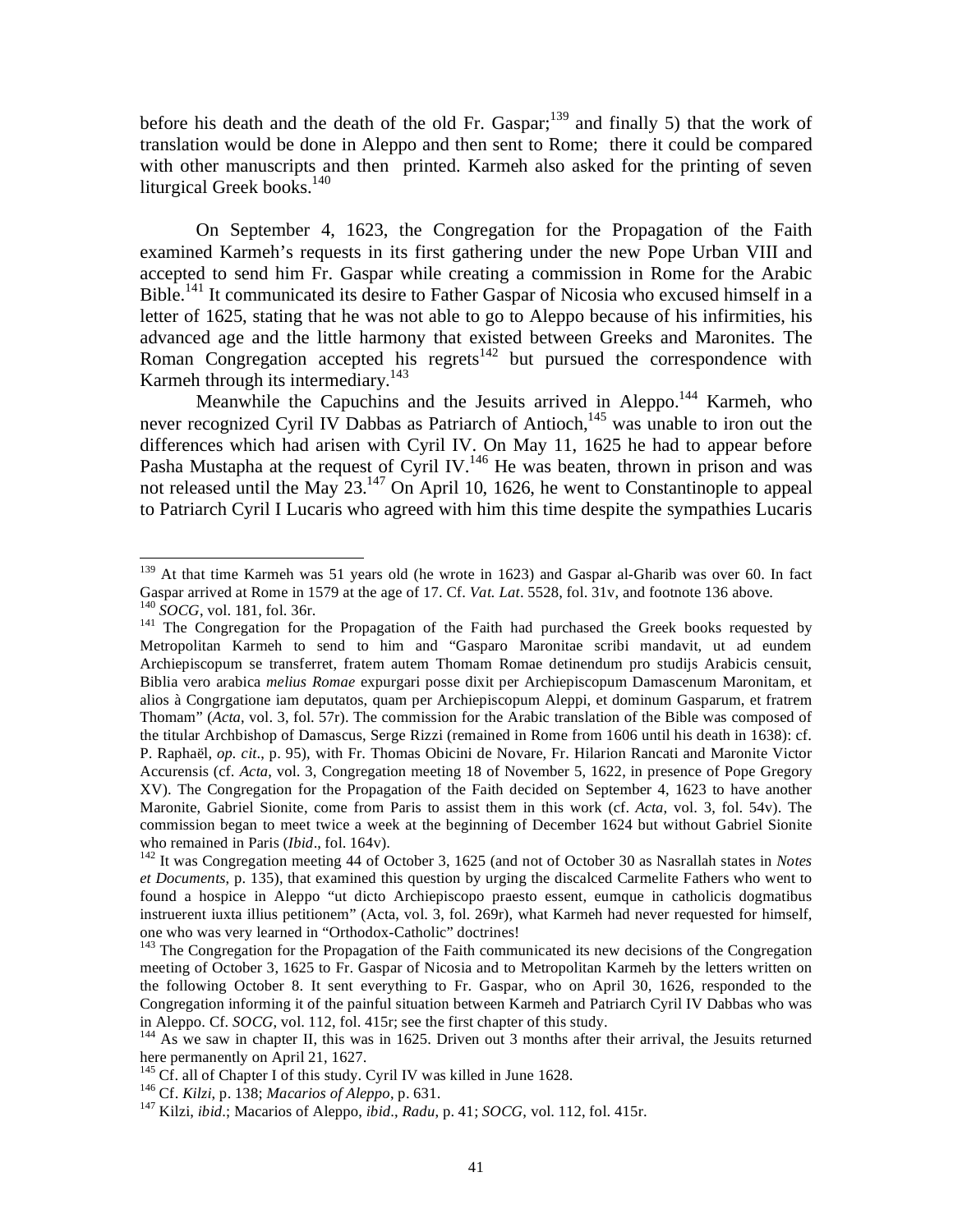had for his old friend, Patriarch Cyril IV Dabbas.<sup>148</sup> Strengthened by the support of the Patriarchate of Constantinople, Karmeh returned to Aleppo on March 30, 1627 and peacefully occupied his eparchy and pursued his translations.149 The Capuchins of Aleppo asked him immediately to send a testimony of their apostolate in Aleppo to Rome. Karmeh gave it without hesitation. On May 19, he addressed a letter to Pope Urban VIII manifesting his desire to see him personally as well as his joy concerning the arrival in Aleppo of the Capuchin, Father Pacifico Scaligère and his confreres whom the Christians of Aleppo loved and venerated.<sup>150</sup> He even asked for a letter of blessing which would honor him and bring him closer to Christ.<sup>151</sup> But the Jesuit Fathers who had returned to Aleppo 12 April 1627, this time with an order of the Sultan, were not mentioned in this letter.<sup>152</sup> In fact he took into consideration the recommendations of Cyril I Lucaris who was hostile to the Jesuits.<sup>153</sup> Nevertheless, Karmeh came to an agreement with the new arrivals concerning the education of the Greeks at his residence. During his absence from Aleppo (April 1628-August 1629) Father Queyrot opened a school in the residence Greek Melkite headquarters in Aleppo and the number of Greek students increased immediately to thirty-four.<sup>154</sup> Meanwhile the Synod of Ras-Baalbek took place and deposed Cyril IV Dabbas.155 Karmeh made a short trip to the large towns under Emir Fakhr ed-Din II; his intention was to study the subject of all the existing Arabic versions of the Bible and to convey this information to the Congregation for the Propagation of the Faith.<sup>156</sup>

<sup>148</sup> *Kilzi*, p. 139; *Macarios of Aleppo*, p. 631; Radu, *Ibid*.; Note here the flexibility that Cyril I Lucaris began to show towards the Roman Church after it sent him Canacchio Rossi to Constantinople. Cf. *Acta*, vol. 4, Cong. Meeting 56 of May 4, 1626. Between 1625 and 1626 there were very serious talks on the union, not only with the Patriarch of Constantinople but also with that of Alexandria and of Jerusalem. Cf. *Acta*, vol. 3, fol. 266r, 282v-283r; vol. 4, fol. 166r. Most probably because of these new dispositions of the Orthodox patriarchs, Karmeh had convinced the prelates of Constantinople concerning his relations with Rome and the Latin missionaries of Aleppo.

<sup>&</sup>lt;sup>149</sup> Returning to Aleppo, Karmeh passed through Cyprus where he probably met Maronite Gaspar al-Gharib, whom he had requested of the Congregation for the Propagation of the Faith to help him in the translation of the Bible at Aleppo. Cf. *Kilzi*, p. 139; *Acta*, vol. 3, fol. 57r and 268v.<br><sup>150</sup> Cf. the original letter in SOCG, bol. 181, fol. 20v and 22r. A Latin version is found in the same volume,

fol. 21r. This letter persuaded the Congregation for the Propagation of the Faith to send to Karmeh some

copies of the Arabic gospel printed at Rome in 1591 (Cf. *Acta*, vol. 4, fol. 291v).<br><sup>151</sup> Karmeh began his letter by kissing "the apostolic feet and proud hands" of the Holy Father Urban VIII<br>(cf. *Ibid.*).

<sup>&</sup>lt;sup>152</sup> Moreover in all his correspondence with Rome we see no mention of the Jesuit fathers while his relations with them were very frequent.

<sup>&</sup>lt;sup>153</sup> Cf. *SOCG*, vol. 270, fol. 237v where the Greek Archbishop of Naxos, Jeremiah Barbarigo wrote to Arcudius dated August 12, 1627 on the subject of Cyril Lucaris: "i poveri Padri Gesuiti non puo ne vedere ne sentire." See *De Vries*, p. 76. *J. Besson* (p. 24) is clear on this point: "it is necessary to remark also that the Patriarch of Constantinople had corrected him from using a Frank religious to teach the Greeks in his episcopal home; this great man (Karmeh) always even to himself, did not let the children of the Greeks take instruction from the Father (Queyrot) in our house." This is what came after the closing of the school opened by Karmeh, as we will see.

<sup>&</sup>lt;sup>154</sup> Cf. "Relatione della missione d'Aleppo della compagnia de Gesu. Dell'anno 1625 insino al fine dell'anno 1629" in *SOCG*, vol. 195, fol. 159r-167r, particularly fol. 166r.

<sup>&</sup>lt;sup>155</sup> Cf. Chapter I of this study.<br><sup>156</sup> On May 12, 1629 Karmeh wrote a letter addressed to the cardinals of the Congregation for the Propagation of the Faith in which he proposed that they send someone to the east to purchase the various versions of the Arabic Bible which were found, one in Tripoli, another in Beirut, a third at Damascus, the fourth in Egypt, the fifth at Sinai and the sixth in Jerusalem, while he himself possessed a seventh copy.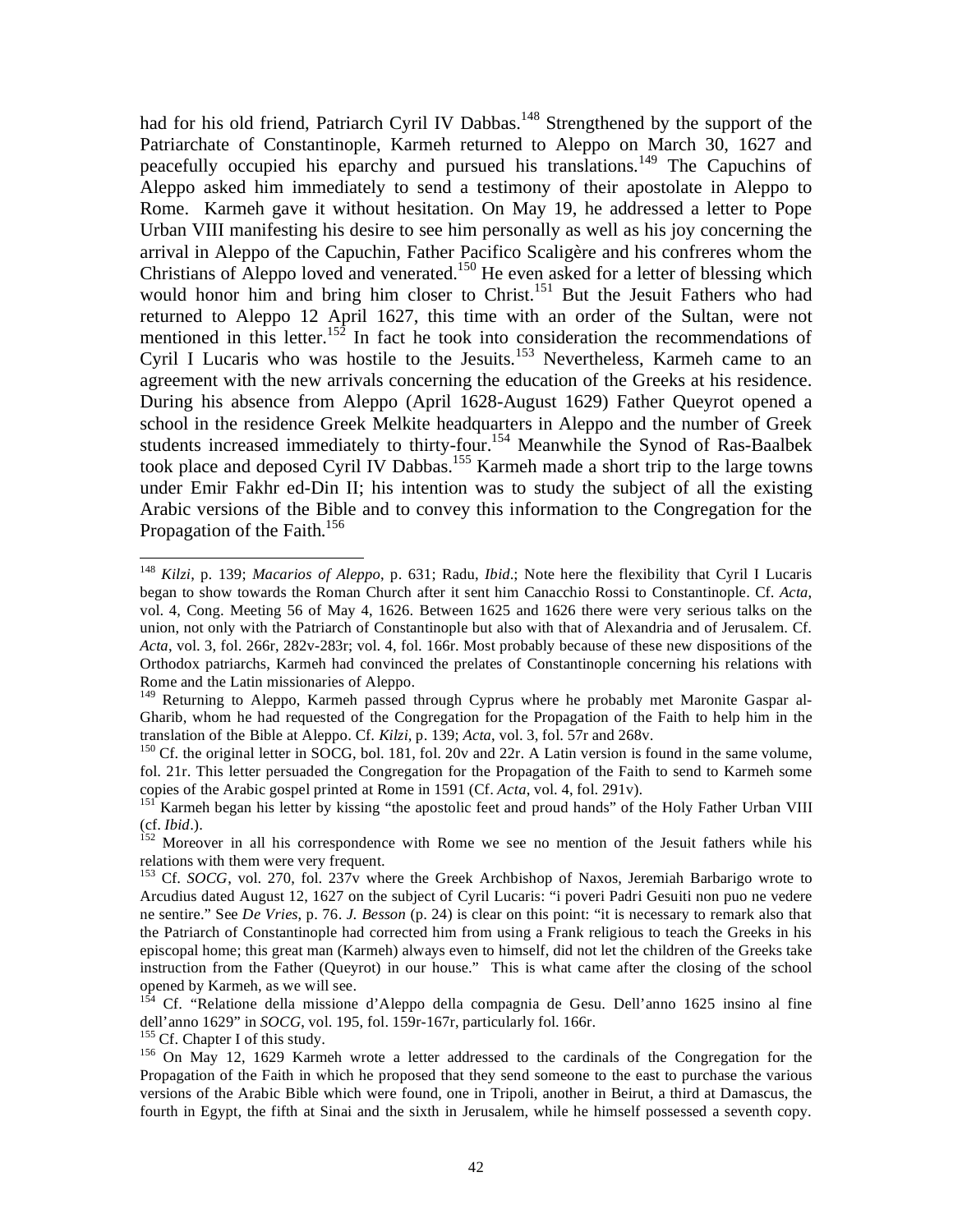In Aleppo, the Greek Archdeacon Michael had very good relations with the Capuchin Fathers. In April 1629 he wrote two successive letters to Pope Urban VIII in which he took pride in having taught Turkish and Arabic to Father Pacifico and his companions who were going to Persia. He added that he was starting to teach Arabic to the Capuchin, François-Marie de Paris and his companions, who cared for their salvation and that of the Christians of Aleppo among whom they had sowed charity and concord. That, he said, is why all the Christians of Aleppo were content with their conduct.<sup>157</sup> Michael asked for several Arabic and Greek books: a book of Avicenna and a New Testament in Arabic and an Old Testament in Greek.<sup>158</sup> The young archdeacon also manifested his desire to personally see the pope, whom the Capuchins spoke about abundantly, but noted that distance and other factors prevented him from making the voyage. $159$ 

 The Congregation for the Propagation of the Faith thanked the Greek Orthodox archdeacon for his kindness toward the Capuchins of Aleppo.<sup>160</sup> It even sent him the books he requested and exhorted him to attempt "diligently to bring his nation to the holy union."<sup>161</sup>

 Upon his return to Aleppo, Metropolitan Karmeh wrote to Cardinal Borgia and other cardinals of the Congregation for the Propagation of the Faith asking them to thank the pope in his name for his kindness and to commend his Archdeacon Michael to those

1

Thus his thinking was to compare them to make one good Arabic version which could replace all these more or less erroneous versions (*SOCG*, vol. 181, fol. 208r). This letter was not written at Aleppo because Karmeh only returned there August 5,1629 (*Kilzi,* p. 141). It is necessary to note that he again asked for Fr. Thomas Obicini de Novare who, nevertheless had rejected in January 1627 to go to Aleppo "ob infirmam eius valetudinem" (*Acta*, vol. 4, fol. 180r). The Congregation for the Propagation of the Faith responded to Karmeh through the intermediary of his archdeacon Michael: "della Biblia Arabica dirà à Monsignor Arcievescovo che non occore far li diligenti ch'egli scrive. La Sac. Congregatione fà far la Vulgata cioè la latina antica l'Oriente habbia la medesima parola di Dio che usa et adopera questa chiesa Romana che per special perogativa annessali N. S. Giesu Christo non puo errare…" (writing of Ingoli in *SOCG*, vol. 180, fol.97v).<br> $157$  *Ibid.*, fol. 92r and 9r of which a Latin version is found in the same volume, fol. 90r cf. also fol. 86r-88r.

<sup>&</sup>lt;sup>158</sup> Note that the Arabic copies of the New testament sent by the Congregation for the Propagation of the

Faith in September 1627 only arrived in Aleppo ruined by the waters of the sea (cf. *Acta*, vol. 6, fol. 302v). <sup>159</sup> *SOCG*, vol. 189, fol. 87v. Note that it was about this Archdeacon Michael when Fr. François Marie de Paris wrote to Aleppo on October 21, 1628, who had had a discussion of the subject of Purgatory "cum quodam Archidiacono Graeco, cuius literas Arabicè scriptas ad S. Congregationem misit" (*Acta,* vol. 6, fol. 303r).

<sup>&</sup>lt;sup>160</sup> Ingoli, Secretary of the Congregation for the Propagation of the Faith, wrote to him after Congregation meeting 113 of August 7, 1629 (in presence of Pope Urban VIII): "la Santità di N. S. hà sentito parlar contento dell'affetto che V.S. mostra verso questa S. Sede e la S. Congregazione, volendo ch'ella tratta volontieri con li pardi capucini Missionarij e con questa Chiesa Romana…" (*SOCG*, vol. 180, fol. 97v). 161 The Congregation for the Propagation of the Faith sent him (*Acta*, vol. 6, fol. 315v) "Avicenam

Arabicum, et Evangelia Arabica, et Genadium. Ac Concilium florentinum." The secretary Ignoli gave him this recommendation: "Ella farà ogni diligenza per tirar alla Santa Unione la sua Natione" (*SOCG*, vol. 180, fol. 97v).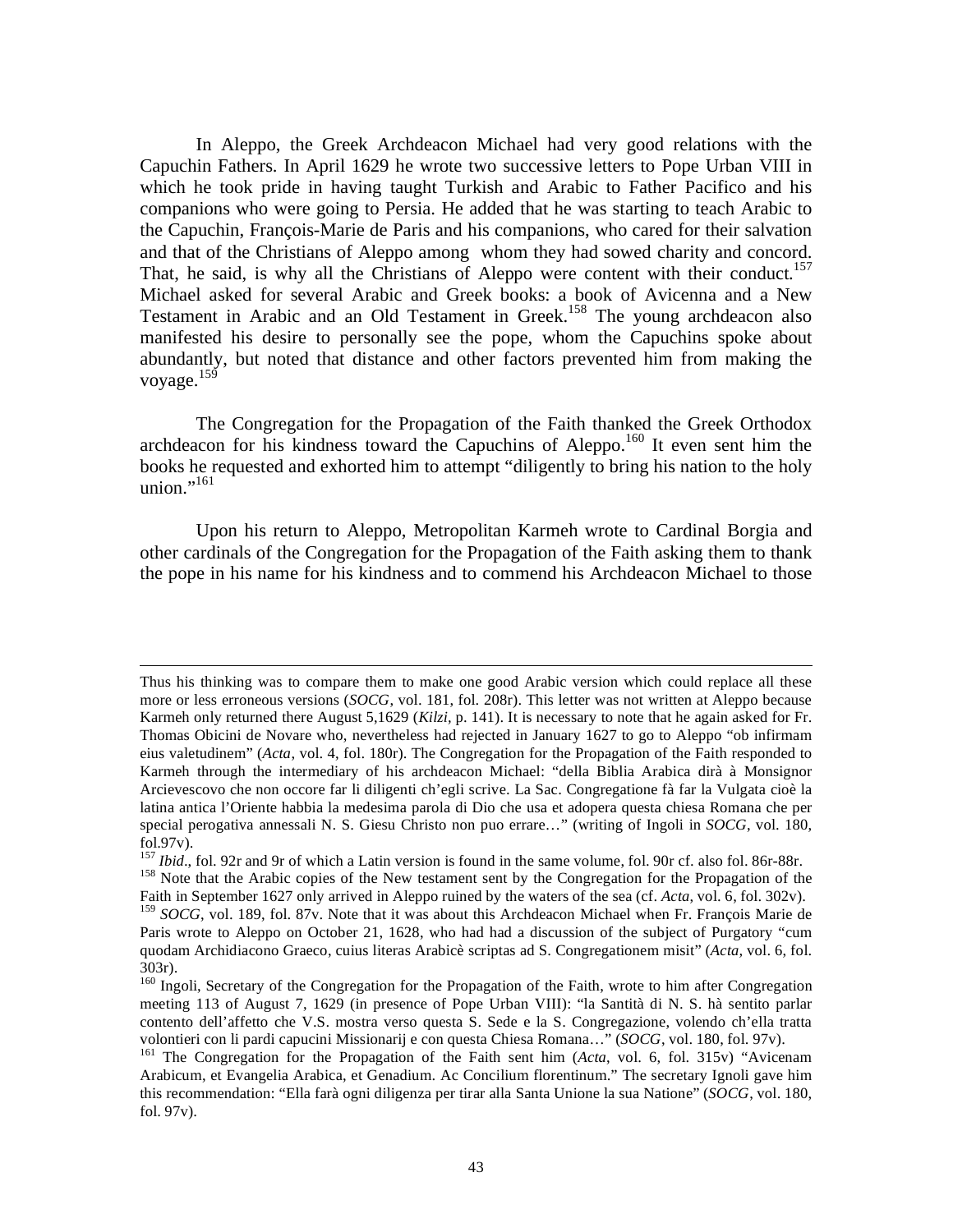who sent him the books he had requested.<sup>162</sup> On this occasion, Michael himself wrote and acknowledged the receipt of the Congregation's letter and manifested himself ready to remain "in the service of Cardinal Borgia and our lord, the pope in order to obey God and in view of the reintegration of the Christians and their fusion in the love of Christ."<sup>163</sup> But it seems that the Capuchins had set him against the Franciscans of Aleppo, especially on the occasion of a sermon which the Capuchin Father Agathange wished to preach in the Maronite Church of Aleppo. The Venetians and the Franciscans were in concert with each other so that the sermon would not take place.<sup>164</sup> Michael said that all the Christians of Aleppo had been scandalized by this fact, especially since everyone knew the reason for which the missionaries had been sent by the pope into the Arab countries: "to preach and instruct the Christians."165 This scandal was created among the Christians of Aleppo by the dissension of the missionaries, and the Capuchins themselves had exploited it to attack their Franciscan confreres.<sup>166</sup> Thought was given to dividing the Christian communities of Aleppo among the Franciscans, Capuchins, Jesuits and Discalced Carmelites.167 The account of the Jesuit Father, Jerome Queyrot of December 26, 1629 proved that all these quarrels, which took place in Aleppo, were true.<sup>168</sup>

 According to the Capuchins the scandal made three bishops of Aleppo, already won over to the Union, "return to schism,"<sup>169</sup> yet, the Greek-Melkite Orthodox metropolitan maintained his good relations with the Latin missionaries and the Roman Congregation for the Propagation of the Faith. The Congregation even confided to him

 $162$  The letter bears the date of the  $2<sup>nd</sup>$  decade of December 7138 of the creation of the world which corresponds to the year 1629 AD (cf. *SOCG*, vol. 180, fol. 95 r), but the Latin translation's date is 70138! (*Ibid.*, fol. 93v).<br><sup>163</sup> The response to the letters of Archdeacon Michael written in April 1629 was sent to the Capuchin John

Chrysostom of Angers who received it on the following September 14 and delivered it to whom it was addressed (cf. above footnote 161; also *SOCG*, vol. 115, fol. 325r-326r). Michael's letter of the 2<sup>nd</sup> decade of December 1629 is found in *SOCG*, vol. 180, fol. 96r, a Latin translation of which (fol.93r) bears this indication which reveals the sentiments of the translator (?): "quoniam praemium huius epistolae totum est adulatorium et pharisaicum ideo relictum est." It was this translator who also wrote at the end: "die decembris anno 70138 Patris nostri Adami" (sic) for the Arabic original which had "2<sup>nd</sup> decade of December 7138 of the creation of Adam." The secretary of the Congregation for the Propagation of the Faith, Ingoli, took the note of the translator (*Ibid.*, fol. 94v, 95v, 96v): December 70138 ab Adamo"(!). <sup>164</sup> *Ibid.*, fol. 96r. Cf. SOCG, vol. 115, fol. 273r, 312rv.<br><sup>165</sup> Archdeacon Michael showed his astonishment to this fact and added that none of the Aleppians could

understand "why the Venetian consul had disobeyed his orders to the pope," and prohibited the Capuchins from going to preach among the Maronites! (*SOCG*, vol. 180, fol. 964). Even Louis Ramiro, consulter of the Congregation for the Propagation of the Faith and doctor of the Venetian consul at Aleppo, lost his function as consul through the instigation of the Franciscans ( Cf. *SOCG*, vol. 115, fol. 300r-307r and vol. 196, fol. 118r), who called him "Explorator Apostolicus, ac Reipublicae Venetae rebellis" (*Acts*, vol. 4, fol. 278v).

<sup>&</sup>lt;sup>166</sup> Cf. for example the letters of Capuchin John Chrysostom of Angers, superior of the Capuchins in Aleppo, of November 12 and December 29, 1629 in *SOCG*, vol. 115, fol. 276r and fol. 273r. Cf. also: *Acta*, vol. 7, fol. 76r.<br><sup>167</sup> Cf. footnote 102 of this study.

<sup>&</sup>lt;sup>168</sup> Cf. *SOCG*, vol. 195, fol. 159r-167r.

<sup>&</sup>lt;sup>169</sup> *SOCG*, vol. 115, fol. 289r. It concerns most probably Greek Metropolitan Meletios Karmeh, Cyril, bishop of the Jacobites, and the bishop of the Armenians, all at Aleppo (cf. *Ibid*., fol. 275v and *Acta*, vol. 8, fol. 45r).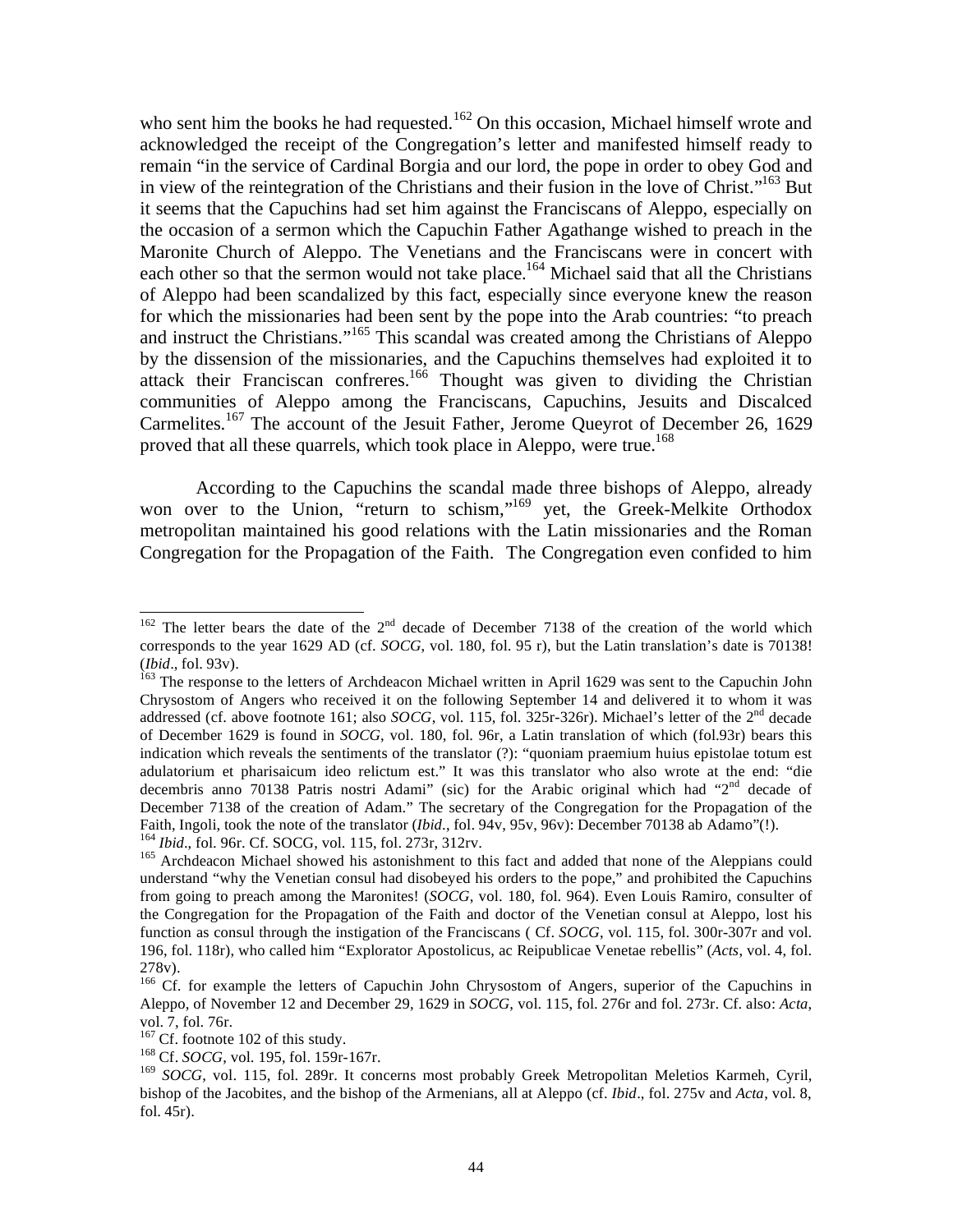and to his Archdeacon Michael the revision of the Arabic catechism,<sup>170</sup> which it had sent to them by the intermediary of Protosyncellus Absalon in  $1622$ ,<sup>171</sup> and the Gospel Book sent in 1629.<sup>172</sup>

 In October 1631, Karmeh thanked the Congregation for the Propagation of the Faith for the "spiritual bread, i.e. the holy books" which he had received from the hands of the Capuchin Fathers of Aleppo.173 He wrote, "the one to whom Christ said, 'feed my lambs,' always occupies himself with the lambs that Christ bought by his blood."<sup>174</sup> At the same time he let them know he had already translated the Greek Euchologion and Horologion into Arabic because some Greek Orthodox priests did not know Greek. He wished to have the books printed in Rome since the Christians of the countries in the East were poor and they could not pay the cost of the transcription.<sup>175</sup> The Congregation for the Propagation of the Faith examined the question on April 26, 1632 and accepted to print them after their revision from the old manuscripts of the Greek Euchologion and Horologion. They requested that Karmeh send these Greek manuscripts with the Arabic version<sup>176</sup> because the Latins had discovered mistakes in the administration of the sacraments among the Italo-Greeks of Calabria and of Pouilles. Because of the mixture of unknown languages and less orthodox ceremonies the validity of the sacraments among the Greeks was suspect.<sup>177</sup> Karmeh did not become discouraged. In 1632 he sent the first five chapters of Genesis,<sup>178</sup> carefully corrected with the assistance of Capuchin Father

 $\overline{a}$ <sup>170</sup> Secretary Ingoli wrote to Carmelite Prosper of the Holy Spirit after the Congregation meeting 124 of June 15, 1630: "che faccia veder la dottrina Christiana Arabica dal Mutran Carme (=Karmeh) l'Arcivescovo d'Aleppo e dal Sig. Archidiacono Michele con pregarli che scrivino al loro senso in materia della frasi arabica usata dal traslatore et insieme li preghi anche à riveder gli evangeli arabici, et se nella lingua vi sarà alcun errore, overo nel'ortografia li notino, accio si possa far il "corrige errata" in 400 e più volumi, ch'hà copie la Sac. Congregazione" (*SOCG*, vol. 115, fol. 340v). On this occasion, the Congregation for the Propagation of the Faith insisted on sending him the Arabic book of Avicenna which it had promised to Archdeacon Michael (Acta, vol. 7, fol. 75rv).

<sup>&</sup>lt;sup>171</sup> Cf. *Acta*, vol. 3, fol. 11r.<br><sup>172</sup> The Congregation for the Propagation of the Faith sent Karmeh some volumes of the Arabic gospel in September 1627 (cf. *Acta*, vol. 4, fol. 291v). But Capuchin John Chrysostom of Angers informed the Roman Congregation that these volumes were destroyed by the waters of the sea (cf. *Acta*, vol. 6, fol. 302v). At the Congregation meeting 112 of August 7, 1629 (in presence of Pope Urban VIII) it was decided to send a copy to Archdeacon Michael (*Ibid.*, fol. 315v).

<sup>&</sup>lt;sup>173</sup> In a letter (undated) arriving to the Congregation for the Propagation of the Faith on February 20, 1631, and addressed to Cardinal Ludovisi, Karmeh also wrote that he had never received the books promised by the Congregation. However, he manifested his joy on the subject of the Arabic Bible which would be printed in Rome. Karmeh preferred to have the text of this edition in both Greek and Arabic. (Cf. *SOCG*, vol. 180, fol. 35v and 66v; Latin version: fol. 57rv and 36rv). It was in another letter of mid-October 1631 that Karmeh emphasized reception of the books sent by the Congregation for the Propagation of the Faith (Ibid., fol. 75r).<br> $^{174}$  *Ibid.*, also the Latin version of this letter (fol. 74r) which contains some mistranslations.

<sup>&</sup>lt;sup>175</sup> Letter addressed to Cardinal Borgia bearing the date of mid-October 1631 (*Ibid.*, fol. 75r).<br><sup>176</sup> Besides sending him the Greek Bible with a Greek dictionary, the Congregation for the Propagation of the Faith "iussit ad eundem Archieposcopum scribi, ut Horologium, et Eucologium graeca, et arabica ad Urbem transmittat, et quod graeca illa potissimum transmitti curet, quae fuerint an iquiora ut possint revideri, et imprimi in Arabica lingua iuxta illius petitionem" (Acta, vol. 9, fol. 63v-64r).<br><sup>177</sup> Cf. Nasrallah, *Notes et Documents*, p. 134; Gatti-Korolevskij, *I riti e le Chiese Orientali*, I Genova 1942,

p. 502.

<sup>&</sup>lt;sup>178</sup> In the Archives of the Congregation for the Propagation of the Faith are found 4 or 5 of these mentioned chapters with a very beautiful Arabic script in black and red punctuation separating the verses (*SOCG*, vol.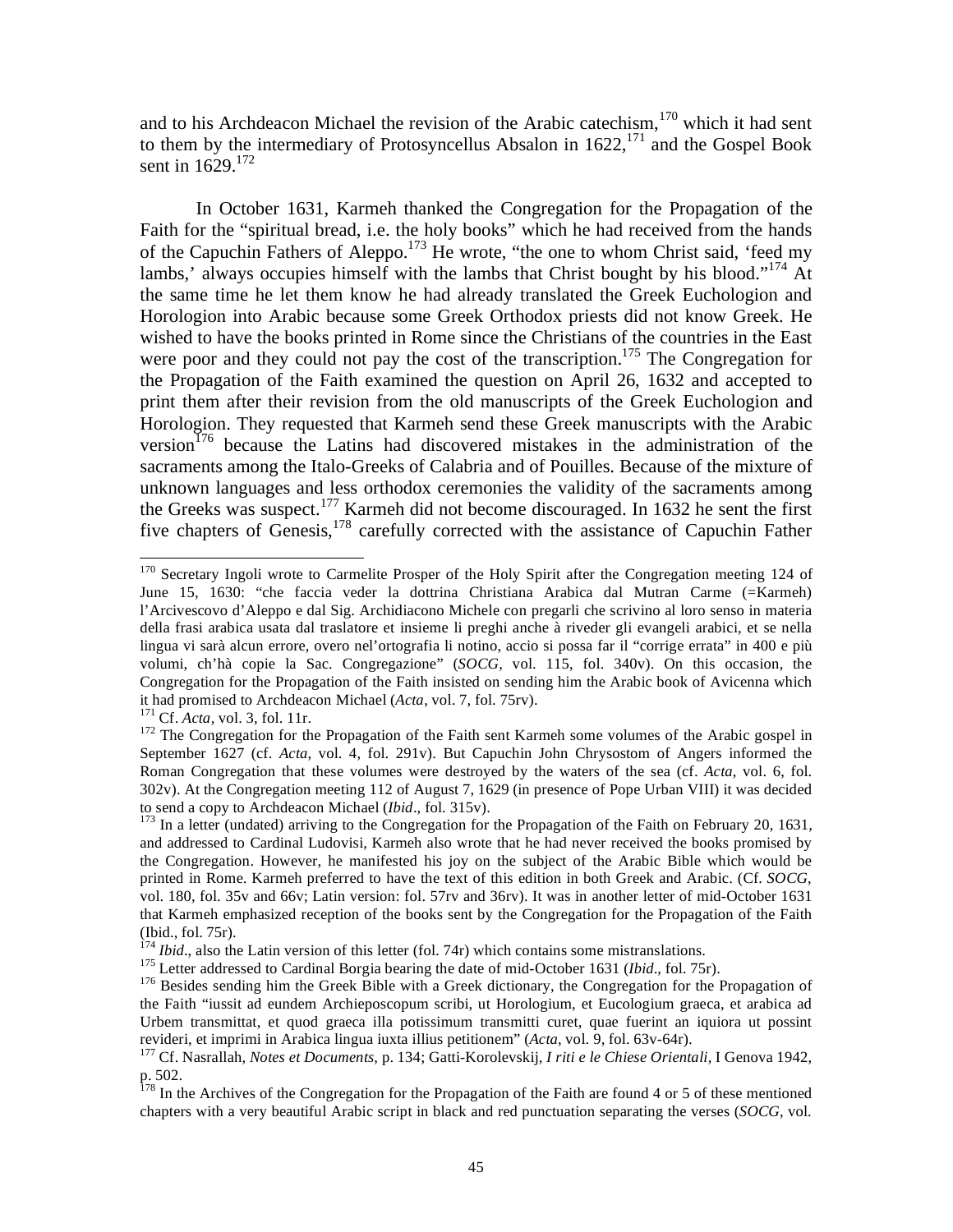Agathange who Karmeh testifies already knew the Arabic language well. Other experts of Aleppo were consulted and tried to render the text as close as possible to the Vulgate. Sometimes, however, they had to correct certain expressions which they had compared to the Hebrew texts and translated them according to the rules of the Arabic language.<sup>179</sup> Karmeh excused himself from "daring" to do it since the experts of the Congregation for the Propagation of the Faith were (according to his own expressions) "more learned and more virtuous" then he. He added that he understood it was only for "the good of the Christians and nothing other."<sup>180</sup>

 In the Congregation for the Propagation of the Faith on July 4, 1633, Cardinal Ubaldini showed the other cardinals that the Arabic version of Genesis which was sent by the Greek metropolitan of Aleppo contained improper words and some notable differences with that of the Vulgate.<sup>181</sup> The secretary, Francesco Ingoli, prepared two letters concerning this matter, one to the Greek Metropolitan Karmeh and the other to Capuchin Father Agathange.<sup>182</sup> In the first letter he thanked the metropolitan for his "diligence in the revision of the five chapters of the Arabic Bible which he had sent them." He thanked him also "for the new version which was given to some intelligent persons and confirmed what the Capuchin Father Agathange said to him. As for the Greek dictionary and the Greek Bible, the order had been given to send them to him."<sup>183</sup> In the second letter, Ingoli exhorted Fr. Agathange to show the Orthodox metropolitan "that it was not advisable to use elegant words in the sacred books because they could easily lose their meaning. This is why the Latin version as well as the Greek version had been made with simple words and ordinary phrases. Besides it was not good to borrow the Alexandrian and Antiochian versions too much because they were very ancient..."<sup>184</sup> Ingoli read a speech on the translation of the Vulgate in Arabic in front of Pope Urban

1

<sup>180,</sup> fol. 67r-72v). According to the Acts of this Congregation we see that Karmeh had only translated these 5 chapters of Genesis while correcting the New Testament (cf. *Acta*, vol. 7, fol. 130v). Compare with Nasrallah, *Notes et Documents*, p. 136: "in his humility Karmeh also assisted in the version of the Sacred Bible which was preferred to his version that never saw the day." Besides we do not know of any manuscript copy of this one (!). We do not see on what Nasrallah bases his statement, writing in *DHGE*, 16 (1967), col. 55: "Before 1622 Karmeh completed the translation of the Bible. He requested a publication of this at Rome in the same year." If he had completed it before 1622, why did he ask in 1623 for Fr. Thomas Obicini de Novare and Fr. Gaspar al-Gharib to assist in this translation! (Cf. *SOCG*, vol. 181, fol. 36r). On the other hand Gabriel Sionite was never part of the Roman commission for the Arabic Bible (cf. P. Raphaël, *op. cit*., p. 78).

<sup>179</sup> Karmeh notes that Fr. Agathange "carries with him the Vulgate of the Hebrew Bible" (*SOCG*, vol. 180, fol. 69r).

<sup>&</sup>lt;sup>180</sup> It is necessary to admit the Congregation for the Propagation of the Faith had already decided to publish the book of genesis on December 5, 1631 (in the presence of the pope), adding to it the variations of the Babylonian, Alexandrian and Antiochian texts in a final appendix. And instead of 2 columns, Greek and Arabic, as Karmeh requested, it decided to print the Vulgate text with the Arabic text. We saw that the Congregation sent Karmeh the 5 chapters of the Bible out of courtesy and intended to change nothing that the Roman commission did for the Arabic Bible. It is necessary to note that the members of this commission knew all the languages required for this translation, except Greek!<br><sup>181</sup> Cf. *SOCG*, vol. 180, fol. 63v; *Acta*, vol. 8, fol. 268rv.

<sup>182</sup> SOCG, *Ibid.*<br><sup>182</sup> SOCG, *Ibid.* 183 Cf. *Acta*, vol. 8, Congregation meeting 157 of April 26, 1631, fol. 63v in which it was decided to send him a Greek dictionary with the Greek Bible. Cf. footnote 176.

<sup>184</sup> *SOCG, Ibid*., "…e di più non è bene apportarsi tanto dalle traslationi Alessandrina, et Antiochena per esser molto antiche…" (sic!).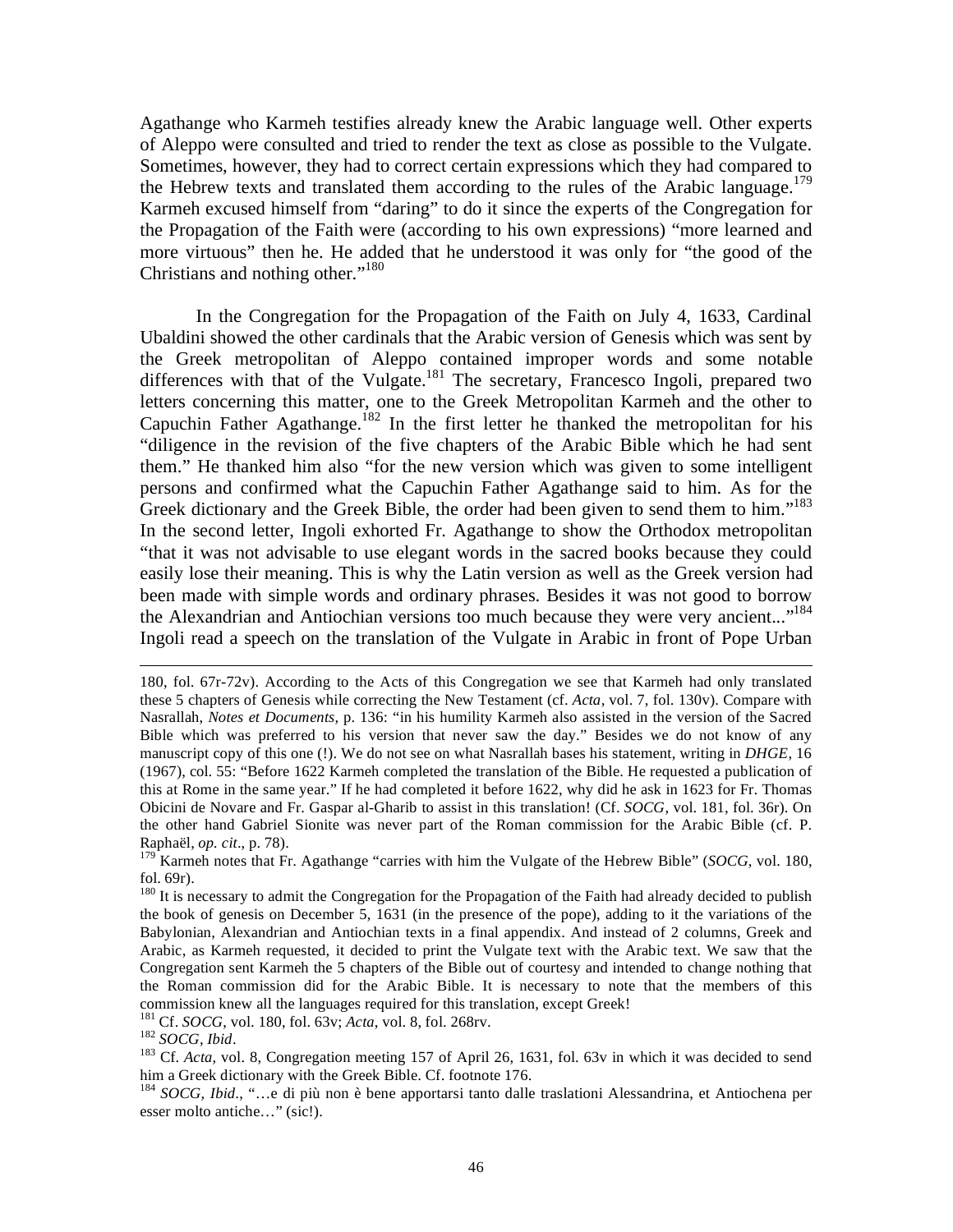VIII<sup>185</sup>: "the Bible, which is printed in France,<sup>186</sup> could not respond to the needs of the Eastern Churches represented by Matran Karmeh, Archbishop of the Melkites of Aleppo; its price would be so high that only an insufficient number of copies could be sent to these Churches. Besides, the text whose printing was in progress there was one of six Arabic versions used by the above mentioned Churches. It was filled with errors, as the previously mentioned archbishop had remarked several times. It is necessary then that our master (the pope) order our Vulgate version be followed by the translators who used it there until the present for various reasons..."<sup>187</sup> The principal reason is that "if one sends our Vulgate to the East, without doubt the six Arabic versions full of errors would disappear."<sup>188</sup>

 The Capuchin Father, Bonaventure of Loudes, describes for us Karmeh's reaction to the reading of the Congregation's letter in Aleppo. When his confrere, Agathange, was not in Aleppo, Bonaventure opened the envelope which contained the two letters and gave one to Karmeh, who felt "a little frustrated,"<sup>189</sup> but with the reasons given by the secretary of the Congregation of the Propagation of the Faith in the letter addressed to Fr. Agathange, Karmeh "was satisfied."<sup>190</sup> Fr. Bonaventure informed the Congregation of it on December 9, 1633.

## **2) Euthymios II Karmeh, Orthodox Patriarch of Antioch (May 1, 1634 - January 1, 1635)**

 The metropolitan of Aleppo soon became the Greek Orthodox Patriarch of Antioch. At the death of Ignatios III Atieh<sup>191</sup> the Greek Orthodox of the Patriarchate of Antioch did not hesitate to choose Karmeh as their shepherd and patriarch, $192$  despite his "Roman" tendencies which were well known in the  $East<sup>193</sup>$  He was chosen because he was a man of God wanting only the best for his flock and for all Christians of the East

1

<sup>185</sup> *SOCG*, vol. 293, fol. 488r-489v: "Discorso à N.S. Papa Urbano intorno alla traslatione della Vulgata in Arabico, e delle persone ch'attendono a quest'opera. Del Sefretario Ingoli" (cf. fol. 490v).

<sup>&</sup>lt;sup>186</sup> This concerns the Polyglots Bible that Cardinal de Perron and M. de Thon intended to publish at Paris and which Michel Le Jay with Antoine Vitré brought to a good end in 1645. Note that this edition began to be published at Paris in March 1628. See the contribution of Gabriel Sionite to this Polyglots Bible of Parish in : P. Raphaël, op. cit., pp. 78-84.

<sup>&</sup>lt;sup>187</sup> Ingoli, secretary of the Congregation for the Propagation of the Faith, gives five reasons, cf. *SOCG*, vol. 293, fol. 488v-489r.

<sup>188 &</sup>quot;Perchè se si manda la Volgata nostra in Oriente senza dubbio s'estingueranno le sei traslationi arabiche pienne d'errori" of which Karmeh had informed the Congregation for the Propagation of the Faith in his letter of May 12, 1629 (*SOCG*, vol. 181, fol. 208r: cf. above.)

<sup>189 &</sup>quot;Il quale hebbe un poco digusto" (*SOCG*, vol. 104, fol. 243r).

<sup>190 &</sup>quot;Ma colle ragioni de. V. Signoria Em.ma è restate sodisfatto" (*Ibid*.). By this we see that the Congregation for the Propagation of the Faith wanted to persuade Karmeh that the Arabic translation of the Vulgate was the best one could have, and for want of other means he had to accept it despite the contribution that he wished to make for this translation, thanks to his vast knowledge of Greek and Arabic. <sup>191</sup>See above, chapter II.

<sup>192</sup> Cf. *Kilzi*, p. 142; *Macarios of Aleppo*, p. 632; *Radu*, pp. 40-41.; *Vat. Arab*. 689, fol. 139v.

<sup>&</sup>lt;sup>193</sup> His quarrels with Cyril IV Dabbas because of his favorable attitude to the Latin missionaries was well known. It was even known in Cyprus (*SOCG,* vol. 112, fol. 415r). Even Cyril I Lucaris took him back again because he employed Fr. Queyrot to teach in his own home (Besson, p. 24).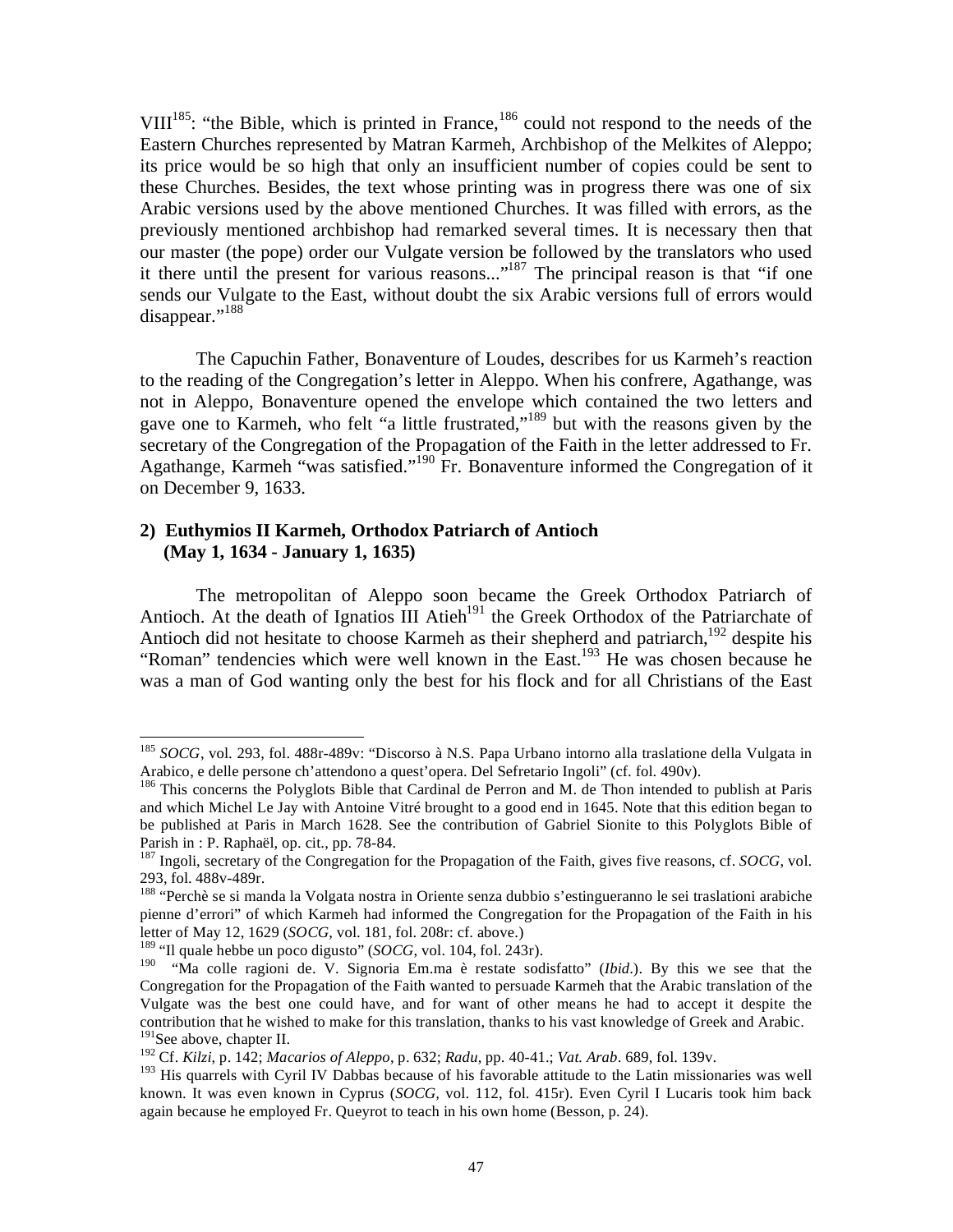without distinction> He was a holy and educated man and that was enough for the sheep of Christ.194

 The Damascenes, who generally did not look favorably on those from the capital of northern Syria,195 hastened to Aleppo to lead him to Damascus where he arrived on April 23, 1634.<sup>196</sup> The Greek metropolitans who were waiting for him there consecrated him patriarch on May 1.<sup>197</sup> As he preached in Aleppo, he did the same in Damascus and sent encyclicals to all the faithful of the patriarchate exhorting them to always remain faithful to their Christian vocation.<sup>198</sup>

 As we have seen, the episcopate of this great man began when he sent his protosyncellos, Absalon, and the Franciscan father, Thomas Obicini de Novare to Rome.<sup>199</sup> When Karmeh arrived to the patriarchate he prepared a new delegation, but this time more decisive. With the visit in Aleppo of the Maronite Bishop of Tripoli, Isaac Shiadraoui,<sup>200</sup> he prepared an expedition which began from Damascus in August 1634. The new Orthodox Patriarch, Euthymios II Karmeh delegated Protosyncellos Pachomios for the serious mission which awaited him.201 He entrusted to him not only letters and Arabic translations of the Euchologion and Horologion, but also his own seal. Pachomios was to renew the union of Florence by signing it and applying the patriarchal seal in the name of the Greek Orthodox Patriarch of Antioch.<sup>202</sup> The delegation arrived in Rome in the beginning of January  $1635.<sup>203</sup>$  The secretary of the Congregation for the Propagation

<sup>&</sup>lt;sup>194</sup> Cf. the testimonies of Macarios of Aleppo and Jesuit Father Queyrot on the holiness of this Greek prelate (*Kilzi*, pp. 42-47, 81-84, 142-143); *SOCG*, vol. 195, fol. 165r-167r).

<sup>&</sup>lt;sup>195</sup> This is a religious-political rivalry which remains a little in the blood of these peoples.

<sup>196</sup> *Kilzi,* p. 142.

<sup>&</sup>lt;sup>197</sup> Macarios of Aleppo does not specify the name of those who consecrated him: "and the archbishops consecrated him patriarch May 1," 1634 (*Ibid*.). Karmeh took the name Euthymios. Rustum (p. 43) calls him Euthymios III and assigns him "1635-1636" as duration of his patriarchate!

<sup>&</sup>lt;sup>198</sup> *Kilzi*, p. 143.<br><sup>199</sup> See above, particularly *Acts*, vol. 3, fol. 7r and 11r.

<sup>&</sup>lt;sup>200</sup> In May 1633, Isaac Shiadraoui (or Sciadrensis) was in Aleppo as his letter written in Aleppo on May 3, 1633 to the Congregation for the Propagation of the Faith reveals to us: "Io al presente mi ritrovo in Aleppo per far la visita, rappacificare et rimediare à certi disordini et inconvenienti che occorsero questo anno nel nostro popolo (maronita), si come feci un'altra volta quattro anni fà…" (*SOCG*, vol. 103, fol. 191r). Note at that time there were no residential bishops there for the Maronites. Cf. for example the letter of recommendation of the Congregation for the Propagation of the Faith to Maronite Patriarch George Amira (1634-1644) in order that he (Amira) concede to Isaac, bishop of Tripoli "residentiam in Aleppo, aut Damasco aut Barutti, aut in alio loco ubi sunt maronitae ne inutiliter tempus transigat!" (*Acta,* vol. 10, fol. 343v-344r: Congregation meeting 210 of November 12, 1635).

<sup>&</sup>lt;sup>201</sup> Very probably this expedition was prepared to Aleppo before the accession of Karmeh to the patriarchate, particularly after the Congregation for the Propagation of the Faith had accepted to have the Euchologion and Horologion published in Arabic (cf. *Acta*, vol. 8, fol. 63v-64r). But the delegates lasted leaving Damascus while Karmeh was already patriarch, since he remained in Damascus after his patriarchal consecration and his delegate, Protosyncellos Pachomios, traveled to the patriarchal residence of Damascus (Cf. *SOCG*, vol. 180, fol. 41r).<br><sup>202</sup> Cf. *SCOG*, vol. 180, fol. 41r.<br><sup>203</sup> In fact before the Congregation meeting of January 7, 1635, secretary Ingoli wrote: "il Patriarcha

d'Antiochia ha mandato a Roma per far l'unione" (*SOCG*, vol. 195, fol.38v.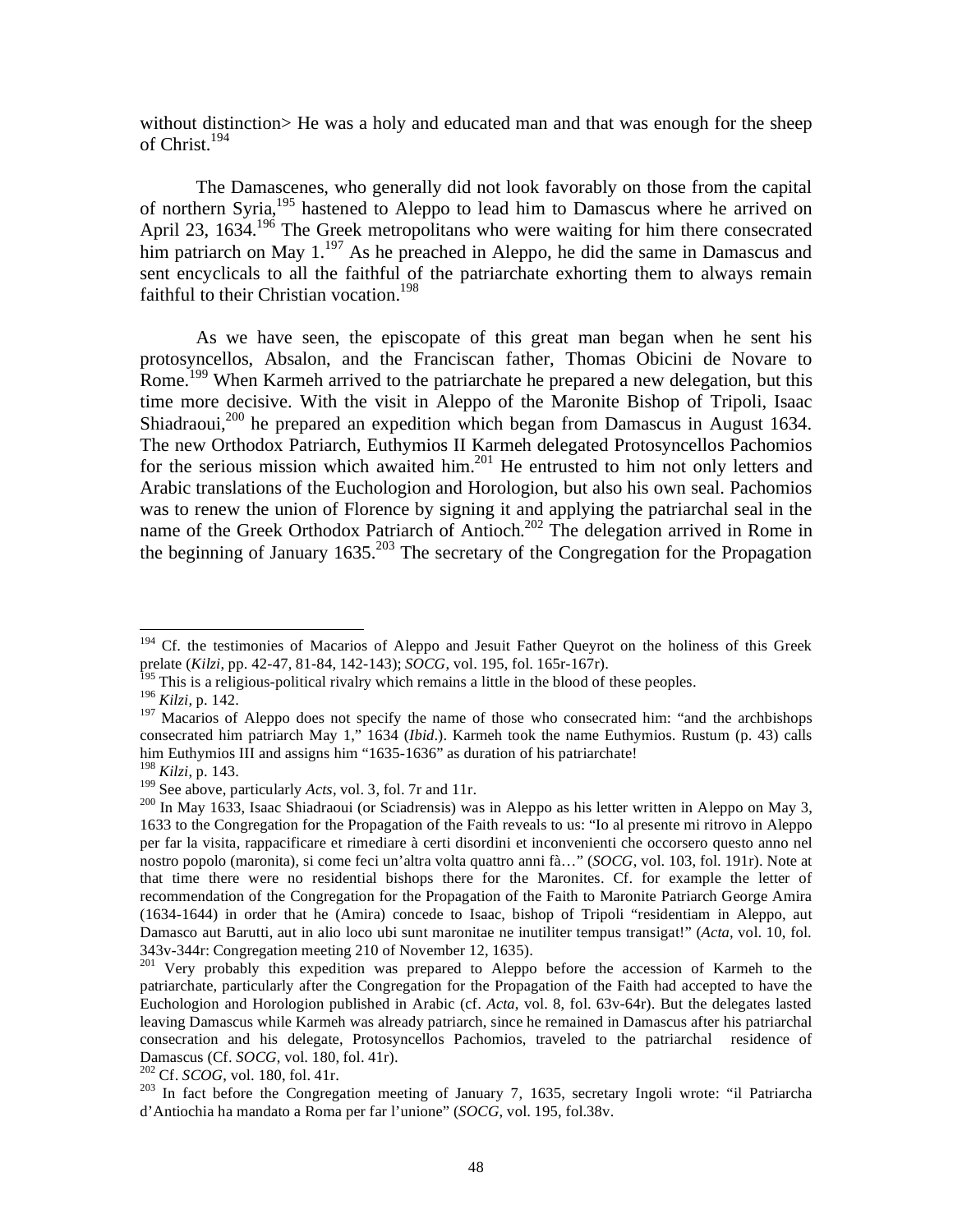of the Faith, Monsignor Francesco Ingoli, $204$  who knew how important the union of the Greek-Melkite Orthodox Patriarchate with Rome would be, gave us an account which no ecumenist of our day should ignore.<sup>205</sup> He writes, "When Euthymios Karmeh became Patriarch of Antioch he took charge of printing the Euchologion and the Horologion of the Greeks. With great diligence and fatigue for fifteen years, he had translated them into Arabic and corrected them according to the ancient manuscripts. By offering printed copies of these books to all his churches, he had intended to attach his archbishops, bishops, priests, and his people to the holy union. This affair was very important *because this Patriarch is one who could truly be called Patriarch of Antioch. In fact, he succeeds those who intervened in the general councils, whereas the other councils, those of the Maronites, Jacobites and Nestorians,*<sup>206</sup> were *more national* than general."<sup>207</sup> "Besides," continued the eminent Roman prelate, "in view that the people of Asia are without instruction, a better method to bring them to union could not be found than to correct and print their cultural books. The costly manuscripts would disappear and with time the printed corrections would be arranged; they would be instructed in Christian doctrine and would no longer question their heresy. Union would be made and restored without losing anyone among them."208 The same secretary, Francesco Ingoli, was well aware of the role which Euthymios had played; after the arrival of the Capuchins and Jesuits to

 $204\,$ 204 Although some historians wanted to minimize the value of this first secretary of the Roman Congregation for the Propagation of the Faith, one could not praise his vast knowledge on all the historical and ecclesiastical questions of the east, in which few of his successors could equal him. The scholarly remarks that he wrote on the back of letters he received demonstrate this erudition. Cf. for example J. Grisar, "Francesco Ingoli über die Aufgaben des kommenden Papstes nach dem Tode Urbans VIII" in *Archivium Historiae Pontificiae*, Rome, 5 (1967), pp. 289-325; J. Metzler, "Francesco Ingoli und die

Indianerweihen" in *Neue Zeitschrift für Missionswissenschaft*, 1969, pp. 262-272.<br><sup>205</sup> These are the remarks that Ingoli wrote on the subject of the request made by the Orthodox Patriarch of Antioch for the printing of the Euchologion and Horologion In Arabic (SOCG, vol. 180, fol. 46v).

<sup>&</sup>lt;sup>206</sup> "Hora fatto patriarca d'Antiochia, (Euthymios Karmeh) hà preso alla mano di stampare l'Euchologio de greci et il loro Horologio traslato in arabo e corretto con antichi manuscritti, con molta diligenza e fatica de 15 anni, sperando con darne copie stampate à tutte le sue chiese di affetionar li suoi Arcivescovi, vescovi, e sacredoti e li popoli alla santa Unione. Questo negotio importa grandemente, *perchè questo patriarcha è quello, che veramente si puo dire patriarca d'Antichia*, perchè succede à quelli che intervennero ne generali concilij, essendo gl'altri de marnoniti, Giacobiti e Nestoriani più tosto Nazionali, che Generali" (Ibid.). Note that the Nestorian Patriarchs never bore the title of Antioch.

<sup>&</sup>lt;sup>207</sup> This distinction, which appears to us very important to understand the Christian east and to continue a fruitful dialogue with the Orthodox properly speaking (cf. our Introduction) had not been respected at Vatican Council II which placed all the patriarchs on one level without distinction (cf. "*Orientalium Ecclesiarum*," no. 8: "Patiarchae Ecclesiarum Orientalium licet alii aliis tempore posteriors, omnes tamen aequales sunt"!). Compare with de Vries (*op. cit.,* p, 287) which shows how "für den Kardinal Ledochowski war der melkitische der einzige, Patriarcha Maior," among the patriarchs united with Rome. However it is necessary to admit that Vatican II could have done differently without creating useless disputes.

<sup>&</sup>lt;sup>208</sup> "Di più essendo li popoli dell'Asia senza studi, non si puo trovar miglior modo per farli unire, che corregerli loro libri cultici, e stamparglieli perchè s'aboliranno li manuscritti che costano tanto, e col tempo restandoli li stampati corretti, ed instruiti nella dottrina christiana senza entar in dispute di quello che non sanno più dell'Heresia loro, sarà fatta l'unione et guarita, senza pericolo d'alcun di loro" (*SOCG*, vol. 180, fol. 46v). It is necessary to say that the secretary Ingoli was very optimistic! But his method was also followed after three and a half centuries of "mission," in order to enter after Vatican Council II into the phase of "ecumenism" with the separated Christians.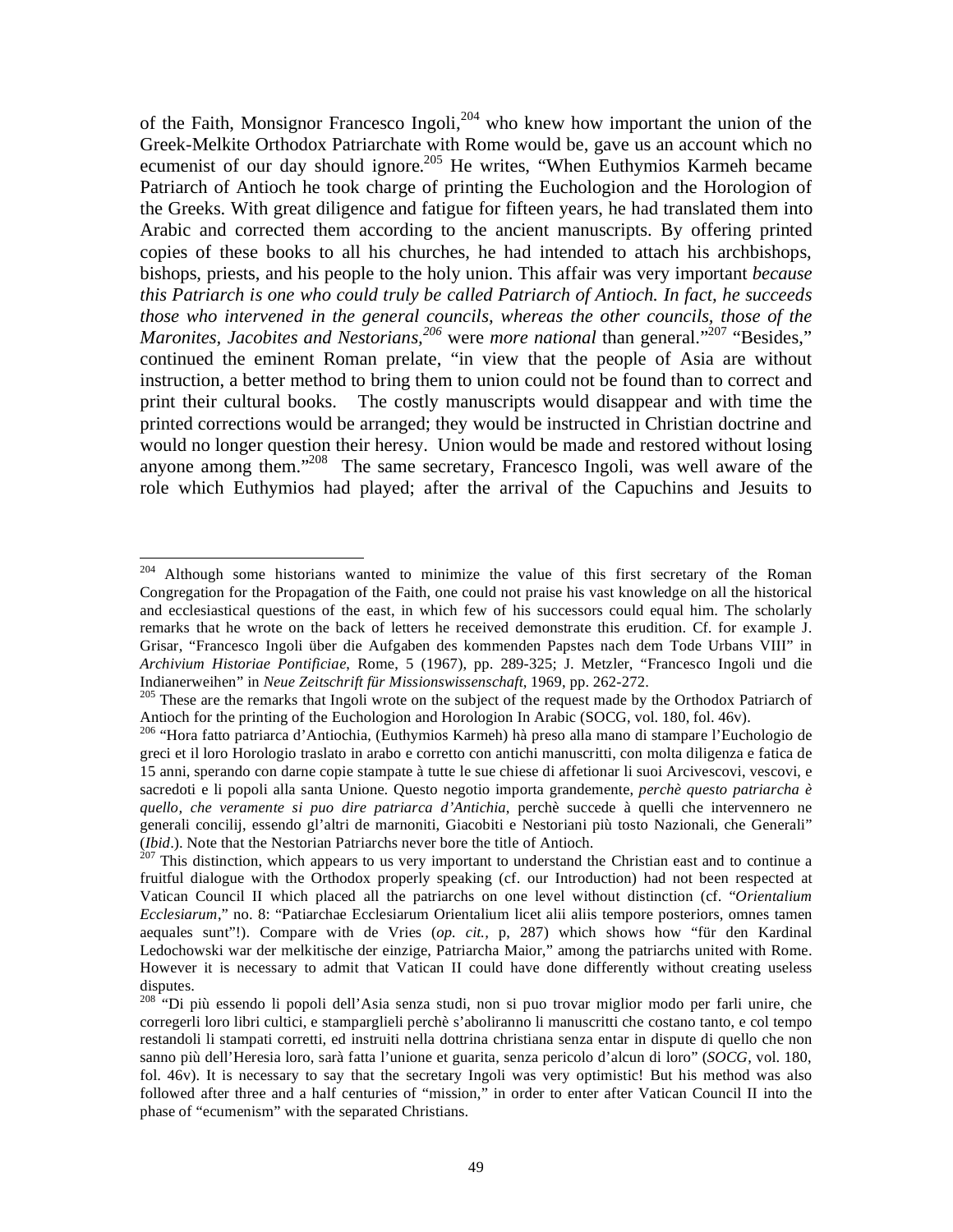Aleppo, this Orthodox metropolitan<sup>209</sup> had now become Patriarch of Antioch. For the Congregation's meeting on January 7, 1635, Ingoli prepared a text on the necessary way of acting to coordinate the reprisals that the king and princes of the Christian west wished to exert against the Greek "schismatics" in order to have them return the sanctuaries of the Holy Land which they had usurped.<sup>210</sup> He inserted a very significant phrase on the subject of the Greek Patriarch of Antioch, requesting that he and the Greeks of his patriarchate be protected from these reprisals released against the Greeks. In fact, he wrote: "this patriarch had sent (some delegates) to Rome to make the union; he always had good dispositions toward this Holy See (of Rome), and he had favored our missionaries when he was archbishop of Aleppo."<sup>211</sup>

 This already shows the ambiance in which the delegate of the patriarch of Antioch found himself when he arrived in Rome. The three letters which he took to Pope Urban VIII as well as to the cardinal of the Congregation for the Propagation of the Faith said nothing about union<sup>212</sup> but they expressed a total confidence in the kindness of the Roman authorities. Patriarch Karmeh addressed himself to Pope Urban VIII as the

<sup>&</sup>lt;sup>209</sup> "Questo patriarca d'Antiochia è quell Meletio già Arcivescovo de Melchiti d'Aleppo, ch'hà per lo spatio di 10 anni (rather 15 ans: cf. Congregation meeting 5 of April 11, 1622 where it concerns his delegate at Rome, Protosyncellos Absalon), trattato colla Sac, Congregazione, e colli suoi missionarij mostratosi inclinato all'unione" (*SOCG*, vol. 180, fol. 49v). Ingoli seems to have forgotten the relations of this Metropolitan of Aleppo with Pope Paul V before the definitive foundation of the Congregation for the Propagation of the Faith in 1622 (cf. above).

<sup>&</sup>lt;sup>210</sup> The question of the Holy Places tormented the entire East in the  $17<sup>th</sup>$  century, prolonging the harmful effects of the Crusades of which we suffer today with the presence of the Latin Patriarch of Jerusalem. On this question see the brochure prepared by the Greek-Melkite Catholic Patriarchate of Antioch: "Catholicism ou latinisme," Harissa 1961 (particularly pp. 20-78). On our question of the 17<sup>th</sup> century, see *Musset*, II, pp. 181-188; OC, no. 84 (1933). Cf. also *SOCG*, vol. 149, fol. 240r-241r; vol. 195, fol. 82r where we read the "ricordi del Padre Vandsome per Terra Santa": Piacere a V.S. Ill.ma e R.ma ricordarsi di… rappressentare al Em.mo Signor Cardinale nostro prottettore che per rimediare prontamente e facilmente alli presenti travagli di Terra Sanra bisognavia ordinare a corsarij di Fiorenza e di Malta di far ogni diligenza di pigliar in mare o in terra alcune persone notabile di quei paesi vicino Gierusalem a quali no 'srà dato esperanza d'altro recotto ne ranzone se no' la restitutione delli luoghi Sartti usurpati dalli greci…" Compare with fol. 93r, 94r, 94r-97r and 103r of the same volume.

<sup>&</sup>lt;sup>211</sup> "Parere del segretario Ingoli del modo che s'hà da tenere per ordinare le represalie contro li Greci Scismatici: Mi pare che sia necessario di far sapere la resolutione presa circa le Represalie (cf. The Decree of the Congregation for the Propagation of the Faith of November 21, 1634 in the meeting held in the presence of the pope: *SOCG,* vol. 195, fol. 71rv) alli due Patriarchi Cyrillo di Constantinopoli e à Theofano di Gierusalemme… che risponderanno circa la restitutione de Santi Luoghi… si darà ordine alli Vascelli de Principi christiani che li spoglino (the Greeks) di quanto ritroveranno nelli loro Vascelli e li vadino anche ad infettare nelle loro habitationi sinche si faccia detta restitutione… Bisognarebbe quando non s'havessero gl'intoppi detti di sopra, eccettuare li Studditi delli due Patriarchi Alessandrino et Antiocheno, perche oltre non esser concorsi all'usurpatione dei Santi Luoghi, il Primo s'è portato bene in material di Religione recusando d'unir il suo Patriarchato cogl'heretici di settentrone (i.e. the Calvinists), com'era invitato dall'Ambasciatore d'Hollanda ad istigationi di Cyrillo (Lucaris). Il Secondo (i. e. Euthymios Karmeh) ha mandato a Roma per far l'unione, e sempre è stato con buona dispositione verso questa Santa Sede, et hà<br>favoriti li nostri Missionarij mentre era Arcivescovo d'Aleppo" (SOCG, vol. 195, fol. 38r-39r).

<sup>&</sup>lt;sup>212</sup> Again Ingoli notes this in *SOCG*, vol. 180, fol. 39r and vol. 395, fol. 295r and 296v. The letters themselves, all three written in Arabic, are found in vol. 180 of SOCG (fol. 41r, 42r and 43r) with their Italian translation (fol. 52r-53r; 47r-48r, 55v). The restoration of the Arabic letters was made since one part of one letter was glued to a part of another letter! Seeing the deteriorated state of these letters we had great difficulty reconstituting the original.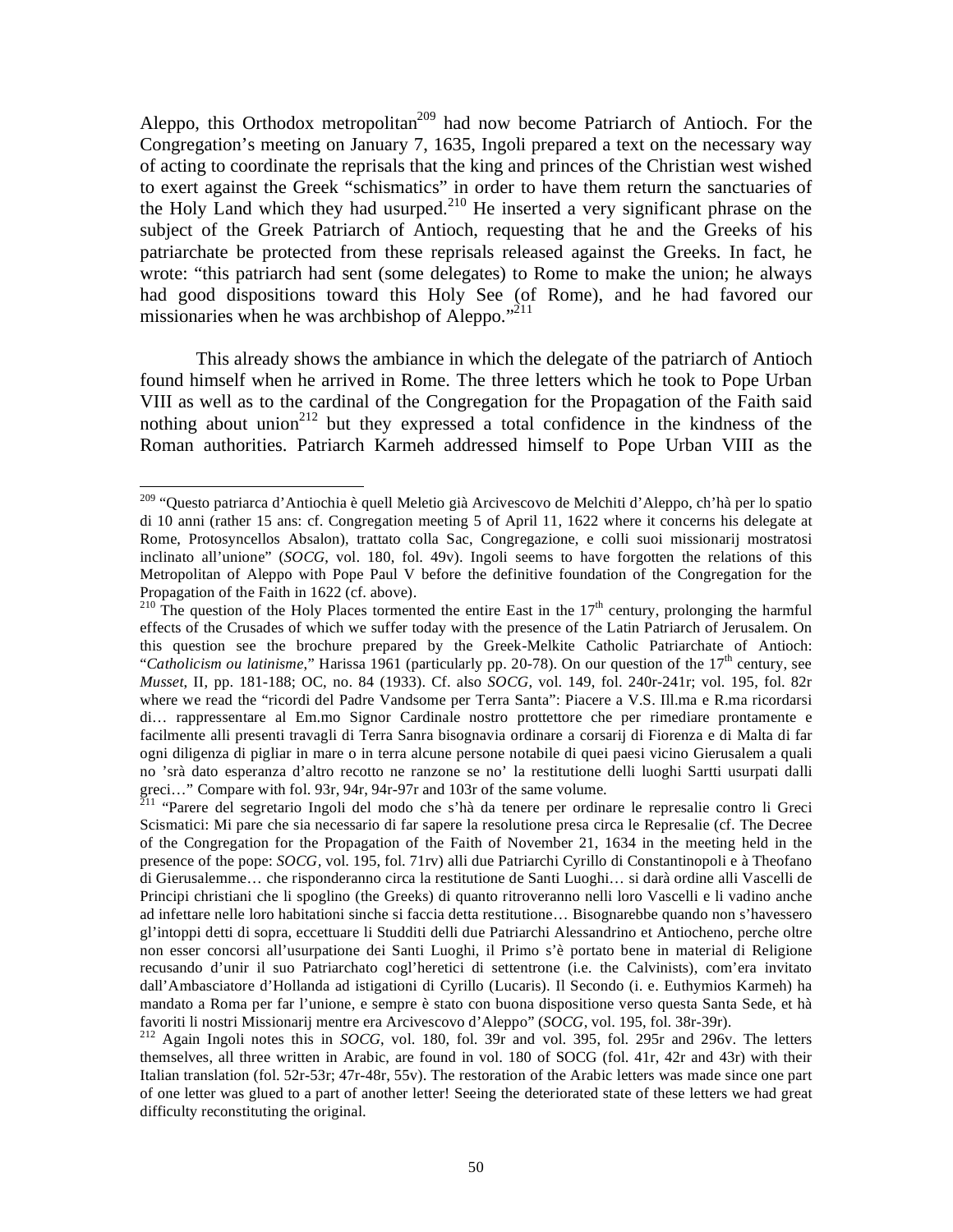*steward* of our Lord Jesus Christ.<sup>213</sup> He reminded him of his relations with the holy popes, Paul V (1605-1623) and Gregory XV (1621-1623), and asked him to have the Arabic Euchologion and Horologion which Pachomios brought printed in sufficient quantity for the whole Patriarchate of Antioch.<sup>214</sup> In his letter to the Congregation he also asked the cardinal to have the two mentioned books printed, not only for the usage of the eparchy of Aleppo but for the whole patriarchate of the East for which he was delegated.<sup>215</sup> But the most significant letter is the third, addressed to the pope and Congregation for the Propagation of the Faith.<sup>216</sup> Patriarch Karmeh, who called himself "the minor disciple who loves the highest,"<sup>217</sup> at first cites the phrase of Christ: "ask and it will be given you, seek and you shall find; knock and it will be opened" (Lk 11:9; Mt 7:7). He applied this counsel by asking the "generosity of the pope, our venerable master, and for the reverend Sacred Congregation to *have the books printed for the Church of*  which Christ is the founder and the foundation and the base."<sup>218</sup> He reminded them that they had asked him to quickly send the manuscript versions to have them printed in Rome. For this, he says, through his "reverend confrere, Matran Isaac<sup>219</sup> and through his disciple, Protosyncellos Pachomios from the patriarchal residence, he had sent two books, the Euchologion and the Horologion, which he had translated from Greek into Arabic as best he could from a printed Greek copy and several manuscripts.<sup>220</sup> He added two rules

1

<sup>&</sup>lt;sup>213</sup>Patriarch Karmeh addressed himself to the pope in these word: "Hadrat Sayydi dhou-erraï-essahih al-Baba Urbano Wakil Rabbina wa Sayydina Yasu'a al-Masih" (to my Orthodox Master Pope Urban. Steward of our Lord Jesus Christ). Cf. *SOCG,* vol. 180, fol. 43v. 214 *Ibid*. We see that Karmeh had never interrupted his relations with Rome since his accession to the

episcopate in 1612 (with Paul V) until his death as Patriarch of Antioch.<br><sup>215</sup> Ibid., fol. 42r. Cf. also the Italian version (fol. 47r-48r of the same volume).

<sup>&</sup>lt;sup>216</sup> This letter begins with these words: "From the poor servant Euthymios to our magnificent Master and to the excellent Holy Congregation with the Lord Cardinals, may God perpetuate their goodness" (*Ibid.*, fol.

<sup>414</sup> in Arabic).<br><sup>217</sup> "At-Tilmid al-Asghar wal Mouhib al-Akbar" (*Ibid*.).

<sup>&</sup>lt;sup>218</sup> The Italian translation has this meaningless word: "l'impressione d'alcuni libri ecclesiastici, de quali è fondamento e base Christo!" It is clear that in the original Arabic it concerns the foundation and base of the Church and not books! ("Taba' baad Kutob li Kanissat al-Masih alladhi houa Yasouha": Ibid.) Compare with the Italian translation fol. 42r of the same volume.

<sup>219</sup> Cf. footnote 200 above. Isaac Shiadraoui, student of the Maronite College in Rome since 1603, was consecrated bishop of Tripoli in 1629 and sent on a mission to Aleppo. The second mission to Aleppo form 1633-1634 was concluded with his departure to Rome with the delegate of the Greek Orthodox Patriarch of Antioch. It is interesting to note that P. Raphaël, who chanted the glory of the Maronite Nation in his pamphlet "*Le rôle du Collège Maronite Romain dans l'Orientalisme aux XVII et XVIII siècles*" (Beirut 1950) says not one word about this serious mission which this Maronite bishop made (cf. pp. 102-105). Besides even his predecessors (De La Roque, J. Assemani, Debs, Cheikho and Chebli) did not know about this affair (*op.cit.*, p. 105).<br><sup>220</sup> *SOCG*, vol. 180, fol. 41r. It is interesting to know that it was the Capuchin Michel de Rennes who

composed the dedication of these 2 books in Latin which was then translated into Arabic: "S.mo D. N. Urbano Octavo Communi omnium credentium parenti, Pontifici O.M. et universalis Ecclesiae praesuli.

<sup>…</sup> hoc tandem opus meae sub Suavissimo Ecclesiae Romanae Iugo obedientiae singularisque benevolentiae argumentm, nec non urbanitatis erga me tuae oviculam gregis tui monimentum, sed et meorum primitias ac primordia studiorum, tibi meo communique omnium credentium parenti toto cordis ac mentis affectu dico, dedico conferoque; tibi inquam. mortalium Dignissime, quippe qui Christi Domini Sacerdotum omnium principis personam praefers, qui Beatissimi Petri Ecclesiae clavigeri, tum in aperiendis tum in claudendis Ianuis coelestibus, sive ligando sive solvendo vices geris, qui, denique (ne longius prosequem) coeterorum Apostolorum potestate praevales, privilegiis gaudes, autoritate superemines…" (*SOCG*, vol. 196, fol. 205v).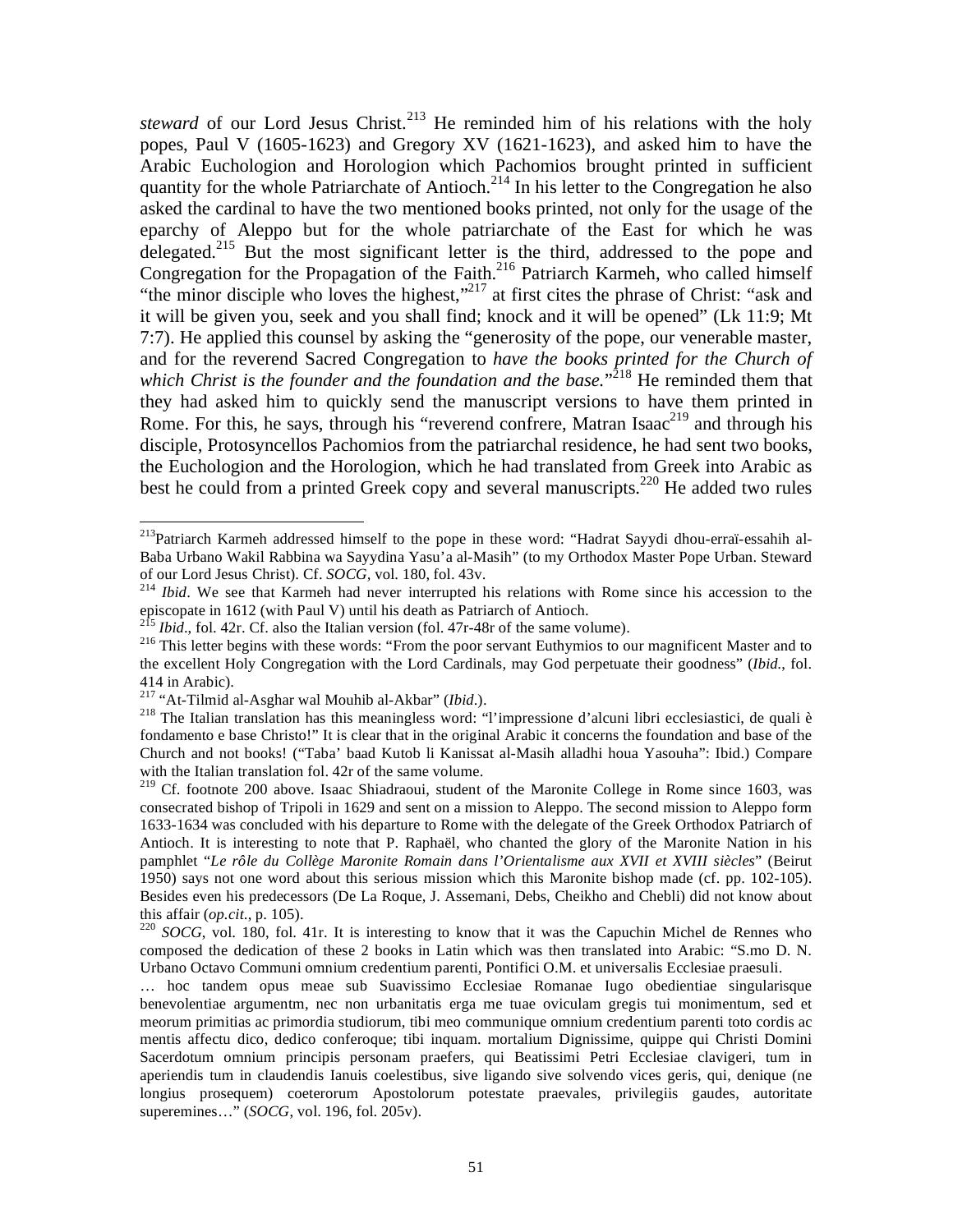which should be observed so that the edition of these two books be "useful and correct," and asked for a thousand or so of each book.<sup>221</sup> All these letters were signed: "Euthymios" the poor, Patriarch of Antioch."

 The presence of the Maronite Bishop Isaac in this delegation was significant. He had not informed his patriarch of this mission,<sup>222</sup> but was a friend of Karmeh since his first mission in Aleppo in 1629.<sup>223</sup> In fact, the Greek Patriarch of Antioch could not write everything he thought about on the subject of the union with Rome without running the risk of losing his life and attracting all the persecutions which were possible and imaginable against his clergy and faithful.<sup>224</sup> This was the solution: the letters said nothing about this union in case they fell into the hands of the Turks. Father Pachomios represented the patriarch in Rome for the printing of the mentioned books and mainly to sign the union in the name of the patriarch. For this reason he carried the patriarchal seal. The Maronite Bishop Isaac, well known at the Roman Congregation for the Propagation of the Faith, had to be the witness of this union and above all, to testify to the authenticity of the mission of Pachomios. All this was understood by Rome. Bishop Isaac addressed a letter to the secretary, Francesco Ingoli, exposing the meaning of his mission and added that, by the printing of the Euchologion and Horologion in Arabic, the Greek Patriarch of Antioch wanted to unite "his whole flock with the Apostolic See" of Rome.<sup>225</sup>

The question was treated at the Congregation's meeting of January 19,  $1635^{226}$ but was not that simple to be resolved in the course of one session. On March 19, 1635

<sup>&</sup>lt;sup>221</sup> *SOCG*, vol. 180, fol. 41e. Karmeh proposed here among other things the kind of paper, the color of the text, the manner of binding the books, etc…

 $222$  This is the letter of Patriarch George Amira read at the Congregation meeting 208 of September 24, 1635 (in presence of pope) which reveals to us that this Maronite bishop "sine licentia Patriarchae eiusdem nationis nuperrime defuncti (i.e. John Makhlouf) Roman venit." The Congregation for the Propagation of the Faith had decided to dismiss "quamprimum dictum Archiepiscopum Cypri (rather: Tripoli) Isaac, et etiam Georgium Maronium Archiepiscopum Cyopri ad eorum residentias" (Acta, vol. 10, fol. 318v-319r).<br><sup>223</sup> Cf. footnote 219 above.<br><sup>224</sup> Cf. H. Zayat, *The Greek Melkites in Islam* (in Arabic), Harissa 1953, p. 75; Revue d

*Unie*, 2 (1890), pp. 409-410. It is sufficient knowing as if "allied with the Franks," that is to say the westerners, in order to merit death.

<sup>&</sup>lt;sup>225</sup> "Isac Sciadrense Arcivescovo di Tripoli di Soria espone humilmente a V. Eminenza com'in virtù delle lettere della S. Congegazione de Propaganda Fide Eutimio Patriarca d'Antiochia della Natione de' Greci hà commesso all'oratore, che portasse seco certi libri d'orationi ecclesiastiche trasferite dal Greco in arabico per stamparle in Roma ben corrette in lingua arabica con speranza d'unirsi non solamente il soddetto Patriarca ma tutto il suo grege alla sede Apostolica (of Rome) come dalle qui accluse lettere, e dal Monacho (Pachomoios) che percio col oratore è stato mandato…" (*SOCG*, vol. 180, fol. 46r). It was on the back of this account (fol. 46v) that secretary Ingoli notes: "questo patriarcha è quello, che veramente si puo dire patriarcha d'Antiochia…" (cf. footnote 206 above).

<sup>&</sup>lt;sup>226</sup> Cf. *Acta*, vol. 10, fol. 174rv: "referente eodem Em.mo D. Card. Barberino instantiam R.mi D. Isaac Archiepiscopi Tripolis Syriae Nationis Maronitarium, et Patris Pachomij Nuntij Euthymij Patriarchae Antiocheni antea Meletij Archiepiscopi Aleppi, ut Euchologium et Horologium Graecorum è greca lingua in Arabicam translata imprimerentur, et impressa ad praefatum Patriarcham transmitterentur, quia cum illis sperabat suos Archiepiscopos, Episcopos et Sacerdotes ad Unionem cvum S.R. Ecclesia perducere. Sacra Congregatio petitioni eorum annuendum sese censuit, et P. Vincentium Richardium Theatinum, et Patrem Philippum Guadagnolum deputavit ad examinandos praedictos duos libros prius in latinum transferendos, ut possint cum Graecis exemplaribus conferri, et ab erroribus, si opus fuerit, expurgari" (cf. also *SOCG*, vol. 180, fol. 49v).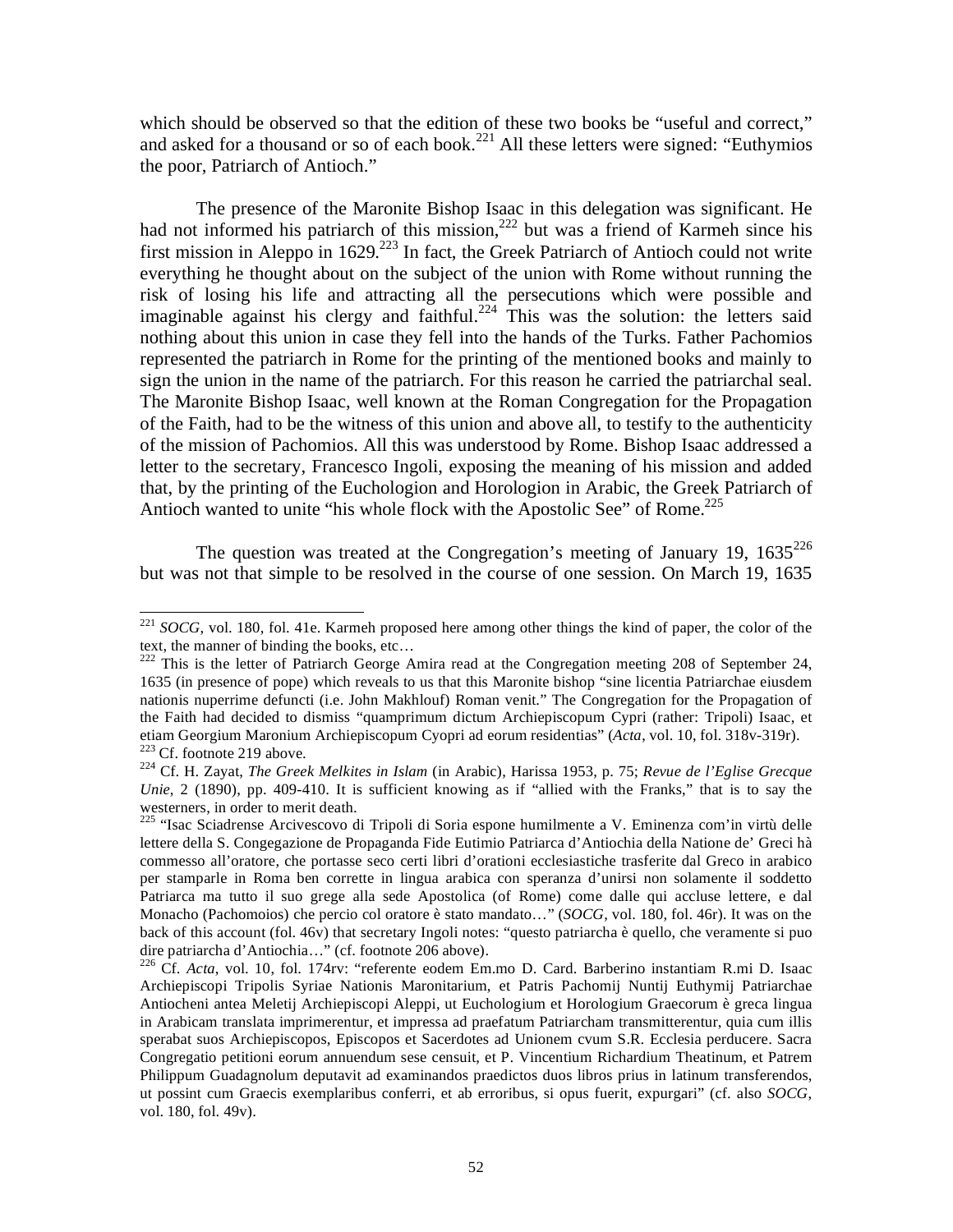the same question was studied in the presence of the pope.<sup>227</sup> Cardinal Capponi gave his account in these words: "Patriarch Euthymios of Antioch sent us Father Pachomios, his archpriest, with the order to unite himself in the patriarch's name to the Apostolic See (of Rome), by accepting the Council of Florence; he gave him his seal as well to use as his signature. Once this approbation would be signed, he should seal it with the aforesaid seal on which is engraved in Arabic: Euthymios, Patriarch of Antioch. In the letters which the aforesaid patriarch wrote to Your Holiness and to the Sacred Congregation he said nothing of this detail because, I believe, he feared that the letters would fall into the hands of the Turks. However, he approved it through his nuncio and envoy, the aforesaid Pachomios, who affirms that the patriarch told him to subscribe in his name to all that the pope and congregation said by sealing it with his seal and in particular to say that he accepted the Council of Florence. Nevertheless it is necessary that Your Holiness order a public act of union drawn up for this patriarch who was won over by the missionaries of Aleppo, so that the aforesaid Father Pachomios may take it with him and have it ratified by the Patriarch." $^{228}$ 

 Pope Urban VIII saw the importance of the question and wanted to institute a particular meeting to study it better before taking the final decision.<sup>229</sup> It is noted, however, that the pope insinuated the possibility of concluding the union through the delegate of the patriarch. So that this union with the "reception" of the sacred Council of Florence be canonical, it would be necessary that he should make a public act in the name of his patriarch.<sup>230</sup> The particular meeting which would examine this question would be held in the presence of Cardinals Cremona, Ginetto and Antonio, as well as Fathers Herera, Horace Giustiniano and the Théatine Vincent Richardo.<sup>231</sup> It took place on July

 $^{227}$  *Acta*, vol. 10, fol. 207r-208r; SOCG vol. 180, fol. 39r, and vol. 395, fol. 295r and 296v. We note that even the Capuchin Bonaventure de Loudes sent letters of recommendation on the subject of this mission. This is what was reported to the Congregation meeting 201 of February 28, 1635: "retulit idem Em.mus D.mus Card. Caponius literas Patris Bonaventurae Capuccini Missionarij in Aleppo de R.mo Isaac Tripolitano Archiepiscopo, et de Patre Pachomio misso ab Euthimio Patriarcha Antiocheno Graeco, quorum negotia, de quibus in alij huius Sac. Cong.nis Decretis, commendabat" (Acts, vol. 10, fol. 187v).

<sup>&</sup>lt;sup>228</sup> "Il patriarcha Euthimio d'Antiochia hà mandato qui il padre Pachomio suo Arciprete com ordine ch'in nome suo s'unisca colla Sede Apostolica (of Rome) con accettar il sacro Concilio di Fiorenza e per segno gli hà dato il suo signillo, accio dopo haver sottoscritta tal accettatione, la sigilli col detto suo sigillo, sul qual in Arabico sono scritte queste parole Euthimius patriarcha Antiochenus.

Nelle lettere che`scrive detto patriarcha à V. Santità, et alla Sac. Congregazione non dice cosa alcuna di questo particolare, credo perche hà dubitato, che le lettere non capitassero in man de Turchi, approva pero per uno suo Nuntio, e messo il detto padre Pachomio, il qual asserisce, che il patriarcha gl'hà detto, che tutto cio, che dirà il papa e la congregazione ch'egli faccia lo sottoscriva in suo nome, e lo sigilli col suo sigillo, et in particolare, che dica che accetta il Concilio di Fiorenza.

Pero è necessario, che V. Santità dia qualche ordine per far qualch'atto publico d'll'unione di questo patriarcha guadagnato dalli missionarij d'Aleppo, accio il detto padre Pachomio lo porti seco e glielo faccia ratificare." This is what secretary Ingoli had prepared (cf. *SOCG, Ibid*.) for Cardinal Caponni. We see in it the role that Ingoli played in all the works of the Congregation for the Propagation of the Faith even if the final decision depended on the pope and cardinals!<br> $^{229}$  Cf. *Acta*, vol. 10, fol.308r.

<sup>&</sup>lt;sup>230</sup> "Tractetur de modo faciendo in recipiendo praedictum Patriarcham ad Unionem, et de actu publico per illum Patrem Pachomium, nominee memorati Patriarchae faciendo" (*SOCG*, vol. 180, fol. 40r; compare with *Acta*, vol. 10, fol. 308r).<br><sup>231</sup>"S.D.N. ut Unio p.ta et receptio praefati Sac Concilii canonicè a memorato Patre Pachomio, huic quo

supra, fiant, Congregationem particularem instituit coram Em.mo D.no Card. de Cremona habendam, cum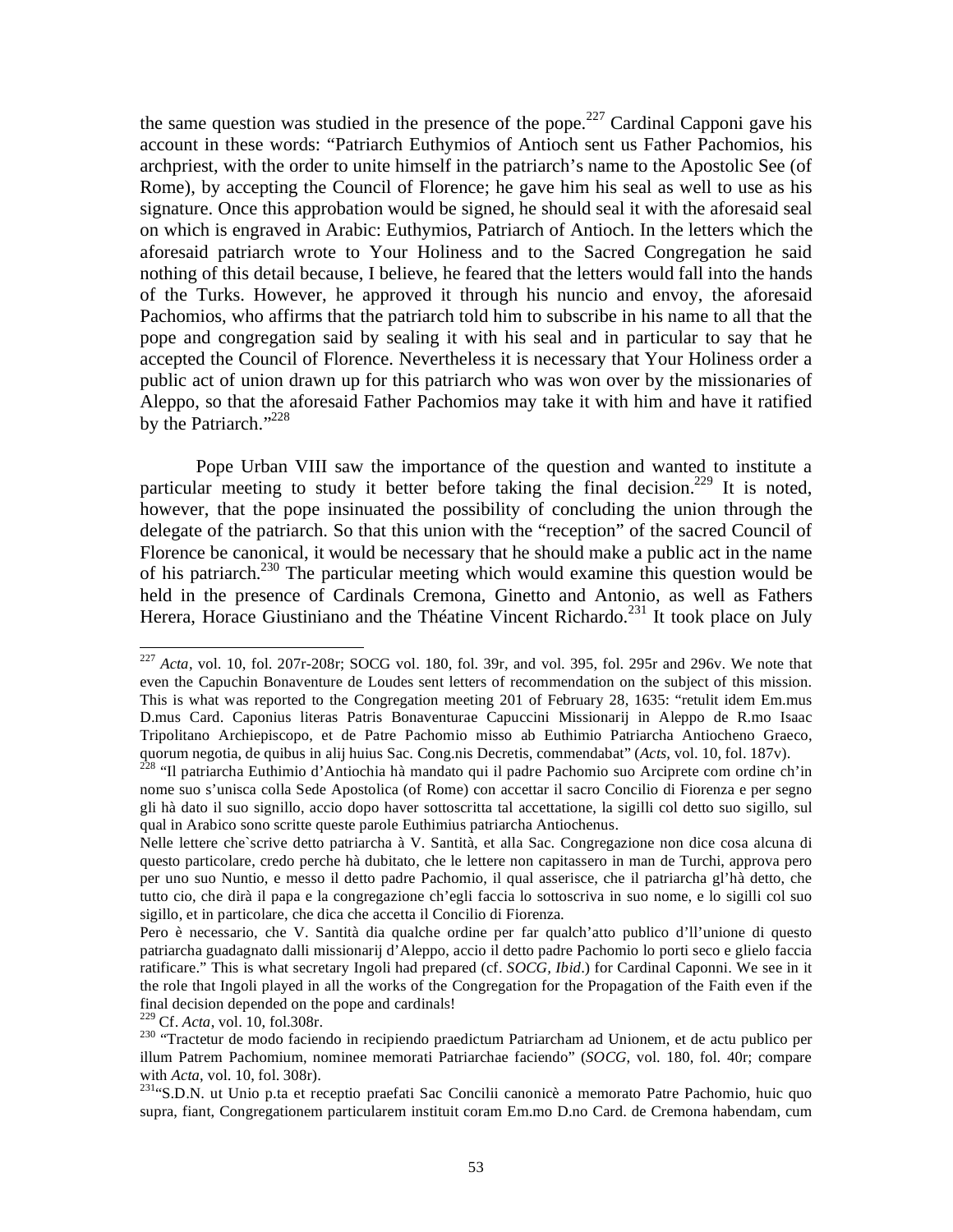16, 1635 in the palace of Cardinal Cremona and in the presence of all those who were expected; also present was Abbot Hilarion.<sup>232</sup> The question of this union was discussed and then Bishop Isaac of the Maronite nation and Fr. Pachomios "monk of Saint Basil and archpriest of the patriarch" in question were allowed to enter. They listened to them again and their petition was authenticated by the seal which Pachomios showed them.<sup>233</sup> After sending them out, the congregation rejected the petition, since the delegates did not bring special letters or at least letters of witnesses, nor even the profession of Catholic faith of the patriarch. $234$  It was then decided to write to the patriarch and ask him to make a profession of faith according to the recently corrected formula which was imposed on all Easterners in the presence of two or three missionaries, or better yet, in the presence of the monks of the Family of Jerusalem. The patriarch himself had to sign it in his own hand and send it to Bishop Isaac either with his special letters of union or with the letters of witnesses. It would be better to send Father Pachomios again to Rome with these documents.<sup>235</sup> To reinforce the union it was proposed that the patriarch send some young Greek boys to be educated in Rome and be the promoters of the union once concluded.<sup>236</sup> These decisions were approved by the general congregation held in the presence of the pope on the following July  $30.^{237}$ 

 $\overline{a}$ 

<sup>235</sup> "Propterea scribendum esse eidem Patriarchae, ut iuxta morem, et consuetudinem hactenus in S.R.E. observatam, prius professionem iuxta formulam, pro orientalibus nuper editam, faciat, praesentibus duobus, aut tribus missionarijs, aut Religiosis familiae Hiersolomytanae; eamque propria manu subscribat, et transmittat, cum suis literis vel specialibus super Unione, vel credentialibus ad p.tum Archiepiscopum, aut eundem Patrem Pachomium, cum similibus literis ad Urbem denuo mittat" (*Acta*, vol. 10, fol. 271rv). For the recently edited formula cf. *Acta*, vol. 8, fol. 232rv and 235v. This formula was also imposed little by little on the Italo-Greeks of Ancones (July 30, 1635: *Acta*, vol. 10, fol. 280r) and on the Greek Patriarchs of Constantinople, Athanasios Patellaros and Cyril of Berrhea (November 17, 1635: *Acta*, vol. 10, fol. 347r and 348r).

Em.mis D.mis Cardinalibus Ginetto et Antonio, et RR. PP. Magistro Sac. Palatij, Herera, Horatio Justiniano, et P. Vincentio Richardio Theatino" (*Ibid.*).

<sup>&</sup>lt;sup>232</sup> It concerns Abbot Hilarion Rancati, Cistercian, was part of the commission for the Arabic Bible, Cf.<br>Raphaël, *op. cit.*, p. 95.

raphaël, *op.* 233 *Acta*, vol. 10, fol. 270r-271r: "Introductis in Congregationem R.mo D. Isaac Archiepiscopo Tripoplis Syriae Nationis Maronitarium, et P. Pachomio S.ti Basilij monacho eiusdem Patriarchae Archipresbytero audiaque iterum eadem instantia per praefatum Archiepiscopum et Monachum latius explicata, et per Sigilli eiusdem Patriarchae exhibitionem, et ostensionem confirmata; quo dixerunt, se uti Nuntios eius speciales, et cum sigillo predicto more orientalium mandato speciali aequivalente, unionem praefatam, quoquomodo admissa fuerit, eiusdem Patriarchae nominee facturos, et sigillo p.to munituros."

<sup>&</sup>lt;sup>234</sup> " Congregatio dimissis praefatis Nuntijs post maturam deliberationem censuit, non praemissa per eumdem Patriarcham Catholicae fidei professione, et non exhibitis eius literis specialibus, aut saltem credentialibus ut in Unione Iacobitarum observatum fuit in Sacro Concilio Florentino, instantiam praefatam non esse admittendam" (*Acta*, vol. 10, fol. 271r). According to the example of the union with the Jacobites that the Congregation also wanted to follow in the case of a completely Orthodox patriarch, we see how the distinction between Orthodox and pre-Chalcedonian began to die out in the western vision of the Church: all that was eastern knew heresy, a profession of catholic faith was then necessary and imposed on all easterners without distinction, while since the pontificate of Gregory XIII (1572-1585) there was a profession of faith proper to the Greeks and one proper to all other easterners. Cf. De Vries, *Rom und die* 

<sup>&</sup>lt;sup>236</sup> "S. Congregatio censuit ad Unionem p.tam postquam facta fuerit, conservandam necessarium esse, ut aliquot Iuvenes Syri (Greek rite) à praefato Patriarcha, eiusque successoribus mittendi, in aliquot Collegio Romae instruantur, et bene instructi, Patriam remittantur, ad iuvandos suos, Unionemque manutenedam" (Acta, vol. 10, fol. 271r).

<sup>(</sup>*Acta*, vol. 10, fol. 271r). 237 *Ibid*., fol. 287r: S. Congregatio probavit et iussit…" Cf. also *SOCG,* vol. 180, fol. 54.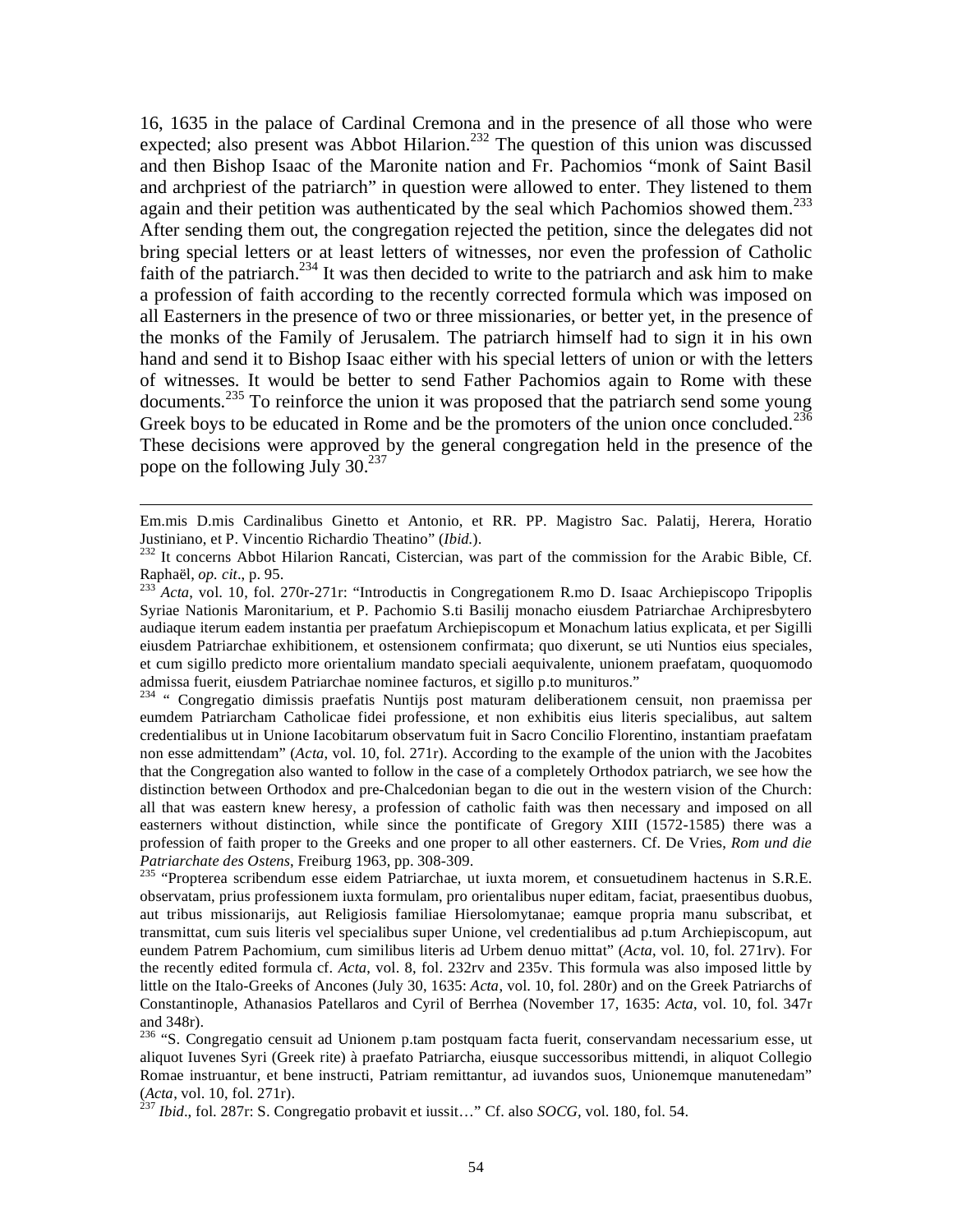The Euchologion and Horologion sent by Patriarch Euthymios II Karmeh with his delegate Pachomios were submitted to Rome for a first censorship. The result was that the desire of the patriarch could not be satisfied because the books contained the same "errors" which were in the Greek books from which they were translated. It was necessary to correct the Greek text and then compare it with a Latin translation of the text of Patriarch Karmeh.238 But this could take quite some time and it was feared that this would never finish, "if the habitual way of the congregations was followed."<sup>239</sup> According to the views of Ingoli, the correction of these books was very important because they could be of service to the "Greek Catholics" themselves,<sup>240</sup> since the Greek Euchologia printed in Venice had "some heresies, many Judaic ceremonies, altered prayers of the Greek Fathers and various troparia and prayers of the new schismatics and heretics...<sup>"241</sup> Patriarch Karmeh was informed that his Arabic versions would be translated into Latin by Bishop Isaac of Tripoli so that they could be reviewed by the Roman theologians and corrected, if needed, in the questions of Catholic faith.<sup>242</sup>

<sup>238</sup> Ingoli notes in *SOCG*, vol. 180, fol. 51rv: "non si puo dar sodisfattione al sud.o Patiarcha, se prima non s'emendano li greci (i.e. the Euchologion and Horologion) che hanno molti e gravi errori come si vede dalla censua venuta di Spagna…" Here this concerns the complaints of some Latin bishops against the Italo-Greeks and the Italo-Albanians who lived in the Kingdom of Naples and of Sicily. These complaints were taken to Rome by the king of Spain, Philip IV, sovereign of the kingdom there also. (Cf. Nasrallah, *Notes et Documents*, p. 134). Congregation meeting 200 of January 19, 1635 (cf. *Acta*, vol. 10, fol. 174r) had appointed Father Vincent Richard and Philip Guadagnolo "ad examinandos praefatos duos libros prius in latinum transferendos, ut possint cum graecis exemplaribus conferri, et ab erroribus, si opus fuerit, expurgar." The special Congregation meeting of July 26, 1635 (cf. *Acta*, vol. 10, fol. 271v) "mandavit R.mo Isaac Archiepiscopo (Maronite of Tripoli), ut Euchologium, et Horologium Graecorum in lingua Arabica, à praefato Patriarcha transmissa, ut imprimerentur typis Arabicis, in Latinum transferat, ut possint corrigi in pertinentibus ad fidem catholicam, iuxta eiusdem Patiarchae instantiam, et deinde imprimi iuxta Decretum in Sac.. Congregatione de Prop. Fide editum."

<sup>&</sup>lt;sup>239</sup> It is Ingoli who notes (*SOCG*, vol. 180, fol. 51rv): "poiche in emendar li codici greci, e poi accomodar, e stampar gli arabici si anderà gran tempo, e forse non se ne vedrà mai il fine, se si piglierà la strada solita delle Congregazione, come s'è visto nel rispondere al libro dogmatico de Persiani, che mai colla Cong.ne ordinata si terminava, s'il Padre Filippo Guadagnolo non si poneva già à far egli prima la risposta, e poi farla rivedere: la quale essendo riuscita cosi felicemente come s'è visto pare che si potrebbe tener la medesima strada circa questi libri…" Thus Ingoli, who was already secretary of the Congregation for the Propagation of the Faith for 13 years, had anticipated the sad end of the Arabic Euchologion which only saw the light of day in 1851, not according to Karmeh's translation, but that of the Greek "Catholic" Euchologion published for the first time in 1754 under Benedict XIV! Cf. Nasrallah, *Notes and Documents*, pp. 131-135; compare with C. Korolevsky (Karalevskij), *Histoire des Patriarcats Melkites*, III, Rome, 1911, pp. 48-50; J.B.Darblade, "L'Euchologe arab-melchite de Kyr Mélèce Karmet," in *POC*, 6 (1956), pp. 28-37.

<sup>&</sup>lt;sup>240</sup> This concerns the Greeks who were under the Latin jurisdiction, and who also used the Greek language in their religious ceremonies.

<sup>&</sup>lt;sup>241</sup> "Negli euchologij greci stampati in Venetia si contengono dell'eresie, molte cerimonie giudaiche, si leggomo le orationi de Padri Santi Greci alterate e diversi troparij et orationi de moderni Schismatici et<br>heretici, e molti altri particolari degni d'emendatione..." (Ingoli wrote this in SOCG, Ibid.).

<sup>&</sup>lt;sup>242</sup> The response was prepared by Ingoli in these word: "A Monsignor Euthimio patriarcha d'Antiochia della natione greca, Dal Padre Pachomio Arciprete di. V.S. si sono ricevute Sue lettere insieme coll'Euchologio et Horologio Arabici che Ella desidera che si stampino; s'è dato ordine à Monsignor Isaac Arcievescovo di Tripoli, che li trasferisca in latino, accio si possino da nostri theologi rivedere et emendare se sarà di bisogno nelle materie pertinenti alla fede cattolica" (*SOCG*, vol. 180, fol. 56v).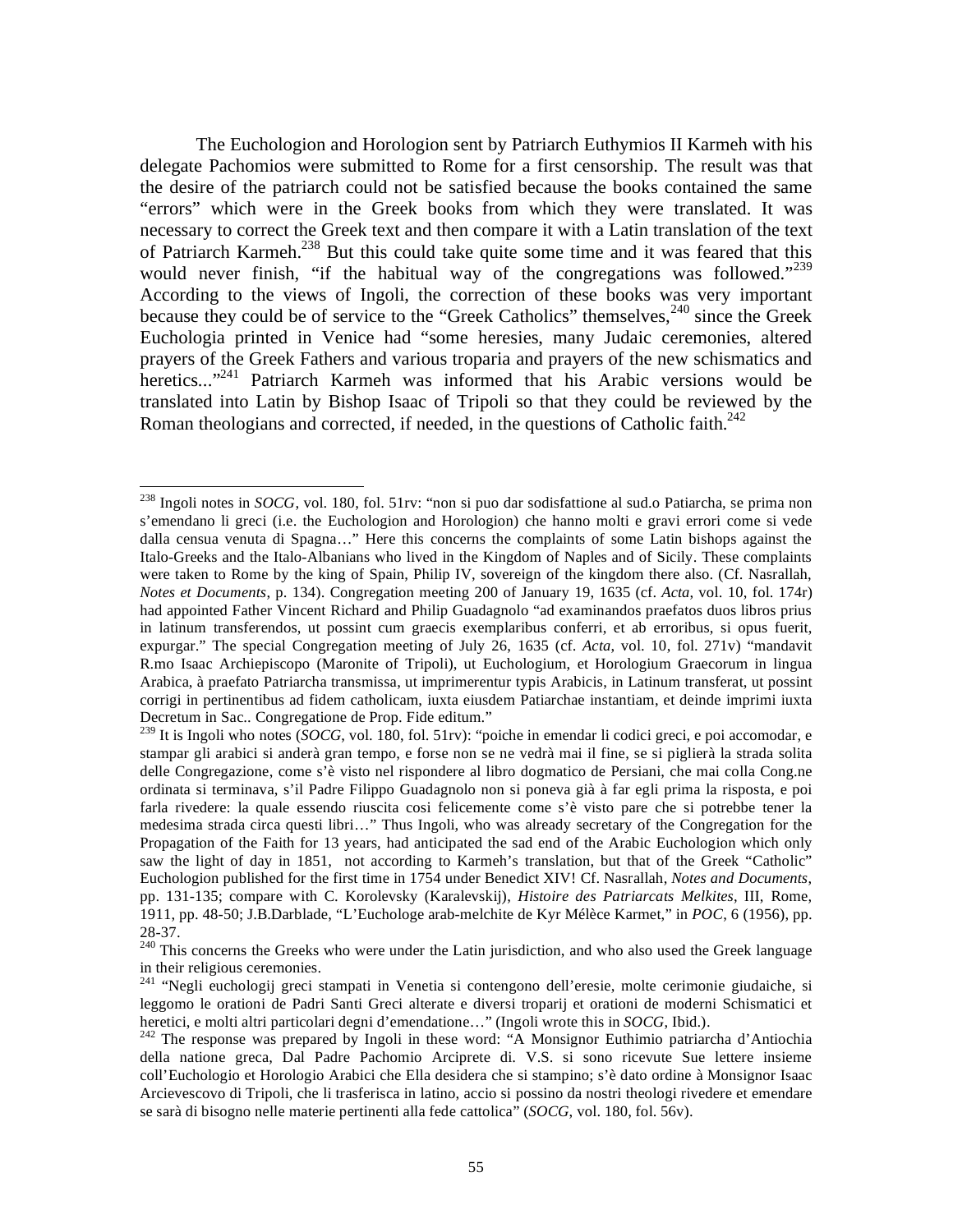In August 1635, Protosyncellos Pachomios returned home to his patriarch with the letters of the Congregation for the Propagation of the Faith and some examples of the Arabic Pentateuch which had been recently printed in Rome.<sup>243</sup>

### **3) Patriarch Karmeh, Martyr of the Union**

 Since his accession to the episcopate (1612), Karmeh never wanted to conceal his enthusiasm for the union of the Greek Orthodox Church with Rome, in view, above all, for the safety of Christians in the midst of Muslims.<sup>244</sup> But to appreciate the courage of an Orthodox prelate who openly declared himself in favor of those who were called "Franks," it is necessary to consider the political and social conditions in which the Christians of the Near East lived under the Turkish yoke during the  $17<sup>th</sup>$  century.<sup>245</sup> In all probability, an Orthodox prelate such as Karmeh, with such a conciliatory attitude toward the Roman Church, would never have been able to survive for ten years with the Turks on one side and the Greek speaking people on the other side.<sup>246</sup> Yet, for twenty-two years Karmeh had resisted all the attacks and persecutions which were inflicted on him by the Turks and the Greeks. His martyrdom began soon after  $1614^{247}$  and ended with "a malady

<sup>&</sup>lt;sup>243</sup> Pachomios only left Rome after the Congregation meeting 206 of July 30, 1635 which took place in the presence of Pope Urban VIII (cf. *Acta*, vol. 10, fol. 287r). For the Arabic Pentateuch cf. *Acta*, vol. 7, fol. 150r-151r; vol. 8, fol. 215v-216r. This Arabic version had nothing to do with the new Arabic version of the first 5 chapters of Genesis made by Karmeh in 1632 (cf. above, particularly *SOCG*, vol. 180, fol. 63v). This same Congregation meeting decided that "Pentateuchum praefatum esse mittendum Prientales partes, ut antequam ulterius in impressione praefactorum Bibliorum Arabicorum procedatur, experientia fiat, an Ecclesiae Orientales illum recipiant" (*Acta*, vol. 10, fol. 288v).<br><sup>244</sup> Cf. above his letters to Popes Paul V and Urban VII.<br><sup>245</sup> Cf. H. Zayat, *The Greek-Melkites in Islam* (in Arabic), pp. 74-78; *Revue de l'Eglise Gr* 

<sup>(1890),</sup> pp. 409-410.

<sup>&</sup>lt;sup>246</sup> Cf. for example *SOCG*, vol. 270, fol. 3v in which Ingoli notes concerning Cyril I Lucaris: "Ha accusato al Gran Visir l'Arcivescovo di Smyrna che fù poi carcerato e l'Arcivescovo d'Edessa… Hà avvellentati, et annegati da 6 Metropoliti" most of whom appeared inclined to union with Rome. Also see the end of Cyril II of Berrhea in *SOCG*, vol. 119, fol. 36r.

<sup>&</sup>lt;sup>247</sup> Cf. above, the first trip of Karmeh to Constantinople to defend himself before Timothy II against the accusations of the Patriarch of Antioch, Athanasios II Dabbas, who wanted to depose him from the see of Aleppo (Kilzi, p. 84).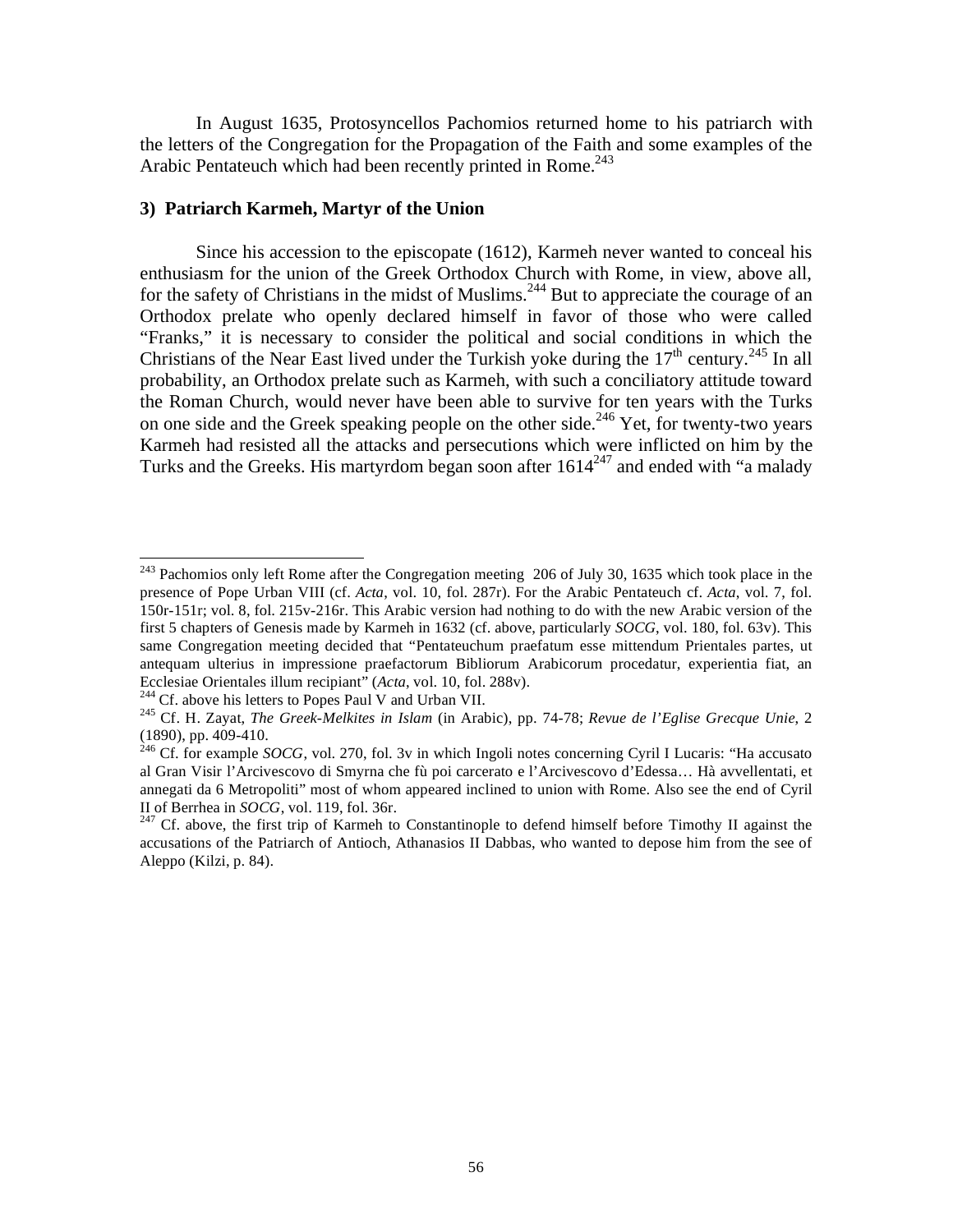of famous water" which attacked him suddenly.<sup>248</sup> He died on January 1, 1635, the feast of Saint Basil.<sup>249</sup>

 The sad news of his death reached Rome in September 1635 in a letter sent to the Congregation for the Propagation of the Faith by the new patriarch of the Maronite nation, George Amira.<sup>250</sup> Rome manifested its visible sorrow when it heard about it, for "it had hoped that by his intermediary, the whole nation of the Greeks of Syria and adjoining provinces would unite with the Apostolic See" of Rome. $^{251}$ 

Karmeh was not able to receive his delegate, Pachomios, on this earth<sup>252</sup> or formally sign the act of union drawn up by the group of Roman theologians who had

<sup>251</sup> "S. Congregatio doluit de morte praefati Euthymij, quia sperabat eo mediante, nationem Graecorum<br>Syriae, et convicinarum Provinciarum cum Sede Apostolica (of Rome) unitam iri" (*Acta, Ibid.*).

Syriae, et convicting the Provincian in Provincia cum Sede Apostolica (*Acta*, Vol. 10, fol. 287r) and his trip back to Damascus lasted six and one half months (cf. letter of Pachomios to the Congregation for the Propagation of the Faith in *SOCG*, vol. 180, fol. 101r). Thus he reached Damascus around mid-February 1636 while Patriarch Karmeh died on January 1, 1635 (cf. footnote 249).

Even Ingoli wrote on the back of Thalget's letter: "questo patriarcha Euthimio d'Antiochia mando il suo Arciprete per far l'unione colla Sede Apostolica (Rome) conforme al Sac. Concilio Fiorentino, fù aggiustata quest'unione con detto Arciprete che fu spedito inditro con li ricapiti necessarij, e mentre era in viaggio mori questo patriarcha…" (*SOCG,* vol. 180, fol. 108v). We see that there were more than 13 months between the death of Patriarch Euthymios II Karmeh and the return of Pachomios to Damascus. Thus the letter of Pachomios dated March 19, 1636 could not have been written "before the death of Meletios" (rather Euthymios), as J. Nasrallah wrote (*Notes et Documents*, footnote on p. 131)! Besides the copies of the Arabic Pentateuch which had been sent to Tripoli, Aleppo and Egypt in view of an examination, were brought by Pachomios himself (*Acta*, vol. 10, fol. 271v) and the responses of those who had to examine them were awaited. This is why Euthymios III the Chiot (successor of Karmeh) did not want to respond to the letters of Rome until having received the response of the examiners. J. Nasrallah avoided speaking of this in *DHGE*, vol. 16 (1967), col. 56, but unfortunately he commits another confusion

 $\overline{a}$ 248 It is only Paul of Aleppo who used this expression (*Radu*, p. 42): "Marad Maïn Mash'hour" while his father, Patriarch Macarios, only speaks of a grave illness (*Macarios of Aleppo*, p. 632; *Kilzi*, p. 143) in order not to attract the anger of the Greek-speaking people of his patriarchate or those of other Greek patriarchates. H. Zayat (*op. cit*., p. 79) refers to a document of a Jacobite who affirmed quite simply that Patriarch Karmeh had been poisoned. Jesuit Father John Amieu also affirms this public opinion of his times (*Rabbath,* I, pp. 397-398) and that the successor of Karmeh, Euthymios III, feared having the same death as his predecessor if he declared his union with Rome (*Rabbath*, I, p. 402). Capuchin Michael of Rennes also affirms that Patriarch Euthymios III had told him: "nisi vererer Constantinopolitanum patriarcham et alios refragantes palam profiterer me Romanae subiectum Ecclesiae, Swd id si publicassem nec decem mille aurei hanc professionem essent solvendo, ipse autem non ignorat idcirco venenum suo propinatum fuisse predecessori, hoc est patriarcha Carmi" (*SOCG*, vol. 20, fol. 28v). also Cf. vol. 196, fol. 212v and vol. 119, fol. 112r. All this could strengthen the thesis of H. Zayat (*op. cit*., p. 78-80), even if Fr. Pachomios and the brother of Patriarch Karmeh said nothing about the circumstances of this provoked death (cf. *SOCG*, vol. 180, fol. 101r and 99r).

<sup>249</sup> *Kilzi*, p. 143; *Macarios of Aleppo*, p. 632; *SOCG,* vol. 180, fol. 99r. Korolevsky ("Antioche" in *DHGE*, col. 641-642) takes pleasure in recounting a history copied from Le Quien (col. 772): Patriarch Karmeh "was on route when the pasha of Damascus, before demanding of Euthymios II (Karmeh) a sum which he had to pay, forced him to retire at Aleppo where he renounced the patriarchate and designated a Greek hieromonk of Chios as his successor…" This account has no foundation (cf. preceding footnote). Macarios of Aleppo mentions no trip of Karmeh to Aleppo after his elevation to the patriarchate (*Kilzi*, p. 143; *Macarios of Aleppo*, p. 632) and Thalget, brother of the deceased patriarch, affirms that Karmeh died in Damascus and not in Aleppo (*SOCG, Ibid*.). Besides, Korolevsky seems to have ignored the "provoked illness" of the patriarch!<br> $^{250}$  *Acta*, vol. 10, fol. 318v-319r.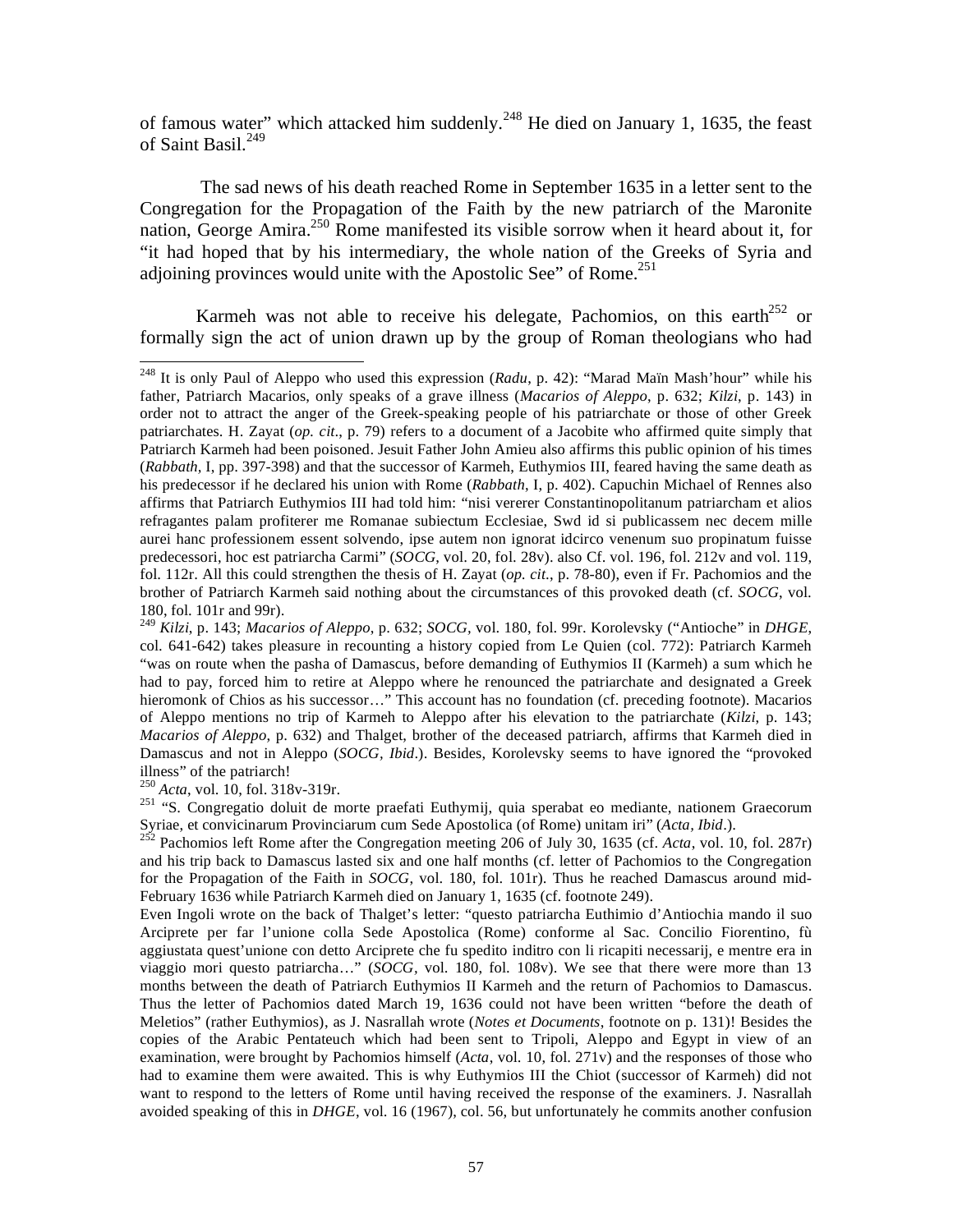gathered in the particular congregation on July 26,  $1635$ <sup>253</sup> However, he had the power to give the example to those after him who fought for the reconciliation of Christians at the risk of losing all, and also left a testament which he wrote on his deathbed.<sup>254</sup> In this testament he asked his brother, Thalge, who was living in Aleppo, to announce his death to the pope and to ask His Holiness to remember him in his prayers so that Our Lord Jesus Christ may pardon him his sins.<sup>255</sup> Because of his constant concern for the instruction and spiritual good of his faithful, he foresaw the days after his death. He prayed the pope greatly as "steward of God to all men,"<sup>256</sup> to send the Euchologion and Horologion to Aleppo when they had been printed at his expense. From Aleppo they would be distributed among the churches of the East under the control of the Father Guardian in order to avoid some priests doing business.<sup>257</sup>

 The Congregation's meeting 222 of November 11, 1636 learned about the testament of the deceased patriarch, $^{258}$  although the Congregation for the Propagation of the Faith itself knew of his death since September  $1635$ <sup>259</sup> It is very significant to note the attitude of the Congregation in the remarks which its secretary, Ingoli, wrote on the back of the letter of Thalge: "this patriarch, Euthymios of Antioch, sent his archpriest (Pachomios) to unite with the Holy See (of Rome), conforming to the Council of Florence. This union was clarified by the aforesaid archpriest who had returned with the necessary letters, but soon after he left,<sup>260</sup> this patriarch died. It is piously believed that he was saved: for he gave full authority to the archpriest to accept the Council of Florence."<sup>261</sup> It is known that the Euchologion was confided to Bishop Isaac of Tripoli to translate it into Latin.<sup>262</sup>

by writing: "the latter (Karmeh) did not respond immediately, for he waited for other letters from Rome (letter of Pachomios to Cardinal Fr. Barberini, published by H. Zayat in *Histoire de Saidnaya*, 171) (sic), and he died meanwhile." In fact Karmeh could not have responded because he was dead (13 months before the return of Pachomios to Damascus)! And the letter of Pachomios mentions no expectation of "other letters from Rome!" And this letter was addressed to Fr. Ingoli and not to Cardinal Fr. Barberini! Cf. the original letter in *SCOG*, vol. 180, fol. 101r and its Italian version in the same volume, fol. 101r.<br><sup>253</sup> Cf. above, *Acta*, vol. 10, fol. 270v-272r.<br><sup>254</sup> In fact he never hid his desire for union with Rome until his de

last will and testament which Thalget, brother of Patriarch Karmeh, mentions in his letter to the pope,

examined at the Congregation meeting 222 of November 11, 1636 (cf. *SOCG*, vol. 180, fol. 99r).<br><sup>255</sup> *Ibid.*" "My brother, Patriarch Euthymios of Antioch, who was the Metropolitan of Aleppo had been quickly suffering from "the arrow of death" and was taken into the neighborhood of the Lord of creation on January 1, 1635 AD at Damascus-Sham, 'may Your holy head remain saved.' And he sent to Your servant in his testament that I announce to Your Holiness his death, praying you to remember him in your Divine Liturgy and asking Our Lord Jesus Christ in your prayers that he receive him in his hands and pardon him his sins and guilt" (literally translated from the original Arabic).<br><sup>256</sup> Ibid.: "Antom Woukala Allah lil Anam."

<sup>&</sup>lt;sup>257</sup> *Ibid.*: "fear of one of the priests who considered priesthood as a business, not monopolizing them and not selling them."

<sup>&</sup>lt;sup>258</sup> *SOCG*, vol. 180, fol. 108v.<br><sup>259</sup> Cf. above, *Acta*, vol. 10, fol. 318v-319vr.

 $^{260}$  Cf. footnote 252. Pachomios was at the point of arriving at Rome.<br><sup>261</sup> SOCG, *Ibid.*: "questo patriarcha si puo credere piamente che sia salvo: perche diede piena autorità ad detto Arciprete di accettare il concilio de "Fiorenza." Note that, according to Ingoli, acceptance of the Council of Florence by an Orthodox suffices to be saved!

<sup>262</sup> Cf. above. But Isaac probably did not have the necessary time to accept it (cf. Nasrallah, *Notes et Documents*, footnote p. 132).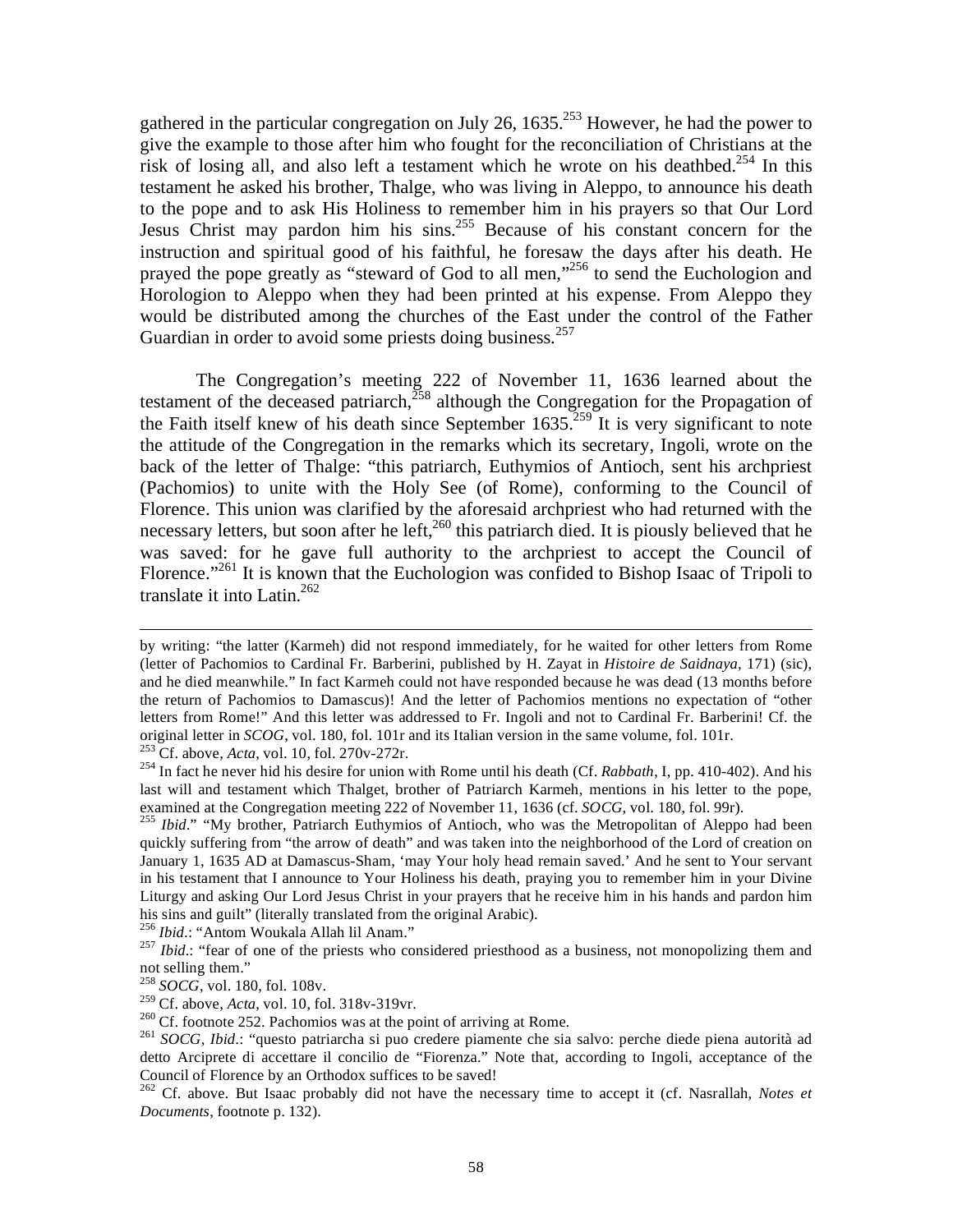Thus ended the "ecumenical" mission of this holy prelate who had no enemies other than the enemies of the Church of Christ, and who patiently accepted their persecutions until his martyrdom. The accounts of the missionaries and other Eastern prelates, who had known him and all his students, are unanimous in proclaiming him a saint. The Jesuit Father, Amieu called the Orthodox-Catholic patriarch a "saint, a true Roman Catholic."<sup>263</sup> The union which so profoundly began with this holy patriarch did not die with him: his martyrdom was the blood shed for the reconciliation of his brothers. This is proven to us by the attitude of his students and successors in the patriarchate, Euthymios III of Chios and Macarios III Zaim, who perhaps did not have the same courage of their teacher.

#### **4) The Latin Missionaries at Work (1625-1634)**

 Under the impetus of the definitively erected Congregation for the Propagation of the Faith,<sup>264</sup> all the large missionary orders of the west tried hard to respond to its wishes. Since Aleppo was then the capital of commerce in the east, it also became important for the "merchants of the Gospel."265 Among the cities of Syria, Aleppo had the largest percentage of Christians<sup>266</sup> and to it quickly came the Franciscans who were there since 1571, the Capuchins, Jesuits, and Discalced Carmelites.<sup>267</sup> The harvest was great and the newly arrived workers were very numerous and made a good harvest but their excessive

<sup>263</sup> *Rabbath,* I, p. 401. P. *Besson* (p. 24) calls him "a very Catholic man and recounts how "the archbishop (Karmeh) and the fathers (Jesuits) argued about the price of abstinence, with this difference nevertheless, that this virtuous prelate supported for many years, which our missionaries did not suffer for so long a time." Patriarch Macarios of Aleppo (*Kilzi*, pp. 143-144) wrote that at the death of Karmeh "all the faithful wept in an indescribable manner and that his tomb produced various kinds of miracles and cures even until our day" (in 1670). Capuchin Michael of Rennes wrote in 1641: Karmeh "erava Vescovo Catholico, et con quanto zelo haveria procurator l'ogmentatione (sic) della chiesa romana se non fusse stato prevenuto della morte sei (rather 8) mesi doppo che fu creato Patriarcha Antiocheno" (*SOCG*, vol. 196, fol. 205r). The secretary of the Congregation for the Propagation of the Faith wrote on October 27, 1640: "il metran Carme finalmente si fece e mori catholico" (SOCG, vol. 119, fol.67v). Cf. also the judgment of this same secretary in footnote 261. Even the Dominican scholar Le Quien (col. 773) affirmed: "Charme Romanam in Syria communionem fovens…" Nevertheless, Karmeh was in good relations with the other Orthodox bishops of Antioch and even with the Patriarch of Constantinople to whom he had recourse twice! He never made the profession of faith imposed by Rome!

<sup>&</sup>lt;sup>264</sup> In 1622. Cf. above. On the precedents of this Congregation, also see V. Peri, "La Congregazione dei Greci (1573) e I suoi primi documenti," in *Studia Gratiana*, 13 (1967), pp. 129-137.<br><sup>265</sup> "Fra tutte le città dell'Imperio Orientale soggette al dominio turchesco, Aleppo celebre per il traffico;

mà non meno hà da stimarsi dà mercantanti (sic) evangelici, che da quelli del secolo, per l'opportunità che vi è d'impiegarsi al guadagno dell'anime" (J. Queyrot in his "Relatione della missione d'Aleppo della Compagnia di Giesù. Dall'anno 1625 insino al sine dell'anno 1629," in *SOCG*, vol. 195, fol. 159r).<br><sup>266</sup> J. Besson wrote in 1660: "I consider in this large number of two hundred thousand souls, that the city of

Aleppo has forty thousand Christians, namely: five thousand Armenians, ten thousand Greeks and 10 thousand Syrians as well as Nestorians or Maronites" (p. 37).

 $267$  Between 1625 and 1626. See above.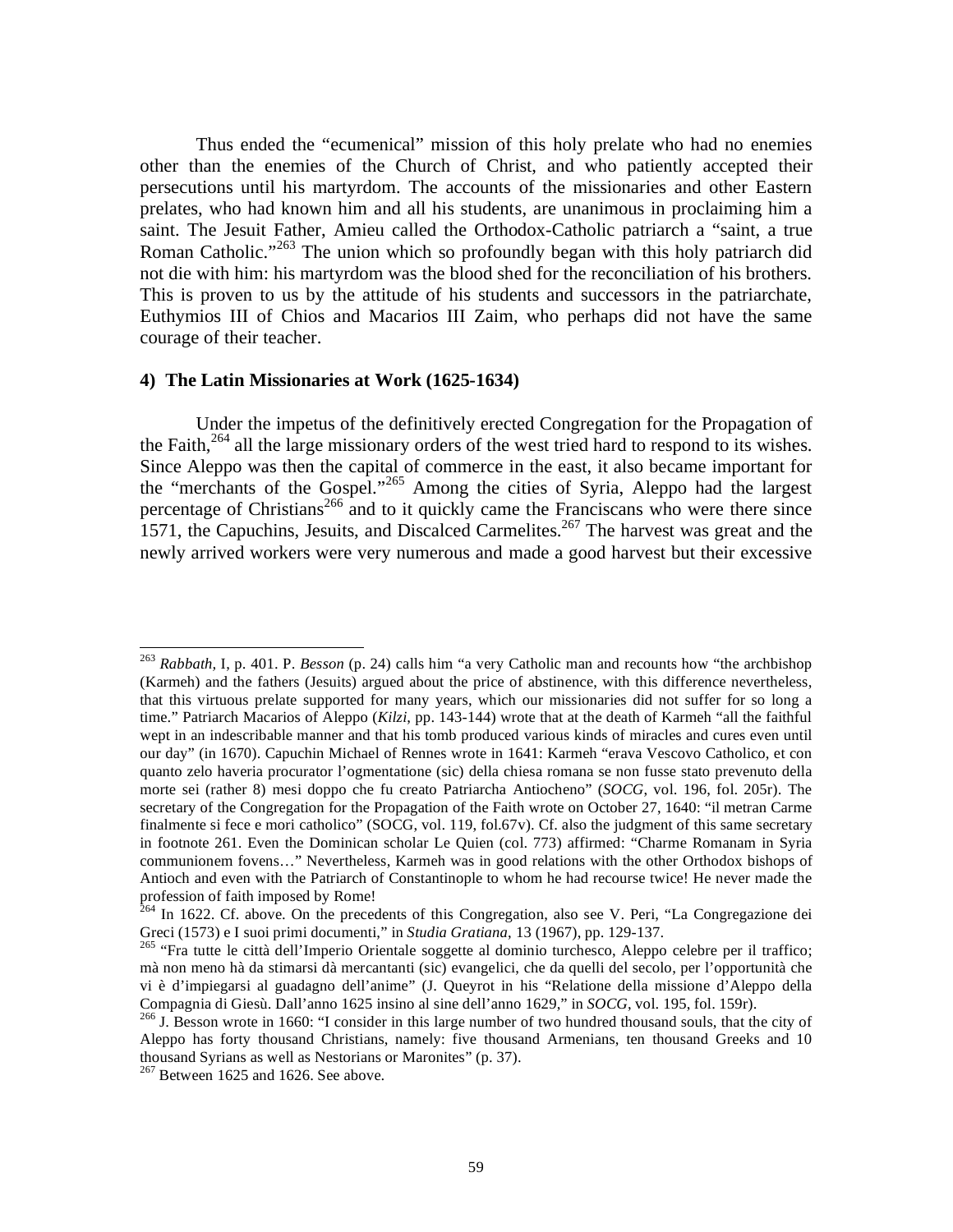zeal and mediocre preparation<sup>268</sup> left the Christians perplexed as they witnessed discord and quarrels among the missionaries.<sup>269</sup>

 In 1629 all Europe knew that the Capuchins of Tourane had won over three archbishops of Aleppo to the Catholic faith, those of the Greeks, Armenians and Syrians. But soon it was learned that they returned to schism because of the Franciscan Fathers who were, according to the Capuchins, the origin of all evil.<sup>270</sup> The "Responsalis" of the Congregation for the Propagation of the Faith to Aleppo, Doctor Louis Ramiro, had attracted the anger of the Franciscans because he condemned their less evangelical attitude toward the other missionaries of Aleppo and so informed the Congregation. This obliged the secretary Ingoli to prepare a defense of the zeal of this doctor and ratify it at the Congregation's meeting  $85$  of December 17, 1627.<sup>271</sup> Peace was proclaimed at the beginning of  $1629^{272}$  but new complaints were heard at the beginning of December 1629.<sup>273</sup> Various solutions regulating these differences were thought of but none bore lasting fruit.<sup>274</sup> It is sufficient to look at the attitude of these missionaries a century later in 1724, when there were two patriarchs of Antioch, one clearly "Roman" (Cyril Tanas) and the other clearly "Byzantine" (Sylvester of Cyprus).<sup>275</sup> But the most flagrant scandal was the interdiction that the Franciscans made against the Capuchins, prohibiting them to

1

<sup>268</sup> Cf. De Vries, *Rom und die Patriarchate des Ostens*, *op. cit*., p. 83: "Die Missionare kamen durchweg ohne jede spezielle Vorbereitung in den Nahen Osten."

<sup>&</sup>lt;sup>269</sup> On these quarrels see the preceding chapter. In general the quarrels took place between the Franciscans on one side and the other missionaries on the other side. A résumé of these quarrels are found in SOCG, vol. 197, fol. 50r-51v.

<sup>270</sup> Cf. the letter of Capuchin John Chrysostom of Angers of December 28, 1629 in *SOCG,* vol. 115, fol. 325r-326r.

<sup>271</sup> *SOCG*, vol. 196, fol. 118r: "l'ingiusta persecutione fatta dal suddetto frà Francesco (Guaresmi, Guardian of Aleppo) al Ramiro, che con tanta fedeltà, e`senza offesa della Religione francescana hà servito da 3 anni incirca, con sua spesa e`fatica la stessa Sac. Congregazione." This Louis Ramiro presented his resignation in 1631 (cf. *Acta*, vol. 7, fol.94v) and was replaced by Gaspar della Chiesa (cf. *Acta*, vol. 8, fol. 128v). The "Responsalis" of Aleppo informed the Congregation for the Propagation of the Faith about the situation of the missions in the entire Near East.

<sup>&</sup>lt;sup>272</sup> Cf. the account of Louis Ramiro of the month of April 1629 in *SOCG*, vol. 196, fol. 5rv. Cf. also, vol. 115, fol. 237rv. It concerns the peace after the sad events of the installation of the Capuchin, Jesuits and Discalced Carmelites in Aleppo. Cf. Besson, p. 19; *SOCG*, vol. 386, fol. 54r, fol. 131rv, and fol. 240r.

<sup>&</sup>lt;sup>273</sup> Cf. *SOCG*, vol. 115, fol.  $273r-375v$ , fol.  $312rv$ , fol.  $325r-326r$ .<br><sup>274</sup> Cf. *Acta*, vol. 7, 147r-149v and 152rv; *SOCG*, vol. 196, fol. 5rv. Capuchin John Chrysostom of Angers was against the idea of the division of Eastern rites among the various religious orders. On November 12, 1629 he wrote to the Congregation for the Propagation of the Faith" "E stato alter volte proposto alla Sacra Congregazione per tratener la pace di dividere tra gli missionari le sette (!) come la setta di Nestoriani ai R.P. Osservanti, gli Greci o Armeni ai Capucini. Ma questo non mi pio parer buono, *primo* perche, benche par la gratia d'Iddio tutte le nationi siano affettionate a noi, nondimento si trovera tra gli Grechi verbi gratia un uomo piu inclinato a praticar con noi e un altro inclinato a loro, o l'uno o l'altro sara forzato di communicar della sua salute contra la sua inclinatione, *secondo* sarebbe dare piu gran cagione alle contentioni, perche l'uni direbbono forse come gli Corintij, Ego sum Pauli, Ego Appolo, Ego vero Cepha, *tertio* e principalemente perche non nasce il divortio della practica co I schismatichi ma d'un altra banda

<sup>(</sup>the Franciscans!) che si copre del pretesto di lughi Santi e che mancano le lemosine al S.mo Sepolcro alla proportione che si fanno a noi" (*SOCG*, vol. 115, fol. 276r; Cf. *Acta*, vol. 7, fol. 10v). We see how for this mission superior all the easterners were heretics of the same standard and even formed "sects!"

<sup>&</sup>lt;sup>275</sup> In fact, even after 100 years of common work, some were for Cyril Tanas and others for Sylvester of Cyprus. Cf. *Musset*, II, pp. 173-176: "In Aleppo the election of Sylvester had been welcomed with favor even by some missionaries" (p. 175, see also the very significant footnote).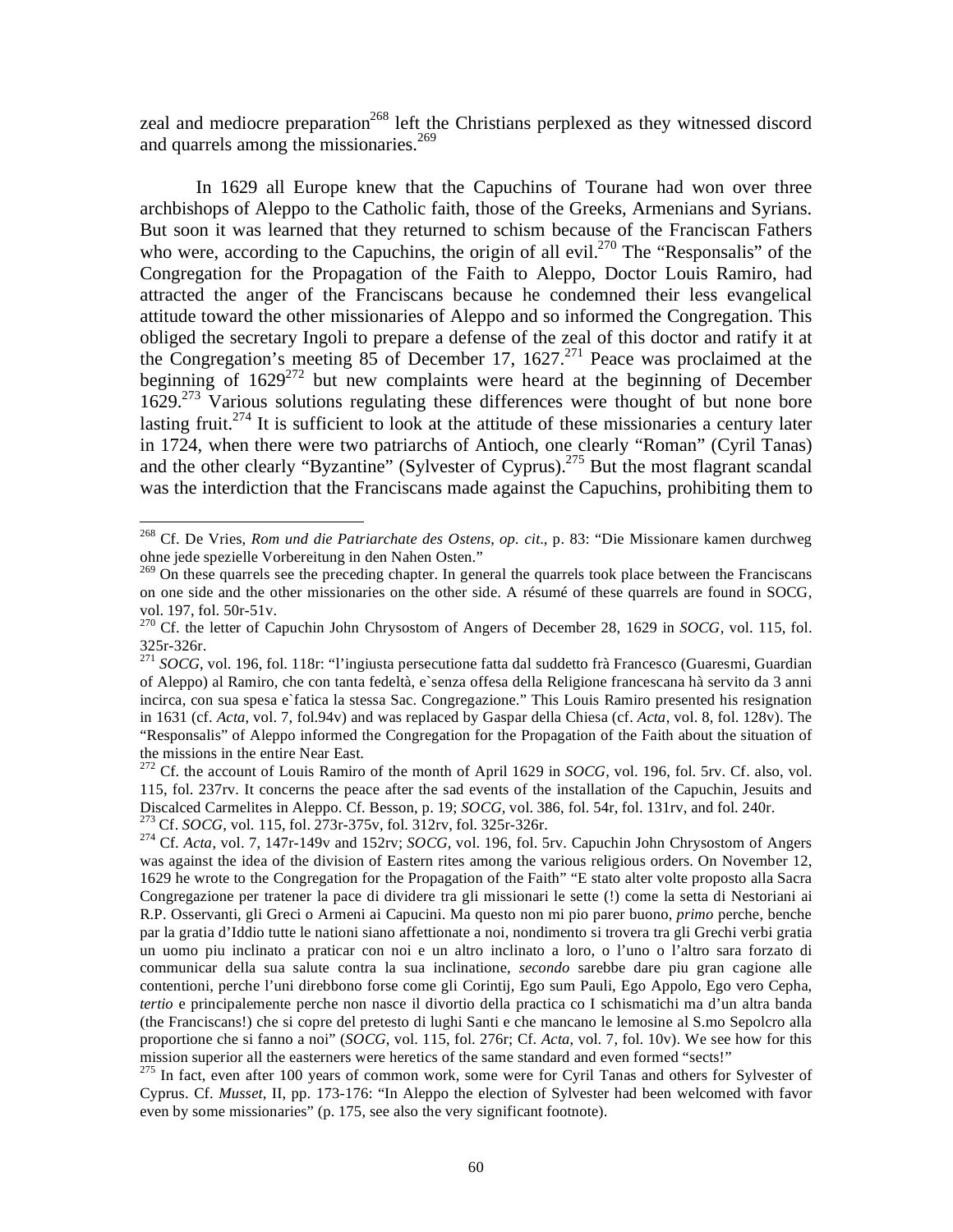preach in the Maronite Churches; for this they invoked the authority of the Maronite patriarch.<sup>276</sup> Preaching in the Maronite Churches was the only means the Capuchins had to contact the other Christians of Aleppo and the Franciscans wanted to stop them.<sup>277</sup> The letter of Capuchin John Chrysostom of Angers to Cardinal Borgia on December 28,  $1629^{278}$  gives us an idea of what took place in the capital of the missions in the  $17<sup>th</sup>$ century. After relating that all the dissensions were due to the "hypocritical attitude" of the Franciscans who wanted to chase the Capuchins out of the East at any price, Fr. John Chrysostom proposes some solutions:

 1) "As I have already written to the Sacred Congregation, what should be done to reduce the schismatics is to preach to the Maronites because the biggest problem of this country is ignorance; when ignorance is driven out, they will be converted. When we preach in a Christian church, whether Maronite, Greek, Armenian or Syrian, the other groups come to the sermon... and little by little we can infiltrate the salvific doctrine of the holy Church into their spirits.

 2) "It is necessary to consider the fact that the Franciscans only lived in these regions for three years and in this brief time did not strain themselves to learn the Arabic language. The Maronites remain so ignorant that they know nothing about questions of the Holy Faith.

 3) "The division provoked in this case begins as a small fire but could be amplified enough to make a new schism..., and some poor Maronites would say: we are less subjects of the pope than the patriarch... The Greeks confirm this in their sect by saying: where there is love there is God and He is not with them (the missionaries) since they do not have love among themselves... The Greek Archdeacon Michael said: Those who have posed such an obstacle cannot be Catholics or even Christians."<sup>279</sup>

 $276$  Cf. the résumé on this question made by Ingoli according to several letters that he had received between December 1629 and January 1630 (*SOCG*, vol. 115, fol. 312rv): "Li padri Giesuiti si portano da veri missionarij attendendo alle loro funtioni, ma li Carmelitani e Capuccini volendosi intromettere nella Natione Maronita contro gl'ordini del Patriarca che vuol che soli li minori Osservanti ne habbino cura, turbano ogni cosa, et avenue un giorno, che volendo predicare un cappuccino (Fr. Agathange) in arabo nella Chiesa de'Minori Osservanti piena di Maroniti, questi in essecutione dell'ordine del Patriarca si partirno dalla Chiesa, e lascciarno il cappuccino solo." (Cf. also fol. 285r-333v of the same cited volume).

<sup>277</sup> Cf. above. See especially *SOCG*, vol. 115, fol. 273r (it is Capuchin John Chrysostom of Angers who wrote on December 29, 1629): "in quel caso ha grand interesse per la salute delle anime, e per l'esaltatione della S.ma Chiesa di tener mano forte accio non si taglino le speranze che davano notre missioni a tutta la Christianità, che senza dubio sono tagliate se si levi a nostril Missionarij l'autorita di predicar secondo l'intento di Padri Osservanti come appare per i loro fatti in Baruth e monte Libano e in questa Citta…" (cf. fol. 278v of the same volume).

<sup>278</sup> *SOCG*, vol. 115, fol. 325r-326r.

<sup>&</sup>lt;sup>279</sup> "1) Quello ch'io gia scritto alla Sacra Congregazione che quasi l'unica strada di ridurre gli schismatichi è di predicar ai Maroniti, perche il piu grande errore di questo paese è l'ignoranza laquala cacciata sarebbeno convertiti. E quando si predica in una Chiesa di Christiani o Maroniti o Grechi o Armeno o Suriani concorrono gli altri anco alla predica… e pian piano insinuare ne i loro anima la salutare dottrina della S.ma Chiesa.

<sup>2)</sup> E da considerar che gli P. Osservanti passano in questi parti solo per tre anni ciascuno e per un cosi piccolo pezzo di tempo sdegnano d'affaticarsi nel imparar la lingua Arabica, e cosi restano gli poveri Maroniti tanto ignoranti che non sanno niente delle cose della Santa Fede.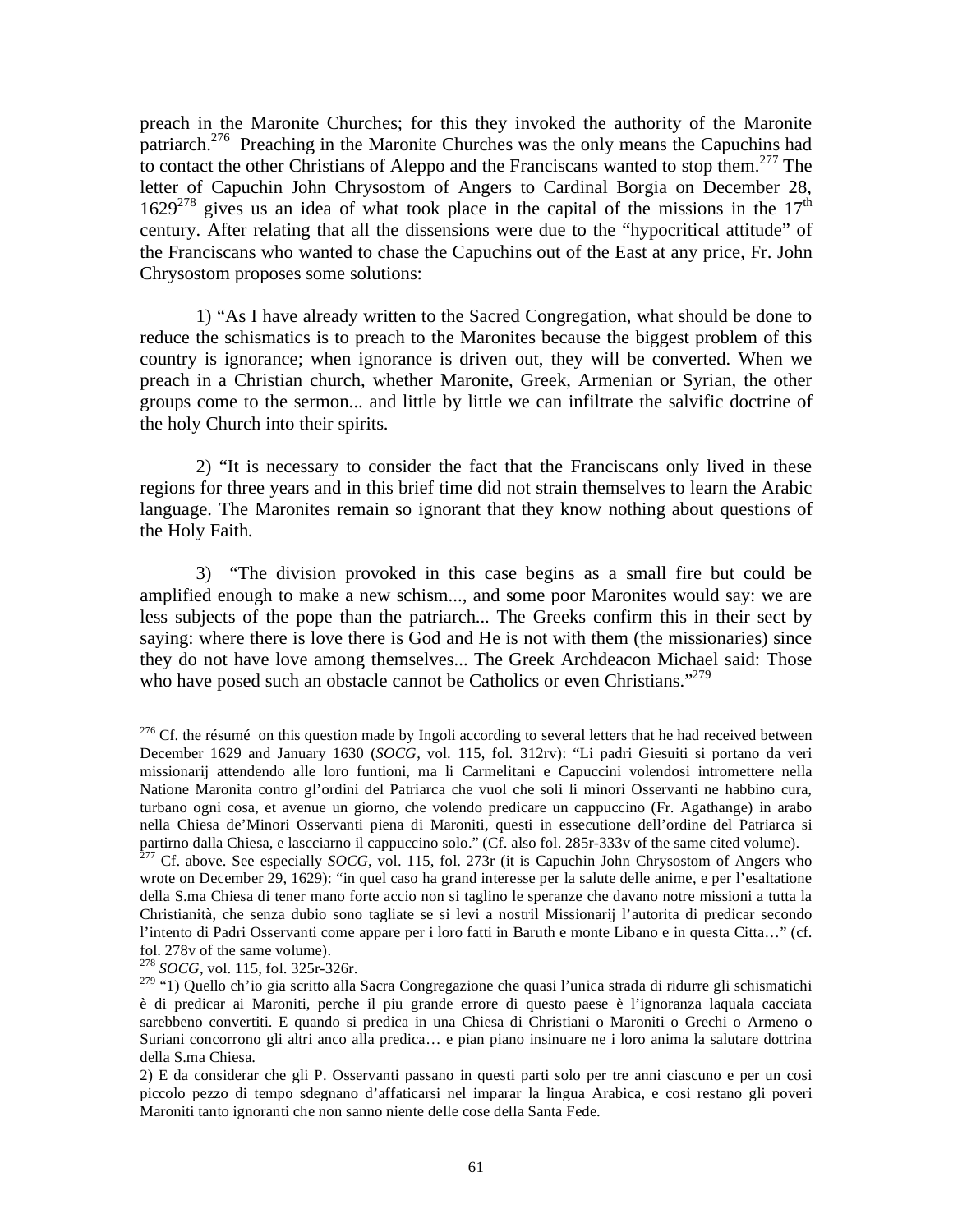In 1627, the Carmelites already had a house in Aleppo for their fathers who were on route to Persia;280 they were less ardent in their missionary zeal. They were in good relations with the other missionaries, especially the Jesuits,  $^{281'}$  and they began mainly to introduce western devotions to the Virgin Mary and visits to the Blessed Sacrament<sup>282</sup> without discussing problems of faith with the Christians of Aleppo. Those who worked more radically and very silently were the Jesuits.

 After the foundation of the school in the home of the Greek Metropolitan Karmeh in January 1629,<sup>283</sup> the Jesuit Father Jerome Queyrot soon had thirty-four students; all were Greeks with the exception of one Maronite.<sup>284</sup> This school functioned for sixteen months, after which they had to leave there and establish another school which could accommodate the students of all the Christians of Aleppo.<sup>285</sup> This took place in 1633 and a Muslim property was used for the school. In his account of December 26, 1629, Queyrot explained "the reduction" of Greeks to "the obedience of the Holy Roman Church," mainly because of the good dispositions of their Metropolitan Karmeh. Karmeh accepted the doctrine of the Fathers of the Church and proposed some cases of conscience to the Jesuit fathers for their opinion.<sup>286</sup> The Jesuits tried to explain the erroneous opinions about "communicatio in sacris," the books on the index, and the authority of the pope over the east which was not recognized by these Easterners.<sup>287</sup>

<sup>3)</sup> Che la divisioni fatta in questo caso è un piccolino fuoco nel suo principio ma che puo infiammarsi fin a far un Incendio d'un nuovo scisma…, che qualche Maroniti poveri dicevano noi non simo tanto bene del Papa quanto del Patriarca… Gli Grechi si confermano nella loro setta (!) dicendo dove è Dio Lui è la Carita, Dio dunque non è con questi poiche non hanno carita tra loro… L'Arcidiacono Greco il S.r Michail Chamas (cf. above his letters to the Congregation for the Propagation of the Faith) disse quelli che hanno posto tal impedimento non possono essere Cattolichi anzi non sono Christiani." (*Ibid*., fol. 325v; *Acta*, vol. 7, fol. 76r: Congregation meeting 124 of June 15, 1630).<br><sup>280</sup> Cf. above.

<sup>&</sup>lt;sup>281</sup> "... hanno sempre mostrato molta carità a'Padri della Compagnia..." (It was Fr. Queyrot who wrote on December 26, 1629: *SOCG*, vol. 195, fol. 166r).

 $282$  *SOCG*, vol. 115, 336r-337r (it was Carmelite Prosper of the Holy Spirit who wrote from Aleppo on May 8, 1630).<br> $283$  Cf. above, particularly *SOCG*, vol. 195, fol. 166r.

<sup>&</sup>lt;sup>284</sup> For the good reason that the other Christians of Aleppo did not want to go to the homes of the Greek Orthodox (*Ibid*., fol. 166v): "Se i Patri fuora della casa del Metropolita greco, e ch'havessero una propria, gli altri christiani, massime i Maroniti e gli Armeni mandarebbero ancor da loro I suoi figliuoli, il che non faranno mentre staranno dove stanno."

 $285$  The school in Karmeh's home was opened on January 15, 1629 and closed its doors before May 8, 1630 (cf. *SOCG*, vol. 115, fol. 336r and vol. 195, fol. 166r; compare with Nasrallah, *Notes et Documents*, p. 136). Concerning the interritual school of 1633 see the letter of Fr. Jerome Queyrot of December 26, 1636 in *SOCG*, vol. 195, fol. 598r.<br><sup>286</sup> *Ibid.*, fol. 167r: "Aggiungo per conclusione che il Metropolita di questi Greci essendo di buona mente, e

desiderando di veder la sua chiesa proveduta di persone letterate, e mostrando di far conto della dottrina de'Padri a cui di quando in quando egli propone dubii intorno alle cose appartenenti alla coscienza domandano il parer loro, cio agevolerà non poco la santa impressa della reduttione di questo popole all'ubbidienza della S. Chiesa Romana."

<sup>287</sup> *Ibid*., fol. 164r: ""I padri Giesuiti ad Aleppo hanno disingannato molti togliendo loro certe opinioni erronee, che per l'ignoranza grande che prima regnava in questi parti, … s'erano abbarbicate ne' loro fievoli intelletti, come per esempio, ch'ogn'uno puo salvarsi nella sua religione Iddio non havendo creato gli uomini per dannarli; ch'egli è lecito… fuor di necessità, e utilità di praticare con tutte le persone di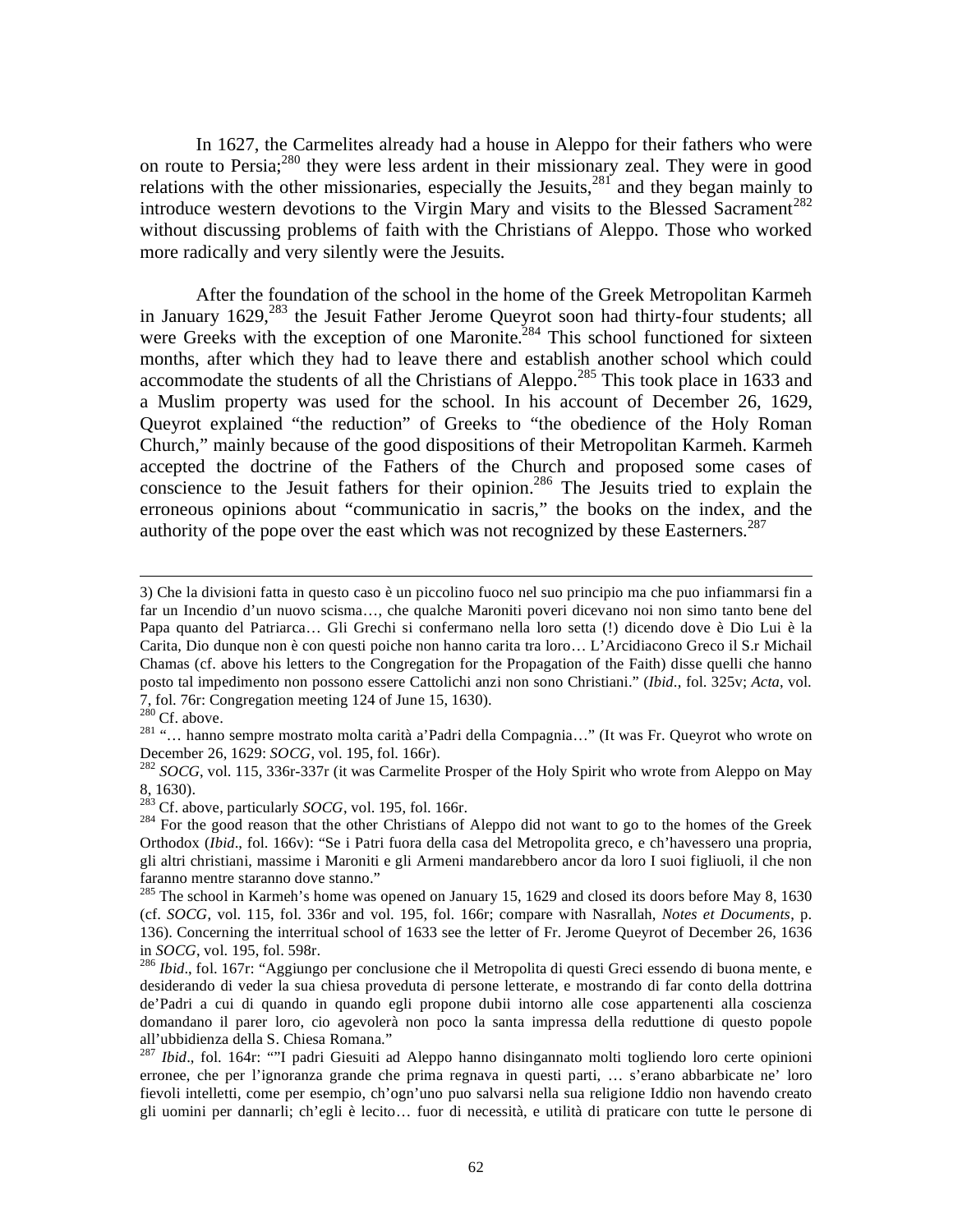With the foundation of the "interritual" school of 1633, the work of the Jesuits in Aleppo became more intense. This urged Father Queyrot to request a third father for this mission; he attempted to engage an Armenian professor so that he could finally establish a seminary in Aleppo.288 Instruction of the young men would prepare the future generation for formal unions at a later time.<sup>289</sup> We cannot forget the activity of the College of the Congregation for the Propagation of the Faith in Rome which exercised its influence over the Maronite, Syrian and Armenian communities rather than over the Greeks of the Patriarchate of Antioch. Much later, even the Greeks of Antioch had their "native-born missionaries" instructed in Rome.<sup>290</sup>

 It is important to note that Capuchins and Franciscans agreed about the identity of the Christians of Aleppo: if they were "outside of the Church," it was only because of ignorance, materially not formally.

 In November 1629, the Capuchin John Chrysostom of Angers said that many were Catholics without knowing they were "converted."<sup>291</sup> In the words of the Guardian of Aleppo, Antoine de Veglia, in May 1634, many who communicated from the missionaries at Pascha were of the "Greek Nation" and yet were Catholics.<sup>292</sup>

 In other regions of Syria where Capuchins and Franciscans were found, the situation became critical until the explosion. A typical example is the analysis of the situation in Saida. The British Capuchins had seized the chapel of the French consul and

qualsi voglia religione, ch'egli è lecito di tenere e leggere ogni sorte di libri; che la potestà del Papa non si stende sopra le chiese et i fedeli di Levante."

<sup>288</sup> *Ibid*., fol. 598v-599r: "Gia i nostri Scolari sono arrivati al numero di quarantatre di diversi riti e nationi, Maroniti, Greci, Armeni e Francesi; nell'ammaestramento de' quali c'impieghiamo due Sacerdoti della Conpagnia che qui siamo, e n'aspettiamo di giorno in giornio un tezo che il Nostro R.P. Generale hà ordinato che si mandi quanto prima, e quando sarà venuto pensiamo di dividere la nostra Scuola in quattro ordini o classi di modo c'haverà forma d'un picciol Collegio principiata… e cosi si potrebbe fare una quinta classe (by making an Armenian language professor come), alle quali dopo alcuni anni con l'aiuto e favore di Sua divina Maestà e dell'Eminenze Vostre potrebbe aggiungersi una scuola di Filosofia, et un'altra di casi di coscienza per aiuto di quelli che saranno chiamati da Dio per servido nello stato Ecclesiastico…"

<sup>&</sup>lt;sup>289</sup> To speak only of the formal union of the Greek Patriarchate of Antioch with Rome in 1724, see for example *DHGE* 16 (1967) col. 64-65 and the work of T. Jock, *Jésuites et Chouérites*, Central Falls (USA) 1939, pp. 11-14.

<sup>&</sup>lt;sup>290</sup> For example the first Greek patriarch of the "catholicized" series of Antioch, Cyril Tanas, who was the student of the Roman College of the Congregation for the Propagation of the Faith. Cf. *Musset*, II, p. 174.

<sup>291</sup> *SOCG,* vol. 115, fol. 275r: "interrompiamo quel studio (of the Arabic language) alle volte per praticar con gli sciasmatici e veramente troviamo gran dispositione in loro per la fede cattolica perche mi paiono piu fuora della chiesa per Ignoranza che per militia, piu materialmente che formalmente. Non sapendo quello ch'é da credere credono tutto quello che sono insegnati da loro padri, ma havemo Esperienza che facilmente crederanno la salutare dottrina della S.ma Chiesa Romana quando l'insinuaremo nei loro spiriti non disputando ma insegnando senza controversia la loro Ignoranza nelle prediche e esortationi, credo che assai di loro gia sono senza nessumo errore per questo espediente e si trovano catolici senza sapere esser stati convertiti."

<sup>292</sup> *SOCG*, vol. 104, fol. 216r: "Do conto anchora à V.S.R.ma come un missionario, taccio il nome per buono respetto, hà comunicato in questa pasqua (1634) molte persone le quali se bene sono di natione greca, non dimeno sono catholiche…"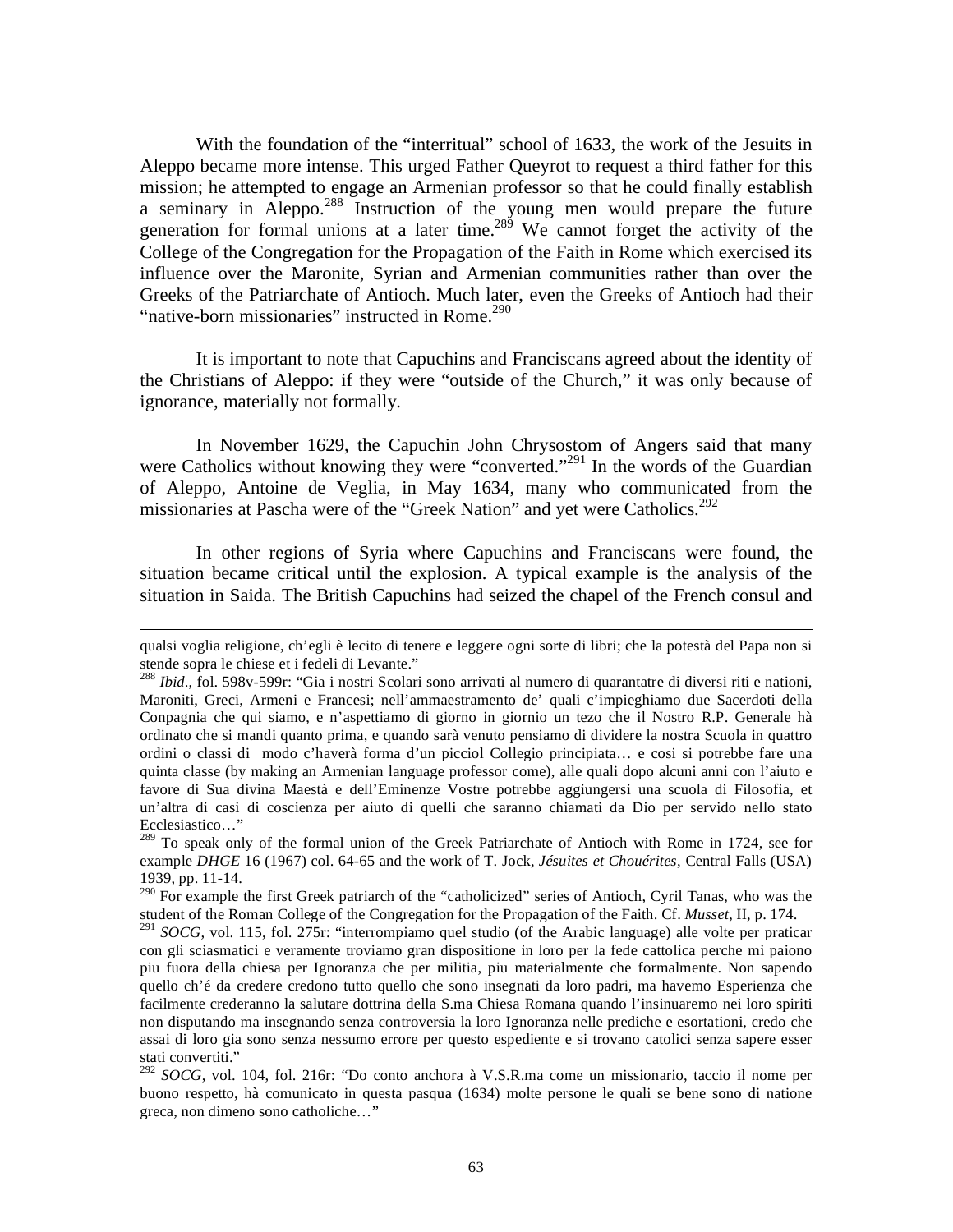the Franciscans did not tolerate it.<sup>293</sup> In September 1627, Franciscan William Lombard of Avignon wrote that he had been chased out of the chapel of Saida by the Capuchin Egidius de Loches. On the door of the chapel Egidius had written: "those who want to gain indulgences (published beforehand) must confess himself to the Capuchin Fathers and none others."<sup>294</sup> In October 1627, Father Egidius replied that he had never found enemies so "perfidious" than the Franciscans. Even the schismatics and the Muslims had witnessed that they never saw men so "impious."<sup>295</sup> To this he added their quarrels on the subject of the Maronites. The Capuchins located some errors in the depraved rites of the Maronites and informed the Congregation for the Propagation of Faith about them; the Franciscans called these Capuchins "spies."<sup>296</sup> The Jesuits as well were poorly viewed by the Maronite Patriarch Jean Makhlouf (1609-1634) because they had spread, even in writing, that the "Maronite nation was heretical."<sup>297</sup>

 From this account we see that the progress of the missions in Syria outside of Aleppo remained very limited until the definite departure of Fr. Queyrot in 1643 to Damascus. There, as in Saida, some Greek prelates inclined to union would be found.<sup>298</sup>

1

<sup>293</sup> On the origin of the conflict see *SOCG*, vol. 197, fol. 463r where the French ex-consul of Saida, Baptiste Tarquet, wrote to the cardinals of the Congregation for the Propagation of the Faith to show how since 1616 he was served by a Maronite priest, then a Franciscan and finally by a Capuchin for his chapel.

<sup>294</sup> *SOCG*, vol. 196, fol. 122v-123r: "detti padri Capucini (of Saida) havendo publicato i Scriptis una indulgenza, e nella carta di detta indulgenza, che affissero sopra la porta della Chiesa di Sayda vi erano scritte queste parole quelli che volean prendere detta indulgenza gli era necessario che si confessassero da detti Padri Capucini, e non da altri…!"

<sup>295</sup> *Ibid*., fol. 76r: "cum de Vestro mandato ad has Infidelium partes iam ab anno et fere medio advenerim, multos sane nominis christiani perfidos inimicos reperi: multos tamen inveni qui vestros missionarios tanta cum animi acerbitate affigunt uti Patres de Observantia illis infectantur… Quid illic ab ipsis Patribus passi sumus, testis est Deus, testes Angeli, testes catholici, testes schismatici, testes et ipsi Mahometani, qui se nunquam tam ipios homines videlicet palam et pubice profetibantur." Fr. Egide was destined for the mission in Egypt and replaced by another Capuchin (cf. Acta, vol. 7, fol. 88r).

<sup>296</sup> It was Adrian pf Brosse, missionary in Beirut who wrote on November 10, 1629: "Manda una lettera per il cardinale (prefect of the Congregation for the Propagation of the Faith), et alcune ceremonie di Maroniti vedute colli proprij occhi, con avvertir, che non si sappia, che vengono da capucini essendo chiamati da'padri osservanti li spioni dell'attivita de' Maroniti e cosi potrebbe nocere grandemente se si sapesse quello che non havrebbe scritto senza il Comandamento della Congregazione la qual mi comanda, che cerchi un libro di dette ceremonie, et usanze, ma non l'ho potuto havere" (*SOCG*, vol. 115, fol. 281r). It is this same missionary who arrived in Rome before March 27, 1631 (cf. *Acta*, vol. 7, fol 39r) for certain requests in the name of the Capuchins of Syria (*Ibid*., fol. 73r-74v: Congregation meeting 141 of May 31, 1631). He also had asked the Congregation for the Propagation of the Faith for authority to absolve Patriarch Ignatios III Atieh and his accomplices in the cooperation of the killing of Cyril IV Dabbas (see above, Chapter II). Adrian of Brosse had little after returning to Syria with 8 other companions (cf. Acta, vol. 7, fol. 132v).

<sup>&</sup>lt;sup>297</sup> Cf. *SOCG*, vol. 196, fol. 56v. See above.

<sup>&</sup>lt;sup>298</sup> Note that this was not Patriarch Euthymios II Karmeh who "took Fr. Queyrot with him to Damascus" as Korolevsky affirms in his article "Antioche" of *DHGE,* III, col 641. But it was Euthymios III the Chiot who did it long after the death of Karmeh as we will see (cf. *Besson*, p. 68; Nacchi*, Lettres édifantes et curieuses écrites des missions étrangères*, I, Toulouse 1810, p. 132; *SOCG*, vol. 196, fol. 44r; compare with *Musset*, II, p. 61 in footnote and *DHGE*, vol. 16 (1967), col. 57). Since Saida depended then on the pasha of Damascus (until 1660), it is very clear that a reciprocal ecclesiastical influence could easily be exercised in these two cities which would last for a long time after.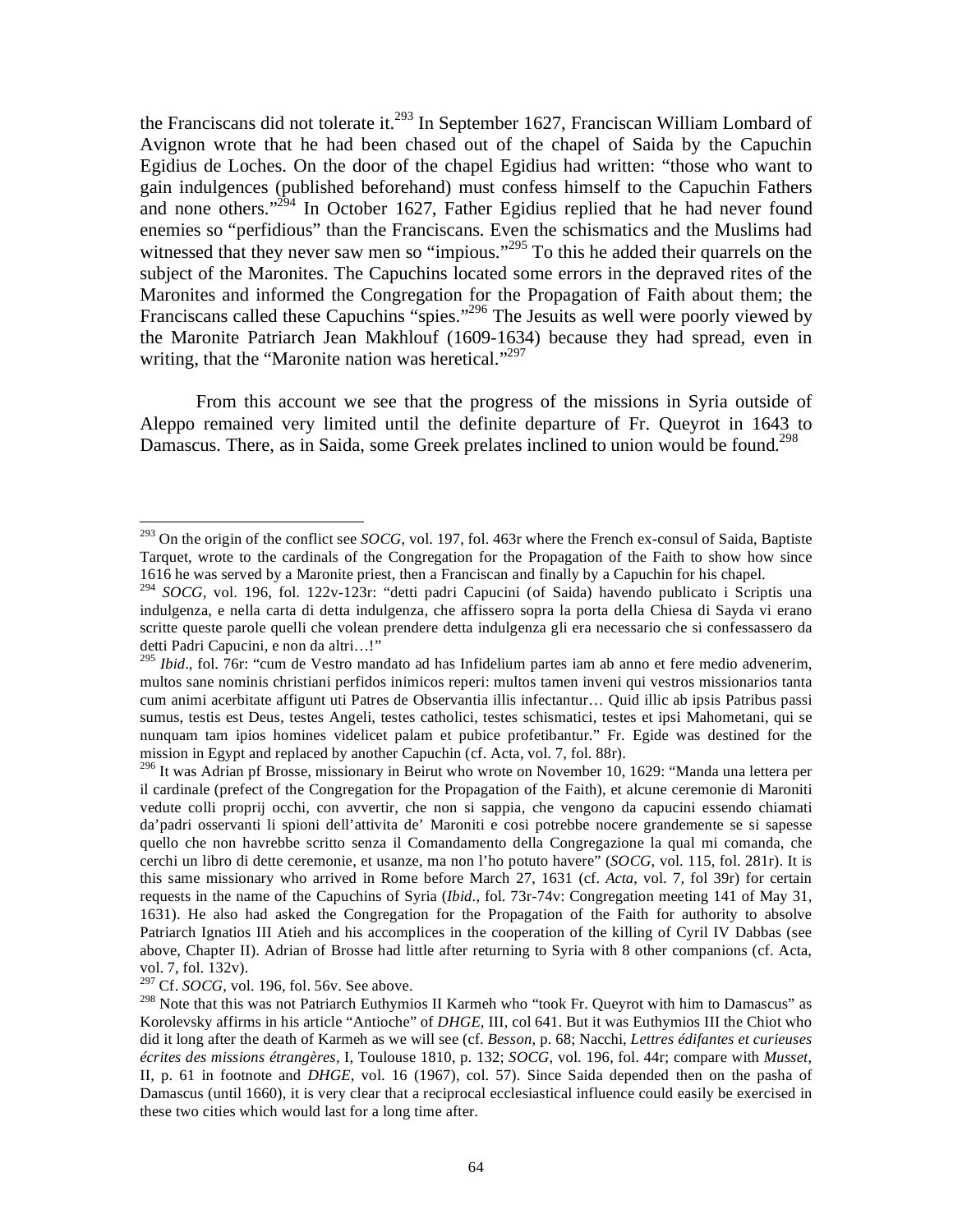# **CHAPTER IV THE PATRIARCHATE OF ANTIOCH UNDER EUTHYMIOS III, ORIGINALLY FROM CHIOS (1635 – 1647)**

#### **1) A Timid Patriarch**

 $\overline{a}$ 

 Sensing that his death was near, in December 1634, Euthymios II Karmeh designated his successor in the person of Meletios of Chios who had been a hieromonk of Saint Sabas of Jerusalem and an iconographer.<sup>299</sup> The chirotonia of the new patriarch of Antioch took place soon after the death of Karmeh (January 1, 1635).<sup>300</sup> It was Patriarch Euthymios  $III^{301}$  who received Protosyncellos Pachomios when he returned from Rome after accomplishing the mission Euthymios II Karmeh had confided to  $\lim_{n \to \infty} 302$  But the

<sup>300</sup> The ordainers were Philotheos, Metropolitan of Homs, Simeon, Metropolitan of Saidnaya and Joachim, Bishop of Zabadani (*Macarios of Aleppo*, p. 632). It was not Karmeh himself who performed the chirotonia as Paul of Aleppo affirms (*Radu,* p. 41). Macarios of Aleppo, who knew of him more than his son Paul (who was 8 years old in 1635 and who learned these facts from his father), expressly distinguishes the designation of Meletios of Chios by Karmeh and his chirotonia by the three mentioned bishops (*Kilzi*, p. 143 and particularly *Macarios of Aleppo*, p. 632). Moreover, Paul of Aleppo makes another error by putting the date Kanoon-al-awwal 7142, which corresponds to December 1633 AD, a date when Karmeh himself could not have become patriarch! Compare with *DHGE*, vol. 3 (1924), col. 642, and vol. 16 (1967), col. 57.  $\frac{301}{102}$  Rustum (p. 45) calls him Euthymios IV!<br> $\frac{302}{102}$  Cf. above, Chapter III, footnote 252, Pachomios, who reached Damascus between mid-February and

mid-March 1636, describes how he was received by the new patriarch: "We entered the home of our master patriarch, we kissed his hands and showed him the books and letters. Our return gave him great joy. As for the copies of the (Arabic) Pentateuch, we sent one to Tripoli and the rest we sent to Egypt, to Aleppo and to (other) countries so that they could be compared and looked at. And so, by examining them, one would be content with them, we will send you the exact response. We brought home with us the books (Horologion and Euchologion) whose publication your great efforts accomplished, and the Lord (Jesus) Christ will reward you. The patriarch (Euthymios III) would have written to you but he waits for a response on the Pentateuch from the countries and then he will respond to you in detail. Kissing (sic in singular) at your place the hands of the Cardinals Francesco Barberini and Antonio (Barberini)…" Pachomios adds in the margin of this letter addressed to secretary Ingoli the following note on the subject of the deceased Patriarch Euthymios II Karmeh: "we have written to you when we arrived and we would have written on the subject of the deceased patriarch who died in the mercy of the most high God, but we knew that you already knew this news" (letter written in Arabic on March 19, 1636 in *SOCG*, vol. 180, fol. 101r. An Italian translation is found in the same volume fol. 100r). Compare with the anachronisms of Nasrallah, *Notes et Documents*, pp. 131-132, and *DHGE*, vol. 16 (1967), col.56.

<sup>299</sup> *Macarios of Aleppo*, p. 632; *Kilzi*, p. 143; *Le Quien*, II, col. 773. Le Quien notes the source of his error by calling this patriarch Eutychios: this was the catalogue of Assemani. Rabbath, I, p. 401, repeats the same mistake by adding another to it: for him Meletios was only a deacon before becoming patriarch while Macarios of Aleppo had known him as papas! Historical mistakes of this kind are unfortunately repeated in some recent publications: cf. for example, Leslie Cole, "The Melkite Church: A Historical Survey" in Chrysostom, vol. II, No. 7 (1970), p. 102. Meletios of Chios went to the Monastery of St. Sabas in Jerusalem at the request of Euthymios II Karmeh in order to decorate the Church of Damascus with icons. And it was Karmeh himself who gave him the name Euthymios before dying (*Radu*, p. 42). The circumstances of the death of Karmeh called for the choice of a patriarch of Hellenic origin (cf. above, Chapter III, footnote 248)! Karmeh was conscious of it when he recommended him to the Greeks of Damascus: "Elect this Chiot to be patriarch after me; you could not have anyone better" (*Rabbath*, I, p. 401. J. Queyrot regretfully wrote on December 26, 1636: "Un Monaco che non ha altra qualità o perfettione più eminente che il saper dipegnere viene a esser creato Patriarca Antiocheno"! (*SCOG*, vol. 195, fol. 599r).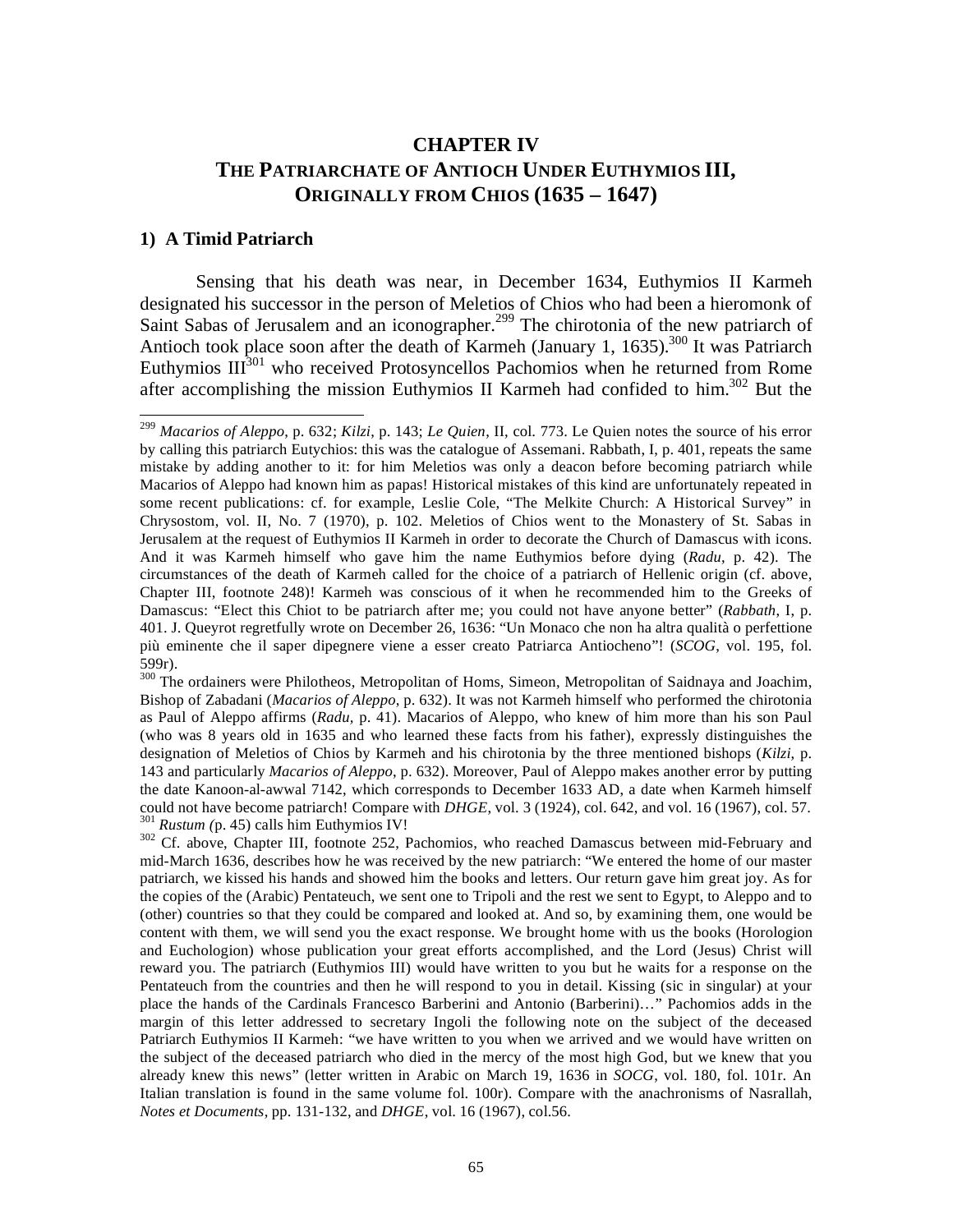new patriarch did not have the courage of his predecessor to see through what Karmeh had begun.<sup>303</sup> The Congregation for the Propagation of the Faith learned about the death of Karmeh in September  $1635^{304}$  and wanted to continue its relations with the Greek Patriarchate of Antioch and its new patriarch through the intermediary of Pachomios. The Congregation's meeting 219 of August 4, 1638, held in the presence of the pope, decided to "write again to Father Pachomios, in order to process a union with the new patriarch, to be made according to the profession of faith that he had brought for Patriarch Euthymios (Karmeh). He should solicit the response of learned men on the subject of the Arabic Pentateuch and he was informed that part of the Arabic Euchologion had already been translated into Latin and that now the cardinals and theologians would diligently correct the Greek Euchologion so that it could be printed in Greek and in Arabic."<sup>305</sup> This exhortation of the Congregation for the Propagation of the Faith received no written response from the new patriarch.<sup>306</sup>

 Despite this, in 1636, the two nephews of Euthymios III of Chios were students of the Jesuit Fathers in Aleppo<sup>307</sup> as well as other Greek boys who learned Greek in the school of Fr. Queyrot.<sup>308</sup> The Jesuits proposed opening a seminary in Aleppo<sup>309</sup> while the Congregation for the Propagation of the Faith intended to assure the instruction of the young boys in Rome itself. Soon afterwards, the Cardinal of St. Honophrius established scholarships in Rome in the College of the Congregation for the Propagation of the Faith; there were twelve students: two each from the Georgians, Nestorians, Jacobites, Copts,

<sup>&</sup>lt;sup>303</sup> Cf. above, Chapter III, 3 "Patriarch Karmeh, Martyr of the Union." Even though Karmeh had written good letters to Roman popes and cardinals, Euthymios the Chiot never had the courage to write a word to Rome, as we will see.<br> $^{304}$  Cf. *Acta*, vol. 10, fol. 318v-318r.

<sup>&</sup>lt;sup>305</sup> Acta, vol. 12, fol. 141v-142r and *SOCG*, vol. 180, fol. 107v: "Referente eodem Em.mo D. Card. Brancatio literas Patris Pachomij de morte Euthymij Patriarchae Antiocheni Nationis Melchitarum, et de Arabicis Pentatheuchis distributes inter viros doctos pro eorum sententia habenda, et demum de Euchologio Arabico, et Horologio Romae relictis, eorumque impressione. Sacra Congregatio iussit praefato Patri Pachimio rescribi, ut cum novo Patriarcha agat de unione facienda iuxta professionem fidei, quam secum detulit pro Patriarcha Euthimio (Karmeh) et ut sollicitet responsum doctorum virorum circa Pentatheucum Arabicum, et denique illi signetur Euchologij Arabici partem iam esse in latinum translatam, et nunc Graeci Euchologij emendationi diligenter per Cardinales et Theologos incumbi, ut postea, et Graecum, et Arabicum imprimi possunt."

<sup>&</sup>lt;sup>306</sup> We have not found any trace on this question in the Archives of the Congregation for the Propagation of the Faith although Euthymios III had promised the missionaries in Syria to write to the Pope of Rome. The research of Korolevsky in this sense produced the same result. Cf. *DHGE*, vol. 3, col. 642. Besides, the account of Fr. J. Amieu for the year 1650 confirms the fact that this patriarch never wrote to Rome: "and as I said to him one day: 'Master, when would you give testimony to Rome in your own hand that you are Roman Catholic, would there be anything bad in it?' 'Unfortunately,! Father,' he said to me, 'we Greeks, zealous with an indiscreet zeal, have spies here, and I do not want to earn what my predecessor earned.'" Cf. *Rabbath*, I, pp. 401-402.<br><sup>307</sup> John Amieu wrote from Aleppo on December 18, 1636 to the cardinals of the Congregation for the

Propagation of the Faith: "Docemus duos nepotes nuperi Patriarchae Graecorum,… aliosque non paucos bonae Indolis et Ingenii, wui si se sinerent coli… multos Europaeos superarent, in facie plusquam quinquaginta millium christianorum" (*SOCG*, vol. 106, fol. 224rv.<br><sup>308</sup> Cf. the letters of Fr. Queyrot to the Congregation for the Propagation of the Faith, written at Aleppo on

December 26, 1636 and March 13, 1637, in *SOCG*, vol. 195, fol. 598rv and vol. 106, fol. 224rv. <sup>309</sup> *Ibid*., vol. 195, fol. 599r.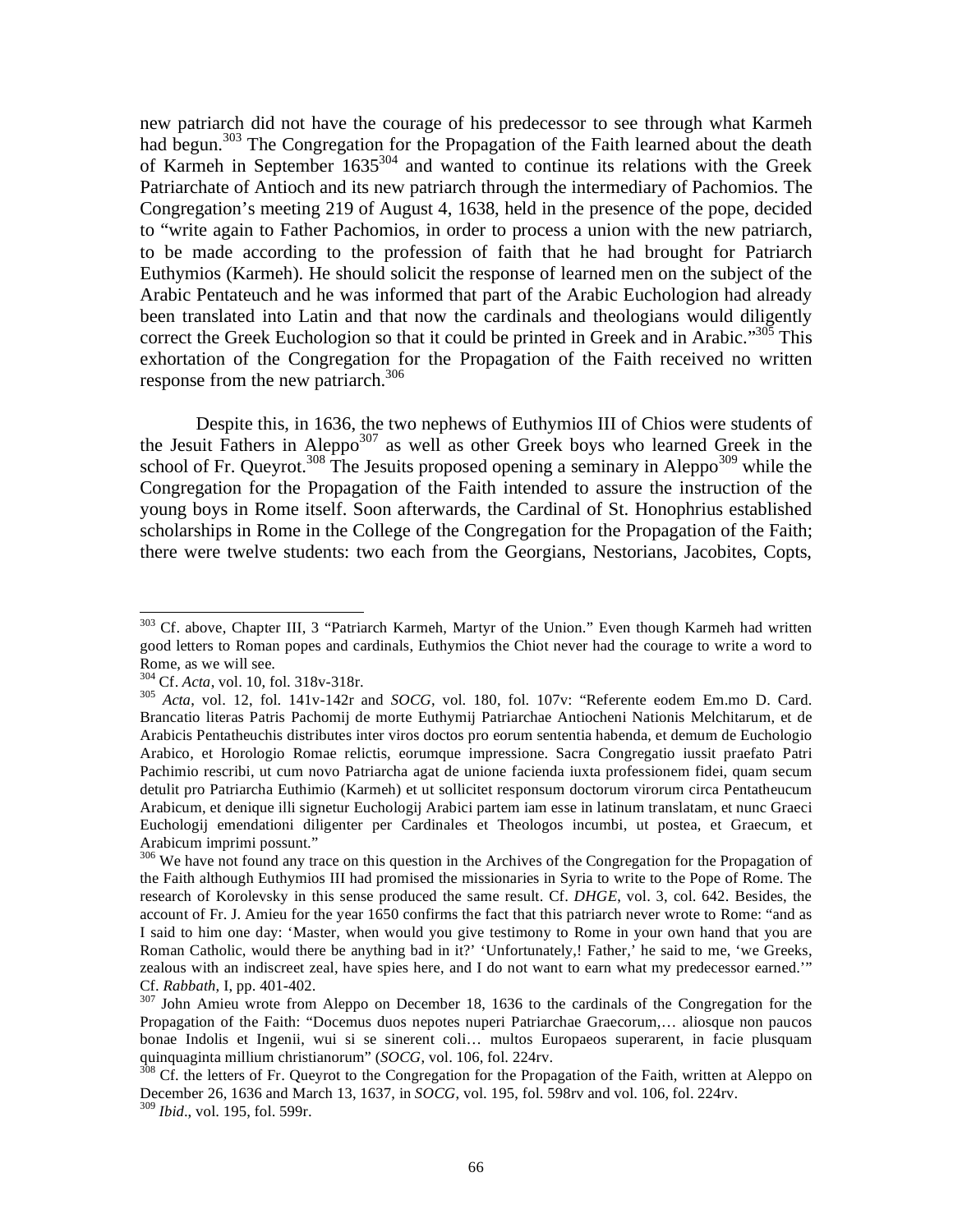Melkites and Persians  $(?)$ .<sup>310</sup> Jesuit Jerome Queyrot and the Franciscan Antonio de l'Aquila were charged to recruit these students mainly from Aleppo and to send them to Rome. This was not very easy.<sup>311</sup> Patriarch Euthymios III promised to send his two nephews to Rome,<sup>312</sup> following the example of Patriarch Metrophanes of Alexandria. On May 25, 1637, this patriarch of Alexandria had requested two places in the Greek College for two young Greek boys whom he wanted to send immediately.<sup>313</sup> But Euthymios III was well aware what had happened to his predecessor and what would take place in Constantinople at this time;  $314 \text{ in}$  no way could he submit to the desires of Rome.<sup>315</sup> The letters of the Franciscan Antonio de l' Aquila are very significant on this subject. On November 10, 1639, this missionary in Aleppo wrote to the secretary of the Congregation for the Propagation of the Faith with bitterness: "I have not failed to execute what your most illustrious eminences asked of me in the letters of December 4 of last year (1638) and of July 16 (1639)... I am still very surprised about the patriarchs of the Melkites and Jacobites. The one of the Melkites who resides in Damascus immediately received and greatly welcomed the opinion of the Sacred Congregation with the brief. He said that he wanted to send his two nephews to the new college but lately he responded that he feared

311 In fact, Fr. Queyrot wrote from Aleppo on August 8, 1638: "Pensavamo di mandar un solo Greco ch'havevamo bastevolmente ammaestrato nelle lingue Arabica, Greca e Latina; ma i di lui parrenti non si sono lassati persuadere, anzi l'hanno ritirato dalla scuola per applicarlo a un'arte. II R.P. Guardiano di S. Francesco (Antoine d'Aquila) s'è anch'egli adoperato conforme al suo santo zelo, accio si mandassero alcuni altri figliuoli christiani alla nostra scuola, per esser poi quindi costà (at Rome) inviati, ma è stato senza effetto" (SOCG, vol. 118, fol. 115r).

 $\overline{a}$ <sup>310</sup> *Acta*, vol. 12, fol. 330v: "Em.mus D. Cardinalis Sancti Honuphrij Alumnatum erigisse hic Romae in Collegio de Prop. Fide pro Georgianis Nestorianis, Iacobitis, Cophtis, Melchitis, et Persis, ad quem poterunt praefati Patres (Queyrot and Amieu) duodecim Adolescentes 15 aut 16 annum agentes, duos scilicet ex qualibet praefatarum nationum ad Urbem mittere, qui sine dubio recipientur in p.to Alumnatu, de cuius erectione iam expeditae sunt Bullae, quae latinè, et arabicè imprimentur, et transmittentur ad eos, et alios missionarios, uti Patriarchis, ac Archiepiscopis, et Episcopis p.tarum nationum communicentur, ut possint iuxta contenta in dictis Bullis Adolescentes cum qualitatibus in eis expressis suis temporibus Romam mittere, ut hic instruantur in scientijs et bonis moribus, ac instructi ad eosdem remittantur." The enumeration of these "nations" shows us what knowledge the Congregation for the Propagation of the Faith had for their identity and their orthodox or heterodox faith!

<sup>&</sup>lt;sup>312</sup> Cf. above footnote 307; *SCOG*, vol. 119, fol. 106rv.<br><sup>313</sup> Cf. *SCOG*, vol. 107, fol. 189r: it concerns a letter written in Greek and addressed to Cardinal A. Barberini. A Latin translation of the letter is found in the same volume, fol. 109r. Moreover, Patriarch Metrophanes of Alexandria was viewed well by Rome, in fact "placuit Patribus constantia Metrophanij Alexandrini Patriarchae in recusatione subsciptionis capitulorum Haereticorum Cyrilli Lucari" (Acta, vol. 13, fol. 123v); also it was pointed out in Rome "Patriarcham Alexandrinum Graecum literas scripisse pro eius Unione cum S.R.E. saltem privata, easque Patri Archangelo de Pistorio Missionario in Aegypto deferre ad Urbem" (Ibid., fol. 63r).

<sup>&</sup>lt;sup>314</sup> In fact Cyril II of Berrhea, who occupied the see of Constantinople three times in the space of six years (October 4-11, 1633; March 1/10, 1635 – mid-June 1635, June 20, 1638 – end of June, 1639), had a sad death because of his secret adhesion to the Roman Church, without counting the dreadful kind of Greek bishops who were inclined to Rome before the assassination of Cyril Lucaris on July 7, 1638. Cf. *Grumel*, p. 438; G. Hering, *Oekumenisches Patriarchat und europäische Politik* (1620-1638), Wiesbaden 1968, passim especially p. 313; *SOCG,* vol. 195, fol. 135r, 448r-449v and vol. 270, fol. 304r-306v; *DThC*, Book

<sup>&</sup>lt;sup>315</sup> This is according to the repeated letters of the Congregation for the Propagation of the Faith to the missionaries of the Levant that the Greek-Melkite Patriarch of Antioch was warned about: letters of July 20, 1637, December 4, 1638, July 16, 1639, September 17, 1639. Cf. also the responses of the missionaries in *SOCG*, vol. 118, fol. 115rv; vol. 119, fol. 105r-107r. Compare with *Acta*, vol. 12, fol. 330v and vol. 13, fol 358rv.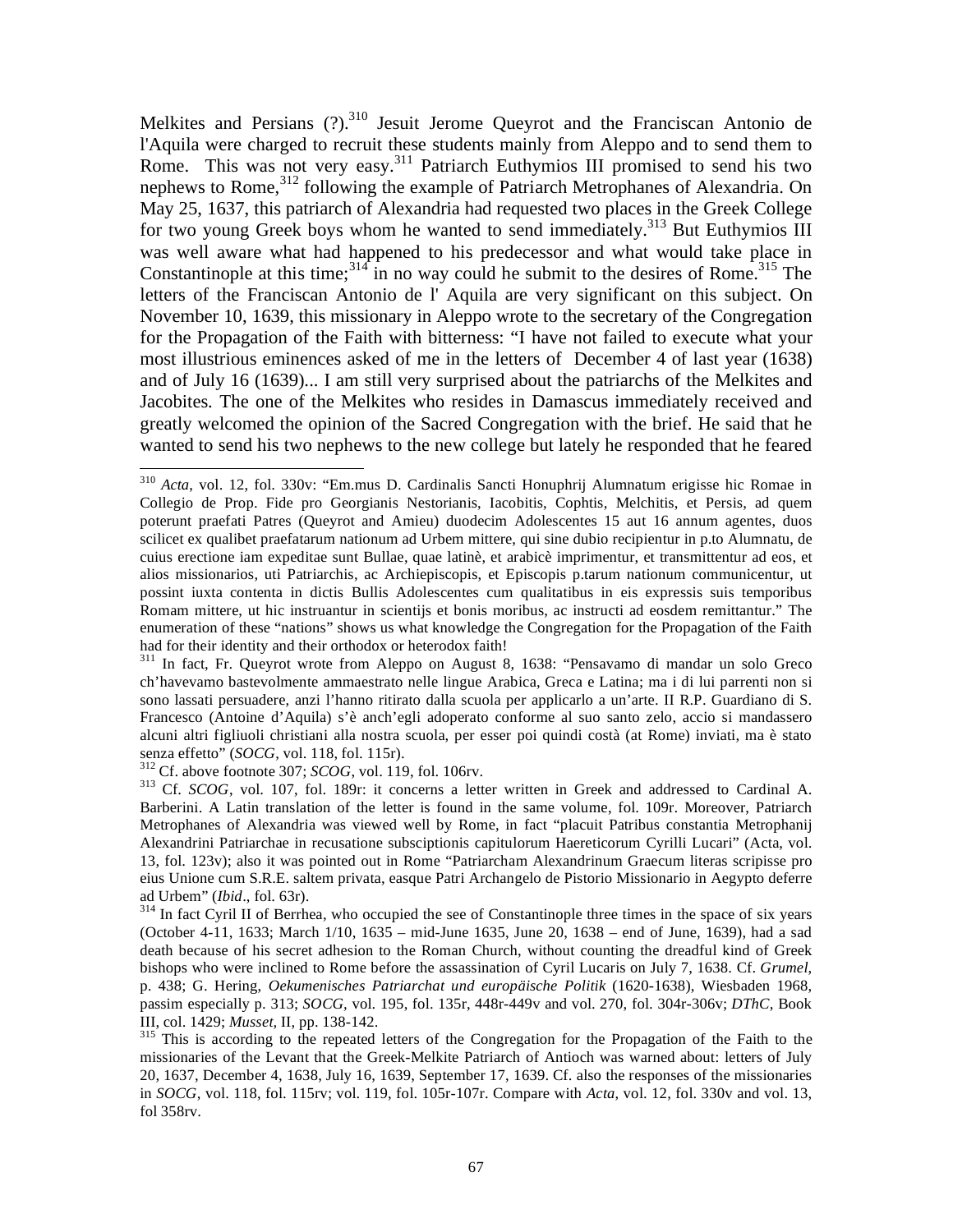the tyranny of the Turks if he sent the young men of his nation to a Christian country. Despite all this, since there are still some in Aleppo who want to leave with the permission of their parents. The patriarch would give them permission, provided that their archbishop (Meletios Zaim), who appears somewhat inclined to this holy project, would write to him about this matter. The Jacobite patriarch who resides in Mardin has not responded... At present we have one Melkite and one Jacobite who wish to go and their parents are also agreeable. The Jesuit fathers advise me to send them without waiting for another permission from their prelates which will never arrive."<sup>316</sup>

 On May 1, 1640 the same Franciscan missionary wrote another letter from Aleppo: "Conforming to the new notice of September 17 (1639) that your eminences sent  $me<sub>1</sub><sup>317</sup>$  I have continued to do everything possible to solicit the two patriarchs of the Jacobites and Melkites for students for the College of the Cardinal of St. Honophrius. But in fact we see ingratitude and the bad reply of these patriarchs, who, since last year received the letters of the Sacred Congregation with the briefs. They have yet to take charge of finding some students, nor have they responded. Their excuse is the fear of their enemies who will inform the Turks that they have relations with the Christians of Europe. I myself have found some students but their parents are not willing to entrust them unless one religious conducts them to Rome."318 In a third letter of April 19, 1640, Antonio de l'Aquila added: "according to the general opinion of the Capuchins, Jesuits and other missionary fathers, recruitment of students by the intermediary of the patriarchs will never come to completion, since the facts are already very visible. However, I will very diligently find them in another way."<sup>319</sup> In spite of all the difficulties, on December

<sup>316</sup> *SOCG*, vol. 119, fol. 106rv: "non ho mancato esseguire quanto V.S. Ill.ma m'accenna nelle sue di 4 dicembre del'anno passato (1638) et di 16 Iuglio (1639)… Resto assai meraviglianto de' Patriarchi de' Melchiti e Giacobiti. Quello de' Melchiti che risiede in Damasco ricevette nel principio con grand'accoglienza l'aviso della S. Congregatione con il breve dicendo di voler mandare due suoi Nipoti al nuovo Collegio; ma alla fine ha risposto che teme succedergli qualche tirannia de' Turchi per mandare giovani dalla sua Natione in paese di Christiani, con tutto cio trovandosi soggetti qui in Aleppo che vogliono andare con sodisfatione di parenti, esso darà licenza, purche il loro Arcivescovo (Meletios Zaim), quale anco si mostra poco inclinato a questa santa impressa, gli scriva per questo negotio. Quello de' Giacobiti, che risiede in Merdino non hà risposto… Hora habbiamo un Melchita, et un Giacobita, che desiderano venire, e si contentano anco I loro parenti; I Padri Gesuiti mi consegliano che gli mandi senza aspettare altra licenza di loro Prelati, che mai s'arriverà."

 $317$  It concerns the Rescript of the Congregation mentioned above of September 12, 1639: "S. Congregation iussit rescribi Guardiano Aleppi, ut omni diligentia, et studio curet, ut Patriarchis et Archiepiscopis, pro quorum nationibus erectus fuit ab eodem E.mo Card. Sancti Honuphrij Alumnatus, literae, et Bulla erectionis praesententur, ac sollictentur ut Alumnos suos Romam mittant" *Ibid.*, fol. 358rv.<br><sup>318</sup> *SOCG*, vol. 119, fol. 105r: "Non sono restato di fare ogni diligenza possibile a sollecitare li dui

Patriarchi, de' Giacobiti e Melchiti per gl'alunni del Collegio del Signor Card. S. Honofrio conforme al nuovo aviso dalle 17 di settembre (1639) inviatomi dalle SS. VV. Em.me; ma si vede in effeto l'ingratitudine e mala corispondenza di detti Patriarchi, che havendo ricevuto insin dal'anno passato le lettere della Sacra Cong.ne con li brevi non si curano, di trovar gl'allunni, ni di rispondere, con scusari per il timore di suoi inimici, cge gl'accusano a Turchi, di haver corispondenza con Christiani di Europa. Io havevai trovato alcuni figliuoli, ma i loro parenti non vogliono consegnarli, se non si conducomo in Roma per qualche Religioso."

<sup>319</sup> *Ibid*., fol. 112r: "Ricevo di novo aviso dal P. Fr. Antonio di Portogallo Minore Osservante, che da quel Patriarcha de'Melchiti, che risiede in Damasco non si puo havere risposta della lettera, e delli due giovani per il novo collegio; scusandosi il Patriarca haver timore, che la natione l'accusi, e che resti privato dal suo officio per la corrispondenza con Christiani di Europa… Conforme al parer comune di questi PP.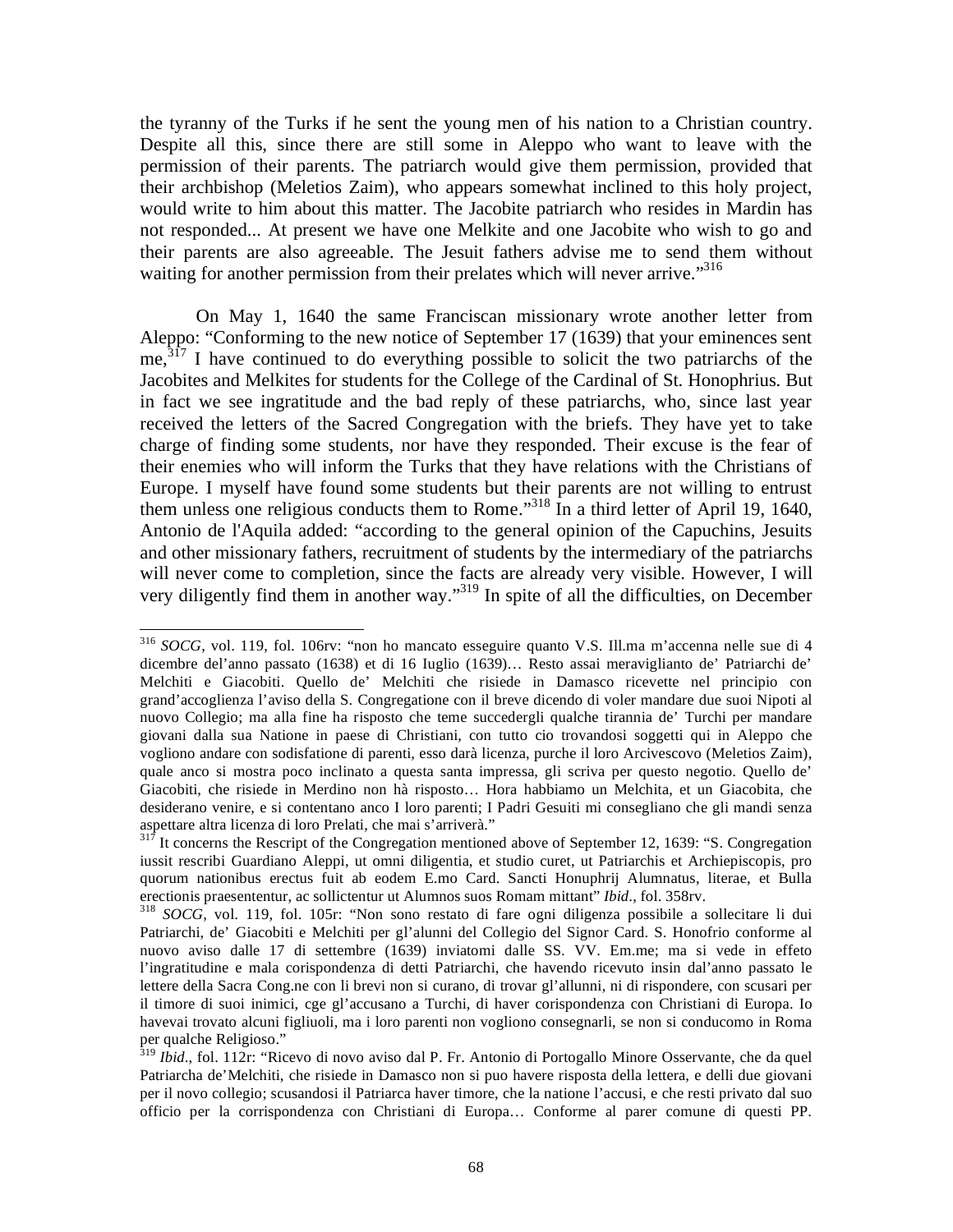24, 1640, the Franciscan missionaries landed at Livourne with six boys; $320$  among them was the young Greek-Melkite Aleppian, Peter Dib. $^{321}$ 

 Meanwhile, Patriarch Euthymios III visited the Eparchy of Aleppo where he remained from August 7 until November 22,  $1640$ <sup>322</sup> He returned to Damascus with one of his nephews<sup>323</sup> and Jesuit Father Jerome Queyrot;<sup>324</sup> there this Jesuit father began to

 $\overline{a}$ 

be reimbursed the cost of the travels. According to this request we know that "il Padre frat'Antonio dell'Aquila comparse a Livorno alli 24 Dicembre 1640 con sei giovani (Ingoli adds this: 'Arabi cioè 4 arabi e due maroniti) Maroniti, e di quivi partinno per Roma alli 25 Gennaro 1641" (*SOCG*, vol. 404, fol. 402r).

Ingoli ordered that the 2 Maronite be sent to Ravenna (*Ibid*., fol. 415v). 321 The request of Pietro Dip (sic) reveals to us he took a course in painting after having finished 7 years of studies at the College of the Congregation for the Propagation of the Faith in 1647, when he was 23 years old (*SOCG*, vol. 413, fol. 218r, 219r, ss0r, 221r, 222r, vol. 417, fol. 504v). Secretary of the Congregation Ingoli who knew this young Greek-Melkite and who supported him to follow the course in painting for 6 months, wrote for the Congregation meeting 80 of March 23, 1648: "Desiderando detto Pietro che stà fuori del Collegio per imparar la pittura ritornar alla patria con occasione della compagnia, che havrà dell'Agente del Patriarcha de Maroniti supplica la Sac. Cong. per il viatico, e per una somma di San Thomaso, et un catechismo, e per alcuni psalterij e grammatiche cosi latine come greche disignando arrivato alla patria di apir una schola per la sua numerosa Natione de Melchiti, colla quale spera far gran frutto anche, nell'istruire li suoi compatriotti nella fede catholica e perche possa far quest'utile essercitio, e non sia necessitato d'applicarsi à qualche essercito per vivere supplica, che se le assegni una provisione competente almeno per un triennio, sinche si possa ordinare dal metropolita d'Aleppo secondo il Rito Greco della sua natione, et haver poi la missione dalla Sac. Cong. poichè se non s'ordina cola non sarà ricevuto da suoi per sacerdote ben ordinato" (*Ibid*., fol. 494r). By this we see the affirmation of Korolevsky and all those who followed him (F. Taoutel, J. Nasrallah…) in writing: "the first Melkite student of the Congregation for the Propagation of the Faith, Wahbe (Theodore) Daoud, received in 1661, was from Aleppo," needs to be corrected. In fact in 1641, Greek-Melkite Peter Dib was already among the students of the Congregation for the Propagation of the Faith! Compare with: F. Taoutel, Contribution *à l'histoire d'Alep. Les Documents maronites et leurs annexes depuis 1606 jusqu'à nos jours*, I, 1606-1827, Beirut 1958, p. 34; Nasrallah, *Notes et Documents*, p. 137.<br><sup>322</sup> *Radu*, p. 46. On this occasion Euthymios III consecrated as bishop the priest Joseph the Aleppian whom

he sent to Russia to collect money for his patriarchate, but he died at Putivl near Moscow. Cf. *Buletinul* 

<sup>323</sup> Cf. above footnote 307. This was the future Patriarch of Antioch, Neophytos the Chiot (1672-1682; died in 1686). Cf. *DHGE*, "Antioche," col. 700; C. Bacha, *History of the Greek Melkites* (in Arabic), Saida 1942, p. 65; *Musset* II, p. 164.<br><sup>324</sup> We remark that Paul of Aleppo said nothing about the relations between the Greek-Melkite prelates and

the Latin missionaries. It appears that he had severe recommendations from his father, Macarios, who also remained silent about them! For the Hellenes sometimes understood Arabic! *Musset*, II, p. 161 notes the confusion on this point of *DHGE*, 3, col. 641 without dispelling it. It is clear that this was Euthymios III the Chiot who took Fr. Queyrot with him to Damascus, and not Euthymios II Karmeh. But what year? Levenq and d'Aultry (cf. *Musset*, I, *op. cit*.) affirms that it was in 1641, while Besson (p, 68) states that it took place "at the beginning of the year 1643" and the Italian translation of Besson's book gives the year 1645! *SOCG*, vol. 196, fol. 43r-46v, conforming with A. Carayon (*Relations inédites des Missions de la Compagnie de Jésus à Constantinople et dans le Levant au XVII siècle*, Poitiers-Paris 1864, p. 152), with Besson (p. 68) and his Italian translation, with Levenq (*La Première mission de la Compagnie de Jésus en* 

Missionarij Cappucini, Gesuiti, et altri il trovar gl'Alunni per mezzo di Patriarchi, mai s'arriverà al fine, come già si vede in effetto. E pero faccio ogni diligenza trovargli per altra strada." It is necessary to admit that the greatest difficulty of the Greek Melkites to send their children to Europe was the common persuasion, besides not far from reality, since in Europe one could change rite! It was Queyrot himself who tell us this in a letter of December 26, 1636: "gli Scismatici (i.e. the Greek-Melkites) s'imaginano che o loro figliuoli andando in christianità siano per mutar rito e religione, e farsi franchi come essi dicono" *SOCG*, vol. 195, fol. 599r.<br><sup>320</sup> Fr. Antoine de l'Aquila made the request to the Congregation for the Propagation of the Faith for him to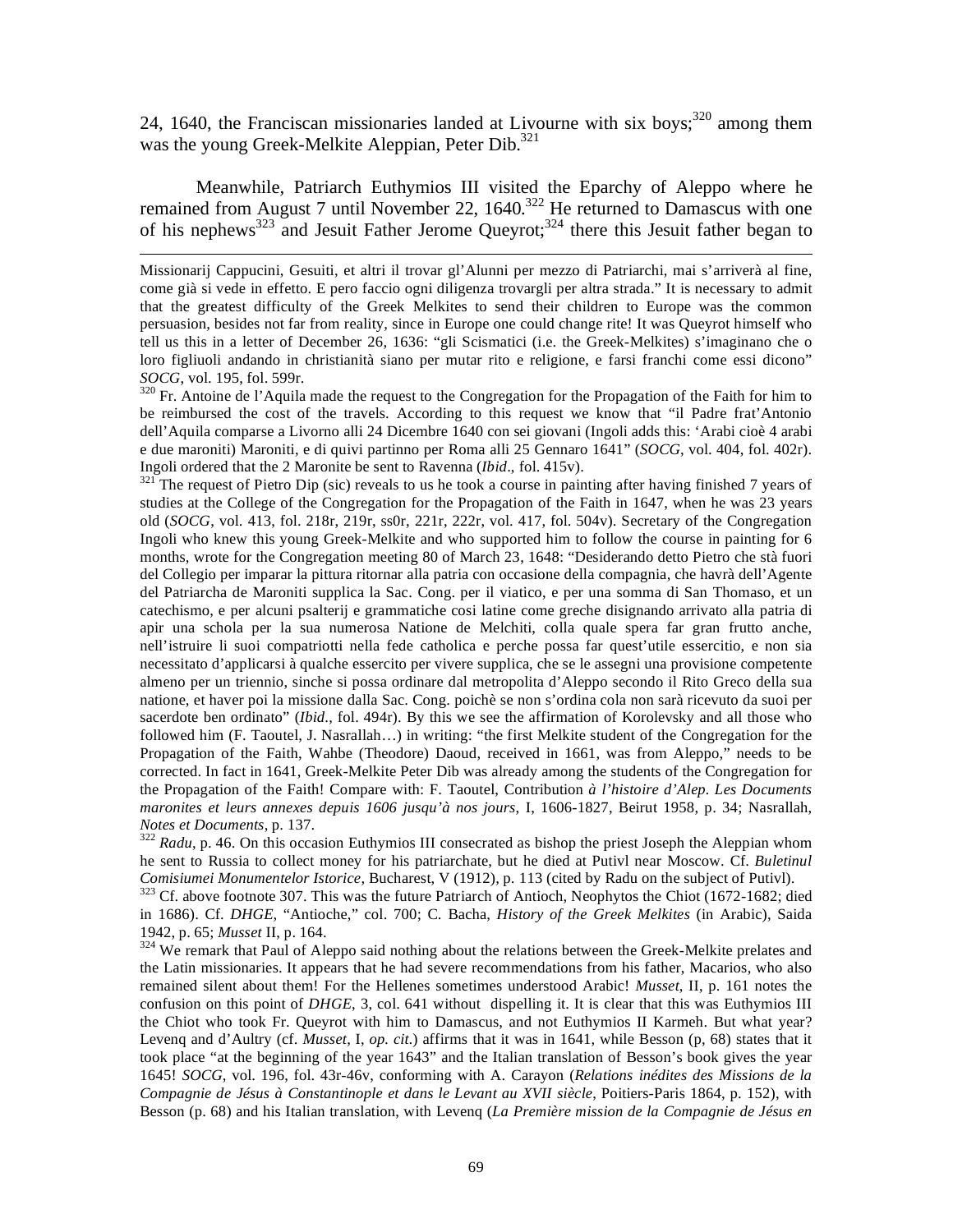teach Greek to the Greek-Melkite boys.<sup>325</sup> Soon the patriarch was abandoned by Queyrot, since he had no power against the harshness of the Hellenes in Damascus.<sup>326</sup> However, he remained in contact with the Latin missionaries whom the secretary of the Congregation for the Propagation of the Faith, Francesco Ingoli, exhorted to meet with this patriarch.<sup>327</sup> Ingoli himself really wanted these transactions with the Greek-Melkite Patriarch of Antioch, and wrote about the indecisiveness of the Guardian of Jerusalem: "The Maronite priests in Damascus are not capable of teaching their Maronite (faithful) the way of salvation and literature and even less capable of dealing with the patriarch (Euthymios III). It is 'simpliciter' necessary to send there two fathers. One of them should know the Arabic language to be able to frequently deal with this patriarch, whose predecessor, Matran Karmeh, finally accepted to be a Catholic and died as a Catholic. If this prelate could be reached, there would be fruit on the part of his students. If one of the students learned the Italian and Latin languages it would not be difficult to have other students who would do the same. Father Sansverini would be the best person to send to Damascus to this patriarch. He should bring (letters) of his mission so that he could deal with this prelate with the authority of this Holy See (of Rome) and its spirit. May Your Paternity order this mentioned father to go and write for (obtain his letters of) his mission with one or two companions for all of Syria and I will send the missionaries to these Christians. Give the order that, above all, courses in Italian and Latin languages be given in each

 $\overline{a}$ 

<sup>325</sup> Fr. J. Amieu wrote to Fr. Aultry on August 16, 1641: "the Patriarch of Antioch who brought (Fr. Jerome Queyrot) promised him to live in the patriarchate (in Damascus) and to give him the convenience to instruct the (Greek) boys and to make the functions of the Company" (A. Carayon, *op. cit*., pp. 152-153). Fr. Thomas Vitale of Monteregale, Provincial of the Dominicans of Armenia write in 1643 in his "*Relatione della missione d'Aleppo, e di Damasco*:" Il P. Gerolamo (Queyrot) oltre la lingua arabica sà perfettamente la lingua greca litterale; fu chiamato a Damasco da quell vescovo (especially patriarch) molto affettionato a' cattolici et il Papa, accio insegnasse la lingua à i greci istessi, vi ando, io ve lo trovai nel mio ritorno di

<sup>326</sup> It is the same Fr. Thomas Vitale who relates it: "Il P. Gerolamo era maltrattato nel vivere, e poi non solamente non volevano I greci che celebrasse nella chiesa loro, ma neanco privatamente in una stanza della casa del Vescovo (i.e. Patriarch Euthymios III) ove si tratteneva; e Monsignore per la durezza di coloro (i.e. the Greeks) non poteva rimediare; gia il Padre s'era amalato e allora stava poco bene. Io gli dissi che à lavar las testa à gli animi si perde il sapone, e l'essortai a ritornarsene in Aleppo e cosi fece finalmente, e ritorno à leggere et insegnare à dodici scolari" (*SOCG*, ibid.). In this we see why Euthymios III could not quickly have amicable relations with Rome and its missionaries in the east, despite the affection he had toward the latins and the pope.

 $327$  This is what the letter of the Guardian of Jerusalem, Andre d'Arc, reveals to us, written to Ignoli on August 15, 1640: "In Damasco vi è un'Arciprete con diversi sacerdoti Maroniti, che hanno vigilante cura dell'anime della lor'natione, et noi altri per ordinario diciamo messa nella loro chiesa, che pero per quello fine (i.e. treating with the Greek-Melkite Patriarch of Antioch) non han'bisogno di sacerdoti latini, verdo nondimeno mandar'ivi due Padri, ch'attendino alla lingua (arabica) et al tentavio che lei pretende (*SOCG*, vol. 119, fol. 65r). We see that this Latin missionary wanted to allow the Maronite priests of Damascus the care of dealing with the Greek Melkite Patriarch of Antioch. But Ingoli was of another opinion.

*Syrie*, Beirut 1925, p. 20) and finally with Radu (pp. 46-47), we state that J. Queyrot was brought by Patriarch Euthymios III when he left Aleppo on November 22, 1640 and arrived at Damascus in the beginning of 1641. He remained there until August 1641 (Carayon, op. cit., p.. 152) to return to Aleppo (*SOCG*, vol. 196, fol. 44r). At the beginning of the 1643, Queyrot was again in Damascus until October of the same year when Euthymios III left Damascus to visit the dioceses of his patriarchate and collected money to pay 7000 ecus exacted by the Turks (Besson, p. 68; Radu, p. 46; Macarios of Aleppo, p. 632; compare with Le Quien, II, col. 773 who wrongly attributed this event to Patriarch Karmeh). After the return of Euthymios III to Damascus (Radu, p. 47, Macarios of Aleppo, p. 632), Queyrot also returned there, probably at the beginning of 1645.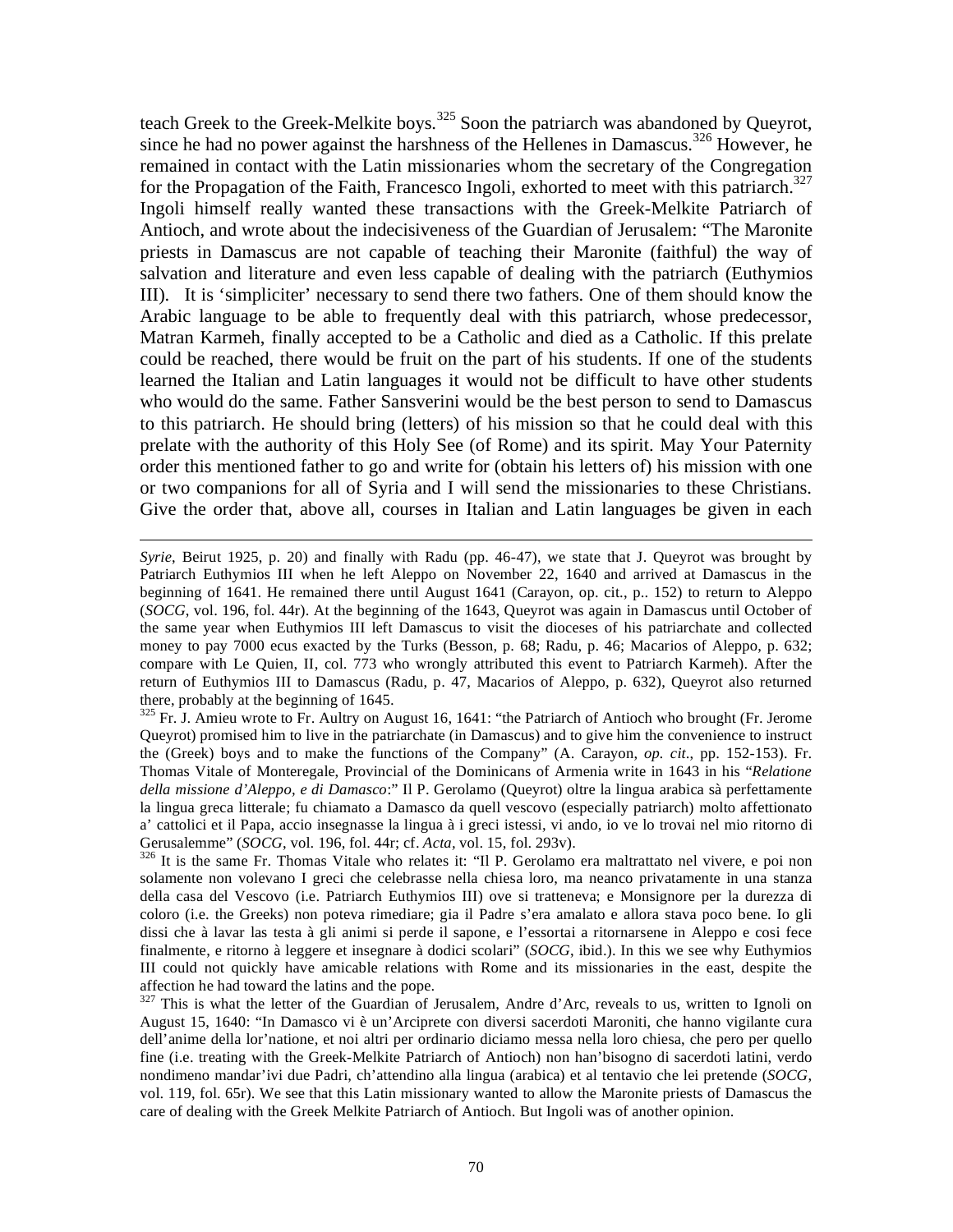procuracy (of the missionaries) so that they may teach the young men Christian doctrine and piety. In this way in time there will be great progress." $328$ 

 An interesting account of the Capuchin Father Michel de Rennes gives us an idea how the Latin missionaries dealt with Euthymios III around the year 1640. After long discussions with a Greek bishop of Nazareth visiting Damascus,<sup>329</sup> de Rennes had an interview with the Patriarch of Antioch. The patriarch explained what he thought about the primacy of the Apostolic See of Antioch, $330$  and according to Michel de Rennes ended by saying: "I confess and I know that the Roman pontiff is the head of the Catholic Church, and I hold all his beliefs as true; and, if I did not fear the other Greeks, I would myself extol before all, that I am subject of the aforesaid Roman Church, but ten thousand écus would not be sufficient to pay the evils which Constantinople would give out."<sup>331</sup> Euthymios III promised that he would write to the pope of Rome to show that he held the same belief of his predecessor Euthymios II Karmeh, but he did nothing.<sup>332</sup> He

 $328$  It is the back of the letter mentioned in the preceding note which Ingoli wrote on October 27, 1640 to Fr. Andre d'Arc: "Li preti maroniti in Damasco sono tanto poco atti ad insegnar alli loro maroniti la via della salute, e le lettere, e meno per trattar col patriarcha (i.e. Euthymios III) ch'il mandar cola due padri è necessario simpliciter, e tra quelli ne dovrebbe essere uno che sapesse la lingua arabica, per potere frequentemente trattar con quell patriarcha, il cui Antecessor Metran Carme finalmente si fece e mori catholico, e quando si guadagni quell prelato, s'avranno frutti degl'alunni, e quando si facino scole di lingua Italiana, e latina, non sarà difficile haver quanti Alunni si vorranno. Il padre Sanseverini sarebbe ottimo per mandar in Damasco presso quell patriarcha, e se li farà la missione accio prelato V. Paternità ordini al detto padre che vi vada e scriva per la missione di lui con uno, o due compagni per tutta la Soria che le mandero le speditioni, e sopra il tutto in ogni Capellaria comandi che si facino scuole de lingua italiana, e latina con far istruir la Gioventù nella dottrina christiana, nella pietà, che per questa strada si faranno gran progressi col. tempo" (*Ibid*. fol. 67v).

<sup>&</sup>lt;sup>329</sup> We will come back to this later because these discussions show how one conceived controversial points between Latins and Greeks in Syria during this epoch. However, we remark here that this missionary had to make the Greek prelate confess that the Holy Spirit proceeds from the Farther and the Son "per modum unius pricipii totalis et aedequati: and that the pope is the first among the patriarchs (*SOCG*, vol. 196, fol. 212rv).

<sup>330 &</sup>quot;Il Signor Patriarcha si diceva maggiore dal Sommo Pontefice Romano, imperoche S. Pietro fu premieramente pontefice in Antiochia et quelli del Oriente furono gli primi convertiti, donche il patriarcha Antiocheno è primo in ordine" (*Ibid.*, fol. 212v).<br><sup>331</sup> In fact Michael of Rennes wanted to convince him by presenting all kinds of arguments on Roman

primacy. And the patriarch seemed to have said: "Io confesso il Pontefice Romano et lo conosco capo della Chiesa Cattolica et tengo vera tutta sua credenza et se non avessi paura d'altri greci io mi glorificarei a tutto il mondo d'essere sogietto della detta chiesa Romana ma dieci milla scudi non sarebono bastandi per pagare le ruine che mi sareboro procurate in Constantinopoli" (*Ibid*.). Compare this text with another account of the same missionary made in Latin around 1641: "Patriarcha Antiochenus pro graecorum natione post aliquas cum nobis in materiis fidei contoversias quando profectus sum Damascum missionem ibi fundaturus, mihi tandem protestatus est se cognoscere Romanun Pontificem verum divi Petri successorem ac Christi Domini Vicarium; addiditque haec verba; nisi vererer constantinopolitanum patriarcham et alios refragantes palam profiterer me Romanae subiectum Ecclesiae. Sed id publicassem nec decem mille aurei hanc professionem essent solvendo, ipse autem non ignorat idcirco venenum suo propinatum fuisse predecessori hoc est patriarcha Carmi" (*SOCG*, vol. 120, fol. 28v).<br><sup>332</sup> "Il Patriarcha mi prometto spesse volte di scrivere a Sua Santità qualmente esso tiene l'istessa credenza

del suo predecessore il Patriarca Carma gia nominato; ma l'ubbedientia mi chiamo in altre parti et pero (= percio) lasciai la cosa in questo punto; tuttavia il medesimo prelato m'a in ogni occorentia sempre fatto dopoi parere un grandissimo affetto verso la Chiesa Romana et promesso di scrivere come sopra ma non si è presentata alcuna occagione per farsi commodemente" (*SOCG*, vol. 196, fol. 212v). Compare this account of Capuchin Michael of Rennes with that of Jesuit Fr. J. Amieu of 1650. Cf. *Rabbath*, I, pp. 401-402.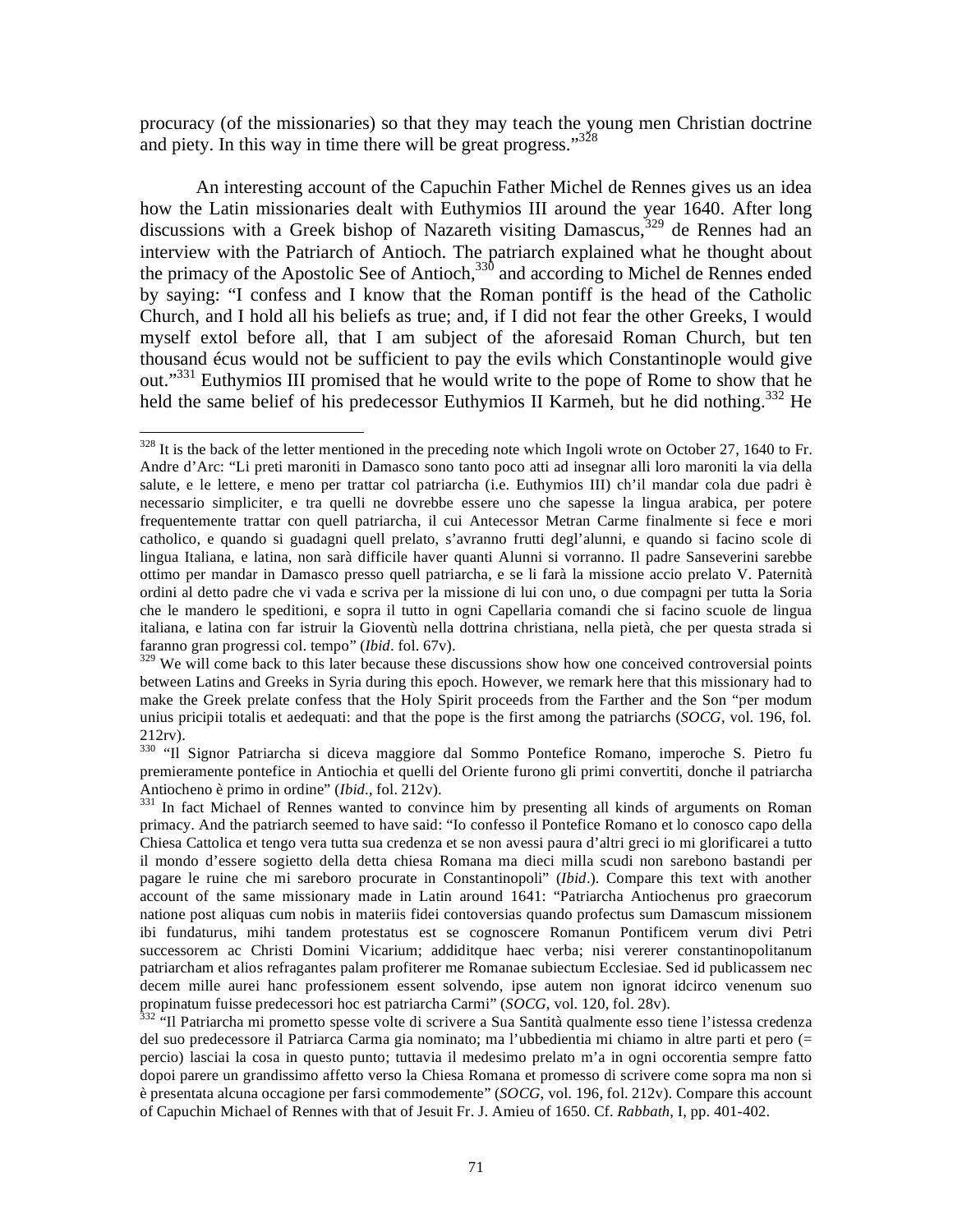wanted to consecrate one of the missionaries of Damascus a bishop<sup>333</sup> and asked Fr. Michel de Rennes to send him the writings of the Greek Fathers, promising to pay him for them.<sup>334</sup>

 Even if Euthymios III never wrote on the subject of his philo-Roman sentiments, he nevertheless put them in concrete form by his relations with the missionaries. Despite his first failure to keep Father Queyrot in Damascus,  $335$  he did not hesitate to make him come in the beginning of 1643, "for the instruction of the young (Greeks), namely his nephew, and for the composition of his circular letters and his Greek and Arabic trading licenses."<sup>336</sup> In view of the Turkish exactions which obliged the patriarch to go make collections in the dioceses of his patriarchate<sup>337</sup> and in view of the "secret persecutions" which were jealously excited against a Frank religious who was employed in the most important affairs of the patriarchate,"338 Fr. Queyrot remained in Damascus for some time, and left only after the return of Euthymios III to his residence in the summer of 1644.339

<sup>333</sup> 333 This Orthodox Patriarch "Catholicos tum latinos tum maronitas singulari amplectitur benevolentia, nobisque in omnibus tantopere favet ut aliquem ex nostris missionaries voluerit quasi per vim suum consecrare Episcopum, aliquem nobis obtulerit gratiarum actione dignissima" (Account of Michael of Rennes in 1641:  $SOCG$ , vol. 120, fol. 28v).

<sup>&</sup>lt;sup>334</sup> *Ibid*. However the Capuchin missionary asked the Congregation to send them to him complimentary, in view of his "benevolentia" toward the Latin missionaries.

 $336$  Besson, p. 68; *SOCG*, vol. 197, fol. 346v; Leveng, *op. cit.*, p. 20; Rustum, p. 46; C. Bacha, *op. cit.*, p. 66.

<sup>337</sup> Macarios of Aleppo, p. 632; Radu, p. 51; Besson, p. 68. Compare with Le Quien II, col. 773 and *DHGE*, vol. 3, col. 641. The words of Besson "But the patriarch, having been obliged to leave Damascus for the payment of the sum of seven thousand ecus that the Turks demanded of the Greeks according to their custom…" made Le Quien and Korolevsky think that the patriarch left Damascus to run away from the request of the Turks, whereas he left to find the required money. Moreover he returned to Damascus and died there three years later, whereas his successor was only consecrated patriarch on November 11, 1647 (Macarios of Aleppo, p. 663; Radu, pp. 53-54).It was in Aleppo particularly that Euthymios III found the necessary money during his last trip to Aleppo between the first of February and May 17, 1644 (Radu, p. 51). Note that the future Syrian Catholic Patriarch Akhi-Jean (sic in Arabic) made his profession of Catholic faith in Aleppo on April 7, 1644, while the Greek patriarch was in this very city! (*SOCG*, vol. 123, fol. 285r-286r).

<sup>&</sup>lt;sup>338</sup> Besson, p. 68. To have an idea about these persecutions, let us report the description given by Dominican Fr. Thomas Vitale on the attitude of the Hellenes of Damascus on the first trip of Fr. Queyrot to Damascus in 1641 (see footnote 326 above). It is in this context that it was necessary to see why the Maronites of Damascus had to flee to Mount Lebanon in 1643. Fr. Queyrot could only celebrate Mass in the churches of the Maronite, who consequently were considered allies of the Franks. The persecution of the Maronites of Damascus in 1643 passed to Tripoli in 1644 (cf. Letter of Brice of Rennes of September 12, 1643 and that of Michael of Rennes of February 22, 1645, in *SOCG*, vol. 123, fol. 253rv and vol. 62, fol. 97rv and 114r).

 $339$  Radu, p. 51: "the father and master Kyr Euthymios collected easily (rather "in peace" = "bi salam') the tithe from his subjects (in Aleppo) according to custom and departed one hundred days later. He headed with haste toward Hama and Tripoli on May 17 (1644) and then returned to Damascus. Probably the patriarch did not remain long in Tripoli before going back to Damascus because of the Turkish persecution against the Maronites of Tripoli.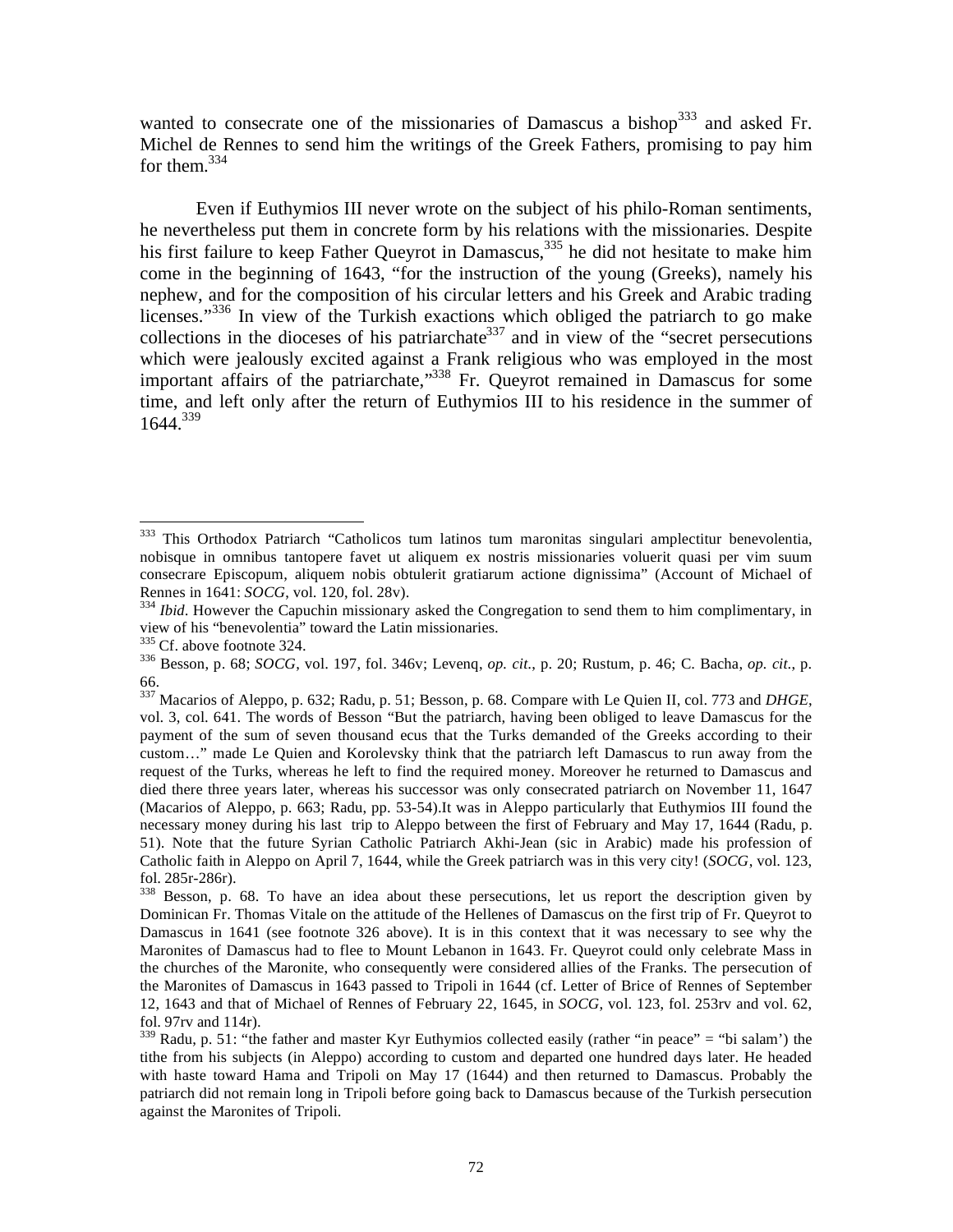This Orthodox patriarch stayed away from all those came into the Orthodox world in his time<sup>340</sup> and never officially dared to declare his union with Rome.<sup>341</sup> He finally succumbed to a grave illness in September 1647 and died on the following October 11, leaving the patriarchate to the Metropolitan of Aleppo, Meletios Zaim.<sup>342</sup>

# **2) Beginning of a Roman Crusade in the Patriarchate of Antioch**

 The missionaries were well established in the large city of Aleppo but could not shine forth in the other cities of the Patriarchate of Antioch. It was the Capuchins and Jesuits, who little by little, founded residences in Damascus, Saida and Tripoli<sup>343</sup> where they had direct relations especially with the Greek prelates and with their faithful.<sup>344</sup>

 $\overline{a}$ 340 Rustum, p. 46, bases himself on *DThC* (X, col. 1070-1081) to affirm that the Patriarch of Antioch Euthymios "commended Meletios Syrigos for his attitude toward the confession of Peter Moghila, Metropolitan of Kiev, on the subject of Orthodox doctrine maintaining the Epiclesis in the sacrament of the transformation and rejecting Purgatory, by participating with his confreres, the 3 patriarchs, in 1643 in order to accept the confession of Moghila after its correction." Le Quien (II, col. 773) wrote somewhat differently: "Anno itaque 1643 Euthymio, ut fert Vaticanus codex, vel potius Eutychio Chiensis patriarchatum eripuit Macarius Haleppensis qui eodem anno Constantinopoli agens, una cum Parthenio seniore Patriarcha Constantinopolitano, Joannicio Alexandrino et Paisio Hierosolymitano Patriarchis, 'confessionem ecclesiae Orientalia,' à Petro Mogila Russiae metropolitan delineatam approbavit, hunc in modum suscribens, 'Makarios, Eleo Theou, Patriarches Tes Meghales Theou Poleos Antiochias,' Macarius Patriarcha magnae Theopolis Antiochiae." We know no Orthodox prelate of the Patriarchate of Antioch who had signed this confession (cf. J. Aymon, *Monumens authentiques de la Religion Grecque*…, La haye, 1708, pp. 358-362, where the Calvinist author had also once attached the "ignorant Patriarchs" of Antioch as he states further pp. 457-460, against Patriarch Macarios of Antioch who signed a profession of Orthodox faith against the Calvinists on December 5, 1671!) Besides, Macarios of Antioch was called Meletios in 1643 and was the Metropolitan of Aleppo (Radu, pp. 49-51; Macarios of Aleppo, pp. 632-633); moreover no voyage of this metropolitan to Constantinople is mentioned before his accession to the patriarchate in 1647 (Radu, p 4 and 84). All the more so since the 2 other patriarchs, Joannikios of Alexandria and Paisios of Jerusalem mentioned by Le Quien (*loc. cit*.) and Kimmel (I, pp. 53-54), only became patriarch in 1645! (cf. *ERM*, 2 (1963), col. 76; 6 (1965), col. 842; 8 (1966), col. 1240-1242).

On the subject of the Confession of Moghila, cf. *EO*, 26 (1929) 414-430; *OC*, no. 39 (1927); J. Karmiris, *The Confession of Peter Moghila* (in Greek), Athens 1953; Bapheides, *Ecclesiastical History* (in Greek), III,  $1<sup>st</sup>$  part, pp. 146 ff. Note that Euthymios III of Antioch was no longer present at the great synod of Constantinople on September 24, 1638, which had gathered the other 3 Orthodox patriarchs. Cf. *DThC*, III, col. 1429.

<sup>341</sup> See above footnotes 306 and 318. The "*Relation pour l'an 1650*" of Jesuit J. Amieu shows us how Euthymios III always feared the fate of his predecessor, Euthymios II Karmeh. The account of Capuchin Michael of Rennes in 1641 confirms the first and reveals the state of mind of Euthymios III who reflected the other Orthodox of Antioch under the Ottoman yoke. Cf. Rabbath, I, p. 402; *SOCG*, vol. 120, fol. 28v and vol. 196, fol. 205r-215r.

 $342$  Radu, pp. 52-53; Macarios of Aleppo, p. 663. Before the "amazement" of the Greek clergy of Damascus while their patriarch was dying, because of his designation of the Metropolitan of Aleppo as his successor, one could wonder if his life had not been shortened in order to have had better relations with the Latin missionaries!

<sup>343</sup> The Capuchins founded their residences in 1632 at Saida, in 1634 at Tripoli and in 1637 at Damascus (cf. *SOCG*, vol. 197, fol. 55r-57r; "Brevis descriptio locorum Missionis Capucinorum provinciae Brittinicae in partibus Syriae et Palestinae"). The Jesuits had their residences in 1643 in Damascus (Besson, p. 68), in 1645 in Saida and Tripoli (cf. J. Hajjar, *Les chrétiens Uniates du Proche-Orient*, Paris, 1962, p.

<sup>219;</sup> *SOCG*, vol. 197, fol. 102r). 344 In fact, the majority of Christians of Damascus, Saida and Tripoli were Greek-Melkites.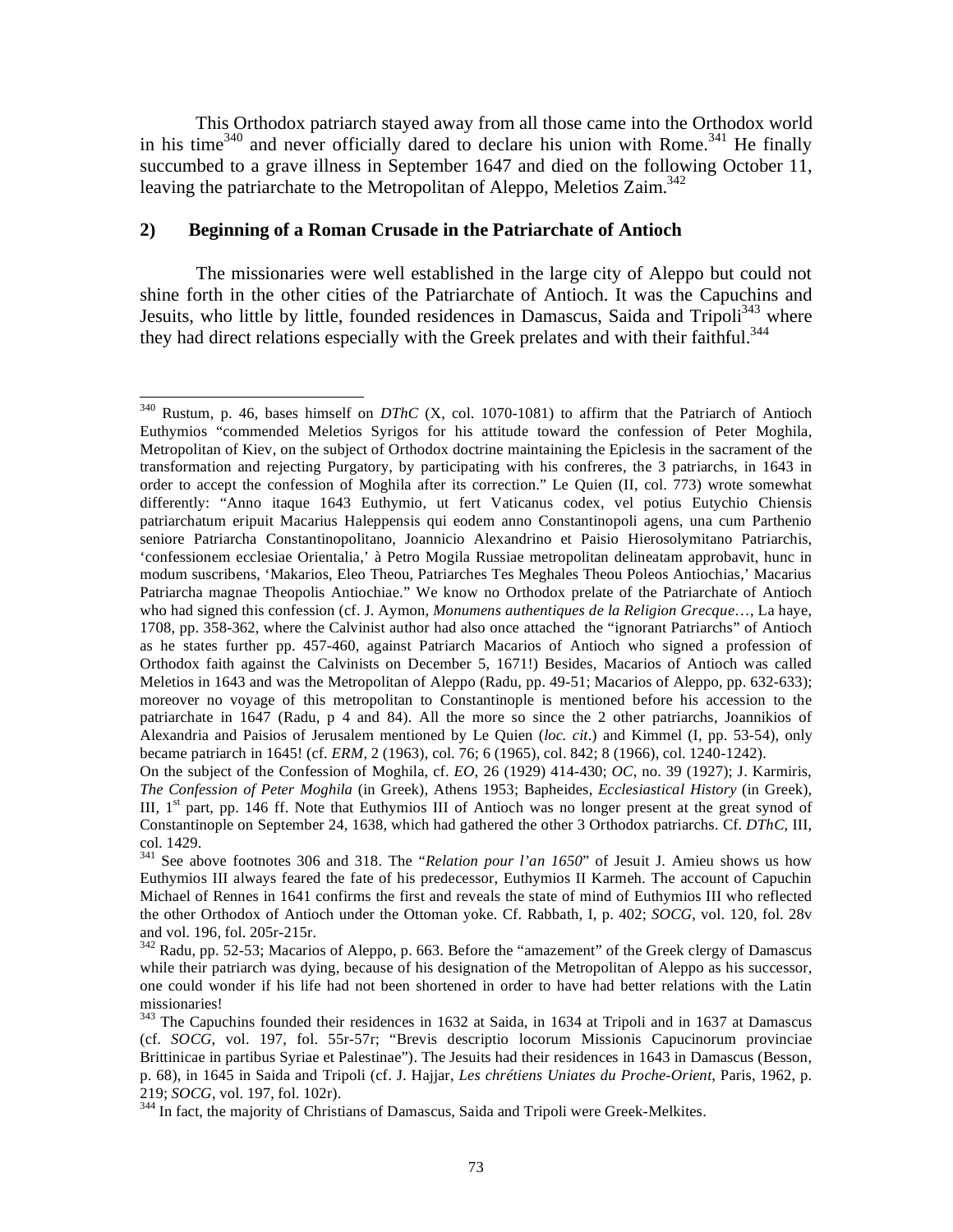During the patriarchal reign of Euthymios III of Chios (1635-1647) the missionaries continued to gain the sympathy of the Christian people in Aleppo and even made some individual conversions.<sup>345</sup> Their missionary work was directed mainly toward the Christians rather than the Muslims or Jews of Aleppo.<sup>346</sup> On one side, they had some theological discussions with the local educated clergy who were little prepared for the speculation of the Franks. $347$  On the other side they instructed the people, mainly the young boys, in their schools.<sup>348</sup> Their influence became so great that the Christian people of Aleppo began to leave their legitimate pastors and joined the missionaries.<sup>349</sup> The Maronite patriarch himself had to intervene with his synod to keep the unity of his faithful in Aleppo who were "divided in four parties," one group with the Capuchin Fathers, the second with the Carmelite Fathers, the third with the Jesuit Fathers and the rest of the people with the Maronite priests.<sup>350</sup> This radical intervention of a Catholic prelate against the equally Catholic missionaries alarmed those who risked disappearing

<sup>&</sup>lt;sup>345</sup> Cf. Besson, p. 16: "The people of Aleppo are naturally good, and the Gospel it seems would not be disheartened if the door in was open. The people love the Franks and do not hate the Christians at all, the number of which is around one fifth of the city for which I wish the accomplishment of a good name of Hierapolis which some authors call it. Outside of individual conversions among the Jacobites, Nestorians and Armenians of Aleppo (cf. for example *SOCG*, vol. 413, fol. 145v; vol. 416, fol. 324r; vol. 128, fol. 89r, 96r and 99r), we have found no trace of "conversion" among the Greek Melkites at that time. The missionaries affirmed the "reduction" of some Greeks to the Catholic faith, who promised to make a written profession of faith without ever making it (cf. *SOCG*, vol. 62, fol. 80r and vol. 196, fol. 205r).<br><sup>346</sup> It was Capuchin Michael of Rennes who recounts only how he had discussions with the rabbi of Aleppo

by converting some Jews and some Turks to the catholic faith! (*SOCG*, vol. 196, fol. 206rv).<br><sup>347</sup> Queyrot wrote on December 26, 1636: "tutti i Sacerdoti e Vescovi o Metropoliti di questi paesi, altro

non sanno che leggere e scrivere" (*SOCG*, vol. 115, fol. 599r). However, when we read the works of Karmeh, Macarios of Aleppo, Paul of Aleppo, etc…, this judgment appears very exaggerated to us.

<sup>&</sup>lt;sup>348</sup> Cf. *SOCG*, vol. 118, fol. 115rv and vol. 106, fol. 224rv. In 1636, the students had reached the number 43 (*SOCG*, vol. 195, fol. 598v). Compare with *Acta*, vol. 12, fol. 33or; *De Vries*, p. 320.

<sup>&</sup>lt;sup>350</sup> Michael of Rennes wrote to Ingoli on February 26, 1645: "Il Signor Patriarcha Maronita (Joseph Akouri newly elected) mandera quanto prima un Oratore pro pallio quale condura seco li alunni per Ravenna. Il detto partiarcha ha fatto ultimamente certa congregatione delli soi vescovi et sacerdoti, la principal propositione d'essa fu in certa maniera contra li missionnarii quali essendo in gran stima et honore da tutto il popolo li preti della detta natione vedendosi come dispregaiti rapressentarno in qualche maniera quello che disse l'evangelio: 'quid facimus quia hic homo multa signa facit. Si dimittimus eum sic omnes sequentur eum et venient Romani et tollent locum nostrum et gentem,' cosi costoro persuasero con tanta efficacia al detto Signor Patriarca che se tollerava li missionarij con l'autorita delle Bulle Apostoliche loro nessumo si veria piu confessare a essi (perche sono ignorantissimi et cupidissimi di pecunia) (sic) che finalmente il detto Signor Patriarca fece un decreto dove scommunica quelli ch'ascoltrano le misse di franghi le domeniche et feste et ogni uno che si confessara o communicara alli Religiosi franghi, senza licentia in scriptis, quale licentia non vol dare a nessumo come l'habbiamo esperimentato essendo andati trovarlo et ingenochiati alli soi piedi con ogni instantia non l'ha voluto concedere nence (= neanche) in casu necessitatis…" (*SOCG*, vol. 62, fol. 62, fol. 105rv). Having had the right to explain himself before the Congregation for the Propagation of the Faith, the Maronite Patriarch wrote on April 26, 1646: "Non si è fatta questa prohibitione se non la disunione de Popolo, et per la mutatione delle nostre usannze et per altre necessità,… anzi s'era disunito il nostro popolo de Maroniti principalmente in Aleppo, et divisio in quarto parti, una parte con li Padri Cappucini, con li Padri Carmelitiani una parte, con li Padri Gesuiti un'altra, et il resto del popolo con li nostrri Sacerdoti, et haveano mutato l'usanze della nostra Natione, nessun'honore, et respetto portando alla nostra Sedia, et alli nostri Arcivescovi…" (*SOCG*, vol. 128, fol. 45r).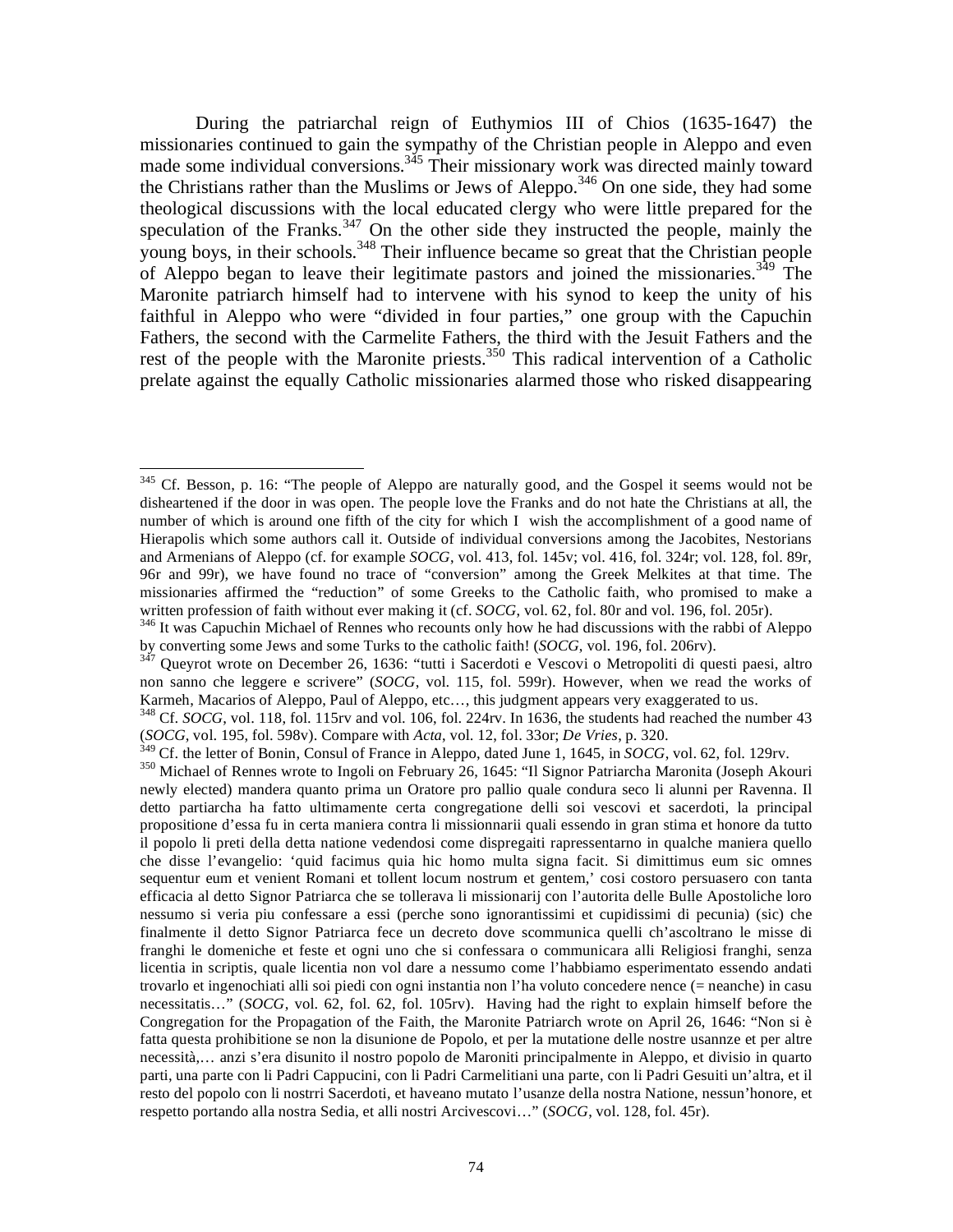and also alarmed those whom they had won over from the other non-Catholic Christians. $351$ 

 In order not to lose ground in the large missionary city of the Near East, the Congregation for the Propagation of the Faith quickly named a Latin bishop of Aleppo "for the Latin merchants who lived there and who passed through there."<sup>352</sup> This nomination of a Latin bishop in Aleppo in 1645, which had a precedent in 1638 in Baghdad, $353$  took the missionaries away from the growing jurisdiction of the archbishop of Goa,354 and assisted in the creation of autonomous Latin missionaries for the conversion of their nations.<sup>355</sup> This did not pass unnoticed by the Maronites who were also Catholic and who had their own hierarchy there: the same diocesan territory could not have two equally Catholic jurisdictions!<sup>356</sup> But the spirit of the crusaders and the

<sup>&</sup>lt;sup>351</sup> The Carmelite Thomas of St. Joseph wrote to Ingoli on October 5, 1645: "Credo Sua Signoria Ill.ma havera intesso il grande impedimento ch'ha mess oil nuovo Patriarcha de Maroniti al bene dell'anime della sua gente, con prohibire sotto pena di scommunica a tutti sui di confessari o communicarsi da Missionarij franchi; andando tanto innanzi che hà scommunicato anche i missionarij che confesseranno o communicheranno alcuni de sui, il che ha caggiaonato grand.mo scandalo min questa povera natione quale camminava tanto bene che era benedittione di Dio… Gl'altri christiani Scismatici vengono liberamente et questi che sono della Chiesa non ardiscono; sarebbe buono che la S. Congregtatione vi mettesse ridemio, altrimenti li altri vescovi scismatici prohiberanno similmente i sui…" (*Ibid*., fol. 74rv; cf. also *SOCG*, vol. 62, fol. 129rv).

<sup>352 &</sup>quot;Ob mercatores in ea degentes, vel ad illam confluentes" (*SOCG*, vol. 196, fol. 89r). It is true that the nomination of a Latin bishop in Aleppo did not have a direct relation with the excommunication made by the Maronite patriarch, but the missionaries themselves already knew that a similar thing would have to come one day or another for all the Christian prelates of Aleppo. A Latin prelate could serve them well as someone to lean on in case they were rejected by the others.<br><sup>353</sup> Cf. R. Janin, "Bagdad," in *DHGE*, VI, 199.

<sup>&</sup>lt;sup>354</sup> Ingoli wrote for the Congregation meeting 5 on January 23, 1645: "De episcopo in civitate Aleppi constintuendo: … Conviene far questi vescovi nell'Asia perche come si vede dalla lettera del Padre Ignatio Carmel. Scalzo, l'Arcivescovo di Goa si và facendo padrono dell'Asia, e vuol cacciar le missioni de nostri Italiani da Bassora, non ostante, che sia giuridicamente del Vescovo di Bagdat facendo pertutto li suoi vicarij, come con più lettere è stata avvisata la Sac. Congregatione" (SOCG, vol. 196, fol. 98v).

<sup>&</sup>lt;sup>355</sup> Cf. "Positione per servitio de' Christiani d'Aleppo" in *SOCG*, vol. 407, fol. 335r: "Altre volte s'è trattato in questa S. Congregatione di far' un Vescovo in Aleppo Città populatissima con tutte le sette d'Oriente, ove sono 4 Missioni, cioè de' Minori Osservanti, Carmelitani Scalzi, Capucini e Gesuiti, per seguitar l'ordine incominciato di far' un Vescovo in ciascun Regno del'Infedeli: perche le Missioni sono sterili, e non ponno far sacerdoti del Paese, li quali, come s'è visto per isperienza nelle conversioni dell'Indie, hanno fatte molte più, che li nostril Sacerdoti Europei." The Decree of the Congregation for the Propagation of the Faith of December 28, 1644 also gives this reason: "Ob mercaturam incolentium, vel ad illas (= cities of Syria) confluentium qui indigent Episcopo ob sacramentum Confirmationis, olea sacra, et sacros ordines" (*SOCG*, vol. 196, fol. 89r).<br><sup>356</sup> In fact the Maronite bishop, Isaac Sciadraoui wrote to Rome in 1647 to protest in the name of the

Maronite hierarchy against these new measures: "Isaac Maronita Alunno della Santa Chiesa Romana Arcivescovo di Tripoli di Soria notifica S. Santità che il suo Patriarca insieme con l'altri Prelati della Natione Maronita si dolgono e non hanno à caro che s'ordininio nelle loro Residenze altri Prelati latini, gia che li Vescovi Maroniti sono nativi del Paese e sopportano li travaglij e Tirannie de' Turchi, essendo tanto obedienti alla S. Chiesa Romana, e cattolici li Prelati Maroniti quanto li Prelati latini, et una chiesa non puole havere insieme doi capi. Di più notifica S. Santità che li frati e Religiosi Missionarij nelle parti di Levante propria auctoritate ministrano li Sacramenti senza licenza del Patriarca e de' Vescovi; per il che predetto Arcivescovo per l'ordine che ha dal suo Patriarca e dalli Prelati della sua Natione supplica Sua Santintà si degni dar'ordine che non si facciono Vescovi latini nelle Residenze delli Vescovi Maroniti, e che li Missionarij, secondo li canoni ecclesiastici non amministrino li Sacramenti se non con la licenza del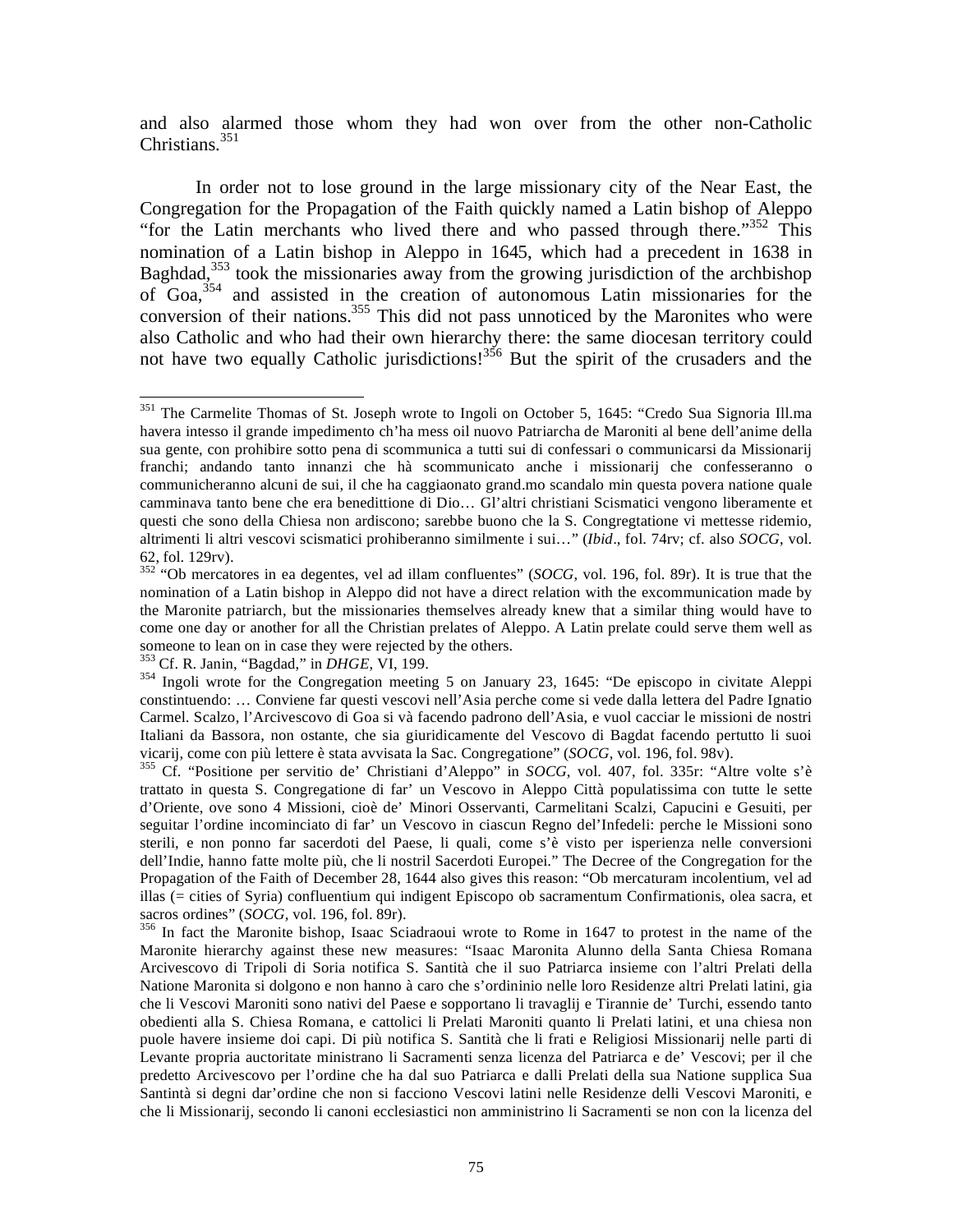prevalence of the Latin Church over the Eastern Churches awakened once again the idea about having a resident Latin patriarch in Jerusalem on whom all the Latins of the Near East would depend.<sup>357</sup>

 Before the nomination of a residential Latin bishop in Aleppo, the Jesuits had already considered establishing a seminary.<sup>358</sup> But the uncertainty, in which the Christian schools in the Ottoman empire lived, obliged the Congregation for the Propagation of the Faith to establish a college in Rome for the Orthodox or non-Chalcedonian Easterners of the Near East.<sup>359</sup> The preoccupation of the missionaries was to prepare candidates to go to Rome,360 but the result was not always fortunate for the Greek-Melkites of the Patriarchate of Antioch.<sup>361</sup> Before the difficulty of transferring these young men into Europe, the missionaries themselves were transferred.

 The Jesuits provisionally established their first school in Damascus in 1641 and then definitively in  $1643$ <sup>362</sup> The nephew of Euthymios III who later became Patriarch of Antioch in  $1672$ ,  $363$  was formed there as well as hundreds of Greeks who presided over

 $\overline{a}$ 

359 This was the famous school of the Cardinal de S. Honophrius. Cf. *Acta*, vol. 12, fol. 330rv (Congregation meeting 233 of July 20, 1637).

Patriarca o del Vescovo del luogho. Che altrimente ci sara della dissensione e delli inconvenienti grandi, quali prohibendoli remediarà S. Santità" (*SOCG*, vol. 413, fol. 123r). But the congregation meeting 57 of April 26, 1647 responded: "Ubi sunt latini catholici, mixti cum aliis catholicis diversi Ritus à Latino, Latinis datur episcopus latinus, ob duas potissimas rationes: p.o ne successu tempore latini ad Ritum aliarum nationum transeant; 2.o ad evitandam confusionem Rituum, à Sacris canonibus et constitutionibus pontifijs prohibitam" (*Ibid.*, fol. 123v).<br><sup>357</sup> According to Ingoli the Latin rite was "più sicuro e più approvato degli altri, che sono stati da patriarchi

heretici corrotti" (*Ibid*., fol. 126v). As for the creation of a Latin Patriarch of Jerusalem, it was the guardian of this city, François de Como, who anticipated in 1646 what Pius IX did two centuries later for other reasons. In fact in a letter of January 28, 1646, this Franciscan missionary wrote to Ingoli: "Dico che' s'appartenesse a me tal dispositione (i.e. to create Latin bishops in the East), al fine del mio triennio eleggerci qualche huomo di pezzo per mio successore, et in quello solo trasferirci detti Vescovati (of Cairo and Aleppo), con qualsivoglia altro dell'Oriente; acciochè come Metropolita o Patriarca commune a tutti li secolari contraditione tutti indirizzare, reggere e governare con tranquilità, e pace…" (*SOCG*, vol. 128, fol. 14r).

<sup>&</sup>lt;sup>358</sup> Cf. *SOCG*, vol. 195, fol. 598r-599v and 602r. It concerns the letter of Fr. Jerome Queyrot written in Aleppo on December 26, 1636, in which he affirms: "Hora il vero rimedio a cosi gran male (= the ignorance of the local clergy) secondo il mio poco giuditio sarebbe d'instituire in queste parti qualche seminario nel quale a spese S. Chiesa Romana ch'è capo e Madre di tutte l'altre, s'allevassero et ammaestrassero nella virtù e nelle lettere alcuni giovanetti di buona espettatione… Non credo che si possa trovar luogo più a proposito per instituire un Seminario, che questa Città (= Aleppo) parte per la vicinanza de'luoghi ove Monsignor il Patriarca de' Maroniti, et il Patriarca *Antiocheno* de' Greci fanno la loro residenza; parte per la moltitudine de' Christiani d'ogni rito e natione che qui si ritrova" (fol. 599rv).

<sup>&</sup>lt;sup>360</sup> Cf. The letters cited above of Fr. Queyrot and of Fr. Antoine de l'Aquila. Cf. also *De Vries*, p. 320. It is necessary to teach Latin to the Greeks along with Greek and Arabic (*SOCG*, vol. 118, fol. 115r).

<sup>&</sup>lt;sup>361</sup> Until 1647 we know only the name of Peter Dib who remained 7 years at the college of the Congregation for the Propagation of the Faith and 6 months after with a Roman painter to return to Aleppo without any ecclesiastical order. Cf. above footnote 321.

 $362$  Cf. above footnote 324. According to the attestation of Capuchin Theophile Rhedonensis, the Jesuits of Damascus had around 1647 between 20 and 30 Greek boys in their school (*SOCG*, vol. 197, 346v).

<sup>&</sup>lt;sup>363</sup> This was the first Greek Patriarch of Antioch who had been the student of the Jesuits. This was the beginning of a new conception of union with Rome propagated in the ranks of the Greek prelates of Antioch. Cf. *Musset*, II, pp. 164-169.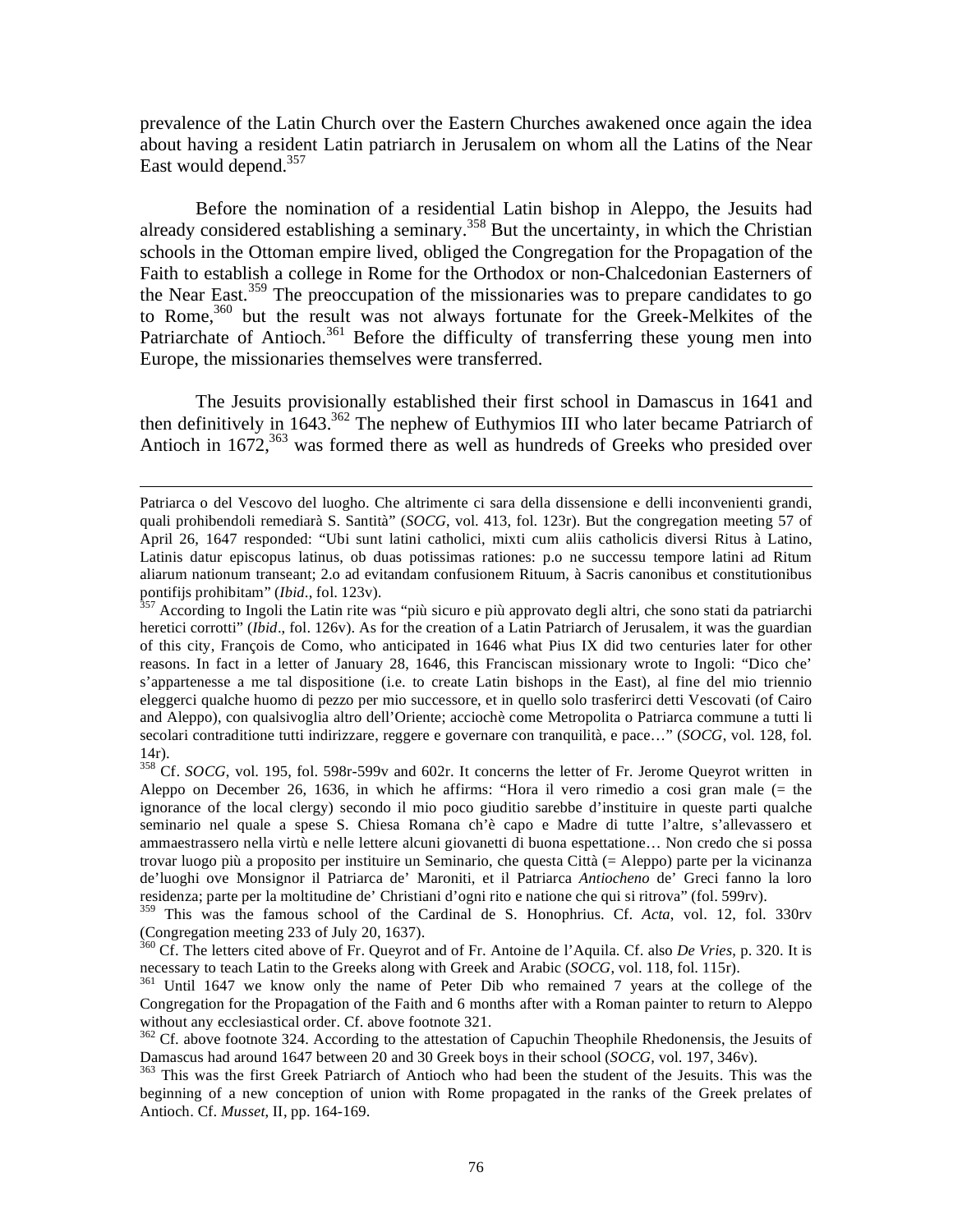the destinies of the Orthodox Patriarchate of Antioch.<sup>364</sup> In 1637, the British Capuchins established a residence in Damascus near the school of the Jesuits in order to have direct contact with the resident patriarch and any visiting Greek prelates.<sup>365</sup>

 Little by little the Jesuits installed themselves in Saida near the Franciscans and British Capuchins; several years later the Capuchins established a school there.<sup>366</sup> The Capuchins established themselves in Tripoli in 1634 and before them the Franciscans; several years later the Carmelites and Jesuits arrived.<sup>367</sup> In all these Syrian cities the missionaries were very successful despite the discord and jealousy which existed among them from time to time.<sup>368</sup> Michael de Rennes bragged that he had been able to confuse a Greek bishop of Damascus by converting the patriarch of the Greeks himself.<sup>369</sup> From Tripoli on March 6, 1641, Brice of Rennes wrote: "regarding what we do for the Greeks, most of them believe in the Roman Catholic Church and recognize His Holiness (the pope) as its pastor and true successor of Saint Peter. I myself have often preached in their church,<sup>370</sup> and they listened to me and respected my words as if they were Roman

1

<sup>&</sup>lt;sup>364</sup> There was, among others, Patriarch Athanasios III Dabbas who sent his profession of Catholic faith to Rome around the end of 1686 (cf. *Rabbath,* II, pp. 106-107; *Mansi*, vol. 46, col. 116) and the Metropolitan of Tyre, Euthymios Saifi who also sent his profession of Catholic faith immediately after his accession to the episcopate in 1683. The nephew of Euthymios Saifi, Cyril VI Tanas, was the first catholicized Patriarch of Antioch. Note that Saifi had no connection of relationship or thought with Karmeh whose Catholicism was more Orthodox than that of Saifi. Cf. *Mansi*, Vol. 46, col. 129-138; C. Bacha, *History of the Greek-Melkites* (in Arabic), I, Saida, 1938, passim. Compare with *DHGE*, vol. 3, col. 645 where several errors are superposed.<br><sup>365</sup> Cf. *SOCG*., vol. 197, fol. 55r-57v; vol. 196, fol. 46r and fol. 205r-215r.

<sup>&</sup>lt;sup>366</sup> Capuchin Michael of Rennes wrote from Saida on December 24, 1642: "Fanno in circa quindici giorni che ho instituito in cotesto hospitio una scola di studianti tanto maroniti quanto greci et n'habbiamo di gia dieci, li quali ogni giorno vanno motiplicando et si io volessi inanzi che fusse un mese credo che n'haverei piu de cinquanta ma non habbiamo luogo bastante…" (*SOCG*, vol. 122, fol. 130v). The Jesuits bought themselves a house in Saida on May 7, 1645. Cf. J. Hajjar, *Les Chrétiens uniates du Proche-Orient*, Paris 1962, p. 219.

<sup>367</sup> Cf. *DHGE*, "Beyrouth," VIII, 1309; *SOC*G, vol. 197, fol. 110r and 346v. The Carmelites sent two fathers, the Jesuits only one, who on April 26, 1645 took possession of the two rooms in the Khan of the port.

<sup>368</sup> Cf. *SOCG*, vol. 128, fol. 126rv where Capuchin Michael of Rennes asked the Congregation for the Propagation of the Faith to send a bishop to visit the missions in the east, adding: "Lodato Iddio, li capuccini non hanno ancora cacciato via alcuno visitatore Apostolico come feccero quelli (= the Franciscan Fathers of Jerusalem) per due volte il detto monsignore (= Peter Vespa, Bishop of Paphos in Cyprus), et l'havessero cacciato per la terza volta se io non l'havessi aiutato, perche cotesti padri non vogliono patire alcuno altro nel Oriente, etiamche nessumo di essi si travaglia in maniera alcuna alla missione o alla conversione delle anime anzi ruinano tutto per le discordie loro con li christiani Orientali come si vede giornalmente…" (letter written at Saida on August 21, 1645).

<sup>&</sup>lt;sup>369</sup> Cf. *SOCG*, vol. 196, fol. 205r-215r, and vol. 120, fol. 28v. It concerns the Greek bishop of Nazareth passing through Damascus, who died 6 days after the discussion with Fr. Michael, because he had not accepted the infallibility of the pope. Also he had been "castigato quasi miraculosamente da Dio per sue bestemmie contro la Chiesa Romana" (fol. 212r of vol. 196 cited). The patriarch in question is Euthymios III the Chiot who never confessed in writing his tendencies for union with Rome. Cf. above footnotes 306 and 332.

<sup>&</sup>lt;sup>370</sup> Note that it concerns a Greek Orthodox Church where the Latin missionary could freely preach to the faithful of this church! Cf. the reaction of other missionaries before this "cummunicato in sacris" in *SOCG*, vol. 195, fol. 333rv. One could wonder on the other hand how these Catholics could also frequent an Orthodox Church! The question was posed to the missionaries of Aleppo since 1638: "Se un christiano Scismatico venendo as un missionario per confessarsi ed abiurare la sua setta, ed heresia, deve doppo la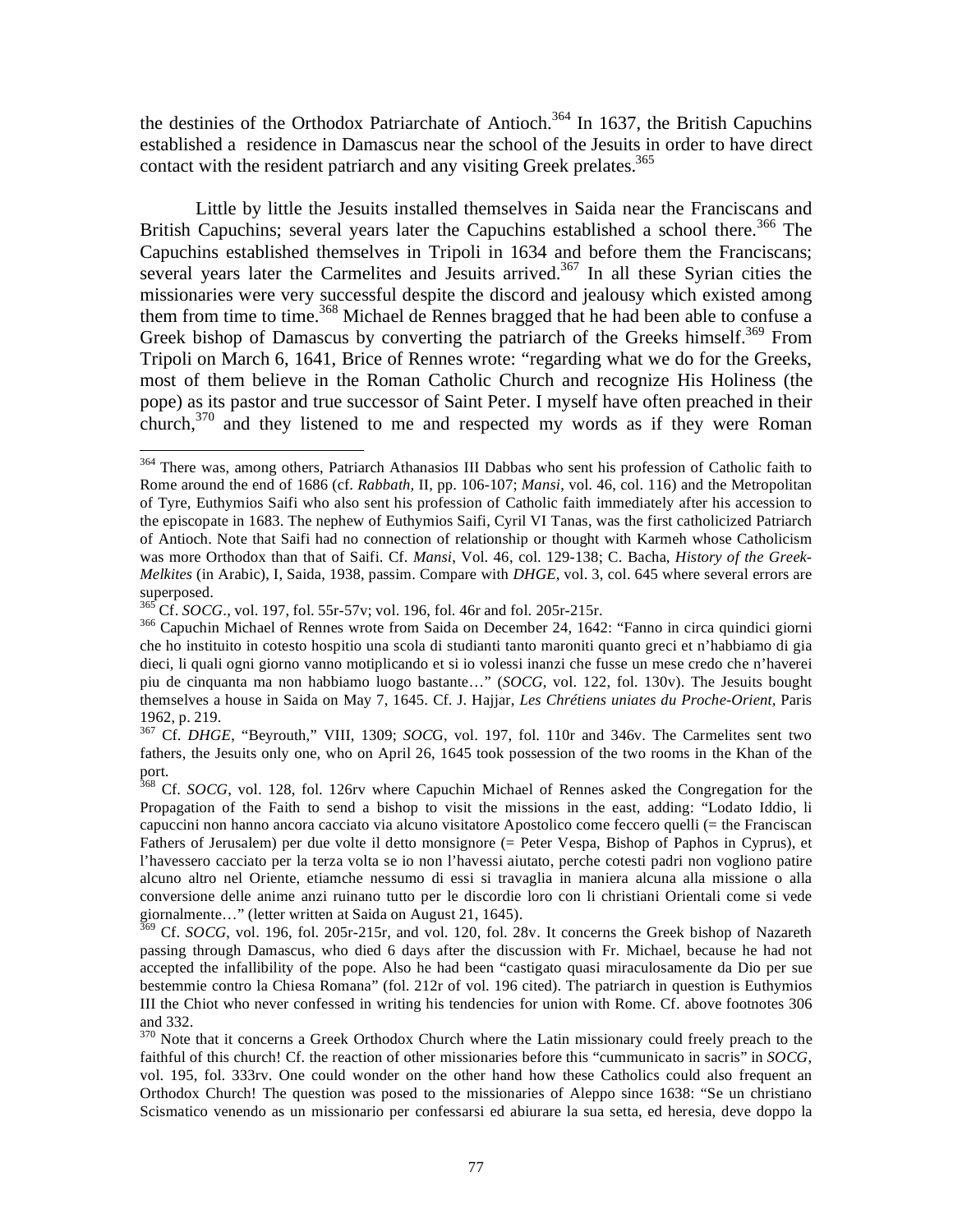Catholics. We preached on the procession of the Holy Spirit and demonstrated that he proceeds from the Father and the Son, as one single principle; everyone believed my words and not one of them said anything against me. Every time we discussed with them the preeminence of the great pontiff, the pope, they remained confused and did not know how to respond; convinced, they recognized him as vicar of Christ and true successor of Saint Peter.<sup>371</sup>

 In view of these satisfying results, the British Capuchins could not tolerate the superficial presence of other missionaries who came after them to harvest what they had sowed!.<sup>372</sup> They wanted a new crusade of the Christian princes of Europe to crown their spiritual crusade with a temporal one.<sup>373</sup>

professione della fede sottraerlo, ed allontanarlo d'ella Sua Chiesa, e riti, venendo, sempre dopo detta professione a Catholici per il Sacramento di penitenza, il che essendo sarebbe causa d'el odio dalla Sua Natione e d'elle Avanie de' Turchi" (*SOCG*, vol. 118, fol. 69r). And Ingoli responded: "non debet si Ritus non involvat heresim vel quid illum pro sancto aliquis hereticus honoretur" (*Ibid.*, fol. 69v).<br><sup>371</sup> "Per il bene, che facciamo con gli Greci, è che la piu grande parte di lori credono a l'Ecclesia Catholica

romana et cognoscono gla Sua Santità il Suo Pastore per vero Successore di S. Pietro, io ho predicato assai volte nel Ecclesia loro et mi oscultanno, et fanno stima del le mie parole come fossero catholici roamani, et predicando a lori sopra la processione del Spiritu Santo, et provando che procede del Padre et del Figlio come d'uno principio, ciascuno credeva al le mie parole et nessumo mi diceva il contraio, quando assai volte venimo al la disputa con lori sopra la preeminentia del Summo pontifice Il Papa, restanno confusi, et non sanno che rispondere et restanno convinti, ricognoscendolo Vicario di Christo et vero Successore di S. Pietro" (*SOCG*, vol. 120, fol. 42r). For most of the missionaries in the east this represented the principal object of their preaching among the Orthodox.

 $372$  In an account of Capuchin Theophile Rhedonensis, written around the year 1647, we read: "(we see coming) in illam missonem nostrum Palestinae et Syriae RR. Patres Carmelites discasos et Jesuitas, quibus possent dici verba Christi Domini Nostri, quod missi fuerunt metere quod non laboraverant, Patres enim nostril spinas eccllerant et ipsi in labores eorum introierunt… Sunt etiam R. Patres Observantes ex Jerusalem et Jersuitas in Sydone et Damasco, sed nulli eorum Missionem faciunt…" (*SOCG*, vol. 197, fol. 346v).

<sup>&</sup>lt;sup>373</sup> One was convinced that "se li franchi hanno da venire pigliare queste parte, se non vi si trovano Missionarij nel medesimo tempo non se portra far fruttto" (*Ibid*., fol. 110r). And Michael of Rennes wrote: "Certo si il Signor Idio stabilisse buono pace tra principi christiani con una *crociada* si vederia quanto profitto nostril missionarij hanno fatto costa" (*SOCG*, vol. 196, fol. 206v).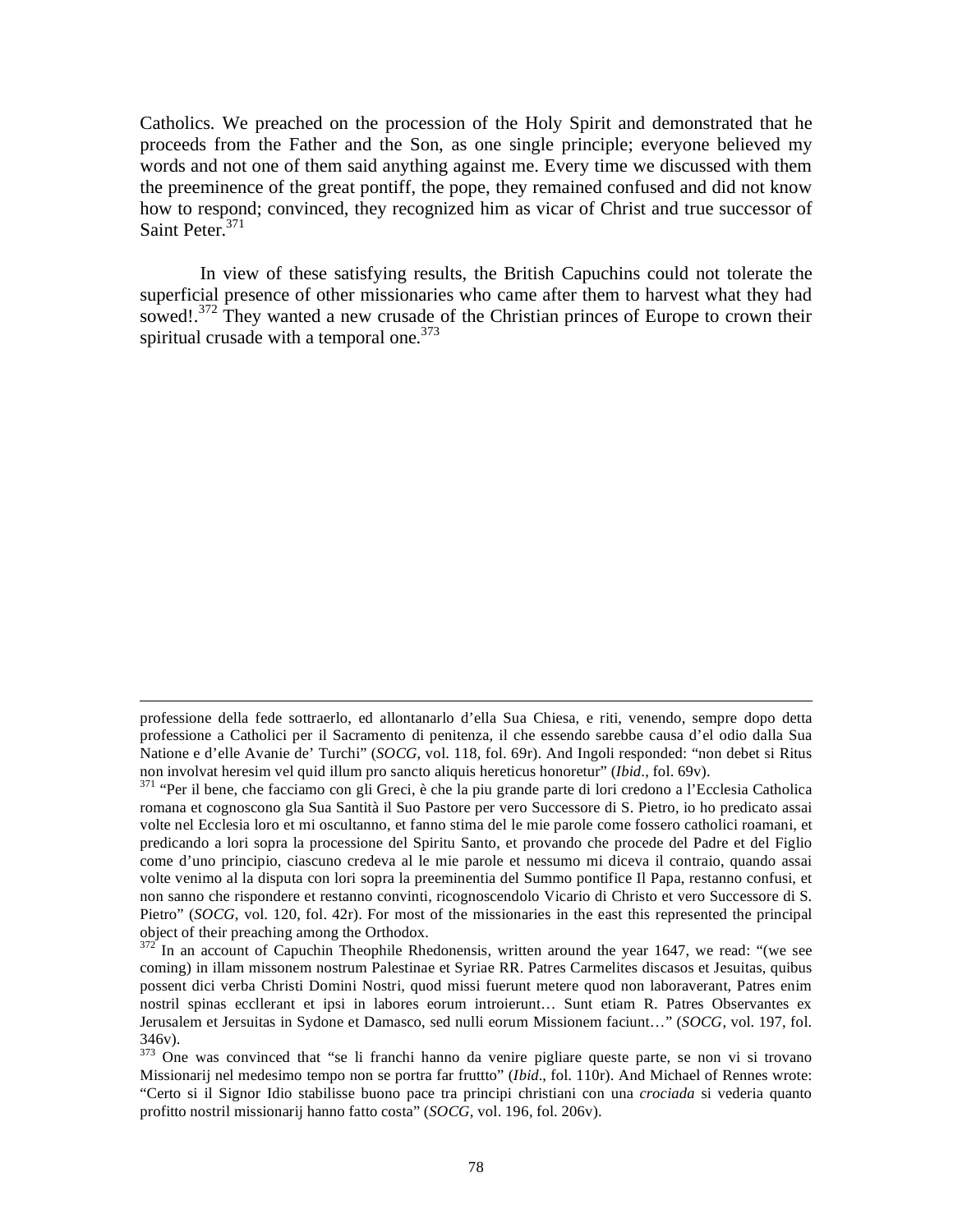# **CHAPTER V**

# **THE PATRIARCHATE OF ANTIOCH ON THE WAY TO CATHOLIZATION UNDER MACARIOS III ZAIM (1647-1672)**

## **1) The "Zaim," Macarios III of Aleppo**

 $\overline{a}$ 

 Following the example of Euthymios II Karmeh who designated his successor before his death, Euthymios III of Chios, while he was dying in Damascus from May to September1647, also chose his successor: Meletios Zaim, Metropolitan of Aleppo. $374$ 

 According to the account of Father Queyrot, Meletios Zaim was a weaver before becoming metropolitan of Aleppo.<sup>375</sup> He was a married priest who lost his wife around 1627, the same year in which his famous son, Paul was born. Paul became archdeacon of the patriarchate and biographer of his father.<sup>376</sup> Before becoming patriarch, Metropolitan Karmeh promoted Zaim to sacred orders; Zaim had been a disciple of Karmeh.<sup>377</sup> On October 27, 1635, Euthymios III of Chios consecrated Zaim Metropolitan of Aleppo in Damascus and also made him catholicos, "supervisor," of the whole patriarchate and exarch for the region of Diarbaker and Antioch where he had permission to celebrate the Divine Liturgy.<sup>378</sup>

<sup>374</sup> It was his son, Paul of Aleppo, who left us a witness of his famous "*Voyage du Patriarche Macaire d'Antioche*." Radu (p. 52) made a mistranslation in his French version: "the priests and clergy met, they gave him (= Euthymios) the sacred unction and asked him who should replace him if he died. He responded to them by telling them his wish and intention: 'If you want a clever organizer do not put another person as patriarch other than the Metropolitan of Aleppo.' He finished this judicious advice by the excellent word of the holy Gospel: 'the disciple will be considered like his master.' He was made like his predecessor, that is to say the one who had consecrated him. He chose (my father) (sic) metropolitan." The Arabic text (Radu, p. 52) which it is necessary to admit is very complicated, rather has another sense in the second part of this paragraph: "for this judicious advice fulfilled the excellent word of the holy Gospel 'the disciple will be considered like his master,' because he had made like his predecessor, that is to say like the latter (= Karmeh) had designated and chosen him, also the former ( = Euthymios of Chios) had elected and made the Metropolitan of Aleppo  $(=$  Meletios Zaim)."

<sup>375</sup> *SOCG*, vol. 195, fol. 599r: "E cosi tra Greci un Tesitor d'Armesini (purple) tirato dal Telaio viene a esser fatto Metropolita d'Aleppo" (letter of December 26, 1636). We clearly see that Meletios Zaim had never studied with the Latin missionaries of this city, but we know that he was son of the priest Paul, son of priest Abdel-Massih Zaim of Aleppo, and from his infancy he was the disciple of Karmeh, whom he succeeded in the episcopate and patriarchate (Radu, p. 42; Rustum, p. 49).

<sup>376</sup> Radu, pp. 51 and 57; Rustum, *Ibid*. Paul of Aleppo became a reader (and not "deacon" as Radu translated) on May 8, 1642. On February 17, 1644 he had (!) to get married and on November 21, 1647 he was ordained "archdeacon of Damascus, Aleppo and all the Arab countries."

<sup>&</sup>lt;sup>377</sup> Radu, p. 42: "from his youth he was his student, he ordained him deacon, priest and pastor by raising him to the rank of confessor." Compare with the version of Radu. Let us remark here that the article "*Makarios Antiocheia*" in *ERM*, 8 (1966), col. 485 contains several errors that the author could have avoided by consulting the article "*Antiochia*" in the same *ERM*, 2 (1963), col. 899-900 and 908. For example he affirms that Patriarch Macarios had the name Meletios before entering into the clergy and that he remained patriarch from 1641 to 1688, even though he was named John before becoming Metropolitan Meletios of Aleppo and that he was patriarch from 1647 until 1672!

<sup>&</sup>lt;sup>378</sup> Radu, pp. 43-44. It was the clergy and people of Aleppo who chose their new Pastor and sent him to Damascus for episcopal chirotonia. It was not Karmeh who consecrated his successor on the See of Aleppo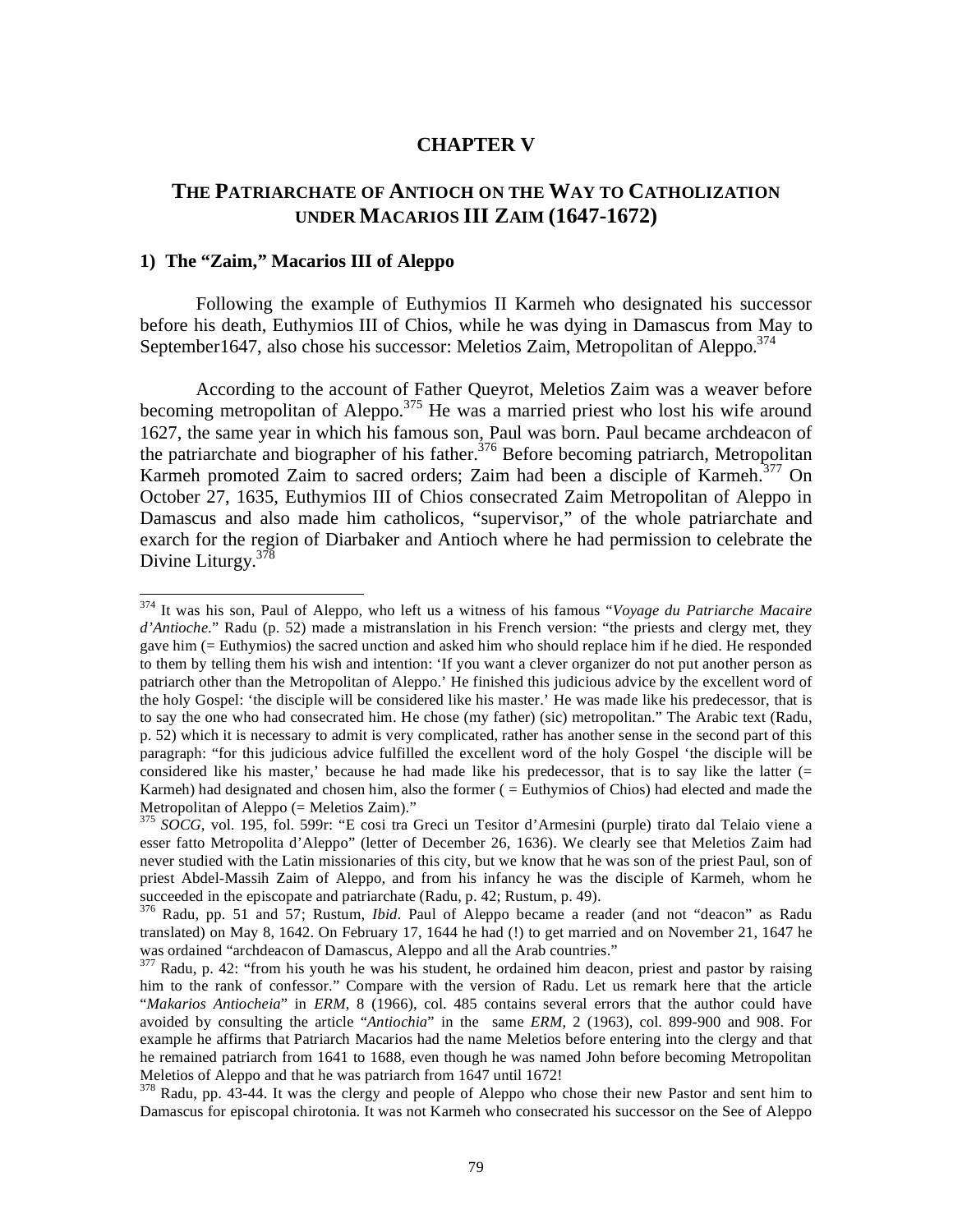During his episcopate which lasted twelve years, the city of Aleppo witnessed the blossoming of its Christians and the breathtaking activity of the Latin missionaries. Father Queyrot was so enthusiastic that he proposed to open a seminary in Aleppo.<sup>379</sup> The Congregation for the Propagation of the Faith counted so much on the mission of Aleppo that it appointed a Latin bishop there in 1645 after the one in Baghdad in  $1638^{380}$  The Greek Eparchy of Aleppo was so rich that Patriarch Euthymios III of Chios went there twice to collect the necessary money to pay to the insatiable Ottomans.<sup>381</sup> Under the episcopate of Meletios Zaim a great number of his faithful made a pilgrimage to the holy places of Jerusalem; there Patriarch Theophanes hastened to receive them with "all attention and all honor."382 In Jerusalem, the metropolitan of Aleppo met the catholicos, Maximos of Georgia who accompanied him to Damascus and Aleppo in May 1642.<sup>383</sup> Zaim was on such good terms with his patriarch that the patriarch ordered him to celebrate the Divine Liturgy pontifically and to preach in his place in the Cathedral of Damascus.<sup>384</sup>

In September 1647, Meletios Zaim left Aleppo to hide at Killiz<sup>385</sup> "because of the prejudice of the governor (of Aleppo), Qara Hassan Pasha, who committed numerous injustices."<sup>386</sup> A messenger from the Damascenes went to Killiz to ask the metropolitan

 $\overline{a}$ 

<sup>381</sup> The first time he remained there from August 9 to November 22, 1640; the second time from February 1 to May 17, 1644 (Radu, pp. 46-47 and 51). We see that the patriarch had the right of receiving the tithe in all the eparchies of his patriarchate without any resistance of the local bishop.

<sup>382</sup> Radu, pp. 47-49. Paul of Aleppo notes that he had wanted to remain longer with Patriarch Theophanes of Jerusalem.

<sup>383</sup> Radu, p. 49. The affection of Zaim with the Georgians bore fruit when he became Patriarch of Antioch with whom the Georgians identified as subjects. See the eulogies of the missionaries further down, in *Acta*, Congregation meeting of November 29, 1666. Cf. Le Quien II, col. 686. The affirmation of Musset II, p. 162, on the subject on the envoy of Zaim in 1642 in Georgia, is based on the words of V. Grumel: "In 1641-1642, (Meletios Zaim) going to Jerusalem where he met Maximos, Catholicos of western Georgia resulted in renewing relations of the Church of Antioch with this country. In fact, on return to Syria, he was named by Patriarch Euthymios III Exarch of the region of Amida (Diarbekir)" (*EO*, 27 (1928), p. 68. More precisely, Meletios Zaim had been in Jerusalem for Pascha 1642. The Catholicos of Georgia accompanied him to Aleppo by passing through Damascus (from May 1 to 8, 1642). Cf. Radu, pp. 48-49. But Meletios Zaim was exarch of Diarbekir since his accession to the episcopate on October 27, 1635 (Radu, p. 44). And what is the relation of Diarbekir with Georgia? When becoming patriarch, Zaim needed to consecrate a bishop for the eparchy of Diarbekir and to designate an exarch for Georgia, two different things (cf. Radu, pp. 57-58 and  $62-63$ )!

384 This was reserved to the patriarch uniquely when he was in Damascus. Cf. Radu, *Ibid*. Compare with Le Quien, II, col. 773.<br><sup>385</sup> Killiz is 60 km north of Aleppo.

 $386$  Radu, pp. 52-53. Macarios of Aleppo, p. 633. The version of Radu lends confusion. The metropolitan was at Killiz and it was the messenger who looked for him in other localities before finding him.

as Rustum thinks (p. 49), because Karmeh died on January 1, 1635 and Zaim was consecrated ten months later by Euthymios III the Chiot. Besides the text reproduced by Rustum says the contrary of what this author affirms! Meletios Zaim had many titles and prerogatives to support his weak patriarchate, Cf. Chapter IV above.<br><sup>379</sup> SOCG, vol. 195, fol. 599v.

<sup>&</sup>lt;sup>380</sup> Cf. L. Lemmens, *Hierarchia latina Orientis*, in *OC*, 2 (1924) 296-300. Always sick, Dovara never returned to Aleppo until his resignation in 1650. In Aleppo one always knew about this nomination on which the French consul Bonin congratulated the Congregation for the Propagation of the Faith on May 28, 1646 (cf. *SOCG*, vol. 128, fol. 90r).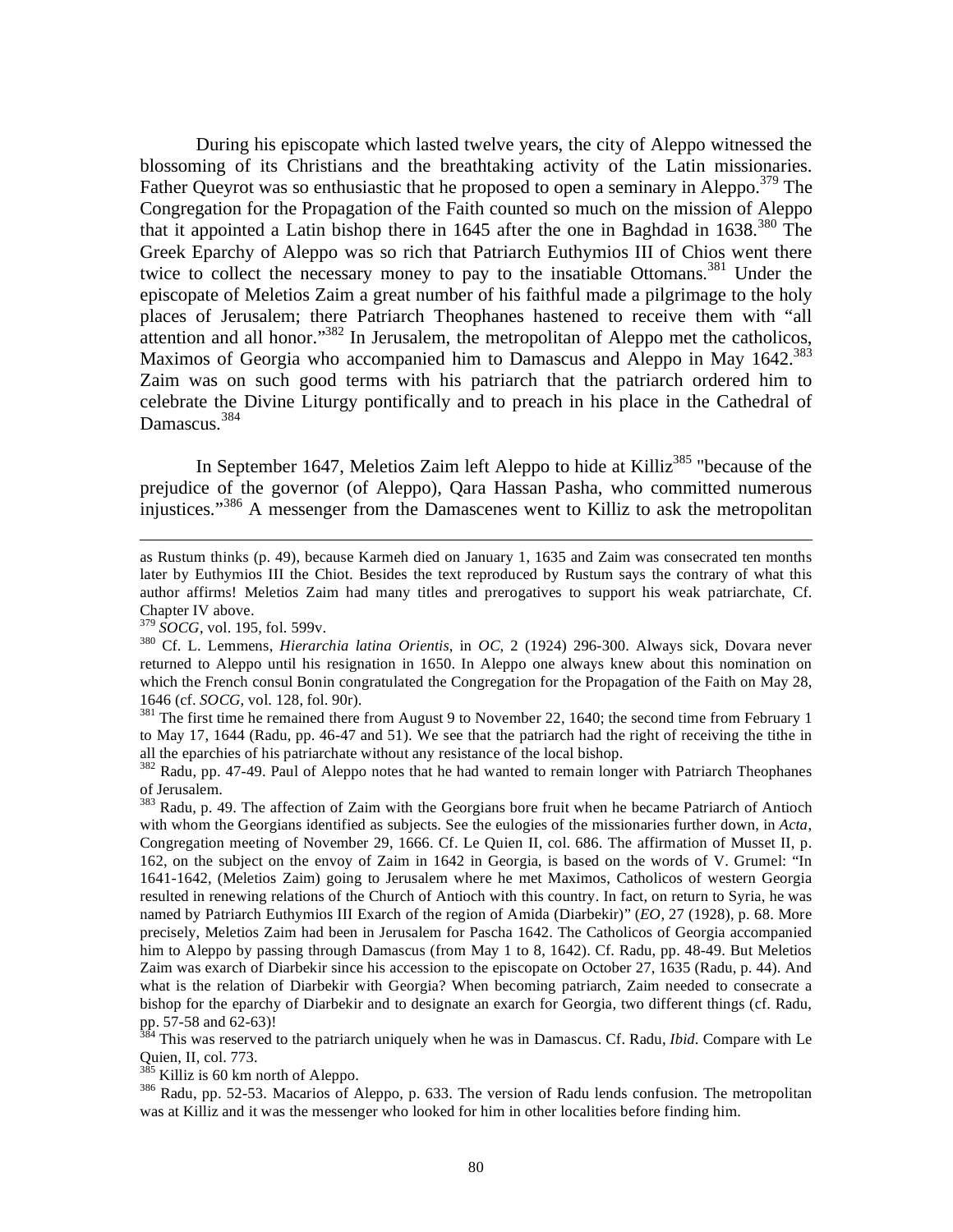of Aleppo to come to Damascus because the dying patriarch and the clergy of Damascus wanted him as successor, but the metropolitan declined the invitation, "especially when he knew the gravity of the illness which had affected the patriarch."<sup>387</sup> In view of the displeasure of the patriarch and the arrival of a second messenger, Meletios "sent a response that he would arrive without delay." He then headed for Damascus "despite himself" in the company of his son, Paul.<sup>388</sup> On the way he learned that the patriarch had died on October 11, 1647. Meletios was consecrated the new patriarch on November 12, 1647 by four metropolitans of the Patriarchate of Antioch who came to Damascus for this purpose.<sup>389</sup>

#### **2) Macarios III and the Orthodox World (1647 - 1660)**

 Macarios III spent the time immediately after his elevation to the patriarchate raising the finances of his church which was weighed down with debts since 1644 under Euthymios III of Chios.<sup>390</sup> He convoked a synod in Damascus to examine the financial situation and it was certified that the patriarchate was in debt  $6000$  piastres,<sup>391</sup> without counting the new expenses "to obtain the firman of the pasha in the name of the new patriarch according to custom, plus that which had been spent to make this a legal act with the consent of all." $392$  Recognizing this situation, the patriarch had only to extend his hand to generous Christian countries. He made two trips to the Orthodox world, from 1652 to 1659, and 1664 to 1669 to collect funds.

 Before leaving on his first trip, he carefully provided all the eparchies with bishops who were worthy of their function as pastors of souls. He even designated an exarch in Georgia, who returned three years later to inform his patriarch about the situation there.<sup>393</sup> In June 1650 he had to deal with some Greeks of Gaza who came to him complaining against the exaggeration of some taxation on the part of the Ottomans. They had declared themselves at the point of passing to Islam, following the example of other confreres, who found it impossible to pay the kharage, and who renounced their Christian faith.394

<sup>&</sup>lt;sup>387</sup> Radu, p. 53. Did he perhaps have this "grave illness" which Euthymios II Karmeh suffered and which Euthymios III the Chiot now suffered? It seems that that he also died of poisoning! (cf. Rustum, p. 103).

<sup>388</sup> Radu, *Ibid*; Macarios of Aleppo, *Ibid*. Nevertheless Le Quien (II, p. 773) affirms: "anno itaque 1643 Euthymio ut fert Vaticanus Codex, vel potius Eutychio chiensi patriarchatum eripuit Macarius Haleppensis."

<sup>389</sup> Radu, pp. 53-54; Macarios of Aleppo, *Ibid*.; Rustum, p. 48. The metropolitans were: Meletios of Hama, Philotheos of Homs, Youasaf of Qara and Gregory of Hauran.

<sup>390</sup> Cf. Radu, p. 51.

 $391$  Radu, p. 55. To have an idea on the importance of this amount, it is sufficient to remark how the patriarch could only obtain the 6000 piastres after having collected the tithe from all the eparchies of his patriarchate, by visiting them from July 6, 1648 until February 11, 1650 (cf. Radu, pp. 58-64). But meanwhile the interest accumulated and it was necessary all over again!

<sup>&</sup>lt;sup>392</sup> Radu, pp. 56-57. Paul of Aleppo thinks that the debt surpassed thirteen thousand piastres. That's why the patriarch had to pawn the four patriarchal crowns which the eparchy of Damascus possessed.

<sup>&</sup>lt;sup>393</sup> It concerns the Aleppian Deacon Gabriel who became archimandrite in 1648 under the name of Gerasimos and who, after the return from his mission in Georgia, was consecrated Bishop of Furzol on May 6, 1651 by Macarios himself. Cf. Radu, pp. 57-58 and 68; Rustum, p. 53.

<sup>&</sup>lt;sup>394</sup> It is clear that Gaza was part of the Patriarchate of Jerusalem. Even so the faithful of this eparchy did not hesitate going to request help from the great Patriarch of Antioch, Macarios (cf. Radu, pp. 65-67). The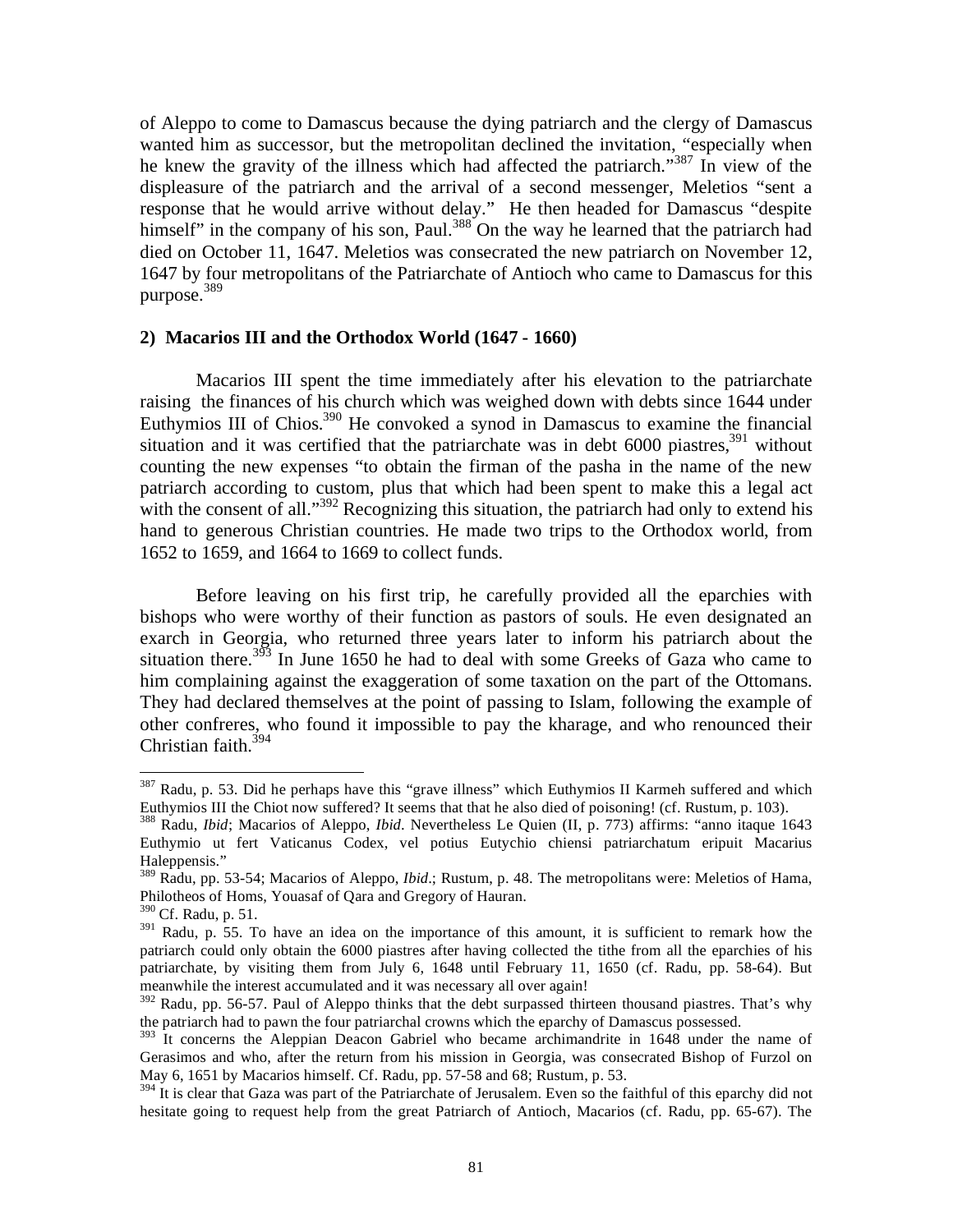On January 6,1651, Macarios III consecrated a catholicos whom he designated several months later as vicar general of the patriarchate during his absence.<sup>395</sup> Then he left Damascus on February 11, 1652 after consulting the clergy and people of Damascus.<sup>396</sup> He traveled north, at the invitation of the Voivode Basil Lupa, Prince of Moldavia.

 He arrived in Constantinople on October 20, 1652 and remained there until January 10, 1653.<sup>397</sup> There he concelebrated with Patriarch Paisios<sup>398</sup> and participated in the local synod which was held against the deposed Patriarch Joannikios  $II^{399}$  Macarios III of Antioch also hurled the anathema against the unworthy patriarch of Constantinople who poisoned the metropolitan of Corinth and usurped four episcopal sees before claiming the patriarchate. Macarios signed this anathema in the acts of the synod.<sup>400</sup>

 Macarios III continued his voyage passing through Constantsa, Galatz and Jassy where he went to the Monastery of Saint Sabas and had an interview with Voivode Basil Lupu.<sup>401</sup> On November 29, 1653 he was in Targoviste where he was very well received by Prince Matthew Bassarab and Metropolitan Ignatios. There he celebrated the feast of Pascha in 1654 and left the following June for Kiev. His entrance to Moscow took place

future Archbishop of Gaza, Paisios Ligarides, who looked for extracting money by all means, wrote to the Congregation for the Propagation of the Faith on January 16, 1653: "Aiutali (= the Christians of Gaza) molto il presente patriarcha di Antiochia, detto Macario, persona molto devota, e di grand giuditio, il quale tanto ha saputo negotiare, con li governatori, che ha sminuito molto li charahi (=kharage), spesse pero gran denari, con il consenso della citta di Gaza, et hora rimane indebito di 1500 reali, linquali vanno giornalemente cresendo (sic for "crescendo"), con le usure turchesce, a grandissimo danno, e pericolo delli habitanti christiani di Gaza" (*SOCG*, vol. 197, fol. 197r). In a preceding letter written by the same Ligarides on November 6, 1652, we read: "Il patriarcha di Antiochia molto agiuto questi di Gaza, con farli scancelar tanti Carazi (sic), per liquali molti si fecero turchi, per liverarsi dal aggravio" (*Ibid*., fol. 204r). But Paul of Aleppo shows that these Christians of Gaza were ungrateful toward the Patriarch of Antioch (cf. Radu, pp. 66-67).

<sup>&</sup>lt;sup>395</sup> This was the Aleppian Salomon, son of the priest Farjallah, who took the name Sylvester (Radu, pp. 67-68). Soon after, Sylvester died of the plague. The Patriarch replaced him by Gerasimos of Furzol. Cf. above footnote 393. See Rustum, p. 54.

<sup>396</sup> Radu, pp. 68-70. Macarios was accompanied by his son Paul and by a large retinue.

<sup>397</sup> Radu, pp. 84-146.

<sup>&</sup>lt;sup>398</sup> Paisios I of Larissa was elected in July and enthroned August 1, 1652. He was driven out of the Patriarchate at the beginning of April 1653. He returned around mid-March 1654 to be expelled again in March 1665 (cf. Grumel, I, p, 438).

<sup>&</sup>lt;sup>399</sup> Joannikios II was Patriarch of Constantinople the first time from November 16, 1646 until October 29, 1648, the second time from the beginning of June 1651 until mid-June 1652, the third time from the first decade of April 1653 until the beginning of March 1654, and the last time from March 1655 until mid-July 1656 (Ibid.). It was Paul of Aleppo who describes the details of this synod by mentioning the principal ideas of the discourses of Sergios, of Paisios I and of his father Patriarch Macarios who "pronounced a sermon in Arabic for one hour" (Radu, pp. 134-138).

<sup>400</sup> Radu, pp. 138-139: "He anathematized him and all those who offered him their assistance while he wore the stole and omophorion." Radu has the anathema against Cyril Lucaris, although it pertains here to Patriarch Joannikios II who lived at the time of the synod.

 $401$  Cf. Radu, pp. 147-200 and 443-524. While Macarios was also in Moldavia, there had been a decisive battle between Basil Lupu and George Etienne who took him. This latter one allowed the Patriarch of Antioch leave for Vallachia.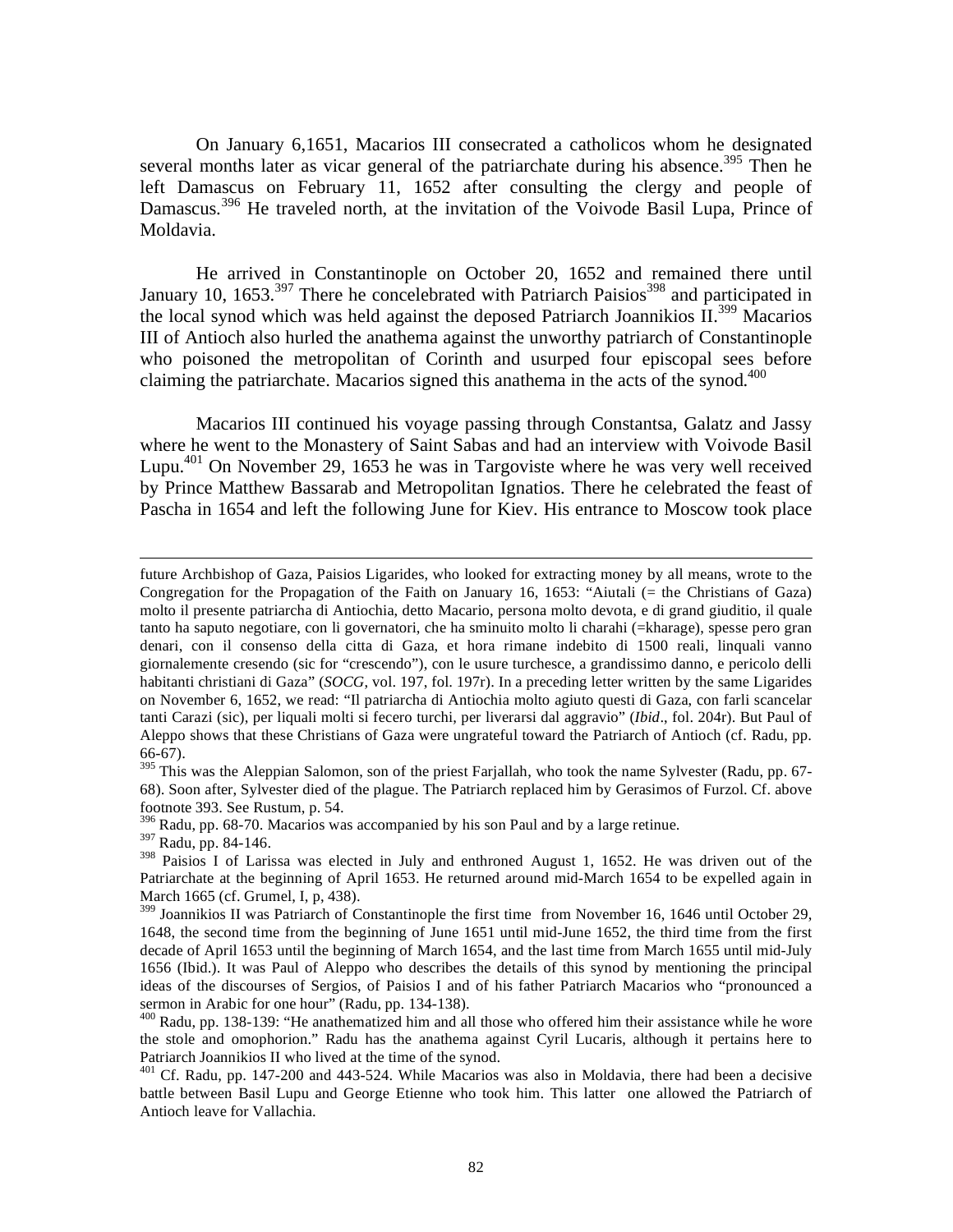on January 26, 1655.402 He was received by Tsar Alexis and paid a visit to Patriarch Nikon who quickly invited him to celebrate a Liturgy with the Serbian archbishop also visiting Moscow. On September 1, 1655 he celebrated the feast of Saint Simeon the Stylite of Aleppo in Novgorod and returned to Moscow where he concelebrated again with Nikon on Christmas Day.<sup>403</sup> During his sojourn in Moscow a synod for liturgical reforms took place. It was undertaken by Nikon, and Macarios of Antioch had a large part mainly because he brought with him the new recension of the Euchologion made by Karmeh and other liturgical books of the Patriarchate of Antioch.<sup> $404$ </sup> From April 1656 the patriarch of Antioch had assumed the role of arbiter between the Patriarch Nikon of Moscow and Tsar Alexis, at the express invitation of the Tsar.<sup>405</sup> When everything quickly returned to normal, Macarios concelebrated several times with Nikon. He participated again in a synod in which the question of the baptism of Polish people was discussed. Macarios wrote a small treatise on this subject in Arabic proving that the baptism of the Polish people was valid according to the canons of the Orthodox Church. The Russian version of this treatise was approved by Nikon and his synod. There had been an imperial law, which "prohibited rebaptism of Polish Latins or Frank partisans of the pope because they were the closest to us among all the sects."<sup>406</sup> Macarios left Moscow on May 29, 1656 and passed again through Kiev, Jassy, Targoviste, Bucharest, Galatz and Aleppo. He arrived in Damascus on July 1, 1659.<sup>407</sup> There he paid five thousand piastres toward the debt and offered three thousand piastres to the pasha and notables of Damascus.408 Soon he convoked a synod of seven metropolitans to condemn the abuse of Athanasios Ibn Amish, Metropolitan of Homs, who, during the absence of the patriarch, took upon himself the prerogatives of the patriarch. The synod deposed this metropolitan and reduced him to the lay state.<sup>409</sup> In 1660 Macarios devoted himself to the preparation of the Myron necessary for his patriarchate because the last patriarch who had made it was Joachim Ibn Ziadeh in 1594.<sup>410</sup> On May 7, 1661 he was in Aleppo, his city of birth, where he began openly to approach the Latin missionaries and the French consul. During his episcopate (1635-1647) he remained very reserved toward the

<sup>402</sup> V. Grumel (*EO*, 27 (1928), pp. 68 and 70) speaks of the synod of Moscow at which Macarios III took part. He placed it in 1654, while Macarios did not arrive until 1655!<br><sup>403</sup> Cf. Radu, pp. 525 ff.

<sup>&</sup>lt;sup>404</sup> Cf. *EO*, 27 (1928), pp. 68-73, where we can find a general idea on the literary work of Macarios III Zaim and on his role in the Synod of Moscow of 1655. The Euchologion concerns the version made by Karmeh and sent to Rome in 1634 with his Protosyncellos Pachomios. Cf. above Chapter III.

<sup>&</sup>lt;sup>405</sup> In fact while Macarios III was at Bolkhov to celebrate Pascha, "he received a letter from Alexis dated the evening of April 4 (1656) in which he was invited by the emperor to return to Moscow, the emperor having had on Holy Friday a discussion with Nikon on the attitude of the latter toward him" (Radu, pp. 8- 9).

<sup>406</sup> Cf. Bacha, *Voyage*, p. 74. It was Paul of Aleppo who commented in the cited passage. For the question of rebaptism among the Orthodox, cf. *OC*, no. 39 (1927), pp. 155-158. 407 Cf. Radu, pp. 9-10. In all the cities that he visited, Macarios III celebrated the Divine Liturgy in all

solemnity. He was received everywhere as the great Orthodox Patriarch of Antioch, and the faithful as well as their leaders appeared very generous to him.

<sup>408</sup> Rustum, pp. 54-55.

<sup>409</sup> The synod took place on August 28, 1659 at Damascus. Cf. the acts of this synod in Rustum, pp. 55-56.<br><sup>410</sup> Rustum, pp. 56-59; Nasrallah, *Chronologie*, p. 50; Radu, p. 37.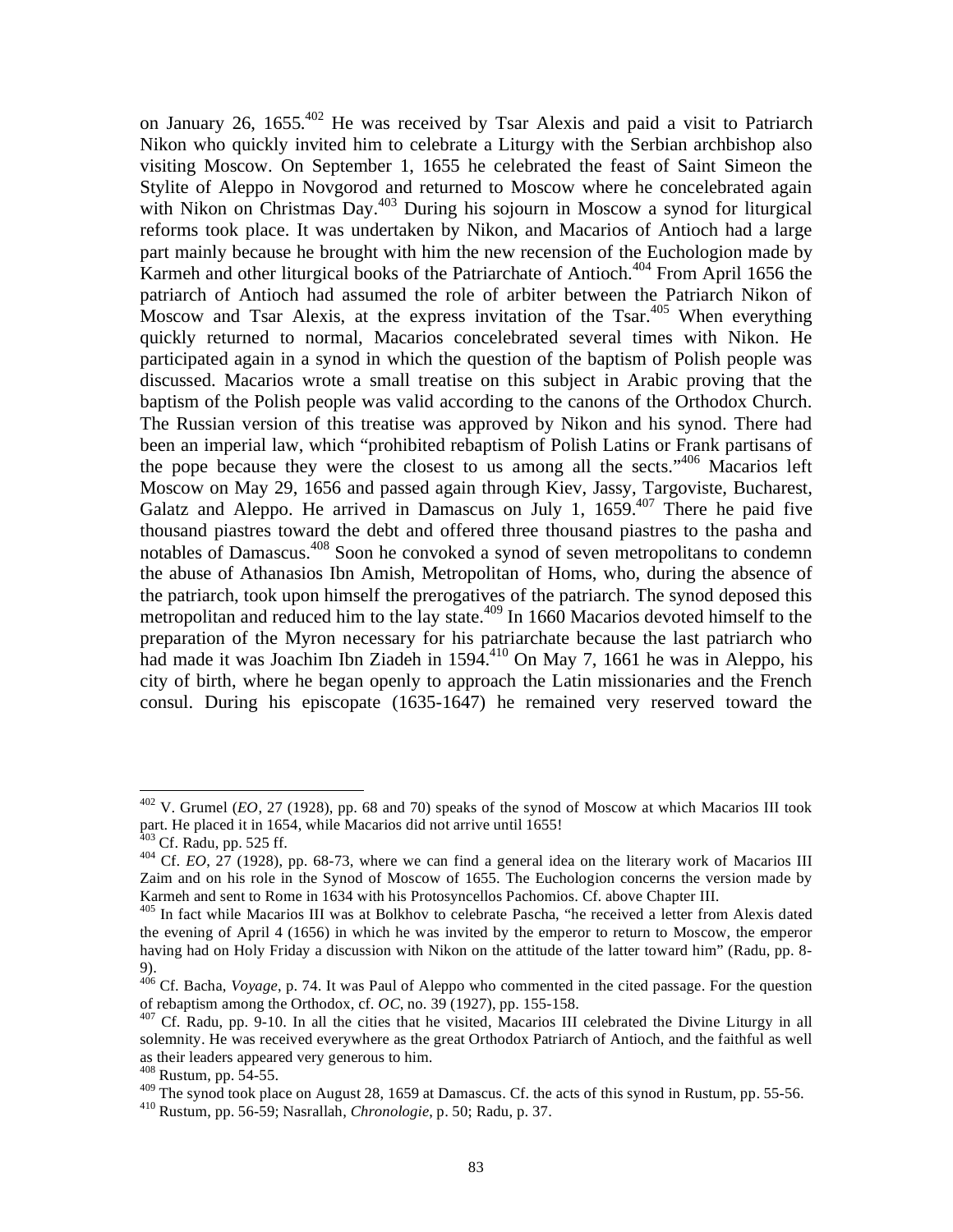missionaries and their projects,<sup>411</sup> even though he voluntarily accepted the services of the Jesuit Fathers who looked after him when he was sick in Aleppo. He did not forget their care when he became patriarch in 1647. Jesuit Father Amieu wrote in his account for the year 1650: "he had visited Seyde (Saida) and saw me as good oil, and had clearly preached that it was necessary to love the Catholics and not to flee them: this was a great change for the Greeks of Seyde. He also came to Tripoli where I was, and I heard him in his church; and if he became more knowledgeable, he also had better sentiments. Very often he visited our Fathers in Damascus, who supported him in his good wishes, and because of this the fathers are better accepted by the Greeks."<sup>412</sup>

## **3) Macarios III and his Ecumenical Mission (1661-1672)**

1

 Some months after the martyrdom of David, a Greek Aleppian, Patriarch Macarios III arrived in Aleppo to relieve his faithful in their distress.  $413$  In view of the tireless charity of the missionaries during the months of the 1661 famine, he publicly praised the Roman Church and "invited the consul (Picquet) and the missionaries to his church to listen to the Liturgy and allow his people to see that the Franks were in the true path of salvation, as he noted in the sermon which he preached in Arabic."<sup>414</sup> He also sent a letter (dated September 30, 1661) to Consul Picquet and asked him to personally give it to Pope Alexander VII. The letter was sent with Arabic manuscripts of the Euchologion and Horologion so that they could be printed at the Congregation for the Propagation of the Faith printing press.<sup>415</sup> The consul was in Rome before May 22, 1662. On that date the contents of this letter were communicated to the general assembly of the cardinals of the Congregation for the Propagation of the Faith: "The patriarch of the Greeks of Antioch expressed a great desire of (coming) to see His Holiness the pope, but since

 $411$  Franciscan Antoine de l'Aquila wrote to the Congregation for the Propagation of the Faith on November 10, 1639 on the subject of sending two Greek candidates to the college of S. Honophrius in Rome: "Il loro Arcivescovo anco si mostra poco inclinato a questa santa impressa" (*SOCG*, vol. 119, fol. 106r). <sup>412</sup> Rabbath, I, p. 402. Here it concerns the visit that Macarios made to Saida on July 6, 1648 and to Tripoli

on October 18, 1648 which he left on February 15, 1649 after having covered all of Mount Lebanon and visited all his Greek faithful as well as Emir Melhem. Cf. Radu, pp. 58-62; Rustum, pp. 50-51.

<sup>413</sup> David, age 50, was beheaded by the Ottomans on July 28, 1660 after 3 months in prison. His son Wehbe (or Theodore) entered the college of S. Honophrius of the Congregation for the Propagation of the Faith on December 29, 1661 and finished by being a Carmelite and then named then Apostolic vicar at Smyrna with the title of "Archbishop of Cyrene." He died April 18, 1715. Cf. L. Lemmens, *Hierarchia Latina Orientis*, in *OC*, I (1923) 253. Wehby David was called here David Daud (=David)! Compare with Rabbath, I, p. 457; *L'Unité de l'Eglise*, 81 (1936) 748-789); Nasrallah, *Notes et Documents*, pp. 137-138. It was Consul Picquet who left us a moving account of the martyrdom of this Greek-Melkite in Aleppo. Cf. G. Goyau, *Le rôle religieux du Consul François Picquet dans Alep* (1652-1662) in *Revue d'Histoire des Missions*, 12 (1935) 161-198; *Archives of the Roman V. Emanuele Library*, Varia 275, pp. 7-20: "Breve relatione della gloriosa morte di David Greco martirizano nella città di Aleppo a 28 Luglio 1660."

<sup>414</sup> Cf. Rabbath, I, pp. 456-459: "*Brève relation de la Mission d'Alep in 1662 adressée aux âmes dévotes par les Supérieurs des Missions des RR.PP. Capucins, Carmes et Jésuites*" Cf. Rustum (p. 99) which corrects the erroneous Arabic translation of this text made by Bacha (*Voyage*, pp. 119 ff).<br><sup>415</sup> "Knowing that the Consul (Picquet) had to leave to Rome and France, he (patriarch) sent him a letter

asking him to give it directly to the hand of His Holiness, in which he manifested recognizing the pope as sovereign pontiff of the Orthodox Church, and promised that he would do his utmost to reunite his nation to the Roman Church from which pride had separated it" (Rabbath, I, p. 459). These affirmations need to be rectified by comparing them with the true contents of Macarios' letter (also nowhere to be found) exposed in Acta, vol. 31, fol. 100r-101r.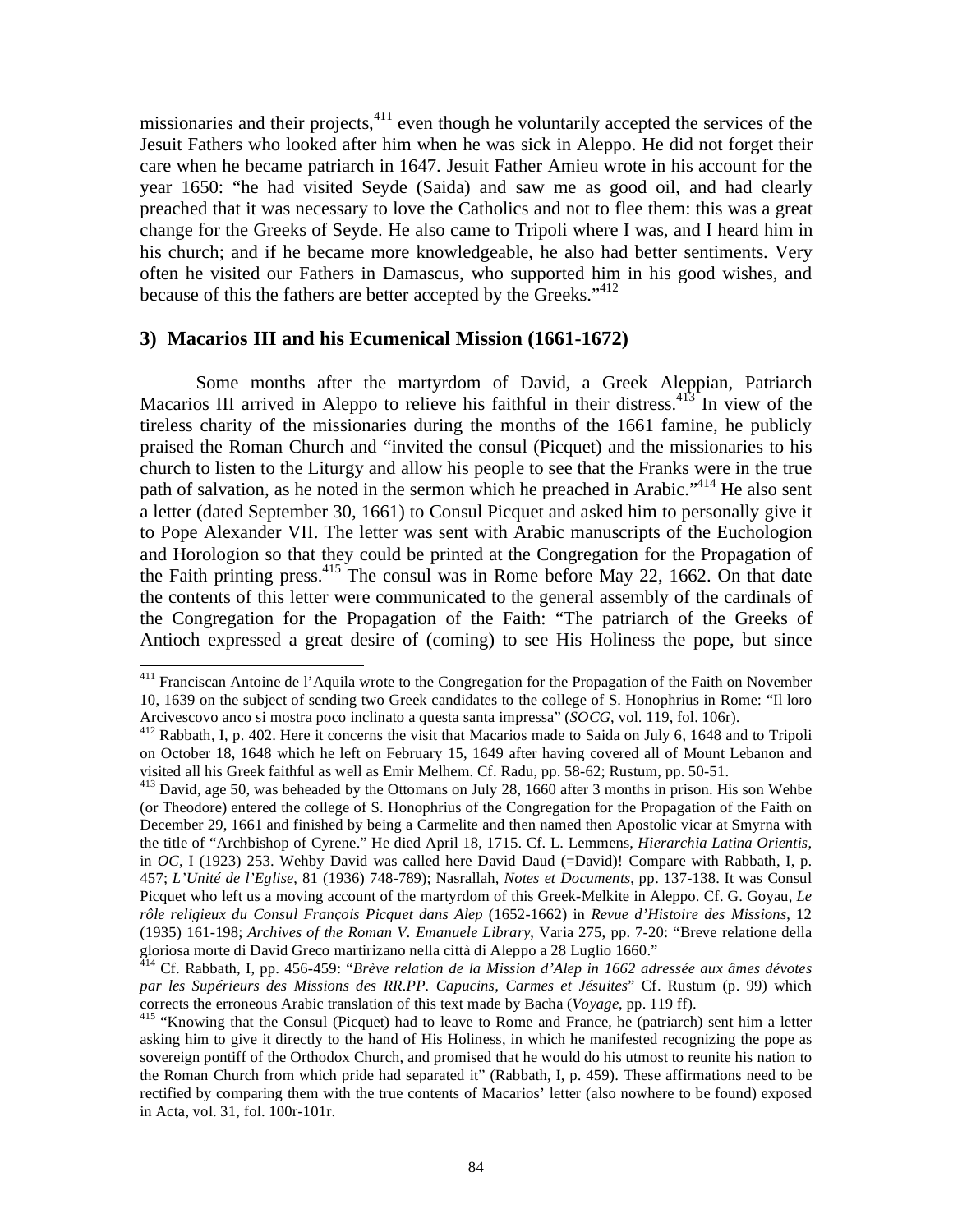distance did not permit him, he prays that God bring to a good conclusion his belief on the subject of the union of the Holy Church, wishing that it would be easy with the help of God and the Holy Virgin, although it seems to be difficult (to realize). He also asks His Holiness to pray for the poor Christians who are reduced at the present time to extreme misery. He compares the flourishing situation of the ancient Church of the East to its actual very disastrous state and attributes this great change to the fact of being separated from the Roman Church. Now he has the resolve to finding all the ways for reunion because this separation had not been caused by any heresy, but by haughtiness. It is true that it is necessary to proceed secretly in order to avoid many disturbances. For these reasons he says that Mr. Picquet will expose his designs to His Holiness. He praises the rare virtues (of this consul), particularly his piety toward the poor, his zeal and his efforts for the conversion of heretics, and he declares that if this virtuous man was left there (in Near East), he would arrange the union of the nations to perfection."

He adds that Patriarch Euthymios<sup>416</sup> "had already requested from Urban VIII to print some (translated) books necessary for religion in the Greek and Arabic languages,<sup>417</sup> since the pope had ordered them to be printed. But this patriarch had died<sup>418</sup> before this was done. (The present patriarch) renewed the request and selected two from among the ten books which the latter had asked for, $419$  the Euchologion and Horologion.

 "He explained the misery in which these people were living under the tyranny of the local governors because it was very difficult to appeal to the sultan who was very far away. If this tyranny lasted ten years, all the Christians of this country would be exterminated. For this reason, if His Holiness was willing to persuade the King of France to send Mr. Francois Picquet as his ambassador to Constantinople, it would be the only remedy for this evil. The Christians, besides, would be very disposed to the obedience and love of His Holiness if they saw that he cared for them. In the meantime, they waited to be consoled by a letter of blessing." $420$ 

1

<sup>&</sup>lt;sup>416</sup> The manuscript bears the word "Chirentichio!" It concerns Euthymios II Karmeh who, in 1634, sent his delegate Protosyncellos Pachomios to Rome with the patriarchal seal to sign the union of the Greek Patriarchate of Antioch with the Roman Church.. Pachomios also took with him two Arabic manuscripts of the Euchologion and Horologion. Cf. above, Chapter III.

<sup>&</sup>lt;sup>417</sup> The manuscripts has: "dalla lingua greca nell'Armena," and further "in lingua siriaca!" One easily confused Arabic with Armenian and Syriac!

<sup>&</sup>lt;sup>418</sup> Karmeh died January 1, 1635. Cf. above Chapter III.

<sup>&</sup>lt;sup>419</sup> Karmeh had never asked for ten books to be printed at Rome, but only the Arabic Bible with the Euchologion and Horologion. Cf. above, chapter III.

<sup>420</sup> *Acta*, vol. 31, fol. 100r-101r: "Il Patriarca de greci di Antiochia accenna il desiderio grande, che hà di veder S. Santità , mà già che non gli è permesso dalla distanza de luoghi, prega Dio, che conduca a fine i suoi pensieri, che hà intorno all'unione della S. Chiesa, e benche paia cosa difficile, spera, che si renderà facile coll'aiuto divino, e della Beatissima Vergine. Supplica poi S. Santità voglio pregar Dio per quei poveri christiani hoggi ridotti in estrema miseria, e paragonando lo stato florido dell'antica Chiesa d'Oriente a quello, che prova adesso tanto calamitoso, attribuisce si gran mutatione all'essersi essa separata dalla Chiesa Romana. Hora è risoluto di cercar tutti i mezzi per riunirla, perche questa separatione non proceduta da heresia alcuna, mà dalla superbia, è ben vero, che per evitare molti disordini è necessario di procedere con *segretezza*, percio dice, che esporrà à S. Santità i suoi disegni il Sr. Francesco Picquet, di cui loda le rare virtù, e particolarmente la pietà verso i poveri, il zelo, e'l'industria usata per la conversione degli heretici, e dice che se questo virtuoso, huomo fusse rimasto in quelle parti haveria ridotta à perfettione l'unione delle nationi.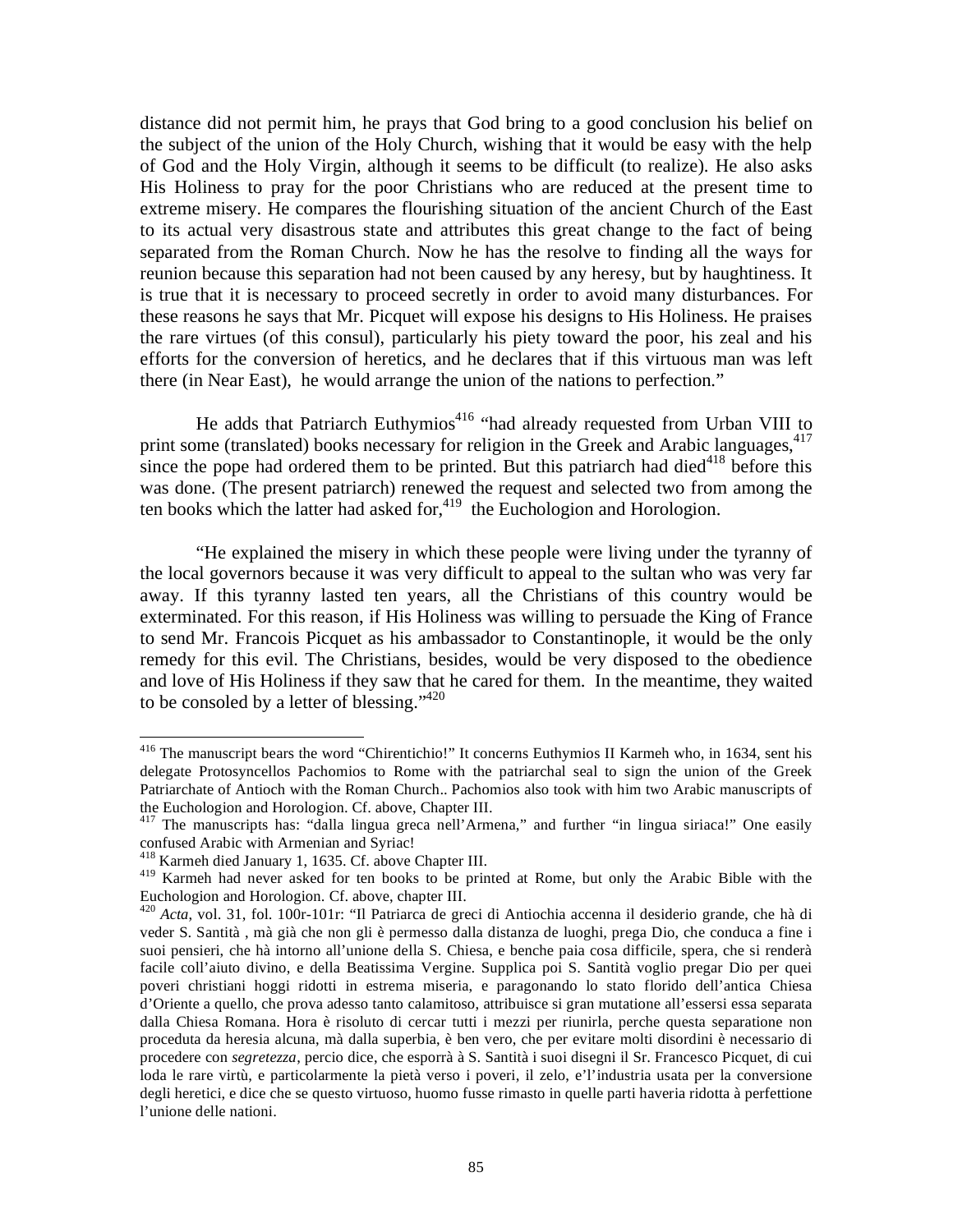Picquet had spoken with the secretary of the Congregation for the Propagation of the Faith, Mario Alberici, suggesting to him that it was sufficient at that time to have the two requested books printed and to respond to Patriarch Macarios, observing how he would behave before conceding another favor to him.<sup>421</sup> The Congregation for the Propagation of the Faith decided to print the Euchologion and Horologion after they were corrected, to ask the pope to respond to the patriarch, and to write to the Discalced Carmelites of Aleppo "so that, if the patriarch had made the profession of Catholic faith, they should transmit it to Rome in order that it be kept in the registers of the Congregation."<sup>422</sup>

 Macarios was sure that the two books requested would be printed immediately. To the preface of the two manuscripts he added that he sent this significant note with Picquet: "this book was printed in the city of Rome, at the time of the excellent in holiness, Macarios, Patriarch of Antioch, by the care and costs of our master, Pope Alexander VII, full of virtue. May God keep His Excellency in the favor of men and may he elevate the edifice of his virtues and his favors, for all in general and each in particular. May God reward his favors with a magnificent prize and an eminent position in this life and in the next. In the year of the Incarnation of Our Lord Jesus Christ  $1662.^{9423}$ 

 The Congregation's meeting of July 7, 1662 examined again the question of the Euchologion and the Horologion and found that it was presently difficult to reconstitute the commission for the Euchologion.<sup>424</sup> Five days later, Pope Alexander VII responded to

Aggiunge, che il Patriarca Chierentichio (= Euthymios) fece instanza ad Urbano VIII che li fossero stampati alcuni libri dalla lingua Greca nell'Armena (!= Arabic) necessarij per la Religione, et il Papa decreto che si stampassero, mà perche essendo venuto à morte il Patriarca non fù eseguito, replica egli il medesimo, e frà dieci libri (!), che chiedeva quello, esso ne sciegle due soli, cioè l'Euchologion, e l'Horologion.

Rappresenta la miserie, in che sono condotti quei popoli per le tirannie, ch'essercitanno I Governatori perche è difficilissimo il ricorrere al Sultano, atessa la troppa lontananza, e dice, che se dureranno ancora per dieci anni, sarà l'ultimo esterminio di tutti i christiani di quei Paesi, e che percio se paresse à S. Santità di persuadere al Rè di Francia, che mandi per suo Ambasciatore in Constantinopoli il Sr. Francesco Picquet, sarebbe l'unico rimedio di questo male, oltre che quei christiani si disporrebbero maggiormente all'obedienza, et all'amore di S. Santità, vedendo, che si degna di tener cura di loro. Intanto aspettano d'esser consolati con una lettera di benedittione." Despite the lacuna of this account, we prove only what satisfies us of its content, since the original letter in Arabic is no longer found.

<sup>421</sup> Ibid., fol. 101r: "Monsignore Segretario dice, che il Sr. Piquet stima che per adesso basti compliacerlo della stampa di questi due libri, e risponderli, et intanto osservar come si porti per usarli poi quando lo meriti qualche altra dimonstratione." After leaving Rome, Piquet changed his opinion and wrote to the Congregation for the Propagation of the Faith "che si mandi loro (to the two Patriarchs, Greek and Armenian) qualche cosa" (Ibid., fol. 152r).

<sup>&</sup>lt;sup>422</sup> *Ibid.*, fol. 101e: "Imprimantur libri transmissi postquam fuerint diligenter recogniti, et si opus erit, expurgati, ut si supplicetur Sanctissimo, ut benignè respondeat; scribatur etiam Patribus excalceatis, ut si professionem fidei catholicae emisit, transmittant ad Urbem, ut possit asservai in Regestis S. Officij."<br><sup>423</sup> Korolevsky, *Histoire des Patriarcats Melkites*, II, p. 122.

<sup>&</sup>lt;sup>424</sup> From 1636 until 1645 there were 82 meetings of the particular commission for the correction of the Greek Euchologion. But with the "grave controversies which arose among the members of the commission" the work was abandoned. Cf. Nasrallah, *Notes et Documents*, pp. 134-135. After the Congregation meeting of May 22, 1662, we see that the interpreter of the Congregation for the Propagation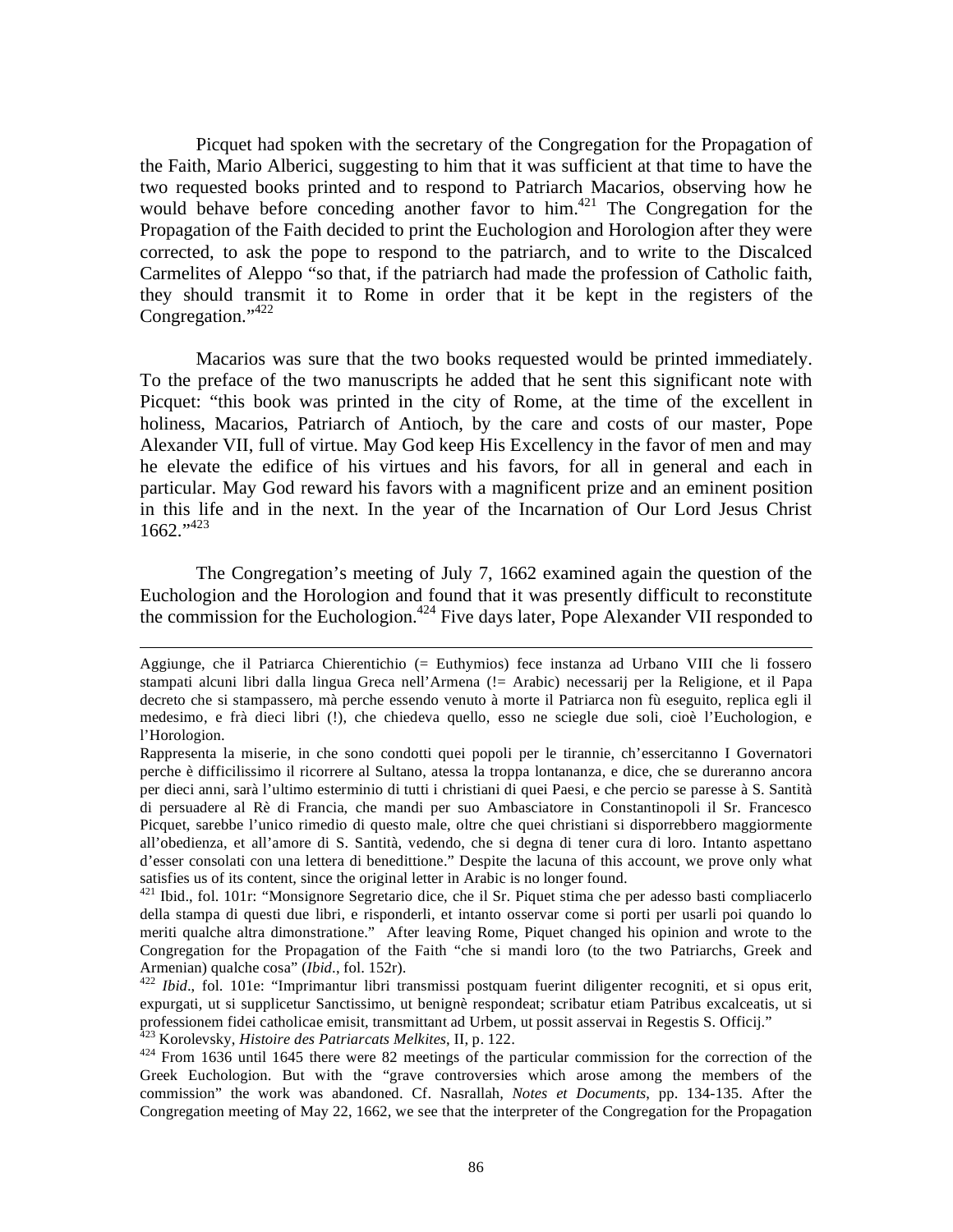Patriarch Macarios with the reassurance that the two requested books would be examined and printed as soon as possible. From this letter we could guess the oral message that Macarios had confided to Consul Picquet when he gave him the letter to take to the pope: "From everything in the letter of Your Fraternity of September 30 of last year, and the oral message of our dear son Francois Picquet, we have understood that you not only firmly follow the truth of the Orthodox faith and recognize the Roman Church as head and master of all the other Churches, but that you also display that you will do everything possible, with the blessing of the Lord, to bring back all the Churches and people who are your subjects into the unity and to communion with this Apostolic See; this we have apprised as certain with great joy..." $425$ 

 Meanwhile the enthroning of the first Syrian Catholic Patriarch, Andre Akhi-John was being prepared in Aleppo.<sup>426</sup> On August 20, 1662, after receiving the order of the pasha, Patriarch Macarios went to assist in the enthroning ceremonies in the Jacobite

of the Faith, Abraham Ecchellensis saw the Euchologion sent by Macarios and made it conform to the Greek. Thus the suppressed commission needed to be reconstituted. The cardinals wrote this rescript on July 17, 1662: "Instituatur denuo Congregatio particularis super Eucologio per Em.mos Barberinum, Brancaccium et Albitium, nec non."

<sup>425</sup> *Archiv. Vatic., epist ad princip*., vol. 64, fol. 224rv: Venerabili Fratri Macario Patriarchae Graecorum Antiocheno Alexander Papa VII.

Venerabilis frater salutem. Cum ex literis fraternitatis tuae die 30 Septembris Anni praeteriti datis, cum ex voce dilecti filii Francisci Piquet intellexumus, te non solum orthodoxae fidei veritatem firmiter sequi, et Ecclesiam Romanan aliarum omnium Caput et Magistram agnoscere, verum etiam omnibus mentis tuae viribus in eo totum esse, ut Ecclesias et Populos tibi subiectos omnes benedicente Domino ad eiusdem Apostolicae sedis Unitatem et communionem adducere queas quod ingenti sane cum animi gaudio audivimus, cum nihil gratius, aut optatius Nobis accidere possit, quam tot Animarum pretioso Iesu Christi sanguine redemptarum ad sinum amantissimae Matris post aevi tanti vetustatem reductio, et salus. Quare praecipuo Pontificae Caritatis affectu te quidem, ac zelum praeclarum tuum in Domino complectimur, utque in adeo pium, et in comparabilis in utraque Vita gloriae plenum opus toto pectore constanter incumbas, te etiam atque etiam hortamur, atque rogamus. In hanc profecto causam cuncta, quae pro re ac tempore poterunt, officiorum ut auctoritatis adiumenta conferre, et Misericordiarum Patrem Deum precibus enixis adire nunquam desinemus. Caeterum florentissimae quondam Ecclesiae istius afflictionibus, et calamitatibus ex intimo sensu Cordis Paterni compatimur, easque S.R.E. Cardinalibus Sacrae Congregationis de Propaganda fide mandavimus, et libros pro usu Sacerdotum, et profectu Populorum a te petitos quamprimum recognosci, et imprimi curent, quaemadmodum ex illorum literis omnia melius percipere poteris. Interim laboribus, et optatis piis tuis Ven. Fr. Adiutorem et Protectorem Omnipotentem Deum oramus, Apostilicamque benedictionem ab eo praemanter impertimur. Datum Romae apud S. Mariam Maiorem sun Annulo Piscatoris Die 22 Julii 1662 Pontificatus Nostri Anno Octavo." This document was published in part by Tamarati (*Istoria katholikobisa karthvelltha scioris*, Tiflis 1902, pp. 636-637) and entirely by Grumel (*EO*, 27 (1928), p. 75). Compare with Musset, II, p. 163 which affirms very simply: "Pope Alexander VIII had the liturgical books that he had requested sent to him (=Macarios)!" <sup>426</sup> This concerns the Syrian Archbishop of Aleppo, Dionysios Akhi-John, who had been raised in the Maronite College of Rome and had received priestly ordination as well as the episcopate from the hands of Maronite Patriarch John Safrawi (1648-1656). In August 9, 1656 he was enthroned as Archbishop of the Jacobites of Aleppo. The Congregation for the Propagation of the Faith considered him "Maronite" (*Acta*, vol. 32, fol. 41r). At the death of Jacobite Patriarch Simon of Tour Abdine, the Catholics of Aleppo aligned themselves at the side of Akhi-John to proclaim him patriarch. Cf. Rabbath, I, pp. 95-96 and 453-465; Musset, II, pp. 220-223; De Vries, p. 321; A. Hayek, *La relazioni della chiesa Siro-Giacobita colla S. Sede dal 1143 al 1656* (unpublished doctoral thesis which was sustained at the Oriental Institute of Rome in 1936).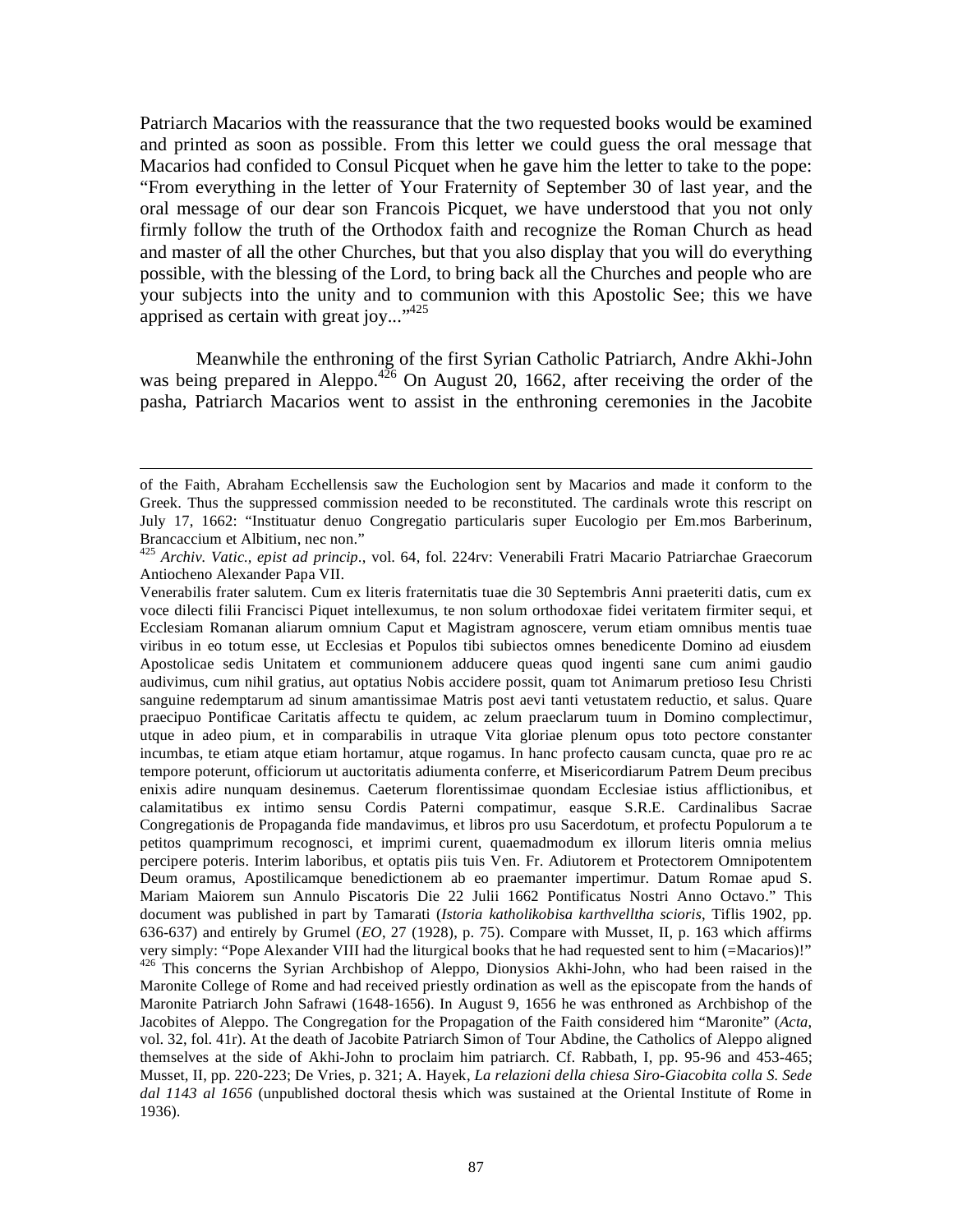Church in Aleppo.427 Six days later, French Consul Baron gave a banquet honoring the new Catholic Patriarch and invited Macarios with the Armenian Patriarch Khachadour. On this occasion Patriarch Macarios "drank to the health of His Holiness the pope by pronouncing words with very Catholic sentiments; the other two patriarchs as well as their clergy approved by standing with heads uncovered."428 Rome learned about this in February 1663. In view of the enthusiasm and optimism of the consul and the missionaries in Aleppo, $429$  the secretary of the Congregation for the Propagation of the Faith, Mario Alberici, informed the pope and the cardinals about the ill-fated consequences of installing Catholic prelates by paying money to Turkish authorities: this could bring more sorrow than good to the Catholic faith.<sup>430</sup> The missionaries were

 $\overline{a}$  $427$  The French Consul Baron, successor of Picquet at Aleppo, while the missionaries of this city gave an account to Rome where it was read in the presence of Pope Alexander VIII: "Il nuovo Patriarca è stato accolto con molte cortesie dall'istesso Bassà con esibitione ancora di reprimere queli, che se gli opponessero, et anche da gli altri due Patriarchi de Greci, e de gli Armeni, che ambedue sono intrinsecamente cattolici, come apparisce dalla lettera, che il primo scrisse alla Santità Vostra l'anno passato (cf. above footnotes 420 and 425), e da quella che il secondo invia hora onde *per comandamento del Bassà andaromo* in Chiesa insieme col nuovo Patriarca à far le solite cerimonie…" (*Acta*, vol. 32, fol. 41v-42r). Cf. Le Quien, II, col. 774. Compare with Rabbath, I, p. 466, where it is said that the two patriarchs, Greek and Armenian, with the brother of Andrew consecrated bishop a little before in the same ceremony, "he (Akhi-John) said the ordinary prayers which are suitable at the establishment of patriarchs." And the people cried out: "Today the Holy Spirit descends on the Church of the Syrians." It even seems that all three patriarchs "gave the blessing to the people." Can we conclude that it concerns a "Communicatio in spiritualibus" among a Catholic, Orthodox and Monophysite? For these patriarchs, the essential was to belong to the Church of Christ.

<sup>428</sup> *Acta*, vol. 32, fol. 42r: "Tre giorni doppo (6 das later: Cf. Rabbath, I, p. 466) il console invito à pranzo tutti tre I Patriarchi con i loro cleri, et havendo quello de greci fatto un brindisi alla salute della S.V. con parole di sentimento molto cattolico, fù fatta ragione dagli altri due, e da loro cleri con la testa scoperta, et in piedi." Rabbath, I, pp. 466-467, recounts this fact and reports the words that Macarios had pronounced at this banquet: "To the health of our Holy Father the Pope, head of the Church, and I pray God that there be only one flock and one shepherd as in the past." It is necessary to admit that these words are not as clear as some think they are (cf. *EO*, I c., p. 74; Musset, II, pp. 162-163; Bacha, *Voyage*, pp. 119-123). What did he mean by "Church?" What "Shepherd" was he speaking about? How did he see "in the past?" Let us not forget the other part that "our Holy Father" is used much in the Greek Liturgy to designate priests and bishops: for example "Pater hagie," "Dhi Evkhon ton hagion Pateron imon…" etc…

<sup>&</sup>lt;sup>429</sup> "Sperano il Console, et i Missionarij, che da questo successo debba presto sortir l'unione, di tutte quelle tre nationi Orientali (= Syrians, Greeks and Armenians) alla S. Sede perche quanto à i Soriani quei, che prima per paura del Patriarca eretico erano catolici occulti, hoggi si sono manifestati cattolici. Si spera il medesimo di quei pochi, che restano… E quanto poi àgli altri essendo i Patriarchi Cattolici non consacreranno Vescovi, che non sian tali, ne questi promoveranno al Sacerdotio gli heretici, dal che ne seguirà anche la riduttione del Popolo…" (*Acta*, vol. 32, fol. 42rv). This is the tactic that later would be applied by Euthymios Saifi in Saida and Damascus. Cf. C. Bacha, *History of the Greek Melkites* (Arabic), Saida 1938, pp. 466 ff. See *DHGE*, 16 (1967), col. 67: "Saifi sent his religious to preach in most of the eparchies of the patriarchate. He used this same tactic as well to designate one of them to be near the bishop of the diocese, to assist him, counsel him and when needed to take his place, and to succeed him."

<sup>&</sup>lt;sup>430</sup> "Suggerisce riverentemente Monsignor Segretario, che quei Missionarij con la solita ardenza della Natione non contenti di aiutar la fede con gli ordinarij mezi spirituali, van procurando col denaro i mezi straordinarij con l'autorità del Turco, e veduto, che riusci bene à Monsù Picquet il far dare per questa strada il Vescovo Cattolico à Soriani come si è detto nella relatione si sono con l'istessi mezi avanzati à farlo fare Patriarca, mà da persone pratiche degli usi dell'Oriente, questo modo è sommamente biasimato; e se ne temono pessimi effeti, perche havendo con questo introdotto il turco à por le mani in queste materie, il che non haveva fatto sin'hora co'Cattolici, avverrà loro quello, che à tutte l'hore avviene à gli altri scismatici, Greci, Armeni, e Soriani, che frà poco si vederanno molti Vescovi, e Patriarchi deposti, e forsi anche fatti morire, e posti in sedia hora un cattolico, hor'un Scismatico, secondo le maggiori offerte, che saran fatte da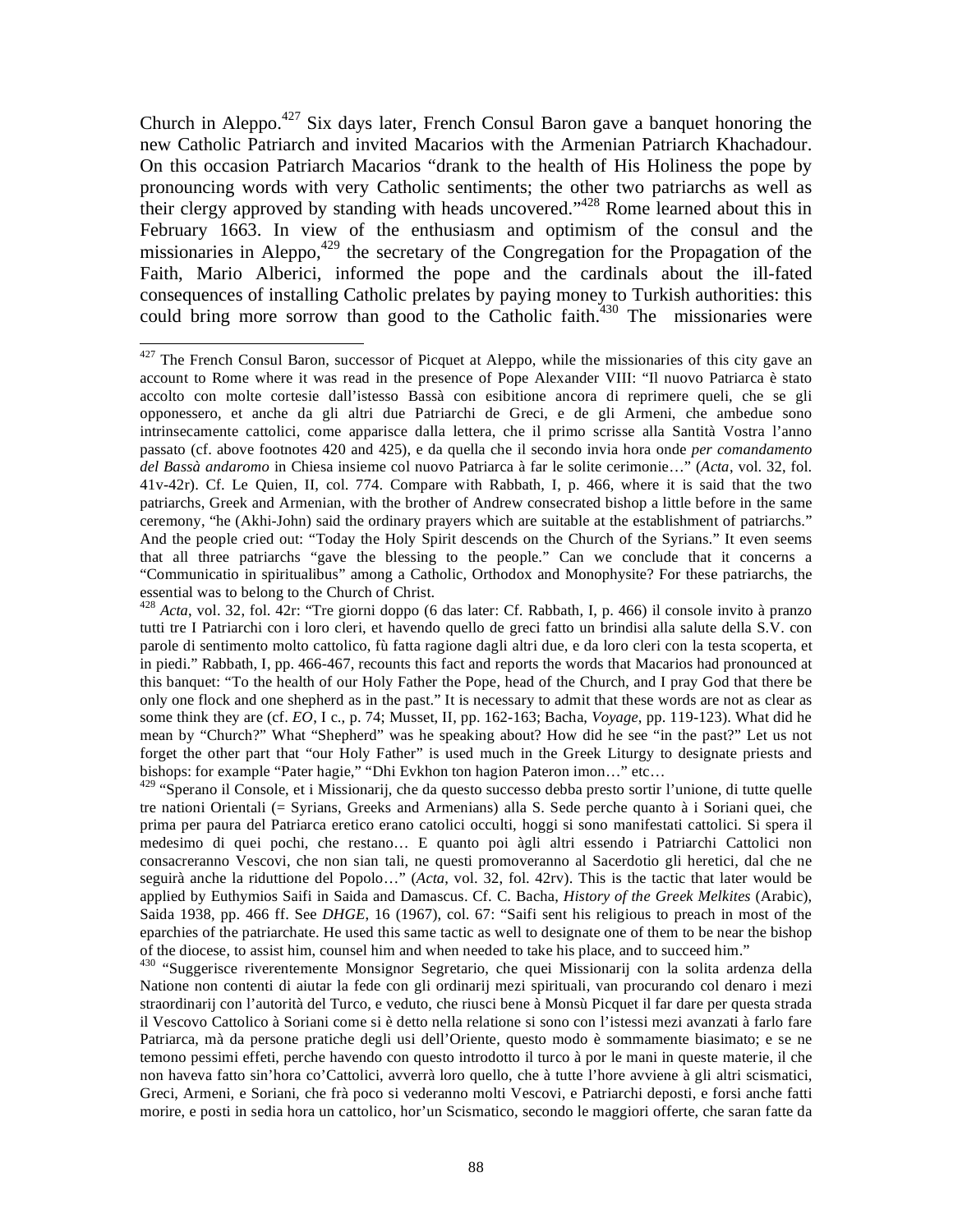alerted to the views of the secretary when he responded to their request to confirm the new Syro-Maronite Patriarch.<sup>431</sup>

 Carmelite Father Jerome of St. Therese went to Rome to obtain this confirmation and asked the Congregation for the Propagation of the Faith for a chalice for Patriarch Macarios and one for the Armenian Patriarch Khachadour.<sup>432</sup> He informed the Roman authorities that these patriarchs were disposed to send two bishops to Rome to "render obedience" to the pope.433 On April 2, 1663 the Congregation for the Propagation of the Faith responded to the desire of the Carmelite and ordered that the requested chalices be sent; they approved the idea that the Carmelites would send him the two bishops. $434$ However, the promised bishops were never sent.<sup>435</sup>

 $\overline{a}$ 

una parte, e dall'altra… Con questa medesima intentione insistono continuamente che si mandi denaro per sovvenir quei cattolici, et alletar con questo gli altri; ma se gli è sempre riposto, non giunger nuovo alla Congregazione, che con questo mezo si convertirebbero tutti I Popoli dell'Oriente, che non sapendo communiemente quell che si credano, sono indifferenti à qualunque fede, alla quale poi di gran lunga antepongono l'interesse; mà ne questo modo, ne altro detto di sopra de Vescovi esser punto conforme all'Institutio Evangelico, che professa la Congregatione, ne alle sue forze, che devono abbracciar tutto il mondo, mà non se rendono capaci si come con fatica arrivo à capire l'istesso Picquet, quando fù qui, che per quel, che l'intende da persone di qualche prudenza hà con la sua larga pietà apportato in questo più danno, che utile, poiche havendo allettati quei Cattolici con questi sussidij, hoggi che non li ricenovo, se ne sdegnano, e si alienano da i Missionarij" (*Acta*, vol. 32, fol. 43r-44r. Also see the attitude of Franciscan Fr.

<sup>431</sup> "Concedatur Pallium, et Breve confirmationis pro novo Patriarcha cum solitis clausulis sanationis nullitatum... Moneantur prudenter (Missionarii) iuxta id adnotata à Secretario..." (Acta, vol. 32, fol. 44rv). <sup>432</sup> This Armenian patriarch who lived in Aleppo at this time sent a letter of obedience to Pope Alexander VII in 1662 (cf. footnote 427). In November 1666 he arrived in Rome with his son, his two nephews and a priest to make the profession of Catholic faith after having made it in writing one year earlier (*Acta*, vol. 35, fol. 320r-321r).

433<sup>'</sup> "Fr. Girolamo de S. Teresia Carmelitano Scalzo mandato quà dal nuovo Patraiarca de Soriani per ottenergli la confermatione da S. Santità espone le seguenti istanze:

1) Che à i due Patriarchi de greci, e degli Armeni si mandino due calici. Dice Monsignor Segretatio (Mario Alberici), che il Signor Console Picquet fù vario in questa materia, quando si tratto d'inviare un regalo al Patriarca de Greci, perche prima disse, che non bisognava, e poi scrisse, che si, e la varietà nasce, perche il farlo unitamente con la risposta della lettera d'obedienza che scrivono, par che deroghi qualche poco al decoro della materia, e possa da Scismatici malignarsi di venalità quell'atto di obedienza che i Vescovi rendomo, all'incontro poi si sà, che con li Orientali non vi è miglior mezo di questo per mantenerli in fede (cf. the response of the Congregation for the Propagation of the Faith to the Maronite Patriarch George Bseb'eli (1637-1670) who had requested pontifical vestments, in *Acta*, vol. 33, fol. 100rv).

2) Che i medesimi Patriarchi hanno *pensiero* di mandar due Vescovi à render'obedienza à S. Santità, mà perche sarebbe forsi difficile à rimandarli sodisfatti, come accade con gli Orientali poco capaci di ragione (beautiful compliment for the easterners who lived in Rome), quando la S. Congregatione non l'approvasse, esso ne farlà avvisato i Missionarij di Aleppo, i quali procuraranno destramente di dissuader-negli" (*Acta*, vol. 32, fol. 63rv). Cf. Rabbath, I, p. 467. It seems that this same Carmelite Jerome also carried letters of the three Patriarchs, Syrian, Greek and Armenian, to Louis XIV. Cf. Rabbath, I, p. 477. New letters were confided to Consul Baron for the French king in February 1663. Cf. Rabbath, I. pp. 468-476. Macarios is content with exposing the misery in which the Christians of the east are found. Cf. *EO*, 27 (1928), p. 76; Musset, II, p. 163; Hajjar, op. cit., pp. 224 and 234; Rustum, p. 99.

434 "Quoad primum mittantur Calices petiti. Quoad secundum non impediuntur si velint aliquem hùc mittere" (*Acta*, vol. 32, fol. 64r).<br><sup>435</sup> Korolevsky (*DHGE*, III, col. 643) affirms: "Macarios decided in 1662 to write to Rome, waiting to hear

if he should perhaps send two bishops carrying his profession of faith, which he did in fact in 1664." Grumel (*EO*, 27, (1928), pp. 76-77) repeats this without verification. Musset (II, p. 163) bases himself on Korolevsky (*loc, cit*.) affirms: "Macarios had this profession of faith carried to Rome by two of his priests!"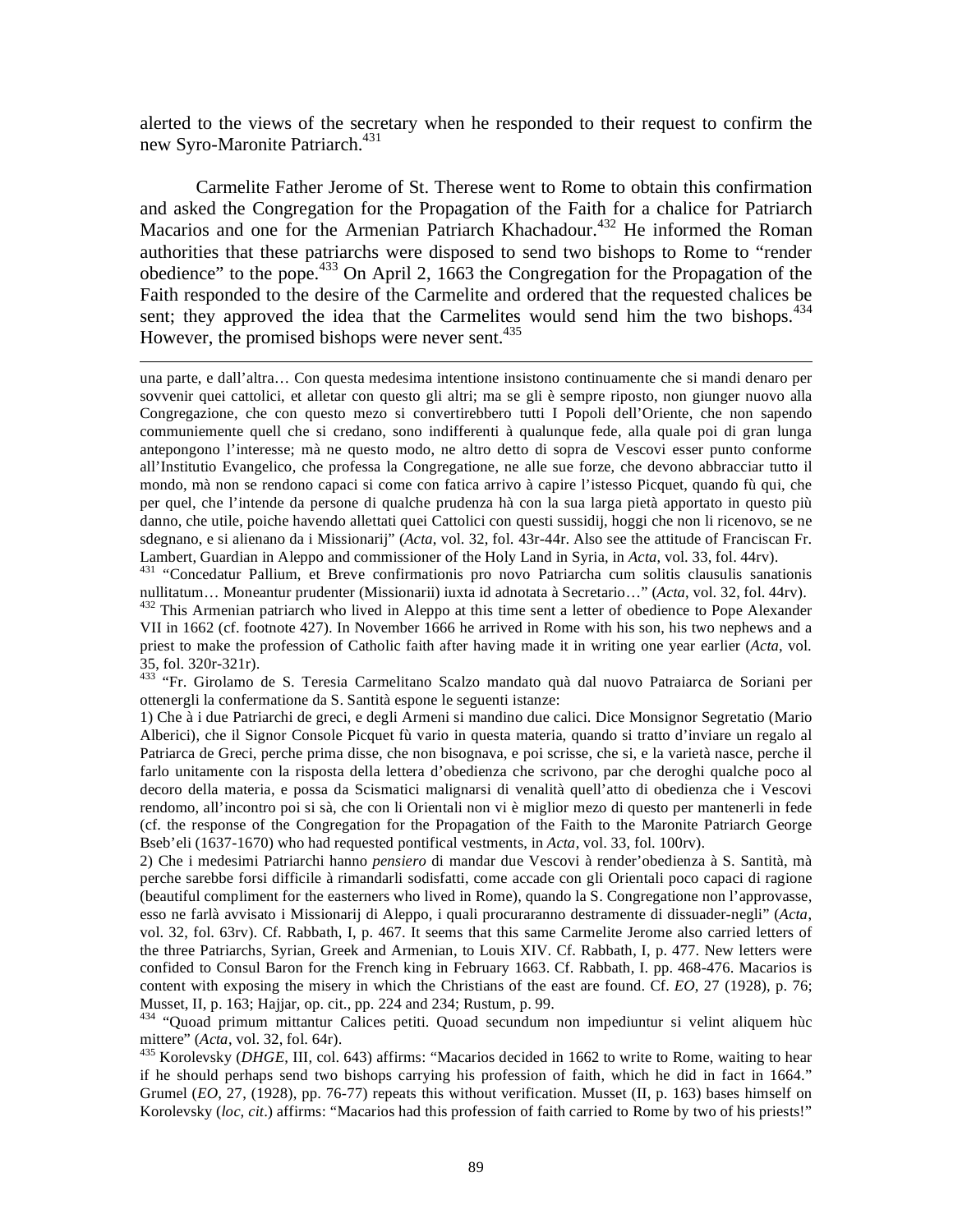Patriarch Macarios thought so much of the missionaries in Aleppo that he defended them against the Maronite Patriarch, George Bseb'eli (1657-1670) who had prohibited his faithful from receiving the sacraments from these missionaries. They were also not allowed to enter the Maronite Church in Aleppo.<sup>436</sup> The Syrian and Armenian patriarchs followed the example of the Greek patriarch.<sup>437</sup> The Greek patriarch was surprised by the unjustifiable measures of the Maronite Catholic Patriarch and wrote to him: "Since you have been one with the Franks for a long time, may Your Paternity with your faithful, follow the Franks in their feasts; since the aforesaid Frankish monks have always had 'open eyes' to assist and do good to Maronites especially in Aleppo. I can truly say that all the other nations respect yours because the Frankish monks are considered by all these nations as disciples of Jesus Christ — since Your Paternity, I say, forms a single entity with them, how is it possible that you have believed (some) ignorant words, and that you have separated yourself from them and that you now are the cause of trouble among the Christians of Aleppo...!"438 Macarios recognized the solidarity of all the Christians of his patriarchate, despite the diversity of the denominations. Even Calvinists in the East formed a single block with the other Christians in the event of calamity or deliberate slights, while in Europe the events were different at this time. $439$ The missionaries manifested their gratitude toward the Greek patriarch by asking the

Nasrallah (*Notes et Documents*, p. 138) wrote that "Macarios had to follow (the letter examined on May 22, 1662) with another, since the Congregation meeting of April 2, 1663 took note that Macarios was disposed to send two bishops to make the profession of faith in his name." To reassure our historians, it is certain the Congregation for the Propagation of the Faith only knew about two letters from Macarios from 1647 until 1672 (cf. *Acta*, vol. 17-43): that dated September 30, 1661 addressed to Pope Alexander VII (cf. footnote 425) and the other of December 14, 1663 addressed to the Congregation for the Propagation of the Faith that we will analyze later. Macarios never wrote on the subject of sending two bishops or two priests to Rome. It was the Carmelite Jerome of St. Therese who spoke of a "pensiero" which had the two patriarchs, Armenian and Greek, send two bishops to render obedience to the pope (cf. *Acta*, vol. 32, fol. 63v). Armenian Patriarch Khachadour went personally to Rome in November 1666 (cf. footnote 432). The Greek Patriarch Macarios sent no delegate to Rome. To affirm this we have consulted all the acts of the Congregation for the Propagation of the Faith from 1647 to 1673 (one year after the death of Macarios) as well as the *SOCG* correspondents.<br><sup>436</sup> We find in the Archives of the Congregation for the Propagation of the Faith (*Scritture non riferite dal* 

*<sup>1662</sup> a tutto il 1707, Maroniti*, fol. 122r-123r) a "Copiah della lettera dell Ill.mo e Rev.mo Patriarcha de Greci all'Ill.mo e Rev.mo Patriarcha de Maroniti" from June 1638. This letter gives us a very exact idea on the situation of the Christians of Aleppo during the visit of Macarios to his native city beginning May 7, 1661. Cf. Acta, vol. 33, fol. 19r-20r.

<sup>437</sup> *Scritture non referite*, vol. cit., fol. 124r-125r (that of Armenian Patriarch Khachadour of June 4, 1663) and fol. 126r-127v (that of Syrian Patriarch Andrew Akhi-John of June 15, 1663).

<sup>438</sup> *Ibid*., fol. 122rv: "Macario per là Misericordia di Dio Patriarcha de Greci e del resto dell Levante al virtuoso fratello nostro là gloria di tutti i Patriarchi suoi simili (!) Giorgio Patriarca de Maroniti là santità della quale voglia Dio moltiplicare. … Essendo V.P. essendo (sic) dà longo tempo una *stessa cosa con i franchi,* essendo che V.P. et i suoi seguitano i Franchi nelle loro Feste, et altre cose, et i detti Religiosi Franchi havendo sempre gl'occhi aperti per dar soccorso, e far bene a' Maroniti specialmente in Aleppo, e posso con verità dire che tutte a'altre nationi rispettavano là vostra per causa de detti Religiosi Franchi, i quali tutte quante le riguardavano come discepoli di Giesù Christo hora come V.P. stà una cosa con loro, come è possibile che Lei habbi dato fede alle parole di detti Ignoranti, e che Lei dà loro si sia separata, e che Lei addesso sij il soggetto d'una pace turbata frà tutti I christiani d'Aleppo…!"

<sup>439</sup> Cf. *Acta*, vol. 32, fol. 211v: "Vien rappresentato dal Procuratore de Carmelitani Scalzi, che nelle parti di Levante quegli Eretici di Europa, che vi sono, si uniscono in difesa de Cattolici, fanno loro delle limosine…" The political rivalry separated them but evangelical charity united them.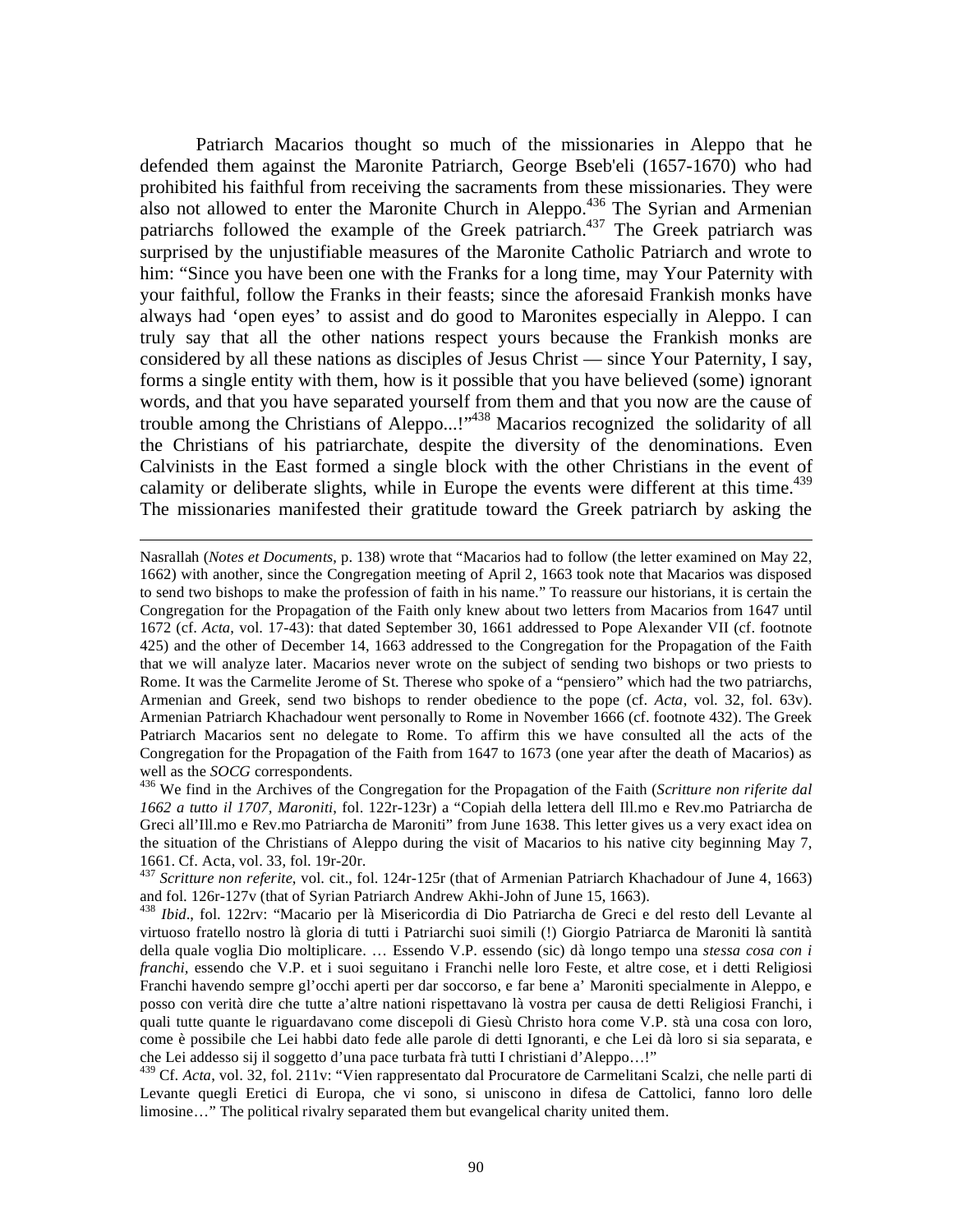Congregation for the Propagation of the Faith again for the printing of the Euchologion. $440$ 

 These good relations between Macarios and the missionaries of the Roman Church had been so successful in mutual understanding that on December 14, 1663, Macarios wrote a letter to the Roman Congregation of the Congregation for the Propagation of the Faith which was thought to be more cordial than ecumenical:  $441$ 

 "Glory to God always. Macarios, by the mercy of most High God, Patriarch of Antioch and all the East, to the Sacred Congregation excellent in virtue. 'Salaam' of our Master and God, our Lord Jesus Christ who took on Himself the salvation of our souls, and the grace of his Holy Spirit, conferred upon his holy disciples, the most pure apostles in the holy cenacle. May this divine peace and this very blessing descend always<sup>442</sup> on the souls and bodies of the spiritual brothers and fathers, the most reverend cardinals, heads of priests, accredited by God and authorities of the Holy Congregation in the city of Rome, mother of the Holy Cities. May the Lord God bless them and their actions by the most perfect celestial blessings, protect them, guard them by his strong arm and preserve them<sup>443</sup> from all evil and heavenly or earthly calamities. May God grant all that we supplicate for these dear (persons) in our evening and daytime prayers and in the Divine Liturgies, through the intercession of our pure Lady and ever Virgin Mary, of the great Apostle, St. Peter, Coryphaeus of the Apostles,<sup>444</sup> and all the saints. Amen.

 "Besides this, we bring to the knowledge of Your Kindness and Holiness, first our great desire of seeing you. Then, if you deign, to inform you on the subject of our humble person, thank God and thanks to your prayers we bring you ourselves in good health. Lastly, we inform you that we received your letter which merits respect and honor,  $445$  and we rejoiced greatly in it. Thanks to the translation of the brothers, Father Sylvester the Capuchin<sup>446</sup> and Father John the Carmelite,  $447$  we have understood its content, rendering

1

<sup>&</sup>lt;sup>440</sup> "Il Procuratore delle Missioni de Carmelitani scalzi supplica di ordinare, che si stampe in questa stamperia il libro delle orationi in Arabo del Patriarca de Greci di Aleppo, ch'è esaminato, e visto da Abramo Ecchellense." The rescript was "Nihil." (*Acta*, vol. 33, fol. 198r). In June 1663 the Latin version of

<sup>&</sup>lt;sup>441</sup> This is the second letter that Macarios wrote to Rome after that of September 1661 addressed to Pope Alexander VII (cf., footnote 425). It was written in Arabic and signed by the Patriarch on December 14, 1663. It is found in *SOCG,* vol. 240, fol. 44v-45r. An Italian version of this letter is found in the same volume fol. 42rv. We attempt to give here a French version, the most literal possible, of which one should excuse the semiticisms.

 $442$  The original Arabic adds: "and continues all month long, the through the centuries and years" which we have omitted for simplicity.<br><sup>443</sup> The original says: "by his strong right hand and preserve their kindness."

<sup>&</sup>lt;sup>444</sup> We find in the original text the Greek word "Apostoloi" written in Arabic: "Zaim arrousol al-apostolie." It concerns an intentional repetition to underline the word "apostle."

<sup>445</sup> Letter of Pope Alexander VII of July 22, 1662, perhaps signed also by the cardinals of the Congregation for the Propagation of the Faith. Cf. footnote 425.

<sup>446</sup> It concerns the famous Sylvester of S. Aignan who was a missionary in the east since 1630. Cf. SOCG, vol. 197, fol. 107r-112v.

 $447$  This is Fr. John of Lyon who translated the same year (1663) from Latin into Arabic a resume of the councils from Nicea until Florence and title it: "Kitab al-Misbah allameh fi targamat il-Magameh." We find a description of this manuscript of Deir esh-Shir (Lebanon) in Al-Maçarrat, 1923, p. 736.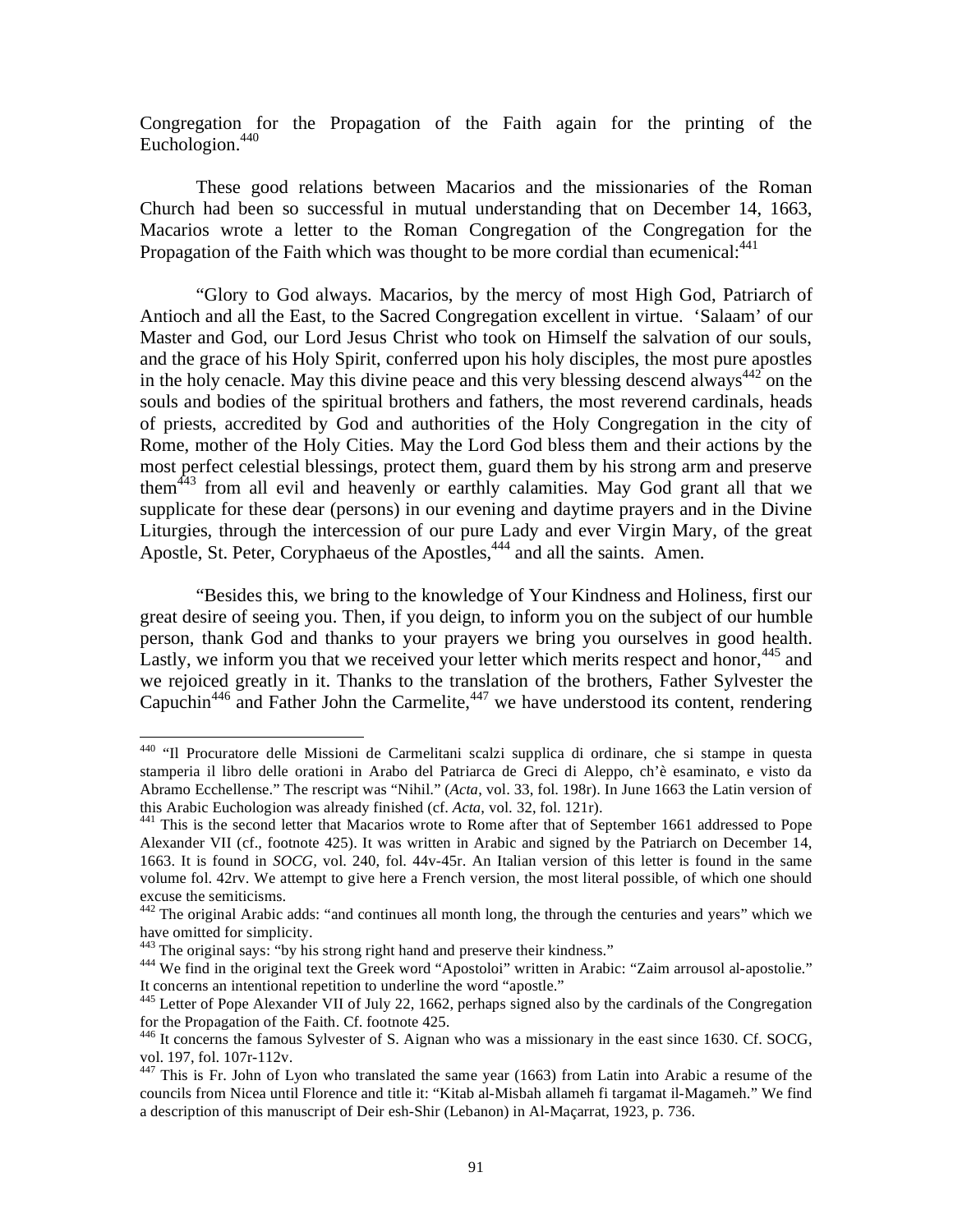thanks to the most High Creator for your good health, and we thank Your Kindness, who wishes to console us by this letter which is a great joy to us. In it you mention that you were apprised from the mouth of Consul Picquet<sup> $448$ </sup> of our great love for the Apostolic See, our application and all our intentions for the holy union: union of the Eastern Church to the Roman Church.<sup>449</sup> Yes, we maintain our word and this profession until the last breath of our life, why not! $450$ 

 "You have perhaps learned about our great love for your disciples, the brothers, the Capuchins and Carmelites, their continual frequenting of our church and their visits in the homes of our Greek faithful, to whom they preach and teach. We are pleased with all this and we have been waiting for it for a long time.<sup>451</sup>

 "Yes, we ask our Lord Jesus Christ, source of every good thing and of all holiness, to destroy the wall, $452$  the barrier of enmity erected between us and you by the (diabolic) enemy of all good. In fact, since this separation,  $453$  the affairs of the Christians of the Eastern Church have declined to dispersion and to destruction. This is what we admit and confess. This is what we always preach and instruct our flock.

 "You have observed that the Roman Church is mother of all the faithful, that it loves the children of the Greeks for whom it has built a college<sup>454</sup> and that it loves the Christians of the East for whom it always cared for by sending priests to enlighten them and instruct them. We understand that, my brothers. For this reason we implore our Creator and our Lord Jesus Christ, head of the Holy Church, that He strengthen the

<sup>&</sup>lt;sup>448</sup> François Picquet arrived in Rome in May 1662 carrying the letter of Macarios with the 2 Arabic manuscripts of the Euchologion and Horologion. Cf. Acta, vol. 31, fol. 100r-101r.

<sup>&</sup>lt;sup>449</sup> We see that there was a great difficulty between the oral message that Macarios had confided to Picquet and what he let Rome know. In fact the letter of Pope Alexander VII of July 22, 1662 affirms that Macarios recognized "Ecclesiam Romanam aliarum omnium Caput et Magistram" (cf. footnote 425.

<sup>450</sup> Macarios clearly shows his irrevocable intention to reconcile the two Churches, Eastern and Western. He professes the future union and not the present!

<sup>&</sup>lt;sup>451</sup> Macarios found very normal that the priests of the Roman Church could frequent the Orthodox churches and instruct the Greek faithful. He even found it recommendable since he waited for it a long time.

<sup>&</sup>lt;sup>452</sup> Same expression in Vatican II decree "Unitatis Redintegratio," No. 18: "Sacrosanta Synodus sperat fore, *ut sublato pariete* occidentalem orientalemque Ecclesiam dividente, unica tandem fiat mansio angulari fermata lapide, Christo Jesu, qui faciet utraque unum" (cf. Council of Florence, session VI (1439), Definition "Laetentur Coeli," in Mansi, vol. 31, col. 1026 E).

<sup>&</sup>lt;sup>453</sup> Macarios sees himself integral with the separation of 1054 between Rome and Constantinople, even if no official bilateral excommunication exists between Rome and Antioch!

<sup>&</sup>lt;sup>454</sup> This is the College of St. Athanasius of Rome, founded in 1576 by Pope Gregory XIII. Cf. Fr. De Meester, *Le Collège Pontifical grec de Rome*, Rome 1910. Compare with C. Tsourkas, *Les débuts de l'enseignement philosophique et de la libre pensée dans les Balkans*, Thessalonica 1967, p. 21. Z. Tsirpanlis, *Le Collège Grec de Rome et ses élèves* (1576-1700). *Contribution à l'étude de la politque educative du Vatican*, Thessalonica 1980. Around 1630 we find a Greek Melkite from Tripoli, Giovanni Elia, who completed 4 years of study in this college. But the Greek Melkites of the Patriarchate of Antioch began to frequent the College of the Congregation for the Propagation of the Faith in 1640 after the foundation of the School of S. Honophrius. It is necessary to wait for the year 1743 to examine the question of sending the Greek Melkites to the Greek College, after it was discovered that they had the same rite as the Greeks! Cf. *SC*, *Greci Melchiti, Miscellanea*, vol. IV, A. 3, art. XIV of "Ristretto delli Dubij da esaminarsi nella Congregazione Particolare de Propaganda Fide deputata dalla Santità di N.S. Papa Benedetto XIV intorno alle materie de'Greci melchiti."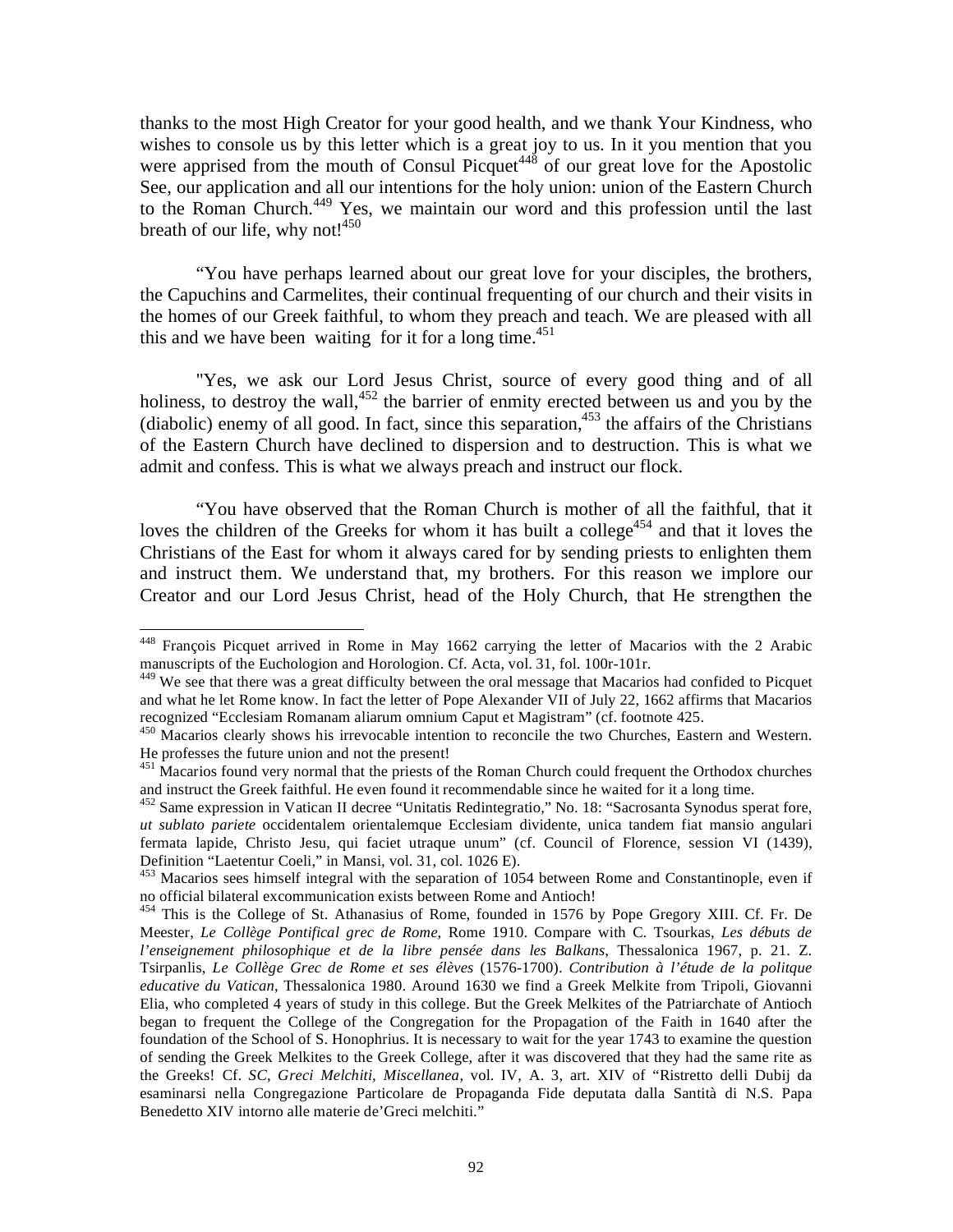Roman Church, elevate its grandeur, consolidate it for the end of ages and guard our master and our father, the honored pope, its head and our head over all,  $455$  wishing that you be always preserved from all evil. Amen

 "Brothers, we have asked you not to forget us in your prayers, because we have many concerns and pain each day, especially because of debts, their interest and continual humiliations. This is why we have neither tranquility nor stability, and we are anxious and sad. Since the Apostolic Roman Church, solid and rich, gave innumerable alms, we ask it to think of us in its continuous benefits. In fact, since children always have the habit of asking for nourishment from their mother, we also ask our mother to think of us in her mercy, as it is said in the holy law: it is the duty of the rich church to aid the poor church. We do not have the right to submit this to Your Fraternity, but necessity and love have obliged us to address ourselves to you without any obstacle.

"As for Mr. Consul Baron<sup>456</sup> who is in Aleppo, we thank you for his generosity because he has been very useful to us, and he continues to assist us by his benefits, especially in the difficult times. May our Lord Jesus Christ repay him in his heavenly kingdom after many and happy days for his efforts and generosity toward us. We thank you also for the beautiful chalice which we received.<sup>457</sup> May God guard you and multiply your goodness. We wish that you continue your benevolence towards us by pursuing the printing of the Arabic books<sup>458</sup> and sending them to us, because they are a great good and always a memorable gift for these poor priests.

 "We have ended the present address to Your Kindness. May the grace of our Lord Jesus Christ be always with you. Amen. Amen. Amen. With our wishes.

 "Written December 14, one thousand six hundred sixty-three A.D. in the Godprotected city, Aleppo."<sup>459</sup>

This letter had remained in Aleppo at least until the month of April  $1664^{460}$  so that it could probably be sent with a formulary of profession of faith signed by Macarios himself. $461$  On January 19, 1665, the Congregation for the Propagation of the Faith

1

<sup>&</sup>lt;sup>455</sup> Macarios makes a distinction between the head of the Holy Church who is Christ and the head of the Roman Church, the pope.<br><sup>456</sup> Successor to Picquet of Aleppo since the end of 1661.

<sup>&</sup>lt;sup>457</sup> This is the chalice requested by Carmelite Jerome of St. Therese when he went to Rome in April 1663 (cf. *Acta*, vol. 32, fol. 63r-64r). 458 The Euchologion and Horologion, See footnote 448.

<sup>&</sup>lt;sup>459</sup> The letter bears the traditional signature of the Patriarchs of Antioch, in imposing Greek letters and difficultly comprehensible.

<sup>&</sup>lt;sup>460</sup> In fact this was the vicar of the Carmelites of Aleppo, François of the Passion, who sent this letter to Rome with another of the Syrian Patriarch Akhi-John dated March 4, 1664, three others of Syrian Archbishop Behennam dated April 3, 1664 and the profession of faith of these prelates. Cf. *Acta*, vol. 33, fol. 203r-205r; *SOCG*, vol. 240, fol. 38v-53r. Compare with *Acta*, vol. 34, fol. 3v. 461 After Korolevsky (*DHGE*, III, col. 643), many have affirmed that Macarios sent his profession of

Catholic faith to Rome, carried by two bishops or two priests (cf. Musset, II, p. 163; F. Taoutel, *Contribution à l'histoire d'Alep*, I, Beirut 1958, p. 35; Nasrallah, *Notes et Documents*, p. 138). What is excluded definitely is that this delegation of Macarios never existed. It was Carmelite Father François of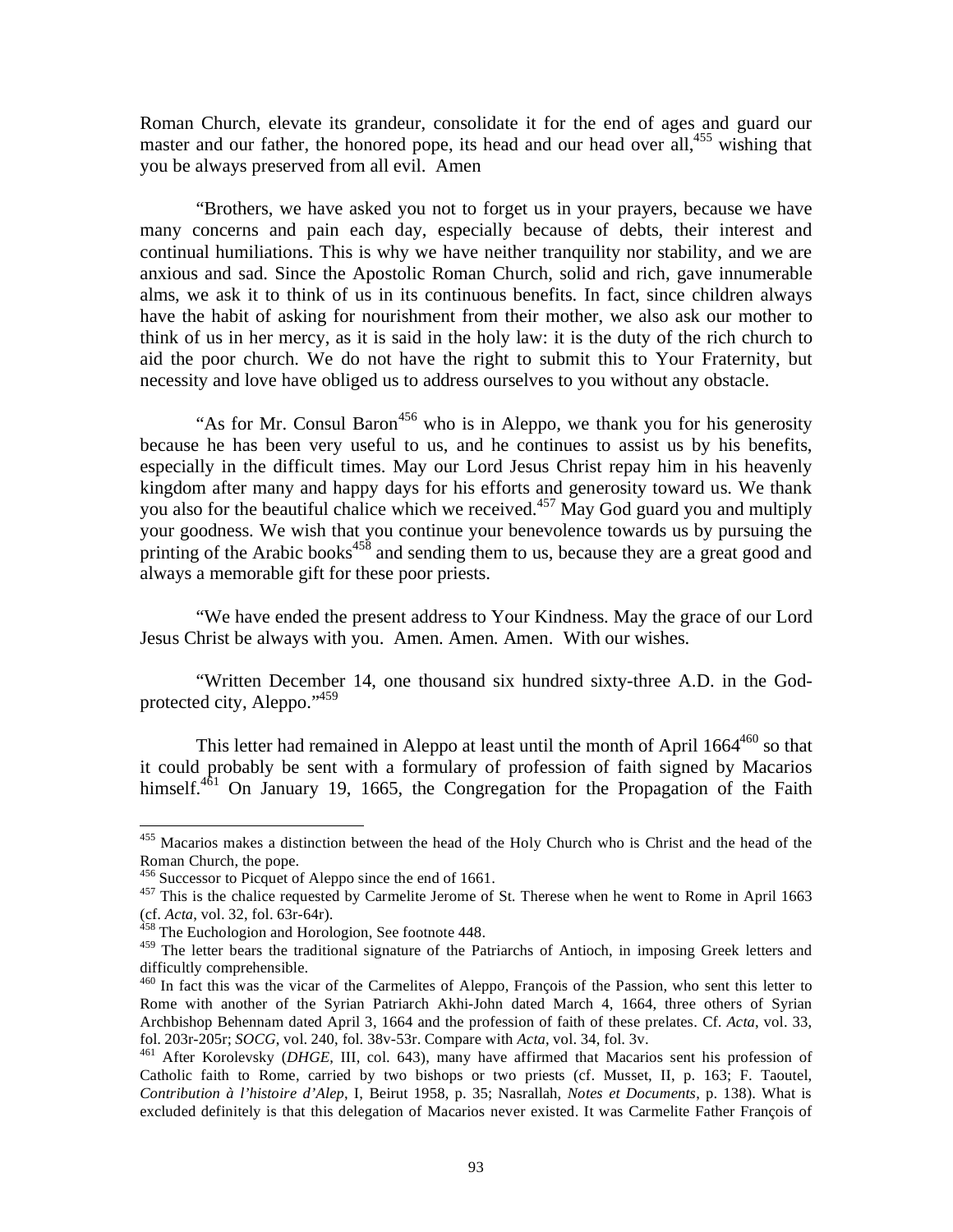learned about the philo-Roman sentiments of this Orthodox patriarch and was content to note: "Monsignor Macarios, Patriarch of the Greeks in Aleppo, wrote, having made his profession of faith and sent a copy of it. He relates the difficulties in which he is found with the Greeks because of taxes and some charges which must be paid and he asks to be helped. He praised the piety of Consul Baron who helped him by some benefits and finally was thankful for the chalice sent by the Sacred Congregation."462 The complete profession of faith of Macarios was sent to the Holy Office.<sup>463</sup> Those in charge of this Congregation did not react in any way to this profession of faith of Macarios, while the same formulary signed by the Armenian Patriarch Khachadour in 1664 aroused their review; this obliged the Congregation for the Propagation of the Faith to ask Khachdour for a new profession of faith, the one reserved to Eastern bishops.<sup>464</sup>

 $\overline{a}$ 

the Passion who was charged to send to Rome the letter of Macarios of December 14, 1663 with those of the Syrian prelates (*SOCG*, vol. 240, fol. 50r and 41v). What remains ambiguous is Macarios' profession of faith. On August 2, 1664, Capuchin Sylvester of St. Aignan wrote to M. Gazil, superior of foreign missions: "Fr. Jerome, Carmelite, sent to Alexander VII to obtain the confirmation of Andrew, carried a formula of profession of faith to have it translated into Syriac, Arabic and Armenian, and to have it signed the three whom you know (i.e. Syrian, Greek and Armenian patriarchs), and that they had made voluntarily and have constituted Fr. Jerome their procurer to the pope (rather Fr. François of the Passion)." Cf. Rabbath, I, p. 467. This account agrees with the "copy of profession of faith" that the Congregation for the Propagation of the Faith said to have received. But neither the letter of Macarios nor the four letters of the Syrian prelates mention the existence of such a profession, while the Syrian Patriarch clearly wrote: "Mando all'Eminenze Vostre la mia professione di fede, et il giuramento di fedeltà, insieme con la professione di fede del mio fratello Arcivescovo, quale fecce nelle mie mani. Et ambidue habbiamo sodisfatto à questi nostri obblighi innanzi al Santissimo Sacramento in presenza de PP. Missionarij Carmelatani Scalzi, e Capuccini" (*SOCG*, vol. 24, fol. 48v-49r). Meanwhile the pro-secretary of the Congregation for the Propagation of the Faith, Antonio Manfroni, notes on the back of Macarios' letter: "*Lettera* del patriarca de'Greci in Aleppo scrive d'haver fatta la sua professione della fede, e ne manda *Copia*." Thus there are two different things: a letter and a copy of the profession of faith (cf. *Ibid*., fol. 46r). All this leads us to say that Macarios secretly signed the formula carried by Carmelite Jerome at the beginning of 1664. This formula had been prepared in 1633 (cf. *Acta*, vol. 8, fol. 235v) and signed among others by the Patriarchs of Constantinople Athanasios Patellaros and Cyril of Berrhea in 1635 (cf. *Acta*, vol. 10, fol. 347r and 348r).

<sup>462</sup> *Acta,* vol. 34, fol. 3v; *SOCG*, vol. 240, fol. 46r: "Monsignor Macario Patriarca de Greci in Aleppo scrive d'haver fatta la sua Professione delle fede e ne manda copia. Dà parte de travagli, ne quali si trova insieme con i greci per l'impositioni e gravezze, che patiscono, e supplica d'esser sovvenuto. Commenda la pietà del Console Barone per haverli aiutato con le sue carità e finalmente ringratia del Calice mandatogli dalla S. Congregatione."

<sup>463</sup> The letter on which is written the summary of Macarios' letter bears these words: "19 Jan. 1665. Ad S. officium Manfronus Prosecretarius" (*Ibid*., fol. 47v). What corresponds to the rescript of the Congregation meeting 91 of the same date (*Acta, loc. cit*.). Korolevsky wrote (*DHGE*, III, col. 643): "this profession was given back to the Holy Office: the absolute secrecy which surrounds this Congregation, even for purely historical matters, does not allow us to know the continuation of what was given to this approach." In 1970 we presented on our behalf an official request to this Congregation. No response was given to us! Perhaps the not so comprehensible signature of Macarios remains difficult to identify, if however the profession of faith exists! In 1670 Capuchin Joseph Antoine Romano, missionary in Georgia, made this request to the Congregation for the Propagation of the Faith: "che le sia mandato l'originale o copia della Professione della fede, che il Patriarca d'Antiochia mando anni sono al"EE.VV. per poter rendere capaci in Principi della Giorgia, e li Vescovi, che non sono cosi ostianti come gl'Armeni." The Congregation meeting of May 30, 1672 wrote this rescript: "Annuerunt" (*Acta*, vol. 42, fol. 127v-128r). It is certainly a matter of the ordinary formula imposed on Eastern bishops who unite with Rome. This text shows that the Congregation for the Propagation of the Faith was convinced that Macarios had made the profession of faith!

464 "Arrivo in Roma li giorni passati (November 1666) Monsignor Kacciatur Patriarca degl'Armeni in Aleppo con un figliolo, due Npoti, et un Perte, che gli serve d'interprete, e si trattienne à S. Maria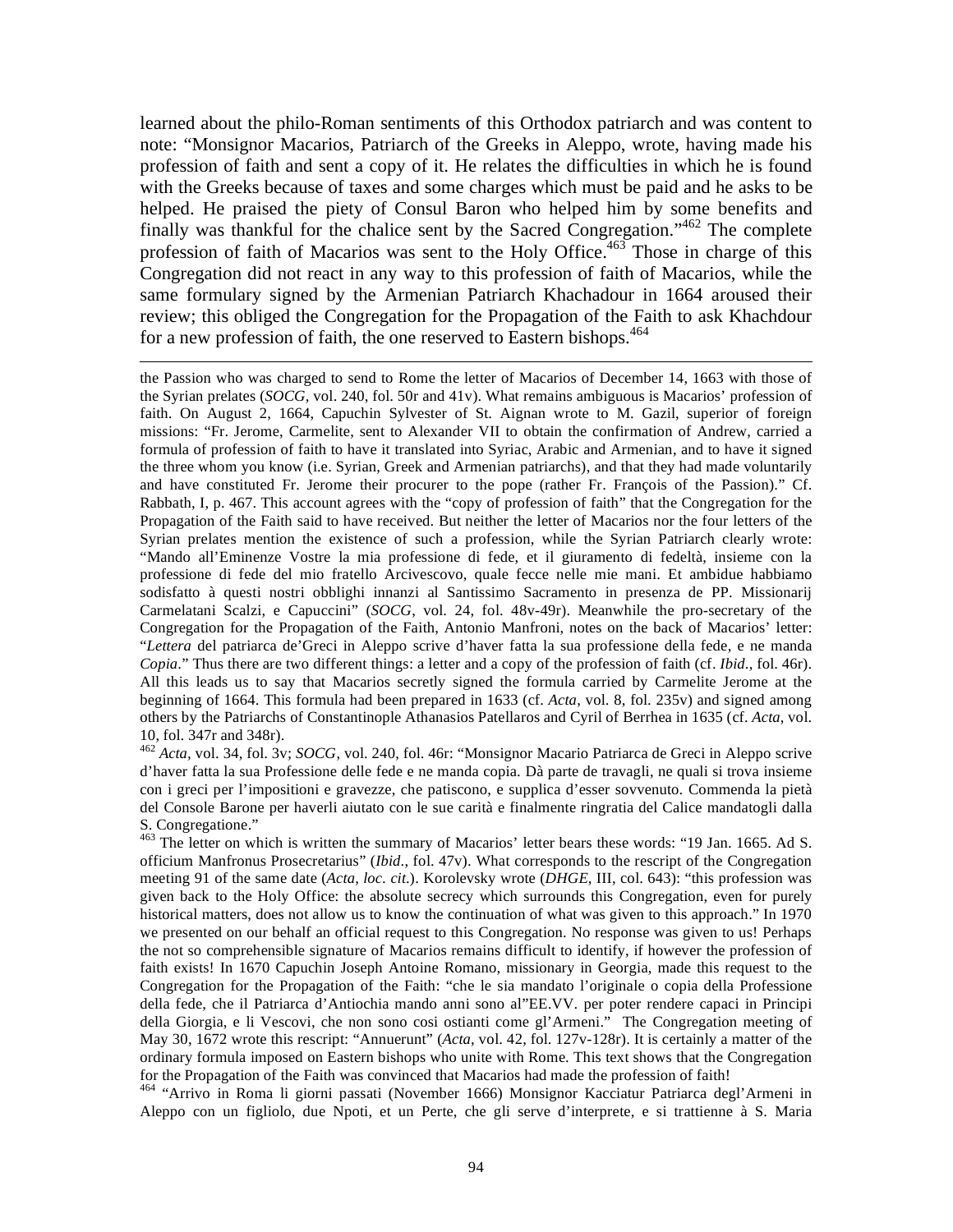Meanwhile, Macarios went to Moscow with Patriarch Paisios of Alexandria at the invitation of Tsar Alexis to depose the dauntless Patriarch Nikon in  $1667<sup>465</sup>$  In 1665 and 1669 he passed through Georgia where the Orthodox hierarchy recognized a certain patriarchal jurisdiction in him.<sup>466</sup> In Moscow he tried to ask the King of Poland, John Casimir, to be the intermediary between the Roman Church and the Eastern Church in view of union,467 while the first Greek edition of the *Orthodox Confession* was prepared at Amsterdam with the signature of four Eastern patriarchs.<sup>468</sup>

1

467 Cf. P. Pierling, *op. cit*., pp. 40-48; *Arch. Prop. Congr. Part*. 1667 etc… vol. 21, fol. 139v-140v. It is the Nuncio of Poland Pignatelli (future Pope Innocent XII) who wrote to the Congregation for the Propagation of the Faith in 1668: "Mi dicono d'avantaggio i sudetti Ambasciatori (= Stanislas Beniewski and Cyprian

Eglittiaca… La cagione della sua venuta dice esser satat per prestare personalmente obedienza à S. Santità, il che havena di già fatto l'anno passato con la professione della fede che trasmise, mà essendosi questa trasmessa al S. Offitio, vi hanno i Qualificatori notato alcune parole in margine, che pero se gli farà far di nuovo conforme alla solita formola de I Vescovi Orientali" (*Acta*, vol. 35, fol. 320rv). 465 Cf. P. Pierling, *La Russie et le Saint-Siège*, IV, Paris 1907, p. 42. Patriarch of Constantinople, Dionysios

III, who feared traveling to Moscow in order not to have the same fate as Parthenios III who was hung on March 24, 1657, sent Macarios as his representative. Present also were Ananias, Archbishop of Mount Sinai (cf. De la Croix, *Etat présent des nations*, Paris 1695, pp. 120-122) and Paisos Ligarides, Archbishop of Gaza (cf. P. Pierling, *op. cit*., pp. 42-48; C. Tsourkas, *op. cit*., p. 146; SOCG, vol. 442, fol. 233r; Arch. Prop., Congr. Part. 1667 etc., vol. 21, fol. 143r-144v). On the subject of this synod see Rustum, pp. 59-60.

<sup>466</sup> A letter of Capuchin Charles-Marie de S. Marino, missionary in Georgia, informed the Congregation for the Propagation of the Faith in 1665 "che i Giorgiani osservano il Rito Greco scismatico in lingua Giorgiana, e professano tutti gl'errori de Greci, riconoscendo per loro superiore immediato il Patriarca di Antiochia secondo i canoni del Concilio Niceno" (*Acta,* vol. 34, fol. 250v-251r). Note that the Council of Nicea did not clarify the area of the territory of Antioch. It was only around the end of the  $5<sup>th</sup>$  century that the new ecclesiastical organization, undertaken under King Vachtang, imposed on the Catholicos of Georgia to receive his chirotonia (ordination) at Antioch (cf. article "Georgia," in *Enciclopedia Cattolica*, 6 (1951) 65). Besides the baptisms that he administered to many Georgians, Macarios inspired there a great sympathy toward the Roman Church. Thus the secretary of the Congregation for the Propagation of the Faith, Jerome Casanate, referred the matter on November 28, 1667: "Monsignor Arcivescovo d'Iscanio in Giorgia di Rito Greco, il quale d'ordine do N. Signore (pope) è trattenuto da alcune settimane in questo Collegio, hà fatto la Professione Cattolica avanti il Signor Cardinal Barberino, et io ho havuto ordine d'introdurlo da S. Santità. Dovendo egli pertanto partire di ritorno in Giorogia, sicome egli desidea di fare quanto prima, rappresenta all'EE. VV. che per mantenerlo ben'affetto alla Chiesa Romana e perche possa difendere i Missionarij della S. Congregatione dalla persecutione de' Vescovi Scismatici, converrebbe di dargli qualche dimonstratione, benche'egli non domandi sè non qualche cosa di devotione, et i seguenti libri per sua instruttione…" (*Acta*, vol. 36, fol. 245rv). And in 1670 the missionaries in Georgia hoped: "che quel Regno alla morte d'un certo tiranno Patriarca, che và ricinoscendo il Patriarca d'Antiochia, sendo del rito Greco, sia per farsi tutto cattolico. Che pero supplica (Fr. Joseph Antoine Romano) le sia mandato l'originale o copia della Professione della fede, che il Patriarca d'Antiochia mando anni sono all' EE. VV. per poter rendere capaci i Principi della Giorgia, e li Vescovi, che non sono cosi ostinati come gl'Armeni" (*Acta*, vol. 43, fol. 127v). Even Capuchin Sylvester of St. Aignan was convinced that "il Patriarca delli greci è andato in Giorgia ove con la sua prudentia e zelo catolico và confermando appresso quei popoli il bene principiato dalli nostri missionarij (= Capuchins)" (*SOCG*, vol. 240, fol. 59r). Moreover, French Consul of Aleppo Baron wrote to the Congregation for the Propagation of the Faith in 1666: "Quello (= Patriarch Macarios III Zaim) dei Greci era andato in Giorgia, dove havera operato molti beni" (*Acta,* vol. 35, fol 320v). "*The History of the Conversion of the Georgians to Christianity*" (*Vat. Arab*. No. 689) written by Macarios on his return from Georgia in 1669, was published by O. Lebedev (Rome 1905). On the subject of the travels of Macarios in Georgia see Le Quien, II, col. 774; T. Jordania, *Chronicles* (in Georgian), II, Tiflis 1893, p. 482. Concerning the "catholicizing" influence of Macarios in Georgia, see *EO* 27 (1928) 77; Musset, II, p. 163; Rustum, p. 60 where we find the titles used by Macarios of Antioch: "Patriarch of Antioch, of the Syrian countries and all the Georgian and eastern regions"!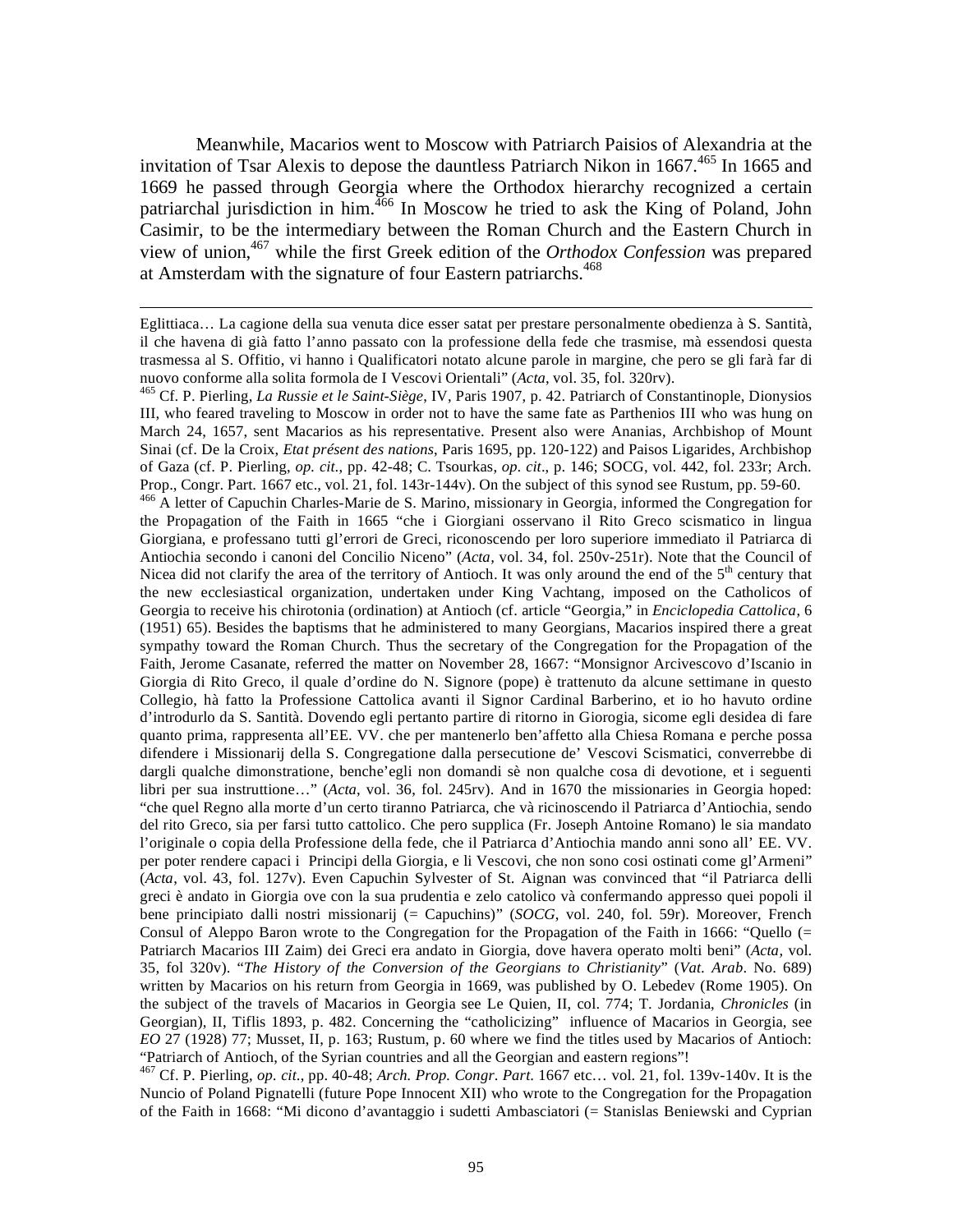On his return to Syria, Macarios continued his good relations with the Latin missionaries without making any public act of union with the Roman Church.<sup>469</sup> At the request of the French Ambassador, De Nointel and the insistence of the anti-Calvinists, on several occasions he signed some documents manifesting the Orthodox faith in order to corroborate the proofs of the perpetuity of the Catholic faith. $470$ 

 Neither Macarios nor his delegates were at the Synod of Jerusalem on March 20, 1672.471 On June 12 of the same year, the great Patriarch of Antioch died in Damascus, truly poisoned like his teacher Euthymios II Karmeh.<sup>472</sup> From then on, the students of the

Brestowski, both Polish), che quand' essi s'abboccaraono con l'accennati Patriarchi ( = Macarios of Antioch and Paisios of Alexandria) d'esser stati da medesimi pregati à voler ricavar dal Rè (= John Casimir) qualche dichiaratione per lettera se voglia esser mediatore presso la Sede d'Apostolica, accio da essa siano ricevuti all'Unione della Santa Romana Chiesa." Pignatelli also does not believe it! (*Ibid*., fol. 141v). Cf. also *Acta,* vol. 43, fol. 315r-317r; Korolevsky, *Manuel d'Histoire Russe*, Paris, 1948, pp. 161- 180.

<sup>&</sup>lt;sup>468</sup> The orthodox confession of Moghila, corrected in 1642 by Syrigos, remained "more than twenty years buried in the archives of the Patriarchate" of Constantinople and was not seen until 1667 at Amsterdam. It was the famous Panagiotis who printed it with the signatures of the four eastern patriarchs, Parthenios of Constantinople, Joannicos of Alexandria, Macarios of Antioch and Paisios of Jerusalem with the date of March 11, 1643. It was this date that several authors kept for the signature of the four patriarchs (cf. Malvy-Viller, *La Confession orthodoxe de Pierre Moghila*, *OC*, 10 (1927) p. LXII; Jugie, in his article "Moghila" in DThC; T. Ionesco*, La vie et l'ouevre de Pierre Movila*, Paris 1944, p. 173; B. Schultz, article "Moghila" in *Enciclopedia cattolica*, 8 (1952) 1206-1207; J. Karmiris in *ERM,* 8 (1966) 1240-1242). Others place the approbation of Patriarch Macarios on March 13, 1663 (cf. Grumel, *EO* 27 (1928) 77; H. Zayat, *Al-Machreq*, 30 (1932) 884; Musset, II, p. 163). We have shown above that the approbation of Macarios of Antioch could not have taken place in 1643 (cf. above Chapter IV, footnote 340). Moreover, on March 13, 1663 Macarios did not participate in any synod of Constantinople since he was then in Aleppo (see footnotes 437 and 441), and no historical witness shows us that a copy of the Confession of Moghila was given to him to sign! The letter of the Ambassador of Nointel of September 29, 1671 to the Port Royalists gives some explanations on the signers of the approbation of this confession. Macarios of Antioch is not mentioned here; Parthenios of Constantinople is Parthenios the Younger, raised to the patriarchate in 1644 (cf. Malvy-Viller, *op. cit*. pp. LXXVII-LXXVIII) and not Parthenios the Elder (July 1, 1639- before September 8, 1644); cf. Grumel, *Chronolgie*, p. 438)! Panagiotis compiled the names of the eastern patriarchs well known in the west without realizing if they were contemporary of if they were patriarchs in 1643!

<sup>469</sup> Cf. The testimony of Jesuit Nau in Rustum (p. 98). In 1670 Capuchin John Baptist of St. Aignan praised the patriarch of the Greeks (*Acta,* vol. 39, fol. 104v). On August 3, 1671, the account of Carmelite Joseph Ange di Gesu Maria, missionary in Aleppo, was read at the Congregation for the Propagation of the Faith: "I Patriarchi delle tre nationi, greca, armena, e maronita, i quali si stendono in Aleppo sono cattolico. I primi due *secretamente* ne han fatto la professione; l'ultimo con publicità la professa" (*Acta,* vol. 41, fol. 253v). Macarios, with his clergy of Aleppo, was even present at the funeral of the famous missionary Sylvester of St. Aignan (*Ibid.*, fol. 28rv).<br><sup>470</sup> Cf. Le Quien, II, col. 773 where two anti-Calvinist witnesses of Macarios are mentioned, from October

<sup>20</sup> and December 19, 1671 (citing the book of *la Perpétuité* of the Port-Royalists). Aymon (*op. cit*., pp. 457-497) cites the orthodox witness of Macarios of October 20, November 15 and December 5, 1671, by treating it because of this "ignorant and extravagant." Rustum (pp. 67-74 gives the original Arabic text of the two witnesses, written and pointed out by Macarios on October 20 and November 15, 1671. Cf. also A. Rabbath in *Al-Machreq* 1907, pp. 766-773 and 795-802. 471 Cf. Rustum, p. 74; C. Papadopoulos, *Dositheos* in *Nea Sion* 1907, pp. 97- 168. Rustum (pp. 75-96) gives

the Arabic version of the confession of faith of Dositheos. Cf. the Greek text in Kimmel, I, pp. 325-488.

<sup>&</sup>lt;sup>472</sup> Cf. Rustum, p. 103. Euthymios II Karmeh and Macarios III Zaim were metropolitans of Aleppo, Patriarchs of Antioch and victims of their philo-Roman tendencies. See above Chapter III. The grandson of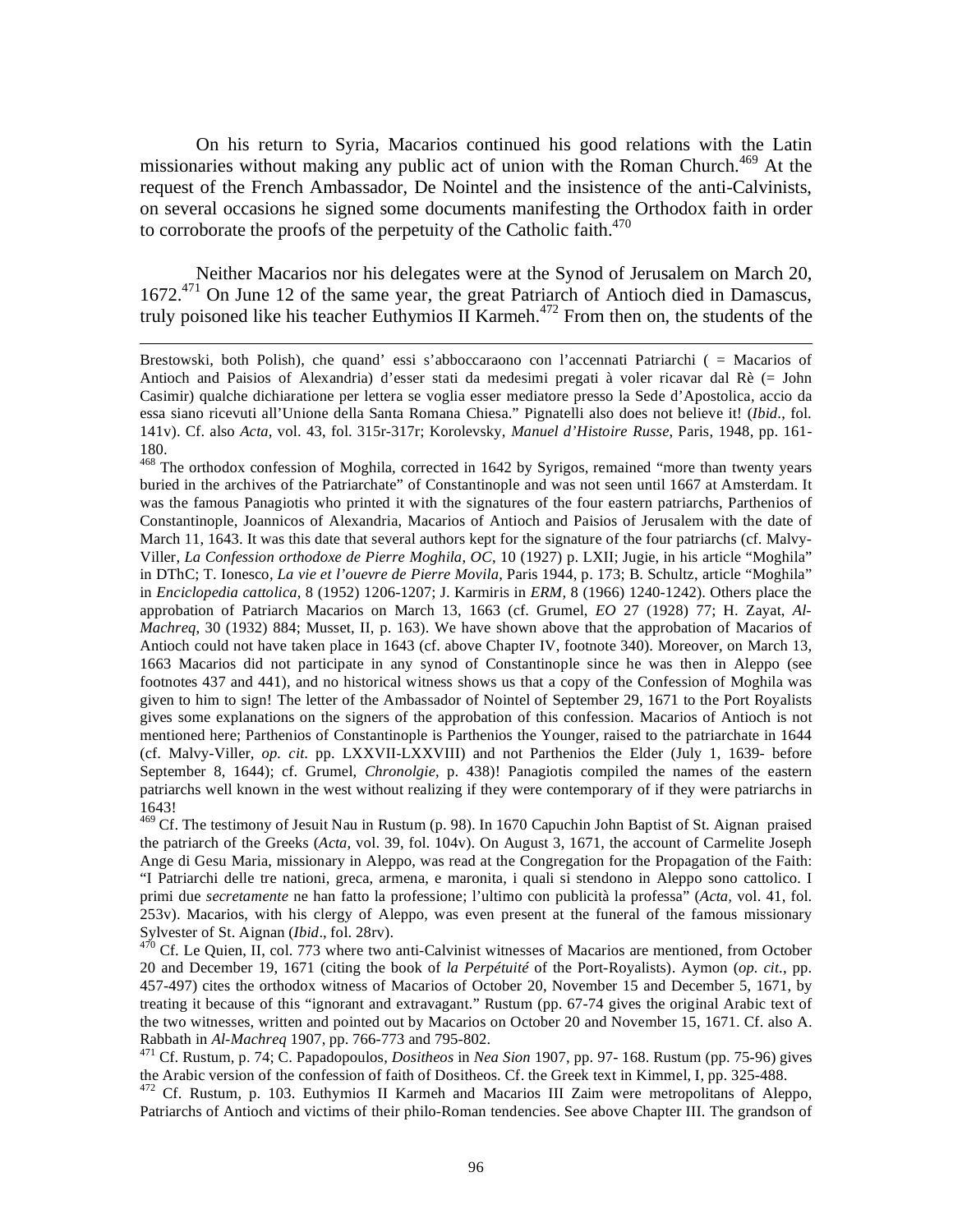missionaries began to occupy the patriarchal throne of Antioch, finally allowing a student of the College of the Congregation for the Propagation of the Faith to take the throne in 1724. This date inaugurated the split of the Patriarchate of Antioch into two branches.<sup>473</sup>

#### **4) The Greeks of Antioch on the way to Catholicization under Macarios.**

 A year before his death, Francesco Ingoli, the first secretary of the Congregation for the Propagation of the Faith, delivered to the cardinals of this congregation the fruit of his long experiences on the conversion of some Christians of the East. He believed it was necessary to instruct the young men by opening schools, especially in the large cities of Aleppo, Diarbaker and Aspahan, for through them a new generation could be prepared.<sup>474</sup> The views of Ingoli had the greatest success that the history of the missionaries had known. In 1660, Jesuit Father Besson related: "Father Queyrot left several heirs of his virtue, among whom are one thousand excellent students, who brought the Catholic religion to blossom in the midst of schism, and notably changed the face of these Churches."475 Henceforth, the missionaries could count on the young Greeks who were formed by them in the large cities of Syria: Aleppo, Damascus, Saida and Tripoli.<sup>476</sup> This was not enough: it was necessary to convert the older and more influential people so that they would not have the time to destroy what the missionaries had built. All the more, the missionary activity in the east was now being defamed in the west and the appearance of *Holy Syria* by Fr. Besson in 1660 was necessary to calm the spirits.<sup>477</sup>

Macarios, the future Patriarch Cyril V Zaim (1682-1720), wrote to Pope Clement XI on August 20, 1716 on the subject of the philo-Roman tendencies of his grandfather who wanted to go to Rome after his return from Russia in 1669 to "establish charity and peace," but he feared being considered "Frank" by the Greeks and did not go (Rustum, pp. 120-123).

<sup>473</sup> Cf. "*Antioch*," *DHGE* III, col. 643-650; De Vries, pp. 88-91; Rustum, pp. 103-151; Musset, II, pp. 164- 181; Nasrallah, *S. B. Maximos IV et la succession apostolique du siege d'Antioche*, Paris 1963, pp. 36-90; compare with: *SC*, *Greci Melchiti, Miscellanea "causa de'Greci Melchiti 1743*," fol. 2v-16v where we find the "serie storica delle perturbazioni occorse nel Patriarcato Antiocheno de'Greci."

<sup>&</sup>lt;sup>474</sup> Cf. *SOCG*, vol. 24r and 28v: "Positione per far tre collegietti" of March 16, 1648. For the foundation of these three colleges he gives the following reasons: "perche questi giovani ben addottrinati farebbero più frutto colle loro nationi, che ne fanno li missionarij forestieri, da quali subito pensano esser ingannati, e con difficoltà, e con avversione vengono sentiti… Delli giovani in detti collegietti si potrà far scielta di soggetti di miglior ingegno, e questi istrutti nella lingua latina mandarli agl'Alunnati del Signor Car. Di S. Honofrio… Quanto alli collegietti, si potrà far la prova per adesso in 3 città cioè in Aleppo in Diarbecher et in Aspahan Città grandissime e di popoli diversi" (cf. also in the same volume, fol. 494r and 503v). The instruction of the Congregation for the Propagation of the Faith in the year 1659 reflects the ideas of Ingoli.

Cf. *Collectanea*, I, p. 43. 475 Besson, p. 72 (cf. the Italian translation of 1662, p. 59). Besson adds to page 157: "of 1000 students we have formed in our school of Damascus and who are today (in 1660) the flower of Christina youth, not perverted, although the attacks are strong and the persecutions very violent." (Compare with the translation of Anturini, p. 125).

<sup>&</sup>lt;sup>476</sup> Cf. above Chapter IV: "Beginning of the Roman crusade." See especially De Vries, p. 320. A rich bibliography is found here. Note this perspicacious consideration of the author: "Sehr bezeichnend ist es, dass die Missionare in den Schulen, die sie gründeten, auch in den einfachen Elementarschulen, der Jugend sofort die lateinsche Sprache beibrachten. Das war für sie also ein notwendiges Mittel, um an das echte Christentum, das lateinische, heranzukommen."

<sup>&</sup>lt;sup>477</sup> Soon the translation of G. Anturini saw the day. It bears a very long title: "Soria Santa overo racconto breve di varij avvenimenti curiosi, e pij accaduti da pochi anni in quà in Soria, specialmente in Aleppo, Damasco, Sidone, Tripoli, e Monte Libano." We find several variants here. The Congregation for the Propagation of the Faith was not current on these publications until the moment when they received the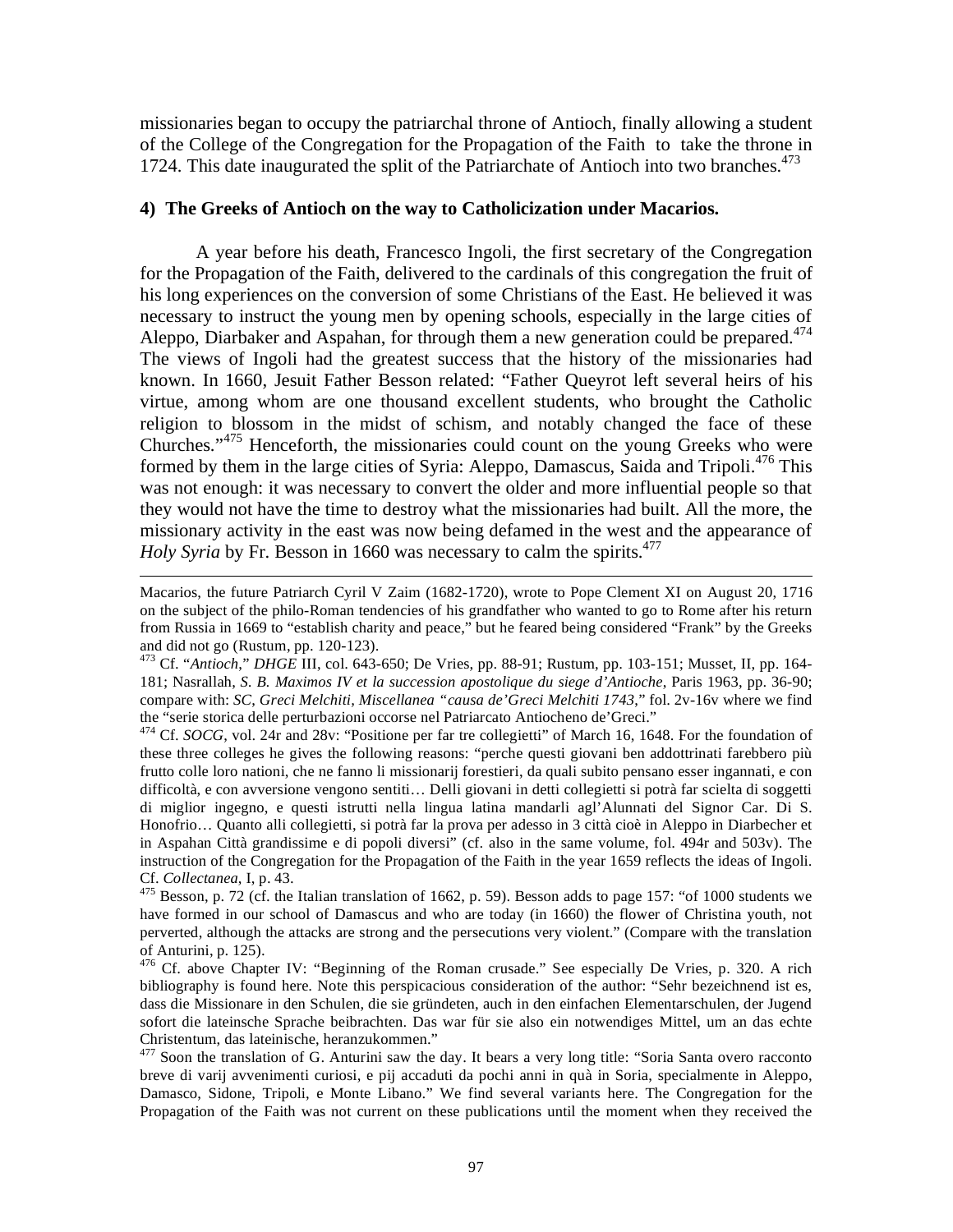Individual conversions of the Greeks in Aleppo were very rare until 1651, because the people feared the excommunication of the bishop and the accusation to the Turks.478 In 1653, French Consul Picquet arrived in Aleppo. Until 1661 he favored the Latins, Maronites and new converts to Catholicism among the Jacobites and Armenians.<sup>479</sup> Among the Greeks there were only sympathizers who assisted from time to time in some dogmatic discussions and agreed with the Latin missionaries.<sup>480</sup> In 1660 and 1661, the general distress and the martyrdom of the Greek David brought the Greeks and Latin missionaries together.<sup>481</sup> The presence of Patriarch Macarios in the Church of the Jacobites at the enthroning of the Catholic Patriarch, Andre Akhi-John, had a great effect on the Greek clergy and faithful present.<sup>482</sup> These clergy and people received the

 $\overline{a}$ 

<sup>478</sup> Sylvester of St. Aignan wrote from Aleppo on May 22, 1651: "gli Patriarchi delli Syriani et Armeni sono molto ignoranti e vilani. Gli patriarchi delli greci sono piu litterati, benche tutta la scienza loro consista nel legere e scriver, son piu cortesi e polliti che tutti gli altri. Quanto al frutto che si po far tra lorj, dico a S.S. Em.ma che delli greci pochi si convertino, perche hanno paura delli Vescovi loro lequali subito che sanno che qualch'uno si è fatto catholico lo minacciano della excommunicata et accusanlo alla giutitia Turchesca e percio non ardiscono di farsi catholici. Con tutto cio ve ne sono qualch'uni" (*SOCG*, vol. 197, fol. 108r). Two years later, Jesuit Nicolas Poiresson gave an account to Fr. François Annat, Provincial of the Province of France, in which he wrote: "The Greek heretics remain. Although in the past more contrary to the Franks, nevertheless under a metropolitan (metropolitan who succeeded Zaim on November 21, 1647: cf. Radu, pp. 55 and 63-64) more affectionate who speak of the pope with honor, without however declaring himself Catholic, there are some converted this year (= 1652)." Cf. Rabbath, I, p. 56.

479 Cf. J. Hajjar, *Les Chrétiens Uniates du Proche-Orient*, Paris 1962, pp. 222-223; G. Goyau, François Picquet, *Consul de Louis XIV en Alep*, Geuthner 1942. On June 29, 1656, Piquet succeeded to make Akhi-John bishop of the Syrians of Aleppo by the Maronite patriarch (Rabbath, I, pp. 94-96 and 453-454). Cf. also V. Cerri, *Etat present de l'Eglise Romaine dans toutes les parties du monde*, Amsterdam 1716, p. 153. 480 On June 11, 1656, Carmelite Joseph of Santa Maria, missionary in Aleppo, wrote to the Congregation for the Propagation of the Faith to manifest the affection that the Christians of Aleppo had toward his confrere, Fr. Bruno of Sant'Yvone. Even the Greek metropolitan and his clergy wanted to keep this Carmelite in Aleppo by affirming: "il Padre Bruno insegnava la purità dell'evangelio alle sue genti" (*SOCG*, vol. 197, fol. 149rv). On this occasion Fr. Joseph made this judgment on the city of Aleppo: "D'Aleppo accenno in compendio quanto passa, perche quivi è il fior delle missioni per la varietà, è moltitudine grande de popoli, che vi si trovano, essendo per voce commune delle prime città di tutta l'Asia senza eccetione veruna" (*Ibid.,* fol. 176r). In this era Aleppo counted more than 15 thousand Greek Melkites. Concerning the discussions between the missionaries and Greeks there, see *Acta*, vol 29, fol. 307v-309r. In 1660 the Syrian Archbishop of Aleppo Akhi-John had a discussion with the clergy of Aleppo on the incarnation. After this discussion remained "solo due sacerdoti Soriani, due altri Armeni e tutti li Greci, li quali di accordo confessarono, che l'Arcivescovo havera riportata la vittoria contro gli heretici, con che dice (Consul Picquet) restar quelle nationi con *altro concetto* di quell, che havevano prima della fede cattolica" (*Ibid.*, fol. 308r); compare with Rabbath I, pp. 453-454. "We recognize here the truthfulness of the Catholic doctrine on the incarnation and the qadi himself, by an official piece, established this victory of the archbishop!" (Musset, II, p. 222). Note that the qadi was Muslim.

<sup>481</sup> Cf. above footnote 413; Rustum, p. 99. The missionaries with Consul Picquet assisted the Christians of Aleppo very much during the persecutions. The effect of this evangelical charity was translated by the letters of thanks sent to the pope and King of France (see above footnotes 415 and 420). Cf. also *Arch. Prop., Scritture non riferite dal 1622 a tutto 1707, Maroniti, fol. 122rv.*<br><sup>482</sup> Cf. above footnotes 426 and 427. In fact Macarios was accompanied by the clergy of Aleppo and by a

"large group of the people" (Rabbath, I, p. 466).

accusations of other missionaries against the writings of the Jesuit Fathers who attributed to themselves all the glory of the conversions in the east. Cf. Congregation meeting of March 14, 1672 and that of September 23, 1673. Once cannot deny that the Jesuits were particularly instrumental in the conversion of the Syrians and Armenians of Aleppo (Cf. *Acta*, vol. 43, fol. 326r-327v). Thus the entire part concerning the Greeks in the book of Besson remains worthy of faith.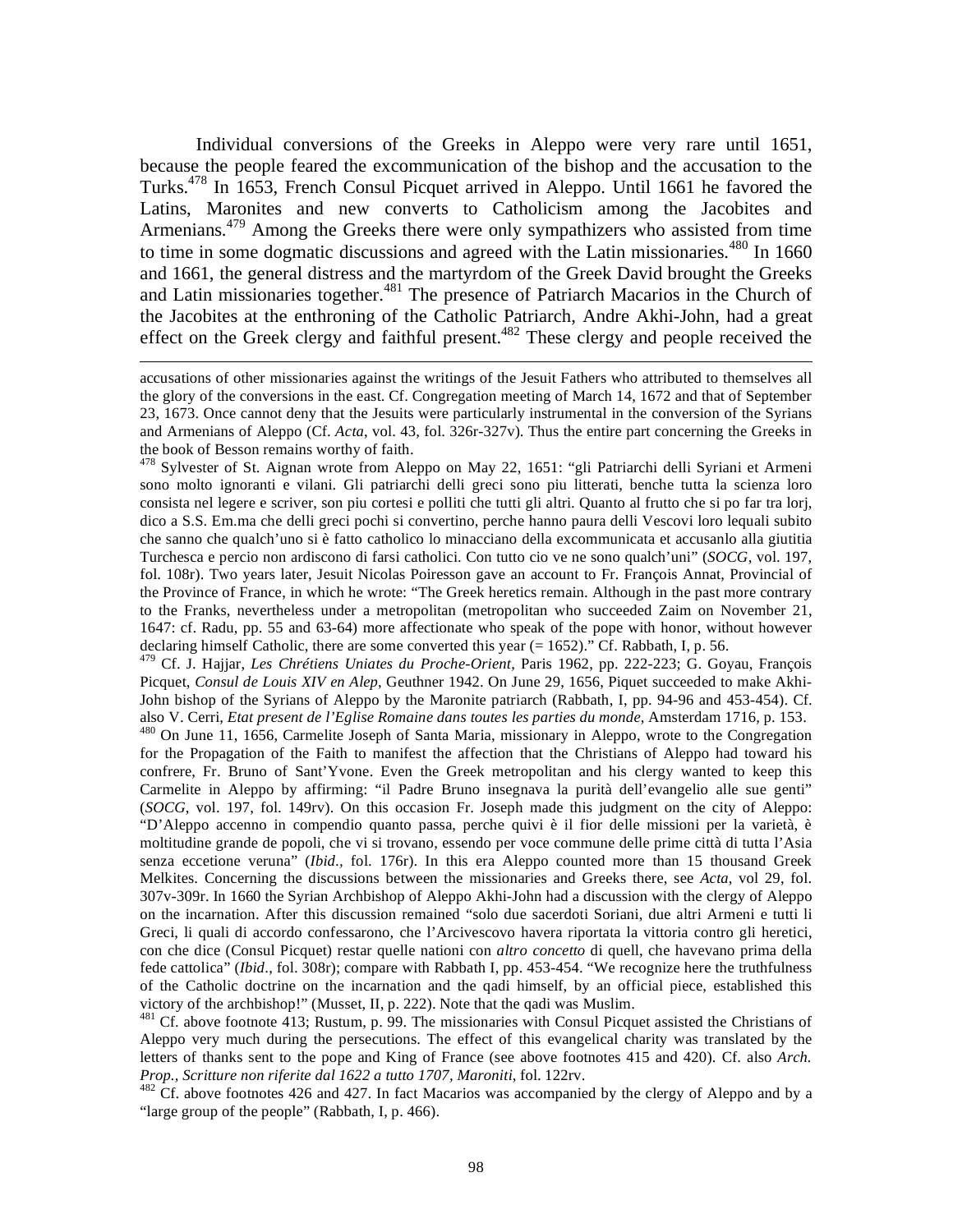missionaries into their homes and often saw them present in their churches.<sup>483</sup> The letters of Macarios, sent from Aleppo to the pope and King of France,<sup>484</sup> did not have a great effect in Aleppo, since all was done secretly in agreement with the missionaries.<sup>485</sup> Several times they asked the Congregation for the Propagation of the Faith to print the Euchologion and Horologion sent to Rome by Macarios in order to be a good sign to the clergy of Aleppo, but their requests were doomed to failure.<sup>486</sup> In 1664 they began to lose a little prestige with the Roman Church in view of the ordination of a bigamous Maronite, since the Maronites were considered of the Roman Rite.<sup>487</sup> It was in 1674 that a Greek Aleppian archpriest make his profession of Catholic faith.<sup>488</sup>

 $\overline{a}$ 

celare diutius Sancititatem Vestram, quin me incredibilis dolor urat, quod Maronita quidam bigamus, supersite altera uxore, eaque thori consorte, consecratus sit in Sacerdotem, dataque ipsi a Patriarcha suo Missae coram celebrandae facultas. Sic enim Maronitarum gens, prius venerationi habita ob catholicae Romanae fidei sinceritatem, iam probro est omnibus plane nationibus, indeque ab hereticis blasphemandi in Romanam Sedem, quasi licentiate huiusmodi suffragatricem ansa sumitur, impediturque non mediocriter tam gravi scandalo fidei propagatio" (*SOCG*, vol. 20, 240, fol. 35r; cf. also the letter of the Maronites of Aleppo to pope on November 24, 1664, *Ibid*., fol. 110rv). The Greeks told the Latin missionaries: "You are of the same race (Fard chi) as the Maronites who have repealed the law and who are included among the Nestorians"! Concerning the Maronites of Roman Rite, see G. Anturini, *Soria Santa*, Rome 1662, p. 158.

<sup>488</sup> In 1671, Carmelite Joseph Ange di Giesù Maria informed the Congregation for the Propagation of the Faith that at Aleppo the Greek were "per lo più scismatici." On April 23, 1672 the Greek Archpriest Michael made his profession of Catholic faith (Rabbath, I, p. 87).

 $483$  Cf. above the letter of Macarios to the Congregation for the Propagation of the Faith of December 14, 1663. Macarios himself knew about it and approved it.

<sup>&</sup>lt;sup>484</sup> Letters of November 29, 1663 and February 15, 1663 to the King of France, and those of September 30, 1661 and December 14, 1663 to Rome. (Cf. Rabbath, I, pp. 473-476; *Al-Machreq*, 30 (1932), P. 882; *EO*, 27 (1928), p. 75).

 $485$  The missionaries of Aleppo had expressed this recommendation: "to prevent that he may speak in any public memory of the letters of these patriarch (=Greek and Armenian) and of their reunion to the Holt See" (Rabbath, I, p. 476.

<sup>486</sup> Cf. *Acta,* vol. 31, fol. 152rv; vol. 33, fol. 198r; vol. 37, fol. 94r-95r. In 1668 the superiors of the missions of Aleppo, Jesuit Nicolas Poirresson, Capuchin Sylvester of St. Aignan and Carmelite Anselm of the Annunciation wrote two letters on this subject, one to the pope and the other to the Cardinals of the Congregation for the Propagation of the Faith: "Postulamus ad ieusdem fidei tuitionem et amplificatonem non parum profuturum in primis vero ut typis mandentur incunctanter imperio suo (= of the Congregation for the Propagation of the Faith) et sacri senatus cura precatorii libri duo, Patriarchae Graecorum Antiocheni quos Romam ante plures annos et misit et excudendos epistola (= that of Pope Alexander VII of July 22, 1662) illinc allata accepit; favet enim ille ipse *ac graecus populus prope universus* rei catholicae in dies magis eoque beneficio Sanctae Sedis obstrictior facta ecclesia graeca, Romanae eiusque Capiti auscultebit proclivius…" (*SOCG*, vol. 40, 240, fol. 196r). The second: "Ecclesia Roamana, qua Divino iure Universalis toto orbe exporrigi debet, reapse ubique floreat et late dominetur. Aget et ipse quo mandetur executioni gratia repromissa Graecorum Patriarchae Antiocheno, do excludendo typis uno et altro volumine ecclesiasticarum precum, ut si necdum opus inchoatum, aut si coeptum non perfectum usque est, adlaboretur hoc studiosus quod iam quinque anni (rather six years) current exquibus libri Romam transmissi, pauciores quidem ex quibus rescriptum illinc est, annuendum petitionis eius, qui primariae dignitatis inter Patriarchas Orientis, haud parum Sanctae Sedis devotus Venerationi, non videatur contemnendus quin imo eo pluris faciendus quo amplius profuturus aut obfuturus ortodoxis in quamcumque partem, aequus aut iniquus inclinaverti" (*Ibid*., fol. 190v). But it was necessary to wait until 1885 for the Arabic Great Euchologion of the Greek Catholics to appear (Jerusalem 1885). Cf. Nasrallah, *Notes et Documents*, pp. 132-135.<br><sup>487</sup> On July 26, 1664, Franciscan Lamberto Benedetto wrote a letter addressed to the pope: "Non potui Ego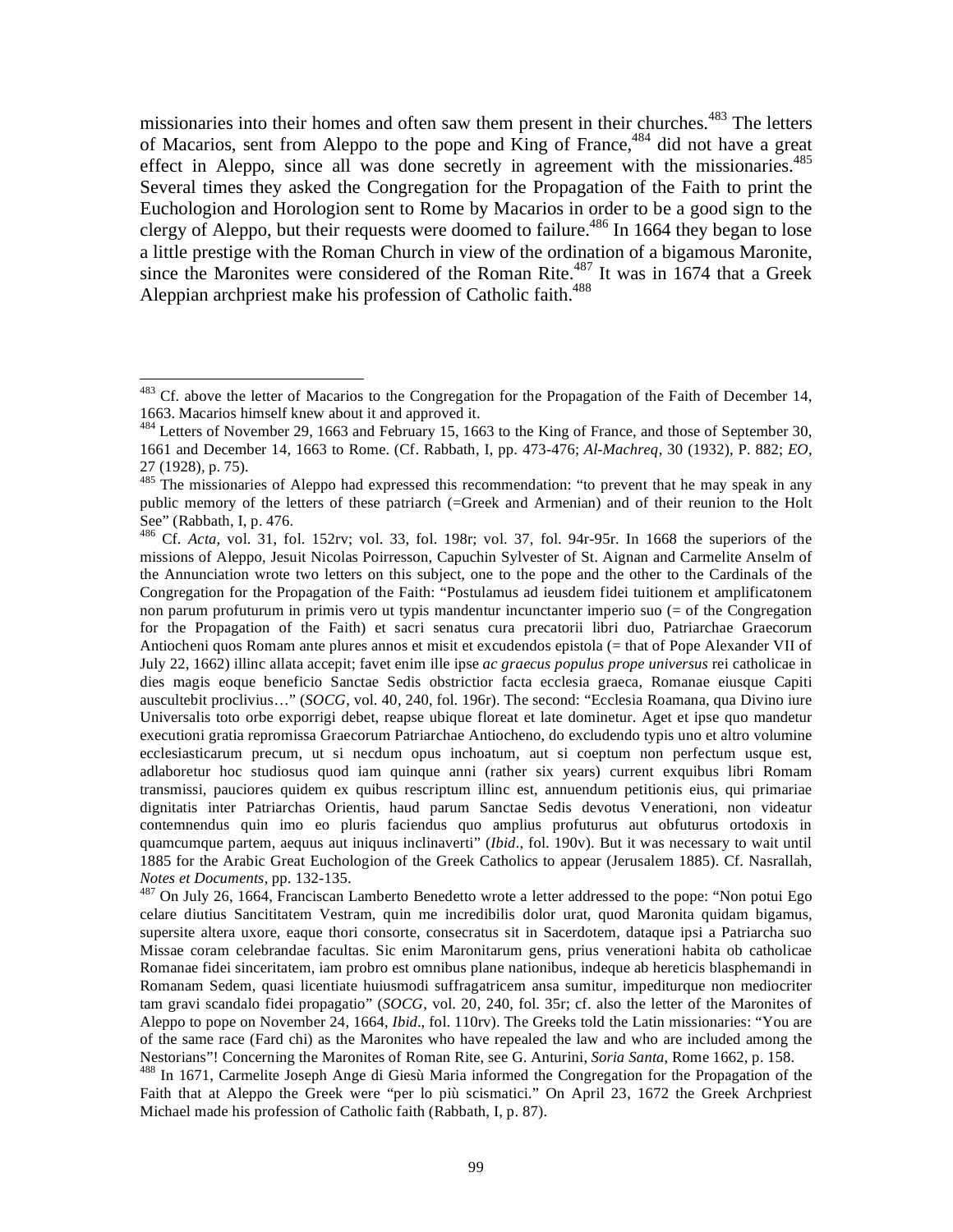In Damascus, Greeks and Jesuits understood each other very well despite the intrigues which they made from time to time against openly philo-Roman prelates. Patriarch Macarios and his vicar, Archbishop Gerasimos, encouraged the young Greeks to profit from the teachings given by the missionaries.<sup>489</sup> It was with the missionaries in Damascus that the young Saifi, who would be the future bishop of Saida, was formed  $490$ as well as the nephew of Euthymios III of Chios, who immediately succeeded Macarios in 1672.<sup>491</sup> The murder of a Greek by the Turks in Damascus in 1671, only provisionally hid the philo-Roman sentiments of the Damascenes. Soon a large number of them were clearly won over to the Roman Church.<sup>492</sup>

After the visit of Macarios to Saida in  $1648$ ,  $493$  the Jesuits soon won over Metropolitan Jeremiah who allowed them to preach in his church.<sup>494</sup> But the quarrels between the Capuchins and Franciscans continued<sup>495</sup> and this retarded the progress of the

1

 $^{489}$  Cf. Rabbath, I, p. 402; Besson, p. 72" "These past years we are very old, said (=before 1659) Jerasimos (=Gerasimos of Furzol, cf. Radu, p. 68), archbishop, patriarchal vicar (during patriarch's absence in Moscow: 1652-1659), to take a new tincture; but instruct our youth who are given into your arms, capable of all good things and will be a seminary of perfect Christians. Words that he will say before these same youth, to animate them to use what they possess with advantage."

<sup>490</sup> Cf. *DHGE*, 16 (1967), col. 64-65; H. De Barenton, *La France catholique en Orient durant les tois derniers siècle, d'après des documents inédits*, Paris 1902, p. 152; C. Bacha, *History of the Greek Melkites* (Arabic), I, Saida 1938, pp. 105-106. On the innovations of Saifi, see P. Bacel, *Les innovations liturgiques chez les Grecs Melchites au XVIII siècle*, in *EO*, 9 (1906) 5-10.

<sup>491</sup> Rustum, p. 46; Besson, p. 68; *SOCG*, vol. 187, fol. 346v. Before accession to the patriarchate he was Bishop of Hama (cf. "Antioche," in *DHGE*, col. 643).

<sup>&</sup>lt;sup>492</sup> "Che sendo stato in Damasco trovato un Greco à celebrare fù cagione del Vino (prohibited in Syria since June 1671) ucciso all'Altare con tale spavento de Sacerdoti che sono ridotti à dire la messa la note dentro i luoghi segreti" (*Acta*, vol. 42, fol. 42v). Cf. H. Zayat, *The Greek Melkites in Islam* (Arabic), Harissa 1953, pp. 75-76.

Radu, p. 58. Amieu wrote on this occasion: "The patriarch of the Greeks visited Sayde (= Saida) and was seen with good eyes, and he preached clearly that it is necessary to love the Roman Catholics as brothers, and not to avoid them: this made a great change for the Greeks of Seyde" (Rabbath, I, p. 402).

<sup>&</sup>lt;sup>494</sup> Jesuit G. Rigault, missionary of Saida, gave this account in 1652: "I must say some things about the Greeks, who are those who most frequented me. I have gained them and made friends, not only by caresses and civility with those I received, but also by the means of mathematical instruments such as globes, spheres, maps, triangular glasses, of which they are interested. They come to me ordinarily to see the feast days and Sunday, bringing me also all those who come again to this city from Beirut, Tripoli and Damascus. I give them Christian instruction of the duties that most ignore.

The bishop (= Jeremiah), being sick, appealed to me, witnessed a great confidence I me, protesting that my faith was theirs and gave me the subject of belief that he was Catholic in his heart. I did good to assist him with a French chirurgien of sorts that he would return to good health" (Rabbath, I, pp. 61-62). Besson (p. 160) added in 1660: :This Catholic prelate opened his church and his heart to us very voluntarily… and testifies well to us of the affection he received, even in his pulpit, those we bring to him; as if our only affection was a just approbation." In 1670 It was know in Rome the Greek Metropolitan of Saida (who died in 1682) "si professa cattolico, confessando publicamente il Primato della Chiesa Romana" (*Acta*, vol. 39, fol. 77v).

<sup>495</sup> Cf. *SOCG*, vol. 197, fol. 243rv, 248r, 278rv, s80r-288r. "Detti cappuccini (of Saida) non contenti di osservare dalli PP. Gesuiti, et Carmelitani Scalzi missionarij similmente deputati da questa S. Congr.ne, hanno procurato da principio rendersi Parochi assoluti, et independenti non solo dal Guardiano predetto (of Jerusalem), ma etiamedio da questa S. Cong.ne e dalla Sede Apostolica con scandalo grandissimo di quelli orientali…" (*Ibid*., fol. 297r).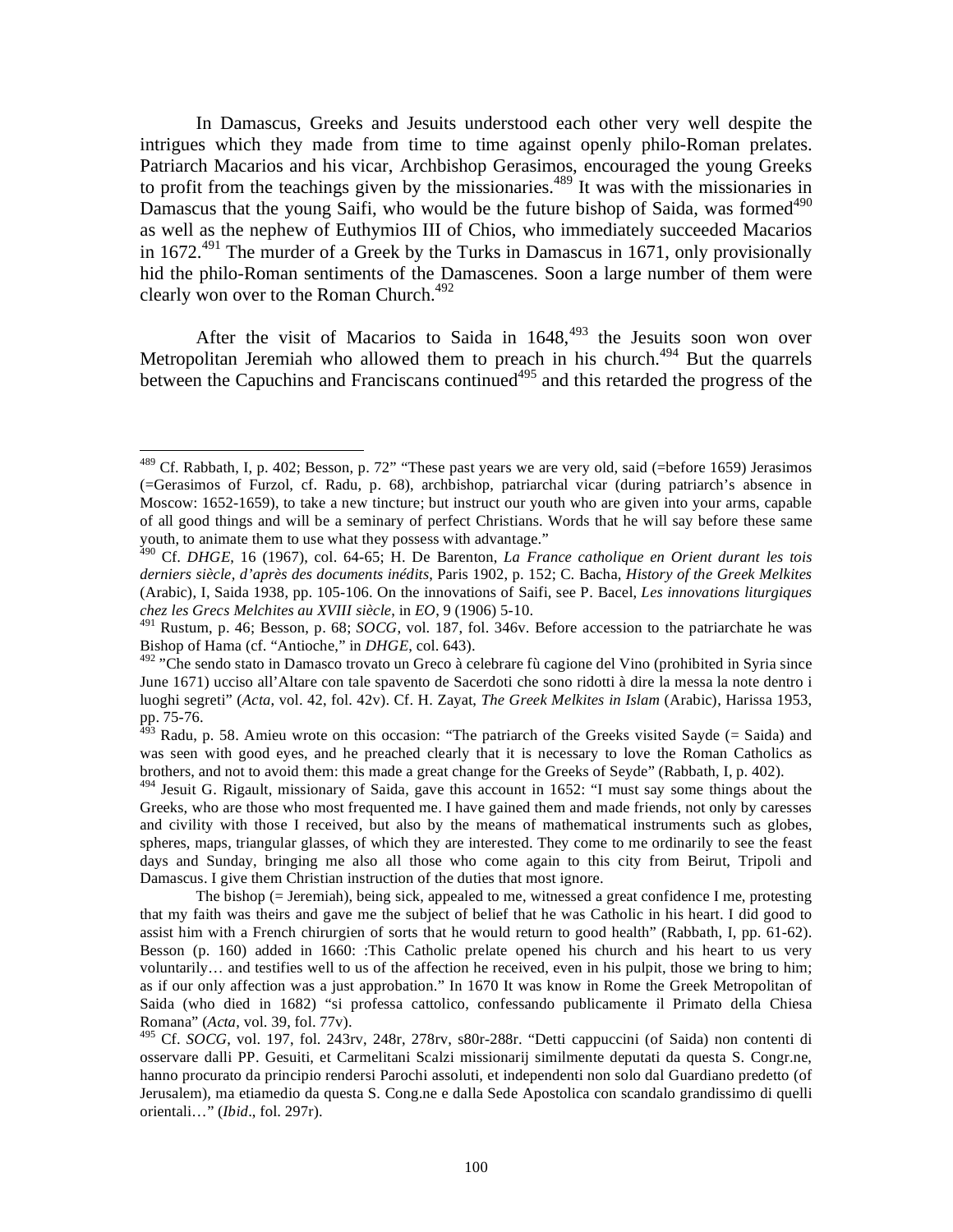other missionaries. However, a philo-Roman nucleus was slowly formed and spread to Beirut where some Greeks were called Catholics since the end of 1659.<sup>496</sup>

The Capuchins and some Franciscans quarreled in Tripoli<sup>497</sup> where the Greek majority had very little relations with the missionaries. The missionaries then turned themselves more toward the Maronites of Mount Lebanon.<sup>498</sup> Yet people soon got used to the teaching of the missionaries and a nucleus formed in the monastery of Balamand. The first Greek monks who worked for the union of the Patriarchate of Antioch with Rome came from this monastery.<sup>499</sup>

 Beside the pastoral activity of the missionaries in the Patriarchate of Antioch and the constant efforts of the Congregation for the Propagation of the Faith to implant a Latin hierarchy there, which temporarily failed,<sup>500</sup> most of the promoters of the Catholicization of the East intended to win over all these Christian people and their pastors by the means of money, especially after the successful enthroning of the first Syrian Catholic Patriarch.<sup>501</sup> Thus some collectors traveled Europe and especially France

<sup>496</sup> Cf. *Acta*, vol. 29, fol. 37r. It concerns Karam Deham (or Dahhan!) from the city of Beirut "christiano cattolico del rito Greco" who asked for letters of recommendation for the Grand Duke of Genes and the Grand Master of Malta, in order to recuperate his goods taken by the pirates of Livourne and of Malta.

<sup>497</sup> Cf. *Acta*, vol. 36, fol. 34v; vol. 37, fol. 35rx; vol. 42, fol. 191v-192r and 311v-312r.

<sup>498</sup> At the time of his visit to Tripoli in 1648-1649, Macarios exhorted the Greeks not to avoid the missionaries who should be loved as brothers (Rabbath, I, p. 402). Fr. Amieu went often to Kannoubin "to maintiain the affection of this prelate" (*Ibid*., pp. 68-69). Cf. Besson, pp. 93 and 151. Sometimes the Jesuit fathers preached to the Greeks of Tripoli but only "in the episcopal courtyard" or in a Maronite chapel hollowed out of a rock.

<sup>499</sup> Cf. "*Hayat wa 'Amal*" (*Revue de l'Ordre Basilien Alépin*), 11 (1949) 25-30. It is true that most of the Greeks were Aleppians, but the presence of the missionaries in Tripoli was for them a great profit for theological formation.

<sup>500</sup> Latin Bishop Dovara, designated for Aleppo in 1645, resigned five years later. The Congregation for the Propagation of the Faith never accepted his resignation and named no one in his place despite the multitude of candidates (cf. *SOCG*, vol. 197, fol. 43r-52r, 90r, 105r, 128r, 146r-159r; Acta, vol. 20, fol. 82r). In 1670, Capuchin John Baptist of St. Aignan wrote on the subject of the necessity of creating a bishop in Syria, "attestando che gl'istessi Patrirchi, e Vescovi Scismatici concepirebbero maggior stima de missionarij, e più facilmente si ridurrebbero al grembo della Chiesa" (*Acta*, vol. 39, fol. 104v-105r). After being informed besides by Picquet, the Congregation for the Propagation of the Faith was content to respond that the bishop of Baghdad-Babylon could supply for want of a bishop in Syria (*Acta*, vol. 41, fol. 26v-27v). In the particular Congregation meetings of July 19 and August 4, the necessity and usefulness of creating Latin bishops was discussed, especially throughout the world and among others at Aleppo: "questa moltiplicatione de Vescovi per ragione dell'Apostolato cioè per mandarli ne'luoghi, e Paesi del'Erectici, et Infedeli non solo hora non è superflo, mà necessario, onde percio la Sede Apostolica (of Rome) è solita quando non vuol far nuova institutione de mandar i Vicarij Apostolici con carattere Episcopale dandogli il titolo di Chiesa occupata de Scismatici, o pure affatto estinta…" (cf. *Cong. Part*. 1667, vol. 21, fol. 215r-224r). It was only in 1762 that a Latin Apostolic Vicar was found in Aleppo.

<sup>501</sup> Cf. *Acta*, vol. 32, fil. 41r-44r; Rabbath, I, pp. 252-454 and 456. The new Syrian Catholic Patriarch received an annual stipend from Rome. On December 16, 1664, "il Procuratore delle Missioni de Carmelitani scalzi supplica di ordinare che se gli paghi anticipata la provisione di Monsignor Patriarca de Soriani in Aleppo cominciato di Novembre passato per sovvenirlo ne bisogni, ne quali si ritrova per le persecutioni patite dagli Heretici tanto maggiormente per esservi l'occasione del Vicario de Carmelitani Scalzi d'Aleppo (= François of the Passion), che deve in breve ritornarvi." The Rescript was: "S. Congregatio annuit" (*Acta*, vol. 33, fol. 198v).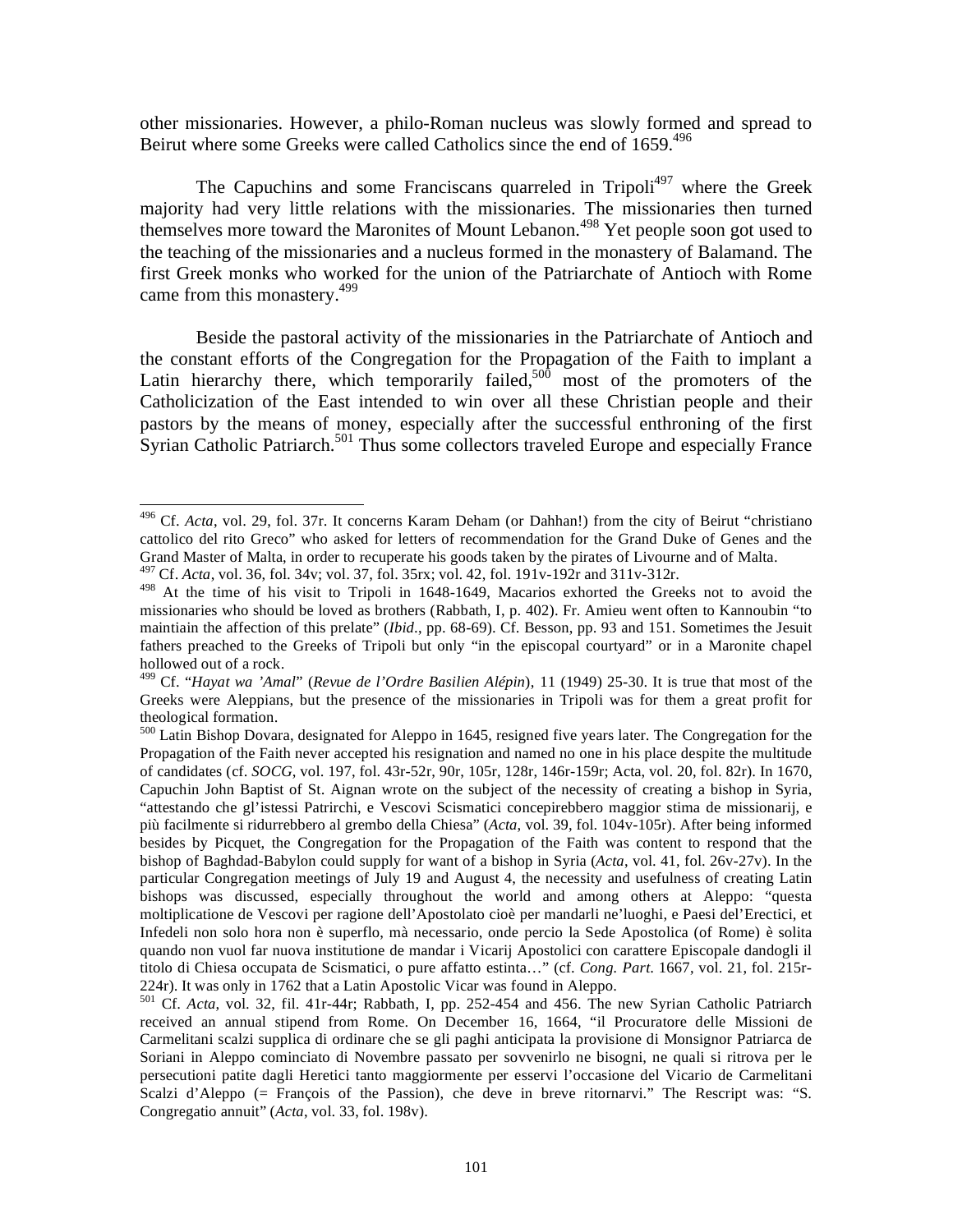to find the necessary funds to pay the Turks and the converts.<sup>502</sup> Despite the condemnation of this method by some missionaries and by the Congregation for the Propagation of the Faith itself, $503$  this new campaign would continue until the installation in 1724 of a Greek patriarch on the apostolic throne of Antioch who was completely Catholicized.<sup>504</sup> The essential thing for these promoters of the union was to submit all the Churches of the East to the authority of the Pope of Rome by sinking them into the post-Tridentine mold of the Western Counter-Reformation.505 However, these Churches had only intended to be assisted in their misery and their ignorance by a very rich and very flourishing Church (=Roman Church) according to the example of the primitive Church. $50\overline{6}$ 

 $502$  "In 1627, Capuchin Sylvester of St. Aignan was sent as a representative to Paris to collect the sum of twelve thousand ecrus, from which to buy the government of Mount Lebanon, to form a Christian state and protect the Maronites and those who professed the religion of the Franks" (J. Hajjar, *Les chrétiens Uniates du Proche-Orient*, Paris 1962, p. 223; also see pp. 225-226). On November 17, 1664, Carmelite Jean-Pierre of the Mother of God, vicar of the discalced Carmelites in Aleppo, asked the Congregation for the Propagation of the Faith for letter of recommendation to go collect money from the Duchess of Aiguillon (*Acta*, vol. 33, fol. 175v). After a year of collecting they had four thousand ecrus (*Acta*, vol. 35, fol. 33r).

<sup>&</sup>lt;sup>503</sup> "E capitata una lettera di Fr. Lamberto Guardiano de Minori osservanti d'Aleppo, e commissario di Terra Santa in Soria, nella quale disapprova molto il propagare, e mantenere la Religione cattolica nel Dominio del Turco nel modo, ch'essi (= the missionaries of Aleppo) han tenuto, cioè à forze di denari, e di violenza contro le persone delli stessi heretici, portando seco questi mezzi grandissimi incommodi, e dando occasione di continue avanie contro i Christiani. Aggiunge… che li detti Missionarij per far denari sono asttetti à pigliarli dalli Hebrei à rigorissima usura, che in due o tre anni agguglia il capitale, e procurano di trovarli in altri modi, li quali saputisi dagli Heretici facilmente credono che le cose della Religione si trattino per mezzo di denari… che avanti s'intraprendesse questa strada de Missionarij, benche il profitto nella conversione dell'anime fosse minore, era pero più sicuro, perche non havevano alcuna speranza di mercede, o altra cosa." (*Acta*, vol. 33, fol. 204rv). One year later (February 22, 1663), the secretary of the Congregation for the Propagation of the Faith, Mario Alberici, also disapproved these new methods of the missionaries and the French Consul, but the French Consuls wanted to quickly see the fruit of their work in the east and gave a deaf ear to the Congregation for the Propagation of the Faith!

<sup>504</sup> Cf. *SC*, *Greci Melchiti, Miscellanea "Causa de Greci Melchiti 1743*," fol. 35v-38v; Rustum, pp. 141-

<sup>&</sup>lt;sup>505</sup> Of course in the missions of the Levant, it is necessary to aspire particularly to return the bishops to obedience to the Holy See" (Besson, p. 55). Some French ambassadors in the east thought on the contrary "the question of the supremacy of the pope by which the missionaries began must be reserved perhaps for the latter, or at least to be treated with great delicacy" (B. Homsy*, Les capitulations et la protection des chrétiens au Proche-Orient aux XVI, XVII et XVIII siècles*, Harissa 1956, p. 317). What concerns the new profession of faith imposed on the Greeks and their latinization, see: *Acta*, vol. 37, fol. 5r; *Collectanea*, I, p. 52; De Vries, p. 319: "Die lateinischen Ordensleute kamen mit einem starken Ueberlegensheitsbewussein in den Osten und waren geneigt, bei den Orientalen überall Irrtümer und Missbräuche zu entdecken. Bei dieser Einstellung ist es kein Wunder, dass sie einfach ihre lateinische Geistigkeit den Orientalen als das einzig Richtige aufdrangten."

<sup>506</sup> What concerns the attitude of the Greeks of Antioch in comparison with the activities of the missionaries, we could have from this period the most eloquent testimony of Patriarch Macarios III Zaim in his letter to the Congregation for the Propagation of the Faith of December 14, 1663 (cf. above pp. 153-159 our version of this letter).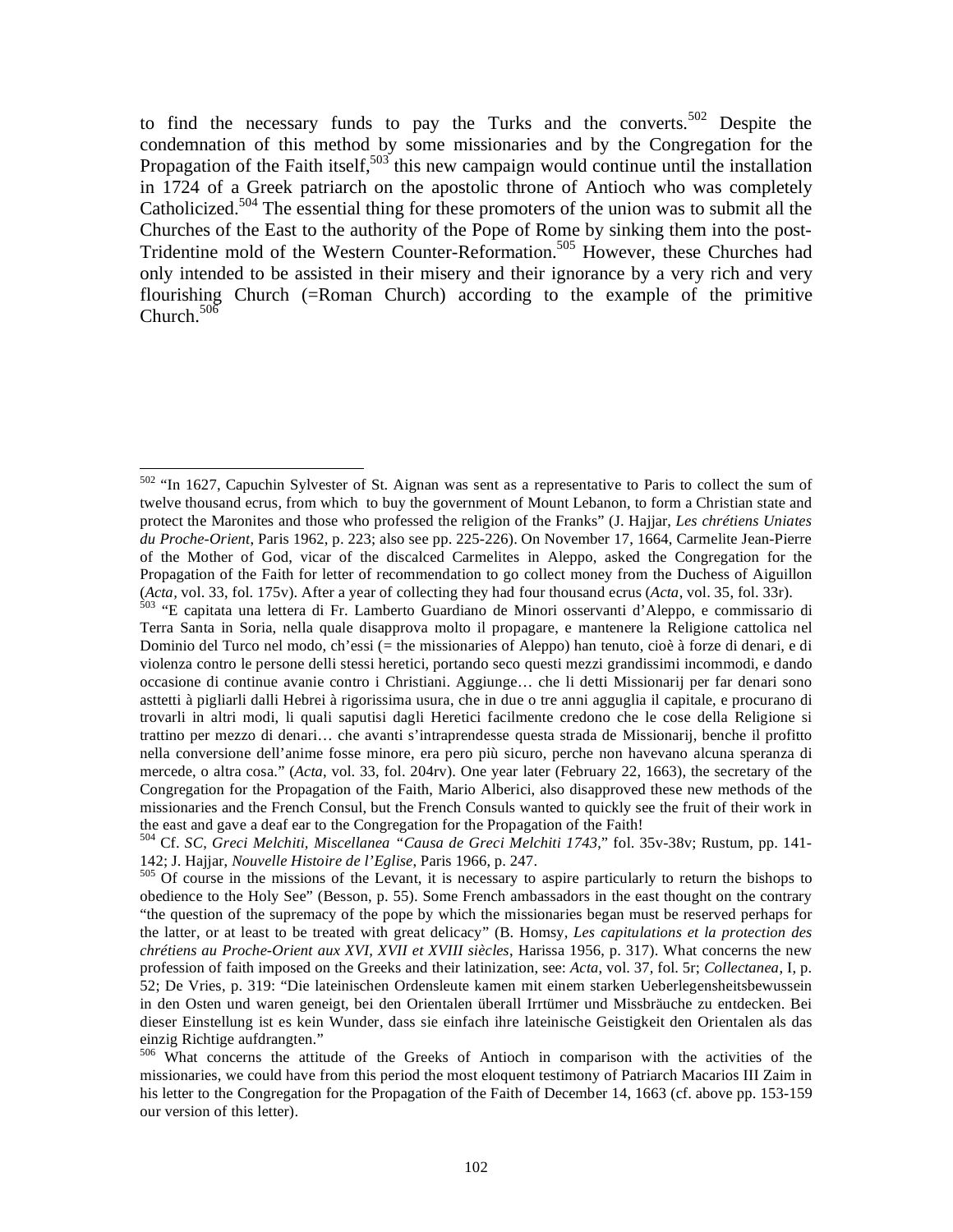## **CONCLUSION**

 Following the exhortation of the Ecumenical Council, Vatican II, in the decree "Unitatis Redintegratio" of November 21, 1964 on the subject of the research in the relations between the Catholic Church and the Eastern Churches in view of the restoration of full communion between them,<sup>507</sup> we have attempted to provide a stepping stone which would perhaps serve for the reconstruction of the One Church for which Christ prayed for in a particular way "that the world believe" (Jn 17:21).

 The paradoxical situation of the Eastern Catholic Churches in general and of the Greek-Melkite Catholic Patriarchate of Antioch in particular<sup>508</sup> has urged us to study the relations between this patriarchate and the Church of Rome before the deep rooting of the new ideas brought by the Latin missionaries to the East. For the fifty years between 1622 and 1672 we have noted how prelates, clergy and Orthodox people could live as Catholics and Orthodox at the same time without any direct intervention of Rome or Constantinople in the internal affairs of this patriarchate. On one side people lived in a disciplinary, liturgical, spiritual and theological autonomy; on the other side they recognized the privileged place of the Church of Rome whose head remained the steward of God toward men, to whom Christ once said in the person of Peter: "If you love me more than the others, feed my sheep."

 But, since the installation of a distinct Catholic hierarchy of this Orthodox Patriarchate of Antioch, they were excommunicated by Constantinople, they were condemned to social and liturgical isolation, and finally they lost their disciplinary, spiritual and theological autonomy. Since then, this Catholic branch never knew how to find its equilibrium in the womb of Orthodoxy of which it was a part.<sup>509</sup>

 We cannot deny that this Catholic branch of the Patriarchate of Antioch represents one of the greatest difficulties for the dialogue with Orthodoxy. The dialogue has been

<sup>&</sup>lt;sup>507</sup> "Sacrosancta Synodus omnes quidem, sed praesertim eos exhortatur qui in instaurationem plenae communionis optatae inter Ecclesias orientales et Ecclesiam catholicam incumbere intendunt, ut debitam considerationem habeant de hac peculiari condicione nascentium crescentiumque Ecclesiarum Orientis et *de indole relationum, quae inter eas et Sedem Romanam ante separationem vigebant* atque rectam de his omnibus existimationem sibi efforment. Haec accurate servata ad dialogum intentum summopere conferent" (*Unitatis Redintegratio*, No. 14). Although the formal separation between Rome and Constantinople had been sanctioned since 1054, that with the Orthodox Church of Antioch was not totally consummated until 1724 (cf. De Vries, *Rom und die Patriarchate des Ostens*, Freiburg 1963, pp. 88-89, where we find different hypotheses on this subject). This is why our study could stand before this total sorrowful separation.

<sup>508</sup> Cf. E. Lanne, article "Chiese Orientali cattoliche," in *Dizionario del Concilio Ecumenico Vaticano II*, Rome 1969, col. 835: "gli Orientali cattolici sono degni dunque d'ogni rispetto, perchè essi per fedeltà duplice, sia alla comunione romana sia alle avite tradizioni orientali, hanno avuto da soffrire dell'incomprensione di entrambe le parti: latini ed Orthodossi. In seno alla comunione romana, la loro situazione rimane paradossale." Also see C.J.Dumont, *Le future Concile general des Eglises Orthodoxes: attente et espoirs de l'Eglise catholique-romaine*, in Documents "Omnis Terra," November 1969, pp. 29- 37.

<sup>509</sup> It is sufficient to scan Mansi, vol. 46 and vol. 37 to realize it. Cf. for example, vol. 46, col. 387-389; 493-508; 915-950; 1181-1184 etc.; Cf. also *Collectio Lacensis*, II, 555-557.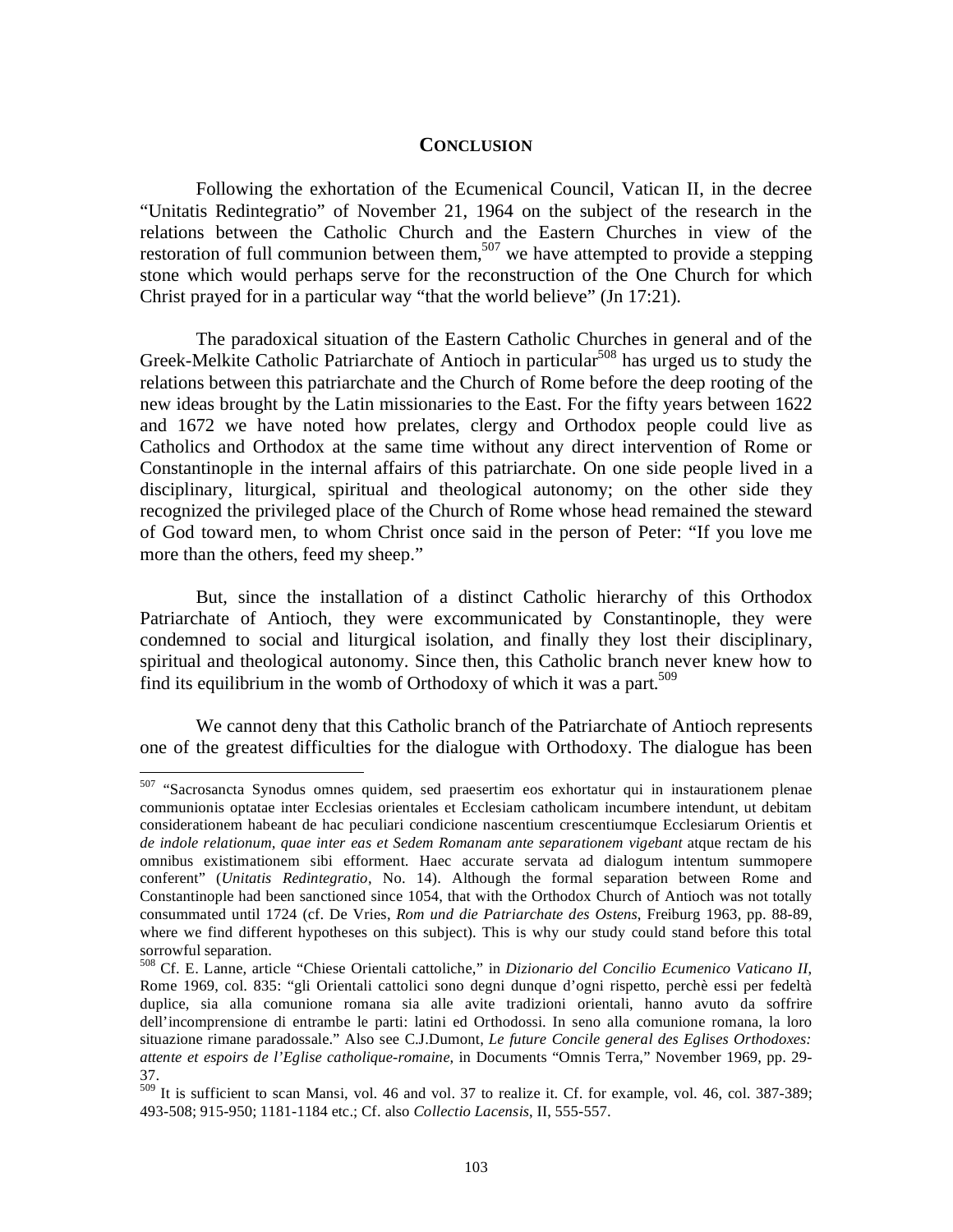profoundly injured by an act of domination on the part of some missionaries who wanted to impose their post-Tridentine theology down to its last corollaries to constitute a community by no means heretical but orthodox and apostolic within one local Church. We can no longer deny that this Catholic branch is an object of shame which we do not dare present to the Orthodox Churches as a sample of what they could be one day if they intended to restore the union according to the principles mentioned by some uniformist theologians.<sup>510</sup> But fortunately after the Vatican Council II the way opened.

 Vatican Council II promised the safe-guarding of the liturgical and spiritual patrimony of the Easterners<sup>511</sup> and the restoration of (all) the rules and patriarchal privileges which were in vigor at the time when union existed between east and west.<sup>512</sup> It also found that "communicatio in sacris" in some opportune circumstances, and with the approbation of the ecclesiastical authority, is not only possible with the Orthodox, but even recommended.<sup>513</sup> Without returning to the first millennium where the situation of the Patriarchate of Antioch was very confused, especially after Nestorianism, Monophysitism, Monothelitism, the Arab invasion and iconoclasm, we strongly feel that the period studied in this text should be considered as one of the models of the Orthodox-Catholic life in the Patriarchate of Antioch, either in the collaboration between Latins and Orthodox, or in the autonomy vis-à-vis the new and ancient Rome, or finally in "communicatio in sacris." Since it would be desirable that after the lifting of the excommunication of the Catholic branch and after the approbation of the Orthodox branch, "Communicatio in sacris" would be the normal state between the still separated brothers of this same patriarchate and that its interdiction be an exception, so that brothers would recognize each other as such after a sorrowful "estrangement" of more than 250 years. In fact, before breaking "the wall of separation between east and west" it would be desirable to lift it in each local Church by living the union daily, especially when it is not agitated by heresy but rather by a separation of pride. The durable union of the holy universal Church would not come uniquely from the summit or the experts, because the Church is not only the hierarchy.<sup>514</sup> The desire that Pope Paul VI expressed for the Church of Alexandria on January 21, 1969 could be accomplished even for the Church of Antioch: "We do not have in our heart the desire more lively and the will more

 $\overline{a}$ 510 Cf. N. Nissiotis, *Qu'est-ce qui nous sépare encore de l'Eglise Catholique romaine? La réponse d'un Orthodoxe*, in: *Consilium*, April 1970, No. 54, pp. 21-30 and particularly p. 29; Fairy von Lilienfeld, Römisch-katholische und Orthodoxe Kirche nach dem zweiten Vatikanischen Konzil und "Orientalium Ecclesiarum," in Materialdienst des Konfessions-kundlichen Instituts, March/April 1969, pp. 21-27 and particularly p. 24 where we can read: "Darum macht sich bei römischen Oekumene-Experten die Tendenz bemerkbar, diese unierten Kirchen, wenn es um das direkte Gespräch zwischen Rom und Vertretern der Orthodoxie geht, beseitezuschieben." The author adds a footnote: "So Z.B. von Roberto Tucci, SJ auf einer Abendveranstaltung in Uppsala am 9.7.1968." See also C.J. Dumont, *art. cit*., p. 33; K. Ware, *Primacy,*  Collegiality, and the People of God, in Eastern Churches Review, III (1970) 18-29 and particularly 27.<br><sup>511</sup> "Orientalium Ecclesiarum," Nos. 5-6.<br><sup>512</sup> Ibid., No. 9. Note that the word "all" is not found in the text, altho

<sup>&</sup>quot;Laetentur Coeli," it was inserted with the approval of the Latins (of course with difficulty). See the chronological evolution of the text of Vatican II in N. Edelby, *Les Eglises Orientales catholiques*, Paris 1970, pp. 349-352.

<sup>513</sup> Cf. "Unitatis redintegratio," No. 15; "Orientalium Ecclesiarum," Nos. 26-29; Ecumenical Directory "Ad totam ecclesiam, " Nos. 39-54.

<sup>514</sup> Y. Congar says the same of "a declericalized church" (*L'Eglise de Saint Augustin à l'époque moderne*, Paris 1970, p. 477.